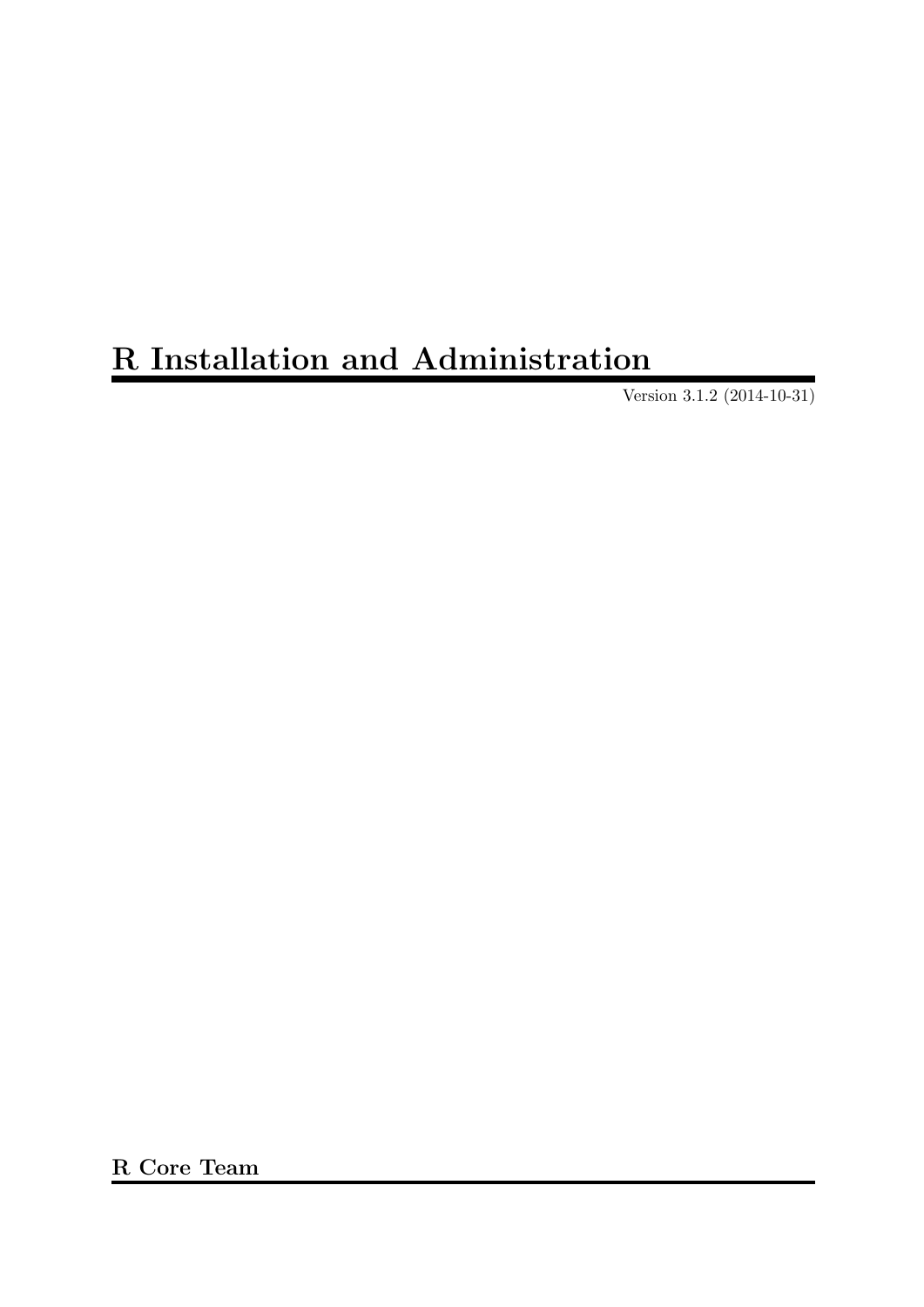This manual is for R, version 3.1.2 (2014-10-31).

Copyright  $\odot$  2001–2014 R Core Team

Permission is granted to make and distribute verbatim copies of this manual provided the copyright notice and this permission notice are preserved on all copies.

Permission is granted to copy and distribute modified versions of this manual under the conditions for verbatim copying, provided that the entire resulting derived work is distributed under the terms of a permission notice identical to this one.

Permission is granted to copy and distribute translations of this manual into another language, under the above conditions for modified versions, except that this permission notice may be stated in a translation approved by the R Core Team.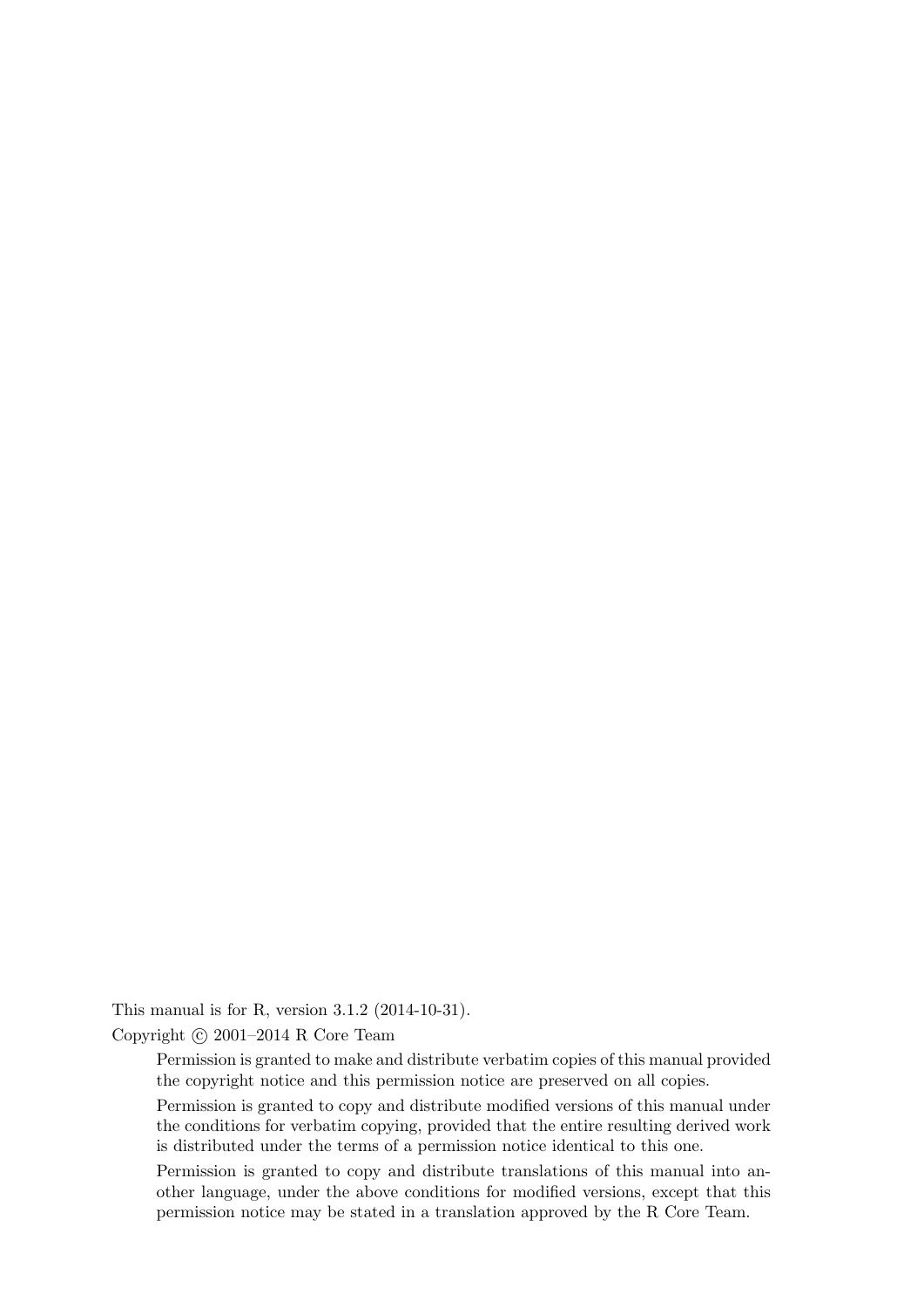# Table of Contents

| 1            |            |    |
|--------------|------------|----|
|              | 1.1        |    |
|              | 1.2        |    |
|              | 1.2.1      |    |
| $\mathbf{2}$ |            |    |
|              |            |    |
|              | 2.1<br>2.2 |    |
|              | 2.3        |    |
|              | 2.4        |    |
|              | 2.5        |    |
|              | 2.6        |    |
|              | 2.6.1      |    |
|              | 2.7        |    |
|              | 2.8        |    |
|              |            |    |
| 3            |            |    |
|              | $3.1\,$    |    |
|              | 3.1.1      |    |
|              | 3.1.2      |    |
|              | 3.1.3      |    |
|              | 3.1.4      |    |
|              | 3.1.5      |    |
|              | 3.1.6      |    |
|              | 3.1.7      |    |
|              | 3.1.8      |    |
|              | 3.1.9      |    |
|              | 3.1.10     |    |
|              | 3.1.11     |    |
|              | $3.2\,$    |    |
| 4            |            |    |
|              | 4.1        |    |
|              | 4.2        |    |
|              | 4.3        |    |
|              |            |    |
| $\bf{5}$     |            | 19 |
|              |            |    |
| 6            |            | 20 |
|              | 6.1        |    |
|              | 6.2        |    |
|              | 6.3        |    |
|              | 6.3.1      | 21 |
|              | 6.3.2      |    |
|              | 6.3.3      |    |
|              | 6.3.4      |    |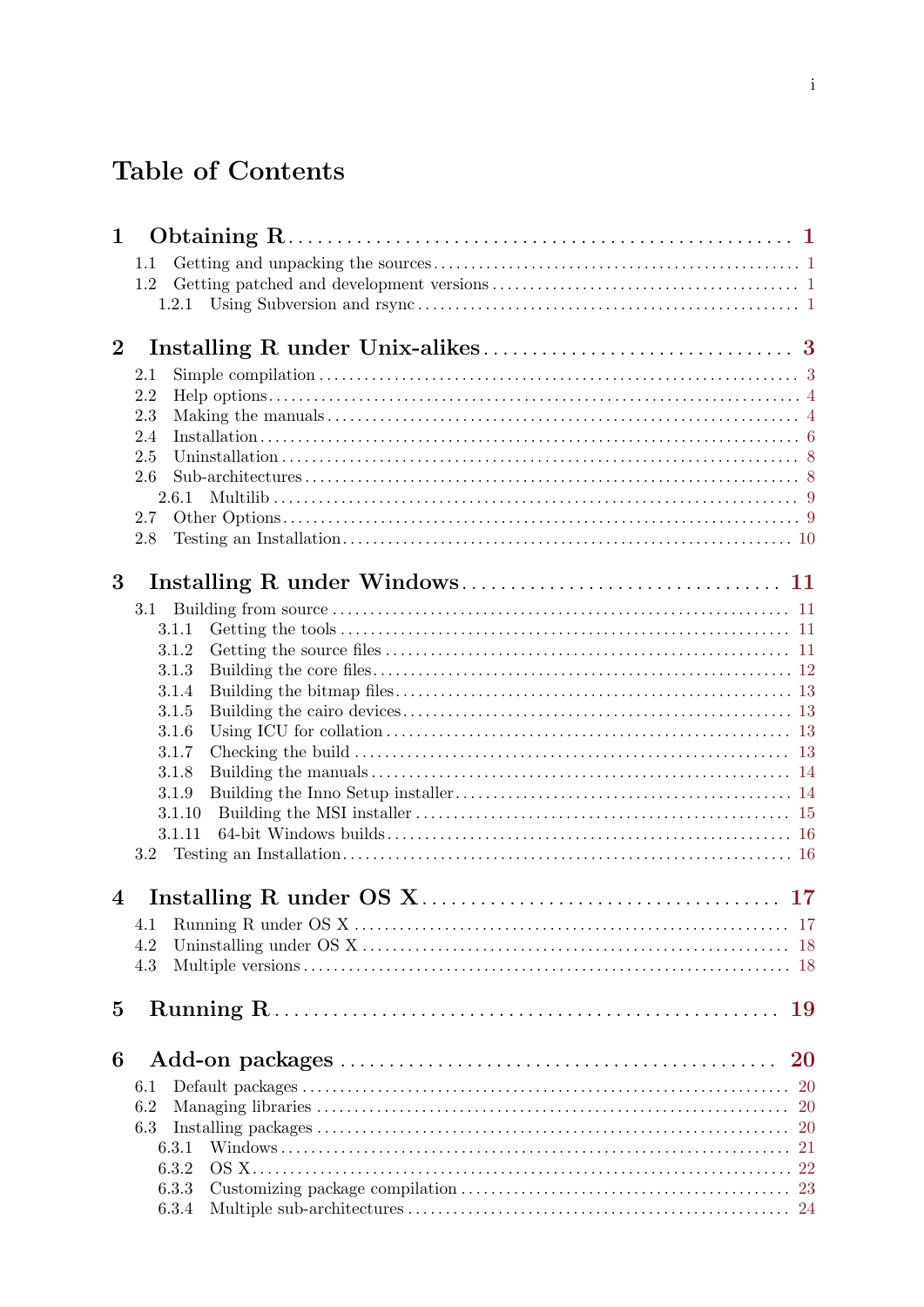|                | 6.4                                                    |    |
|----------------|--------------------------------------------------------|----|
|                | 6.5                                                    |    |
|                | 6.6                                                    |    |
|                | 6.7                                                    |    |
|                |                                                        |    |
| $\overline{7}$ |                                                        |    |
|                |                                                        |    |
|                | 7.1.1                                                  |    |
|                | 7.1.2<br>7.1.3                                         |    |
|                |                                                        |    |
|                |                                                        |    |
| 8              |                                                        |    |
|                |                                                        |    |
| 9              |                                                        |    |
|                | 9.1                                                    |    |
|                | 9.2                                                    |    |
|                |                                                        |    |
|                | Appendix A Essential and useful other programs under a |    |
|                |                                                        |    |
|                |                                                        |    |
|                |                                                        |    |
|                | A.2.1                                                  |    |
|                | A.2.2                                                  |    |
|                | A.2.3                                                  |    |
|                |                                                        |    |
|                |                                                        |    |
|                |                                                        |    |
|                | A 3.1.2                                                |    |
|                | A.3.1.3                                                |    |
|                |                                                        |    |
|                |                                                        |    |
|                | A 3.3                                                  |    |
|                |                                                        |    |
|                | Configuration on a Unix-alike<br>Appendix B            | 43 |
|                | B.1                                                    |    |
|                | B.2                                                    |    |
|                |                                                        |    |
|                | <b>B.3.1</b>                                           |    |
|                | B.3.2                                                  |    |
|                | <b>B.3.3</b>                                           |    |
|                | <b>B.3.4</b>                                           |    |
|                | B.4                                                    |    |
|                | <b>B.5</b>                                             |    |
|                | B.6                                                    |    |
|                | <b>B.7</b>                                             |    |
|                | B.8                                                    |    |
|                |                                                        |    |

 $\ddot{\text{ii}}$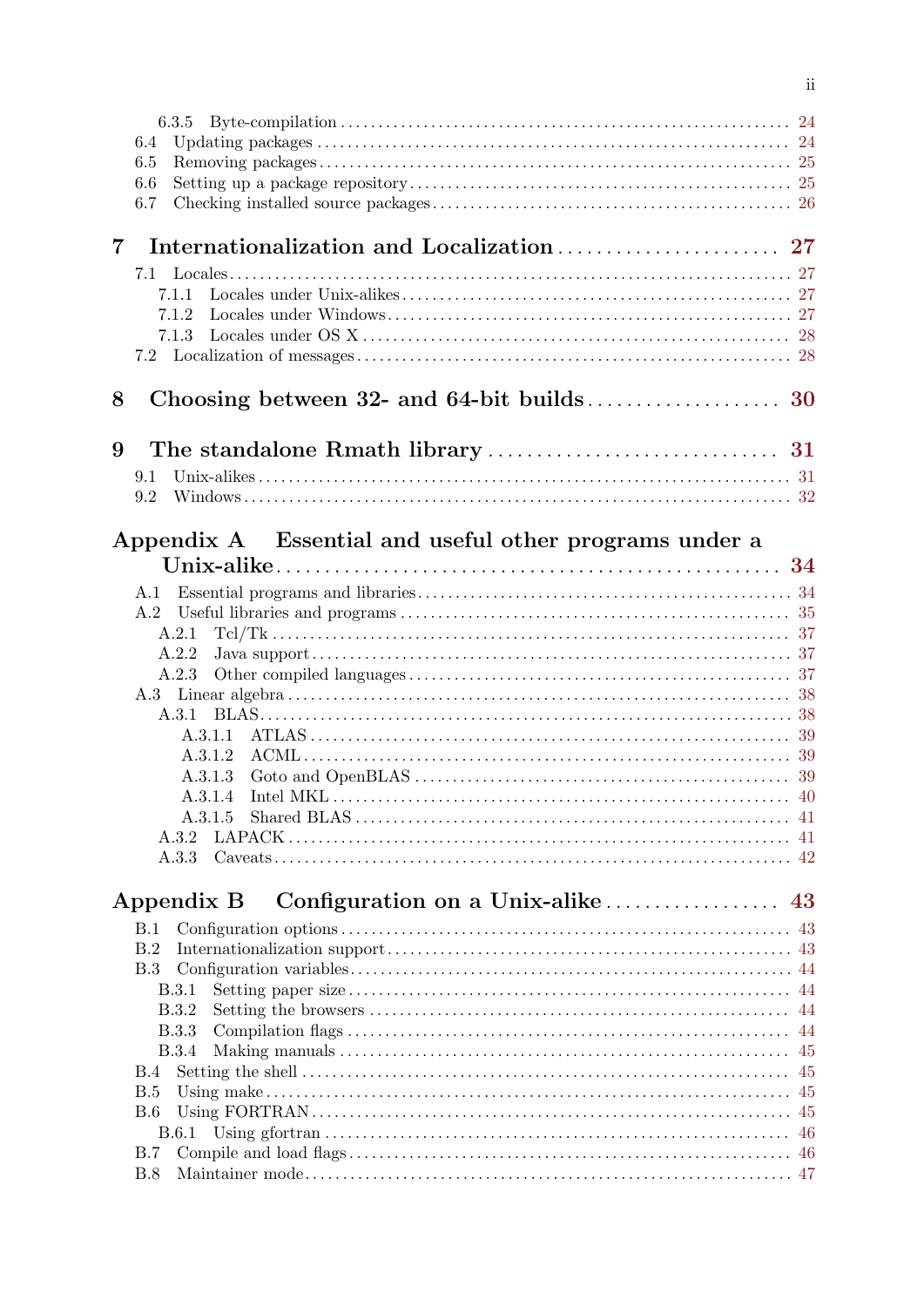| C.1   |  |
|-------|--|
| C.2   |  |
| C.2.1 |  |
| C.2.2 |  |
| C.2.3 |  |
|       |  |
| C.3.1 |  |
| C.3.2 |  |
| C.3.3 |  |
| C.3.4 |  |
| C.3.5 |  |
| C.3.6 |  |
| C.3.7 |  |
| C.3.8 |  |
| C.3.9 |  |
|       |  |
| C.4.1 |  |
| C.5   |  |
| C.6   |  |
| C.7   |  |
| C.8   |  |
|       |  |
| D.1   |  |
| D.2   |  |
| D.3   |  |
| D.4   |  |
| D.5   |  |
|       |  |
| 69    |  |
|       |  |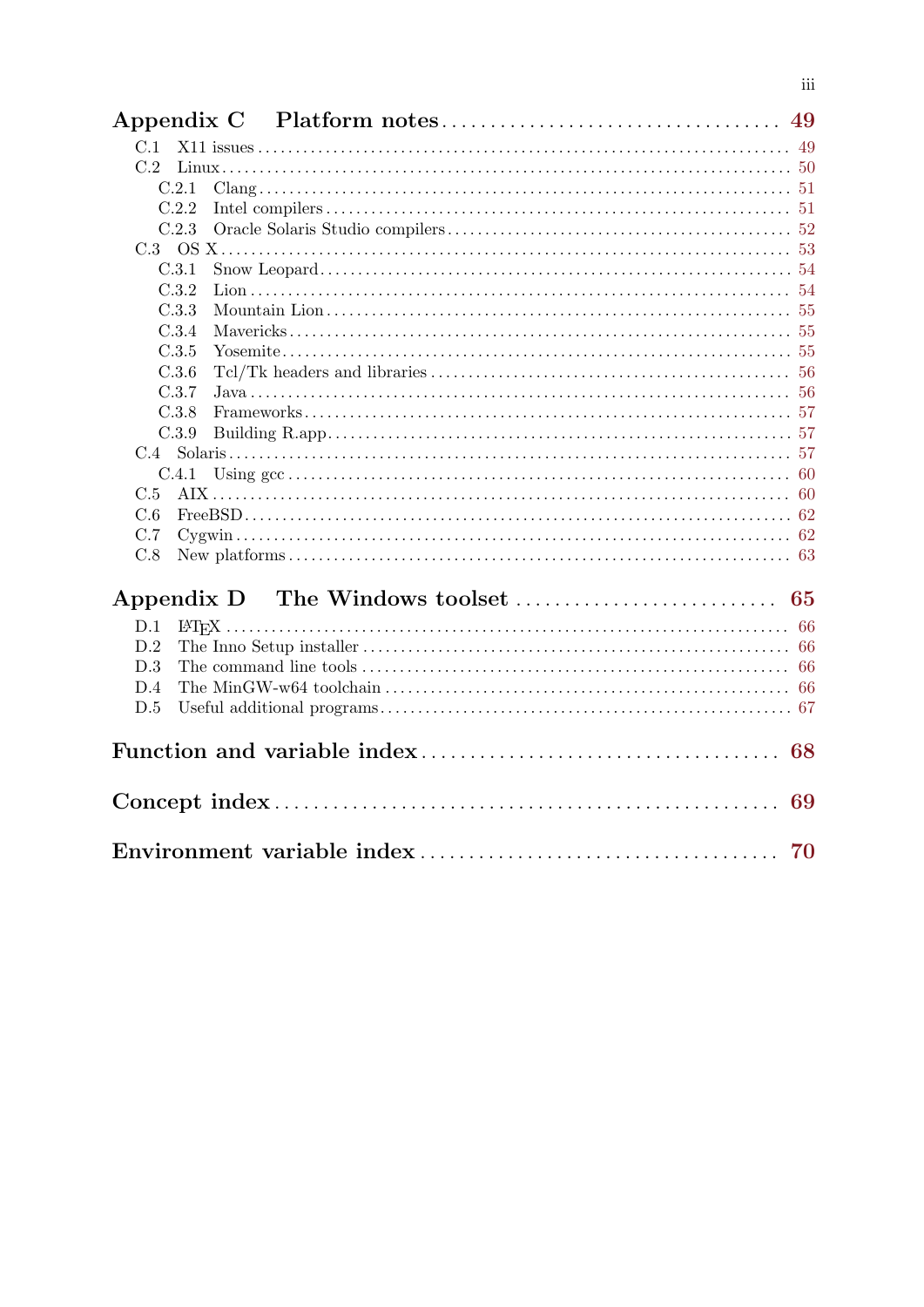# <span id="page-5-0"></span>1 Obtaining R

Sources, binaries and documentation for R can be obtained via CRAN, the "Comprehensive R Archive Network" whose current members are listed at [http://CRAN.R-project.org/mirrors.](http://CRAN.R-project.org/mirrors.html) [html](http://CRAN.R-project.org/mirrors.html).

# 1.1 Getting and unpacking the sources

The simplest way is to download the most recent  $R-x. y. z. \text{tar} . gz$  file, and unpack it with

tar -xf R-x.y.z.tar.gz

on systems that have a suitable<sup>1</sup> tar installed. On other systems you need to have the gzip program installed, when you can use

gzip  $-dc R-x.y.z.tar.gz \mid tar -xf -$ 

The pathname of the directory into which the sources are unpacked should not contain spaces, as most make programs (and specifically GNU make) do not expect spaces.

If you want the build to be usable by a group of users, set umask before unpacking so that the files will be readable by the target group (e.g., umask 022 to be usable by all users). Keep this setting of umask whilst building and installing.

If you use a recent GNU version of tar and do this as a root account (which on Windows includes accounts with administrator privileges) you may see many warnings about changing ownership. In which case you can use

```
tar --no-same-owner -xf R-x. y. z. tar.gz
```
and perhaps also include the option --no-same-permissions. (These options can also be set in the TAR\_OPTIONS environment variable: if more than one option is included they should be separated by spaces.)

## 1.2 Getting patched and development versions

A patched version of the current release, 'r-patched', and the current development version, 'r-devel', are available as daily tarballs and via access to the R Subversion repository. (For the two weeks prior to the release of a minor  $(3.x.0)$  version, 'r-patched' tarballs may refer to beta/release candidates of the upcoming release, the patched version of the current release being available via Subversion.)

The tarballs are available from <ftp://ftp.stat.math.ethz.ch/pub/Software/R/>. Download R-patched.tar.gz or R-devel.tar.gz (or the .tar.bz2 versions) and unpack as described in the previous section. They are built in exactly the same way as distributions of R releases.

#### 1.2.1 Using Subversion and rsync

Sources are also available via <https://svn.R-project.org/R/>, the R Subversion repository. If you have a Subversion client (see <http://subversion.apache.org/>), you can check out and update the current 'r-devel' from <https://svn.r-project.org/R/trunk/> and the current 'r-patched' from 'https://svn.r-project.org/R/branches/R-x-y-branch/' (where x and y are the major and minor number of the current released version of  $R$ ). E.g., use

svn checkout https://svn.r-project.org/R/trunk/ path

to check out 'r-devel' into directory path (which will be created if necessary). The alpha, beta and RC versions of an upcoming x.y.0 release are available from 'https://svn.r-project.org/R/branches/R-x-y-branch/' in the four-week period prior to the release.

<sup>&</sup>lt;sup>1</sup> e.g. GNU tar version 1.15 or later, or that from the 'libarchive' (as used on OS X versions 10.6 and later) or 'Heirloom Toolchest' distributions.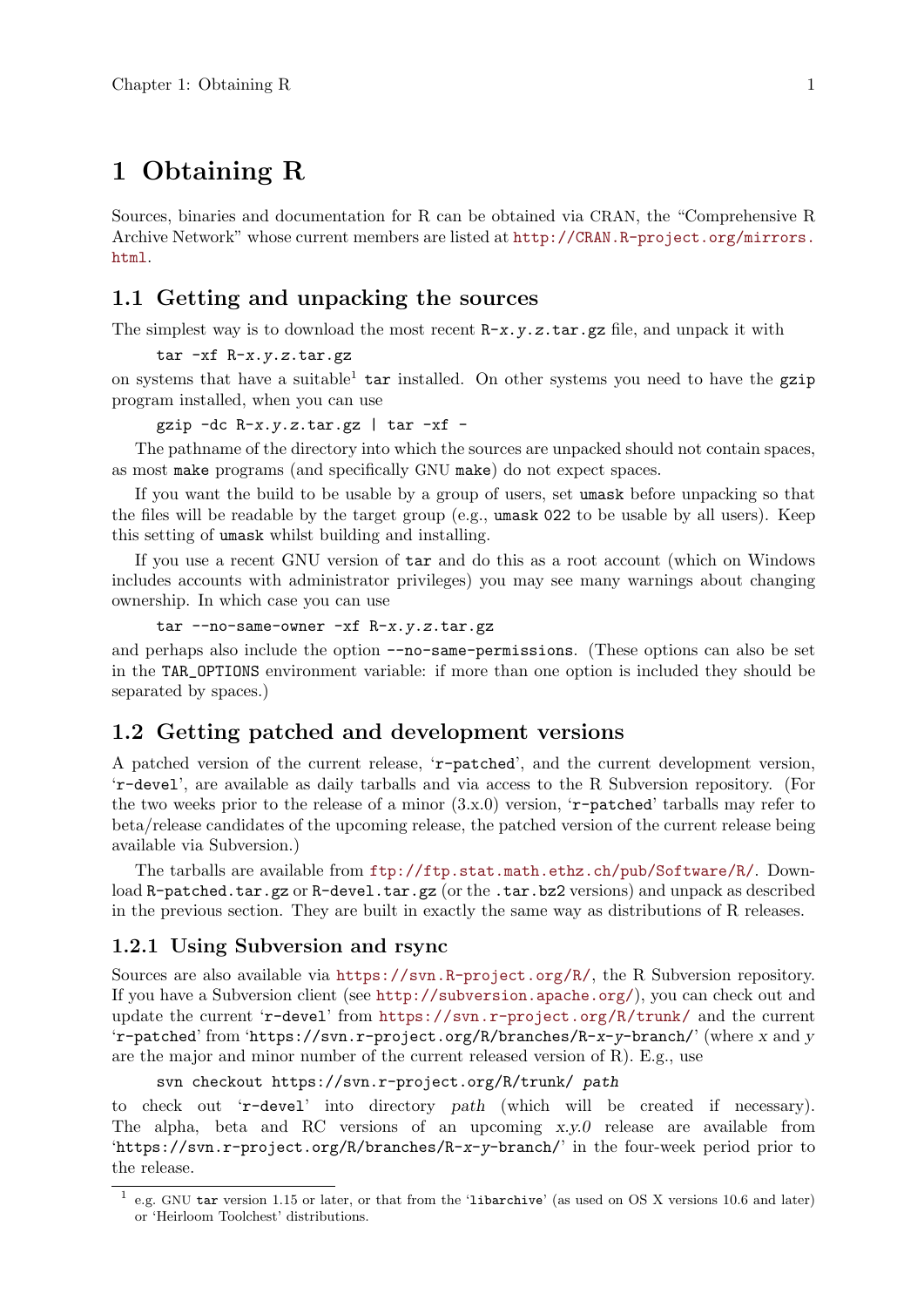Note that 'https:' is required<sup>2</sup>, and that the SSL certificate for the Subversion server of the R project should be recognized as from a trusted source.

Note that retrieving the sources by e.g. wget -r or svn export from that URL will not work (and will give a error early in the make process): the Subversion information is needed to build R.

The Subversion repository does not contain the current sources for the recommended packages, which can be obtained by rsync or downloaded from CRAN. To use rsync to install the appropriate sources for the recommended packages, run ./tools/rsync-recommended from the top-level directory of the R sources.

If downloading manually from CRAN, do ensure that you have the correct versions of the recommended packages: if the number in the file VERSION is 'x.y.z' you need to download the contents of 'http://CRAN.R-project.org/src/contrib/dir', where dir is 'x.y.z/Recommended' for r-devel or x.y-patched/Recommended for r-patched, respectively, to directory src/library/Recommended in the sources you have unpacked. After downloading manually you need to execute tools/link-recommended from the top level of the sources to make the requisite links in src/library/Recommended. A suitable incantation from the top level of the R sources using wget might be (for the correct value of dir)

wget -r -l1 --no-parent -A\\*.gz -nd -P src/library/Recommended \ http://CRAN.R-project.org/src/contrib/dir ./tools/link-recommended

<sup>&</sup>lt;sup>2</sup> for some Subversion clients 'http:' may appear to work, but requires continual redirection.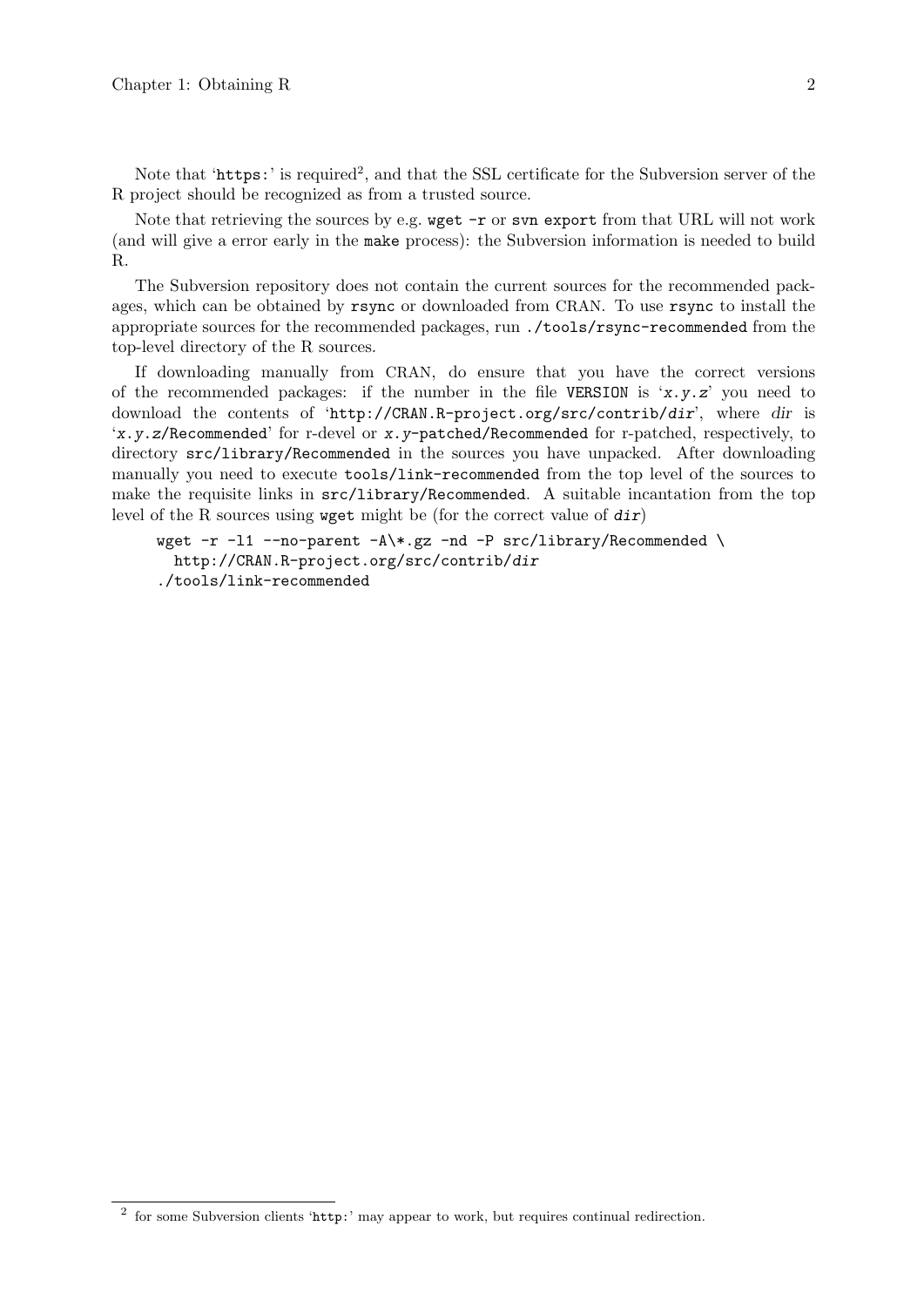# <span id="page-7-0"></span>2 Installing R under Unix-alikes

R will configure and build under most common Unix and Unix-alike platforms including 'cpu-\*-linux-gnu' for the 'alpha', 'arm', 'hppa', 'ix86', 'ia64', 'm68k', 'mips', 'mipsel', 'powerpc', 's390', 'sparc', and 'x86\_64' CPUs, 'x86\_64-apple-darwin', 'i386-sun-solaris' and 'sparc-sun-solaris' as well as perhaps (it is tested less frequently on these platforms) 'i386-apple-darwin', 'i386-\*-freebsd', 'x86\_64-\*-freebsd', 'i386-\*-netbsd', 'i386-\* openbsd' and 'powerpc-ibm-aix6\*'

In addition, binary distributions are available for some common Linux distributions and for OS X (formerly Mac OS). See the FAQ for current details. These are installed in platform-specific ways, so for the rest of this chapter we consider only building from the sources.

# 2.1 Simple compilation

First review the essential and useful tools and libraries in [Appendix A \[Essential and useful](#page-38-0) [other programs under a Unix-alike\], page 34](#page-38-0), and install those you want or need. Ensure that the environment variable TMPDIR is either unset (and /tmp exists and can be written in and scripts can be executed from) or points to the absolute path to a valid temporary directory (one from which execution of scripts is allowed) which does not contain spaces.<sup>1</sup>

Choose a directory to install the R tree  $(R$  is not just a binary, but has additional data sets, help files, font metrics etc). Let us call this place R\_HOME. Untar the source code. This should create directories src, doc, and several more under a top-level directory: change to that top-level directory (At this point North American readers should consult [Section B.3.1 \[Setting](#page-48-1) [paper size\], page 44.](#page-48-1)) Issue the following commands:

```
./configure
make
```
(See [Section B.5 \[Using make\], page 45](#page-49-1) if your make is not called 'make'.) Users of Debian-based  $64$ -bit systems<sup>2</sup> may need

```
./configure LIBnn=lib
make
```
Then check the built system works correctly by

make check

Failures are not necessarily problems as they might be caused by missing functionality,<sup>3</sup> but you should look carefully at any reported discrepancies. (Some non-fatal errors are expected in locales that do not support Latin-1, in particular in true C locales and non-UTF-8 non-Western-European locales.) A failure in tests/ok-errors.R may indicate inadequate resource limits (see [Chapter 5 \[Running R\], page 19\)](#page-23-0).

More comprehensive testing can be done by

make check-devel

or

```
make check-all
```
see file tests/README and [Section 2.8 \[Testing a Unix-alike Installation\], page 10](#page-14-1) for the possibilities of doing this in parallel. Note that these checks need the recommended packages to be installed.

<sup>1</sup> Most aspects will work with paths containing spaces, but external software used by R, e.g. texi2dvi version 4.8, may not.

 $^2\,$  which use 1ib rather than 1ib64 for their primary 64-bit library directories.

 $3$  for example, if you configured R with  $-\text{without-reconnected}.$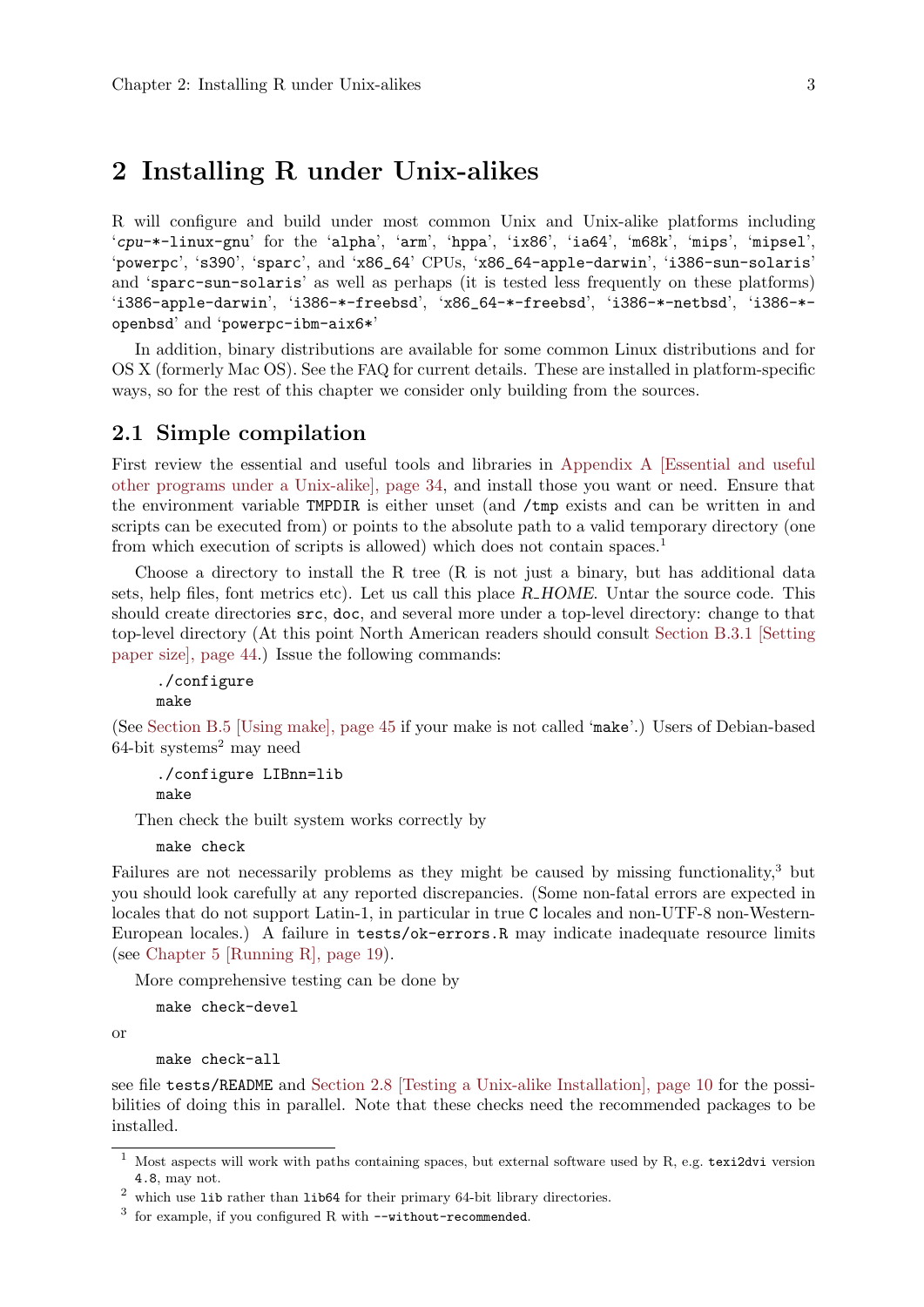<span id="page-8-0"></span>If the command configure and make commands execute successfully, a shell-script front-end called R will be created and copied to  $R$ \_HOME/bin. You can link or copy this script to a place where users can invoke it, for example to /usr/local/bin/R. You could also copy the man page R.1 to a place where your man reader finds it, such as /usr/local/man/man1. If you want to install the complete R tree to, e.g., /usr/local/lib/R, see [Section 2.4 \[Installation\], page 6.](#page-10-1) Note: you do not need to install R: you can run it from where it was built.

You do not necessarily have to build R in the top-level source directory (say, TOP\_SRCDIR). To build in BUILDDIR, run

```
cd BUILDDIR
TOP_SRCDIR/configure
make
```
and so on, as described further below. This has the advantage of always keeping your source tree clean and is particularly recommended when you work with a version of R from Subversion. (You may need GNU make to allow this, and you will need no spaces in the path to the build directory.)

Now rehash if necessary, type R, and read the R manuals and the R FAQ (files FAQ or doc/manual/R-FAQ.html, or <http://CRAN.R-project.org/doc/FAQ/R-FAQ.html> which always has the version for the latest release of R).

Note: if you already have R installed, check that where you installed R replaces or comes earlier in your path than the previous installation. Some systems are set up to have /usr/bin (the standard place for a system installation) ahead of /usr/local/bin (the default place for installation of R) in their default path, and some do not have  $\ell$ usr $\ell$ local $\ell$ bin on the default path.

## 2.2 Help options

By default HTML help pages are created when needed rather than being built at install time.

If you need to disable the server and want HTML help, there is the option to build HTML pages when packages are installed (including those installed with  $R$ ). This is enabled by the configure option --enable-prebuilt-html. Whether R CMD INSTALL (and hence install.packages) prebuilds HTML pages is determined by looking at the R installation and is reported by R CMD INSTALL --help: it can be overridden by specifying one of the INSTALL options --html or --no-html.

The server is disabled by setting the environment variable R\_DISABLE\_HTTPD to a nonempty value, either before R is started or within the R session before HTML help (including help.start) is used. It is also possible that system security measures will prevent the server from being started, for example if the loopback interface has been disabled. See ?tools::startDynamicHelp for more details.

## <span id="page-8-1"></span>2.3 Making the manuals

There is a set of manuals that can be built from the sources,

'fullrefman'

Printed versions of all the help pages for base and recommended packages (over 3300 pages).

'refman' Printed versions of the help pages for selected base packages (over 1900 pages)

'R-FAQ' R FAQ

'R-intro' "An Introduction to R".

'R-data' "R Data Import/Export".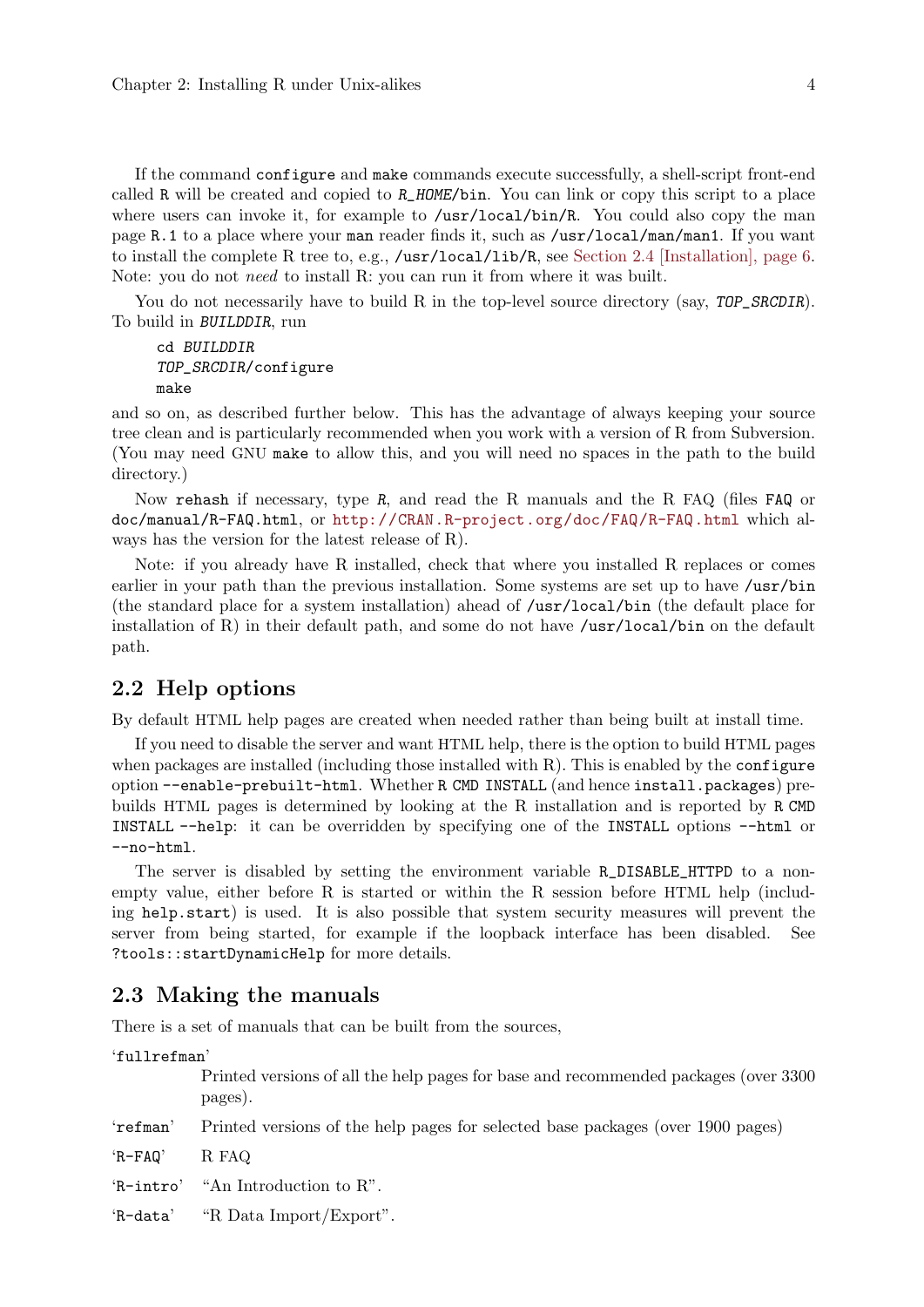'R-admin' "R Installation and Administration", this manual.

'R-exts' "Writing R Extensions".

'R-lang' "The R Language Definition".

To make these (with 'fullrefman' rather than 'refman'), use

| make pdf  | to create PDF versions                                |  |
|-----------|-------------------------------------------------------|--|
| make info | to create info files (not 'refman' nor 'fullrefman'). |  |

You will not be able to build any of these unless you have makeinfo version 4.7 or later installed, and for PDF you must have texi2dvi and texinfo.tex installed (which are part of the GNU texinfo distribution but are, especially texinfo.tex, often made part of the  $T_F X$ package in re-distributions).

The PDF versions can be viewed using any recent PDF viewer: they have hyperlinks that can be followed. The info files are suitable for reading online with Emacs or the standalone GNU info program. The PDF versions will be created using the paper size selected at configuration (default ISO a4): this can be overridden by setting R\_PAPERSIZE on the make command line, or setting R\_PAPERSIZE in the environment and using make -e. (If re-making the manuals for a different paper size, you should first delete the file doc/manual/version.texi. The usual value for North America would be 'letter'.)

There are some issues with making the PDF reference manual, fullrefman.pdf or refman.pdf. The help files contain both ISO Latin1 characters (e.g. in text.Rd) and upright quotes, neither of which are contained in the standard LATEX Computer Modern fonts. We have provided four alternatives:

times (The default.) Using standard PostScript fonts, Times Roman, Helvetica and Courier. This works well both for on-screen viewing and for printing. One disadvantage is that the Usage and Examples sections may come out rather wide: this can be overcome by using in addition either of the options inconsolata, on a Unix-alike only if found by configure) or beramono, which replace the Courier monospaced font by Inconsolata or Bera Sans mono respectively. (You will need a recent version of the appropriate  $\mathbb{F}T_F X$  package **inconsolata**<sup>4</sup> or **bera** installed.) Note that in most LATEX installations this will not actually use the standard fonts for PDF, but rather embed the URW clones NimbusRom, NimbusSans and (for Courier, if used) NimbusMon.

This needs LAT<sub>EX</sub> packages times, helvetic and (if used) courier installed.

- lm Using the Latin Modern fonts. These are not often installed as part of a T<sub>F</sub>X distribution, but can obtained from [http://www.ctan.org/tex-archive/fonts/](http://www.ctan.org/tex-archive/fonts/ps-type1/lm/) [ps-type1/lm/](http://www.ctan.org/tex-archive/fonts/ps-type1/lm/) and mirrors. This uses fonts rather similar to Computer Modern, but is not so good on-screen as times.
- cm-super Using type-1 versions of the Computer Modern fonts by Vladimir Volovich. This is a large installation, obtainable from [http://www.ctan.org/tex-archive/fonts/](http://www.ctan.org/tex-archive/fonts/ps-type1/cm-super/) [ps-type1/cm-super/](http://www.ctan.org/tex-archive/fonts/ps-type1/cm-super/) and its mirrors. These type-1 fonts have poor hinting and so are nowhere near as readable on-screen as the other three options.
- ae A package to use composites of Computer Modern fonts. This works well most of the time, and its PDF is more readable on-screen than the previous two options. There are three fonts for which it will need to use bitmapped fonts, tctt0900.600pk, tctt1000.600pk and tcrm1000.600pk. Unfortunately, if those files are not available, Acrobat Reader will substitute completely incorrect glyphs so you need to examine the logs carefully.

<sup>&</sup>lt;sup>4</sup> Instructions on how to install the latest version are at http://www.ctan.org/tex-archive/fonts/ [inconsolata/](http://www.ctan.org/tex-archive/fonts/inconsolata/).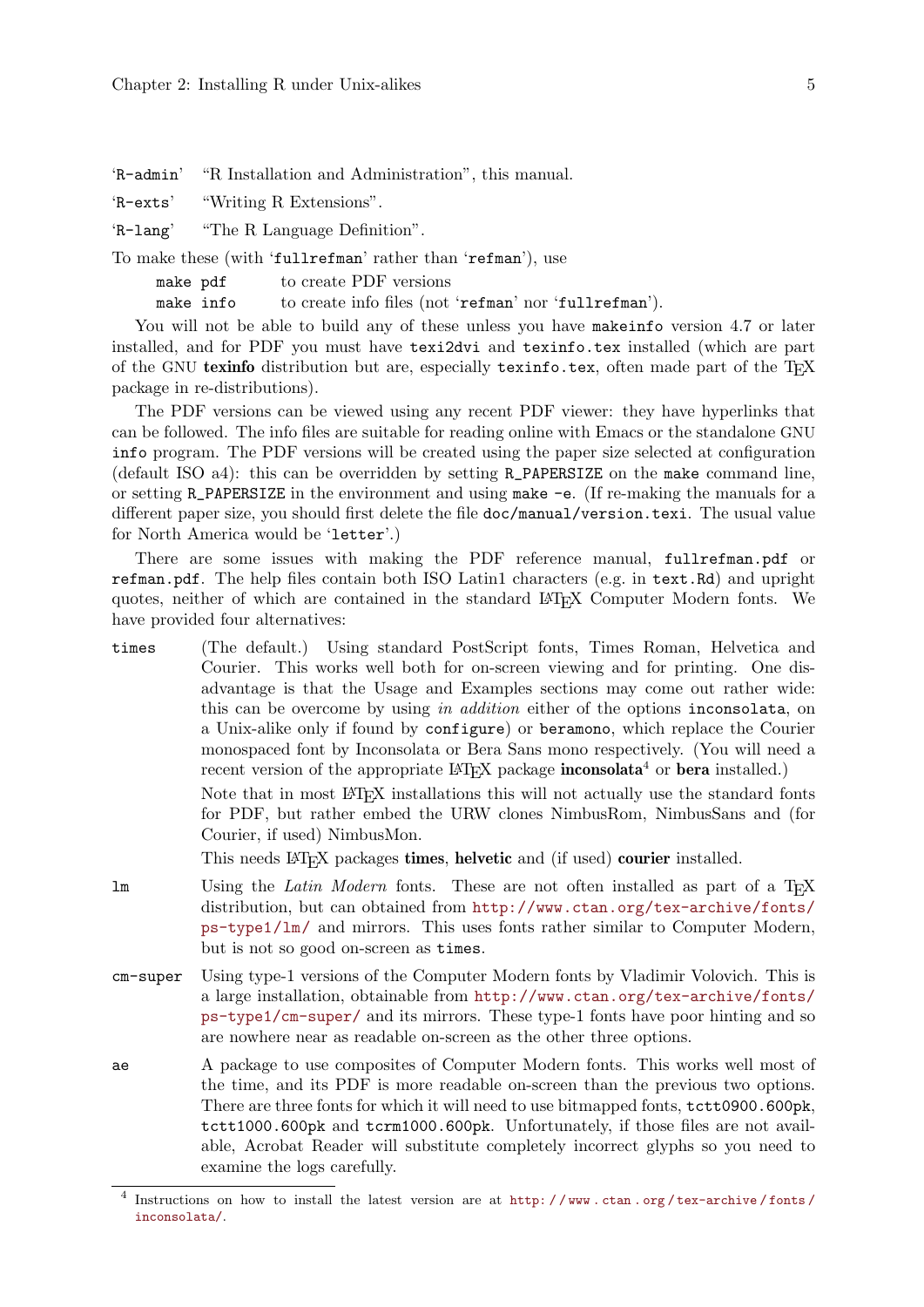<span id="page-10-0"></span>The default can be overridden by setting the environment variable R\_RD4PDF. (On Unixalikes, this will be picked up at install time and stored in etc/Renviron, but can still be overridden when the manuals are built, using make  $-e$ .) The usual<sup>5</sup> default value for R\_RD4PDF is 'times,inconsolata,hyper': omit 'hyper' if you do not want hyperlinks (e.g. for printing the manual) or do not have LAT<sub>EX</sub> package **hyperref**, and omit 'inconsolata' if you do not have LATEX package inconsolata installed.

Further options, e.g for hyperref, can be included in a file Rd.cfg somewhere on your LATEX search path. For example if you prefer the text and not the page number in the table of contents to be hyperlinked, use

```
\ifthenelse{\boolean{Rd@use@hyper}}{\hypersetup{linktoc=section}}{}
```
or

```
\ifthenelse{\boolean{Rd@use@hyper}}{\hypersetup{linktoc=all}}{}
```
to hyperlink both text and page number<sup>6</sup>.

Ebook versions in one or both of .epub and .mobi formats can be made by running in doc/manual one of

make ebooks make epub make mobi

This requires ebook-convert from Calibre (<http://calibre-ebook.com/download>), or from most Linux distributions). If necessary the path to ebook-convert can be set as make macro EBOOK to by editing doc/manual/Makefile (which contains a commented value suitable for OS  $X$ ).

# <span id="page-10-1"></span>2.4 Installation

To ensure that the installed tree is usable by the right group of users, set umask appropriately (perhaps to '022') before unpacking the sources and throughout the build process.

After

```
./configure
make
make check
```
(or, when building outside the source, TOP\_SRCDIR/configure, etc) have been completed successfully, you can install the complete R tree to your system by typing

make install

A parallel make can be used (but run make before make install). Those using GNU make 4.0 or later may want to use make  $-i$  n  $-0$  to avoid interleaving of output.

This will install to the following directories:

```
prefix/bin or bindir
```
the front-end shell script and other scripts and executables

```
prefix/man/man1 or mandir/man1
```
the man page

#### prefix/LIBnn/R or libdir/R

all the rest (libraries, on-line help system,  $\dots$ ). Here LIBnn is usually 'lib', but may be 'lib64' on some 64-bit Linux systems. This is known as the R home directory.

<sup>5</sup> on a Unix-alike, 'inconsolata' is omitted if not found by configure.

<sup>6</sup> The linktoc settings require hyperref version 6.78f or newer; with older versions of hyperref use linktocpage=false to hyperlink the text.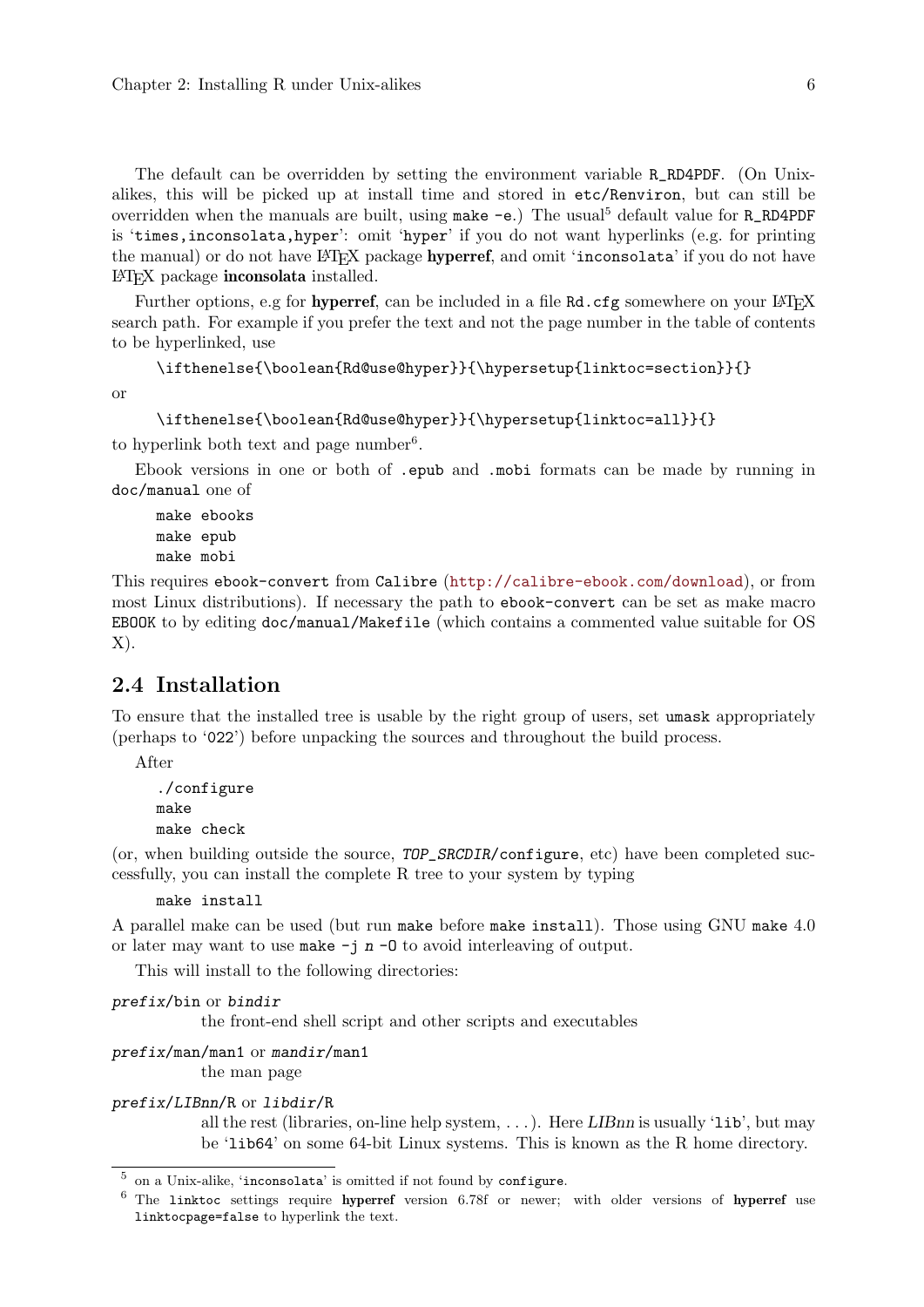where prefix is determined during configuration (typically /usr/local) and can be set by running configure with the option --prefix, as in

#### ./configure --prefix=/where/you/want/R/to/go

This causes make install to install the R script to /where/you/want/R/to/go/bin, and so on. The prefix of the installation directories can be seen in the status message that is displayed at the end of configure. The installation may need to be done by the owner of prefix, often a root account.

You can install into another directory tree by using

```
make prefix=/path/to/here install
```
at least with GNU make (and current Solaris make, but not some older Unix makes).

More precise control is available at configure time via options: see configure  $-\text{help}$  for details. (However, most of the 'Fine tuning of the installation directories' options are not used by  $R$ .)

Configure options --bindir and --mandir are supported and govern where a copy of the R script and the man page are installed.

The configure option  $-\text{libdir}$  controls where the main R files are installed: the default is 'eprefix/LIBnn', where eprefix is the prefix used for installing architecture-dependent files, defaults to prefix, and can be set via the configure option --exec-prefix.

Each of bindir, mandir and libdir can also be specified on the make install command line (at least for GNU make).

The configure or make variables rdocdir and rsharedir can be used to install the systemindependent doc and share directories to somewhere other than libdir. The C header files can be installed to the value of rincludedir: note that as the headers are not installed into a subdirectory you probably want something like rincludedir=/usr/local/include/R-3.1.2.

If you want the R home to be something other than  $\text{libdir}/R$ , use rhome: for example

make install rhome=/usr/local/lib64/R-3.1.2

will use a version-specific R home on a non-Debian Linux 64-bit system.

If you have made R as a shared/static library you can install it in your system's library directory by

#### make prefix=/path/to/here install-libR

where prefix is optional, and libdir will give more precise control.<sup>7</sup> However, you should not install to a directory mentioned in LDPATHS (e.g. /usr/local/lib64) if you intend to work with multiple versions of R, since that directory may be given precedence over the lib directory of other R installations.

make install-strip

will install stripped executables, and on platforms where this is supported, stripped libraries in directories lib and modules and in the standard packages.

Note that installing R into a directory whose path contains spaces is not supported, and some aspects (such as installing source packages) will not work.

To install info and PDF versions of the manuals, use one or both of

```
make install-info
make install-pdf
```
Once again, it is optional to specify prefix, libdir or rhome (the PDF manuals are installed under the R home directory). (make install-info needs Perl installed if there is no command install-info on the system.)

 $^7\,$  This will be needed if more than one sub-architecture is to be installed.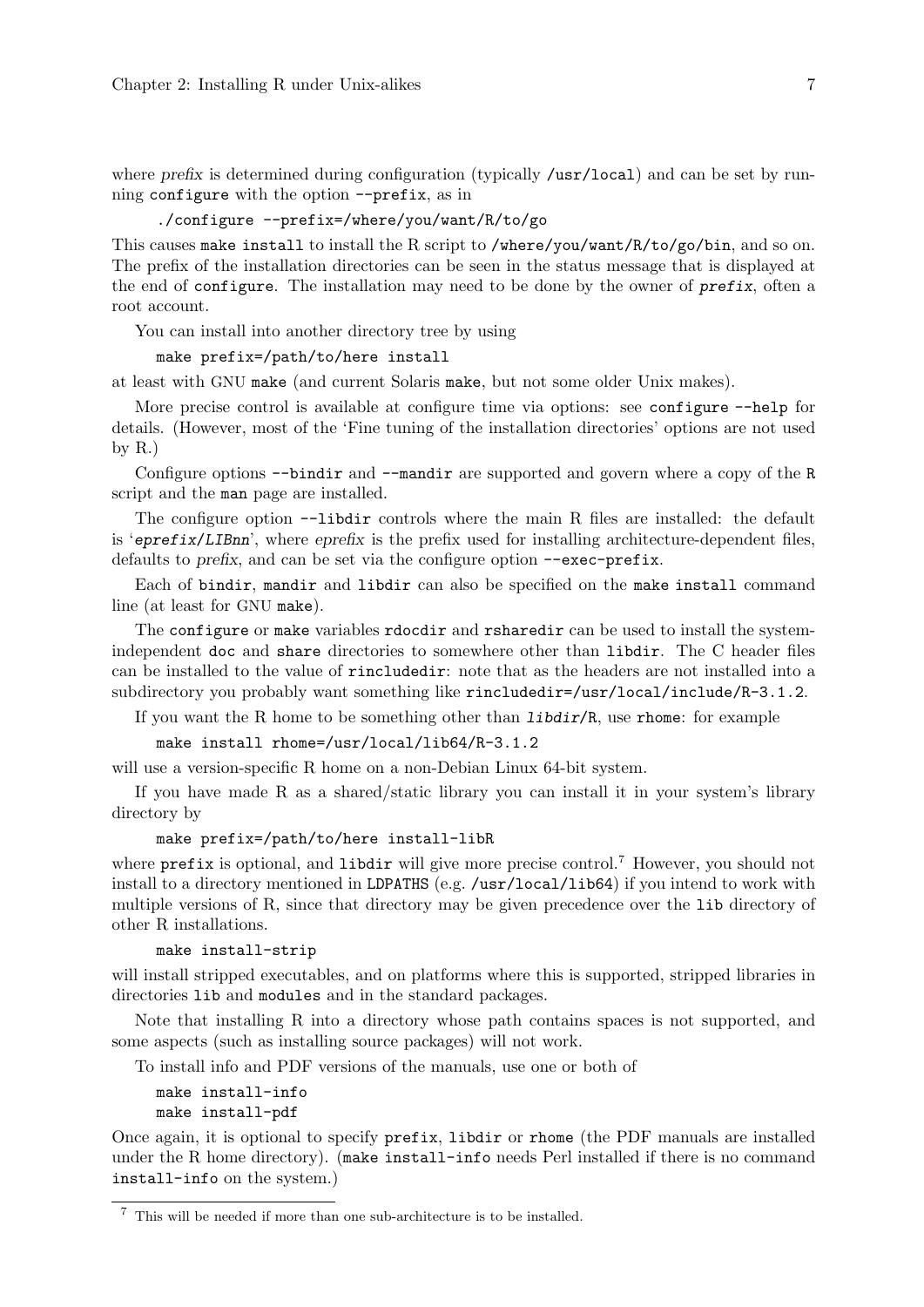<span id="page-12-0"></span>More precise control is possible. For info, the setting used is that of infodir (default prefix/info, set by configure option --infodir). The PDF files are installed into the R doc tree, set by the make variable rdocdir.

A staged installation is possible, that it is installing R into a temporary directory in order to move the installed tree to its final destination. In this case prefix (and so on) should reflect the final destination, and DESTDIR should be used: see [http://www.gnu.org/prep/standards/](http://www.gnu.org/prep/standards/html_node/DESTDIR.html) [html\\_node/DESTDIR.html](http://www.gnu.org/prep/standards/html_node/DESTDIR.html).

You can optionally install the run-time tests that are part of make check-all by

```
make install-tests
```
which populates a tests directory in the installation.

## 2.5 Uninstallation

You can uninstall R by

make uninstall

optionally specifying prefix etc in the same way as specified for installation.

This will also uninstall any installed manuals. There are specific targets to uninstall info and PDF manuals in file doc/manual/Makefile.

Target uninstall-tests will uninstall any installed tests, as well as removing the directory tests containing the test results.

An installed shared/static libR can be uninstalled by

make prefix=/path/to/here uninstall-libR

## <span id="page-12-1"></span>2.6 Sub-architectures

Some platforms can support closely related builds of R which can share all but the executables and dynamic objects. Examples include builds under Linux and Solaris for different CPUs or 32- and 64-bit builds.

R supports the idea of architecture-specific builds, specified by adding 'r\_arch=name' to the configure line. Here name can be anything non-empty, and is used to name subdirectories of lib, etc, include and the package libs subdirectories. Example names from other software are the use of sparcv9 on Sparc Solaris and 32 by gcc on 'x86\_64' Linux.

If you have two or more such builds you can install them over each other (and for 32/64-bit builds on one architecture, one build can be done without 'r\_arch'). The space savings can be considerable: on 'x86\_64' Linux a basic install (without debugging symbols) took 63Mb, and adding a 32-bit build added 6Mb. If you have installed multiple builds you can select which build to run by

```
R --arch=name
```
and just running 'R' will run the last build that was installed.

R CMD INSTALL will detect if more than one build is installed and try to install packages with the appropriate library objects for each. This will not be done if the package has an executable configure script or a src/Makefile file. In such cases you can install for extra builds by

```
R --arch=name CMD INSTALL --libs-only pkg1 pkg2 ...
```
If you want to mix sub-architectures compiled on different platforms (for example 'x86\_64' Linux and 'i686' Linux), it is wise to use explicit names for each, and you may also need to set libdir to ensure that they install into the same place.

When sub-architectures are used the version of Rscript in e.g. /usr/bin will be the last installed, but architecture-specific versions will be available in e.g. /usr/lib64/R/bin/exec $fR$ ARCH}. Normally all installed architectures will run on the platform so the architecture of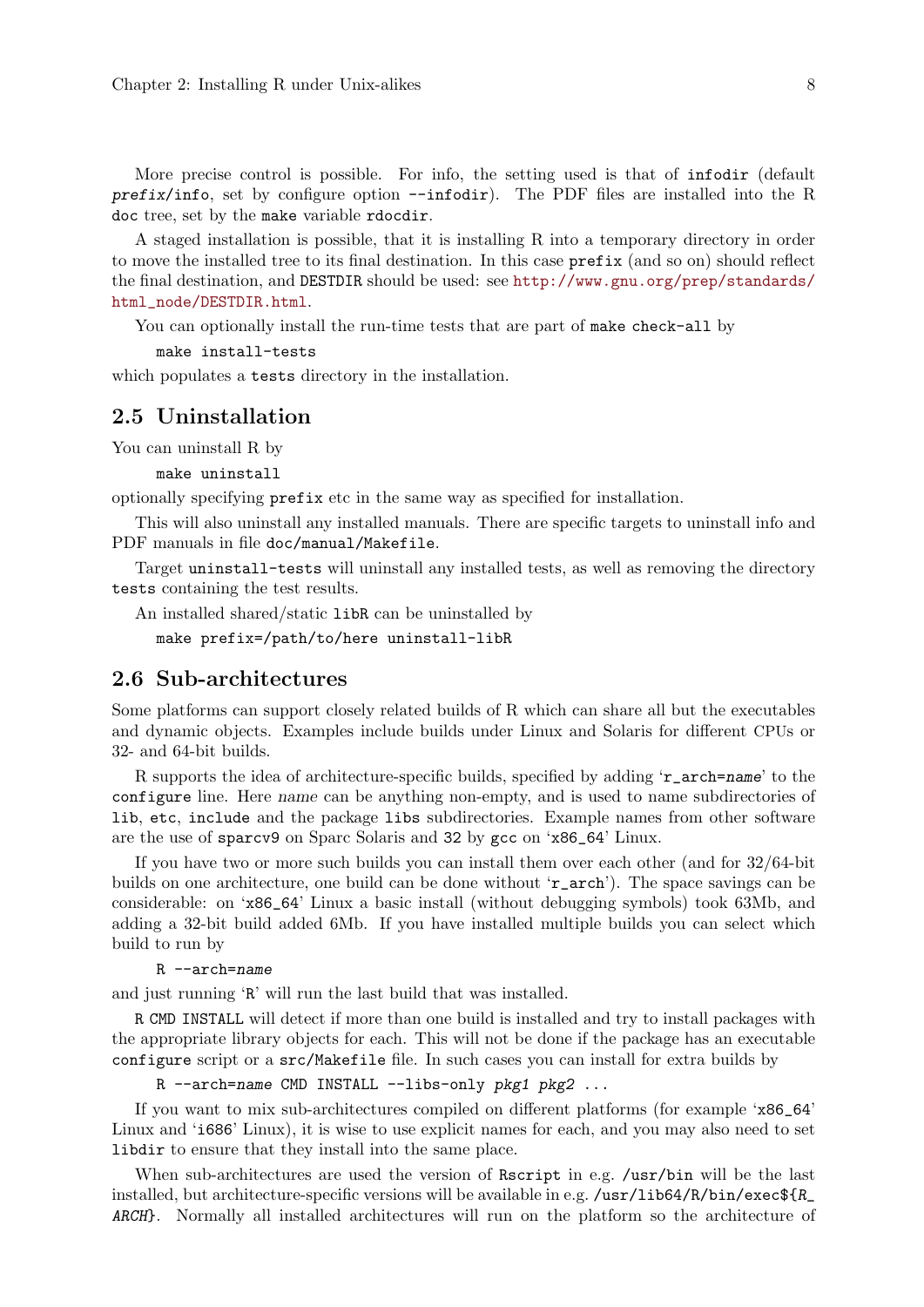<span id="page-13-0"></span>Rscript itself does not matter. The executable Rscript will run the R script, and at that time the setting of the R\_ARCH environment variable determines the architecture which is run.

When running post-install tests with sub-architectures, use

R --arch=name CMD make check[-devel|all]

to select a sub-architecture to check.

Sub-architectures are also used on Windows, but by selecting executables within the appropriate bin directory, R\_HOME/bin/i386 or R\_HOME/bin/x64. For backwards compatibility with  $R < 2.12.0$ , there are executables R\_HOME/bin/R.exe or R\_HOME/bin/Rscript.exe: these will run an executable from one of the subdirectories, which one being taken first from the R\_ARCH environment variable, then from the  $-$ -arch command-line option<sup>8</sup> and finally from the installation default (which is 32-bit for a combined 32/64 bit R installation).

#### 2.6.1 Multilib

On Linux<sup>9</sup>, there is an alternative mechanism for mixing 32-bit and 64-bit libraries known as multilib. If a Linux distribution supports multilib, then parallel builds of R may be installed in the sub-directories lib (32-bit) and lib64 (64-bit). The build to be run may then be selected using the setarch command. For example, a 32-bit build may be run by

setarch i686 R

The setarch command is only operational if both 32-bit and 64-bit builds are installed. If there is only one installation of R, then this will always be run regardless of the architecture specified by the setarch command.

There can be problems with installing packages on the non-native architecture. It is a good idea to run e.g. setarch i686 R for sessions in which packages are to be installed, even if that is the only version of R installed (since this tells the package installation code the architecture needed).

At present there is a potential problem with packages using Java, as the post-install for a 'i686' RPM on 'x86\_64' Linux reconfigures Java and will find the 'x86\_64' Java. If you know where a 32-bit Java is installed you may be able to run (as root)

export JAVA\_HOME=<path to jre directory of 32-bit Java> setarch i686 R CMD javareconf

to get a suitable setting.

When this mechanism is used, the version of Rscript in e.g. /usr/bin will be the last installed, but an architecture-specific version will be available in e.g. /usr/lib64/R/bin. Normally all installed architectures will run on the platform so the architecture of Rscript does not matter.

# 2.7 Other Options

There are many other installation options, most of which are listed by configure --help. Almost all of those not listed elsewhere in this manual are either standard autoconf options not relevant to R or intended for specialist uses by the R developers.

One that may be useful when working on R itself is the option  $\neg$ -disable-byte-compiledpackages, which ensures that the base and recommended packages are lazyloaded but not byte-compiled. (Alternatively the (make or environment) variable R\_NO\_BASE\_COMPILE can be set to a non-empty value for the duration of the build.)

Option --with-internal-tzcode makes use of R's own code and copy of the Olson database for managing timezones. This will be preferred where there are issues with the system

 $^8\,$  with possible values ' $i386'$ , ' $x64'$ , ' $32'$  and ' $64'$ .

 $^9\,$  mainly on RedHat and Fedora, whose layout is described here.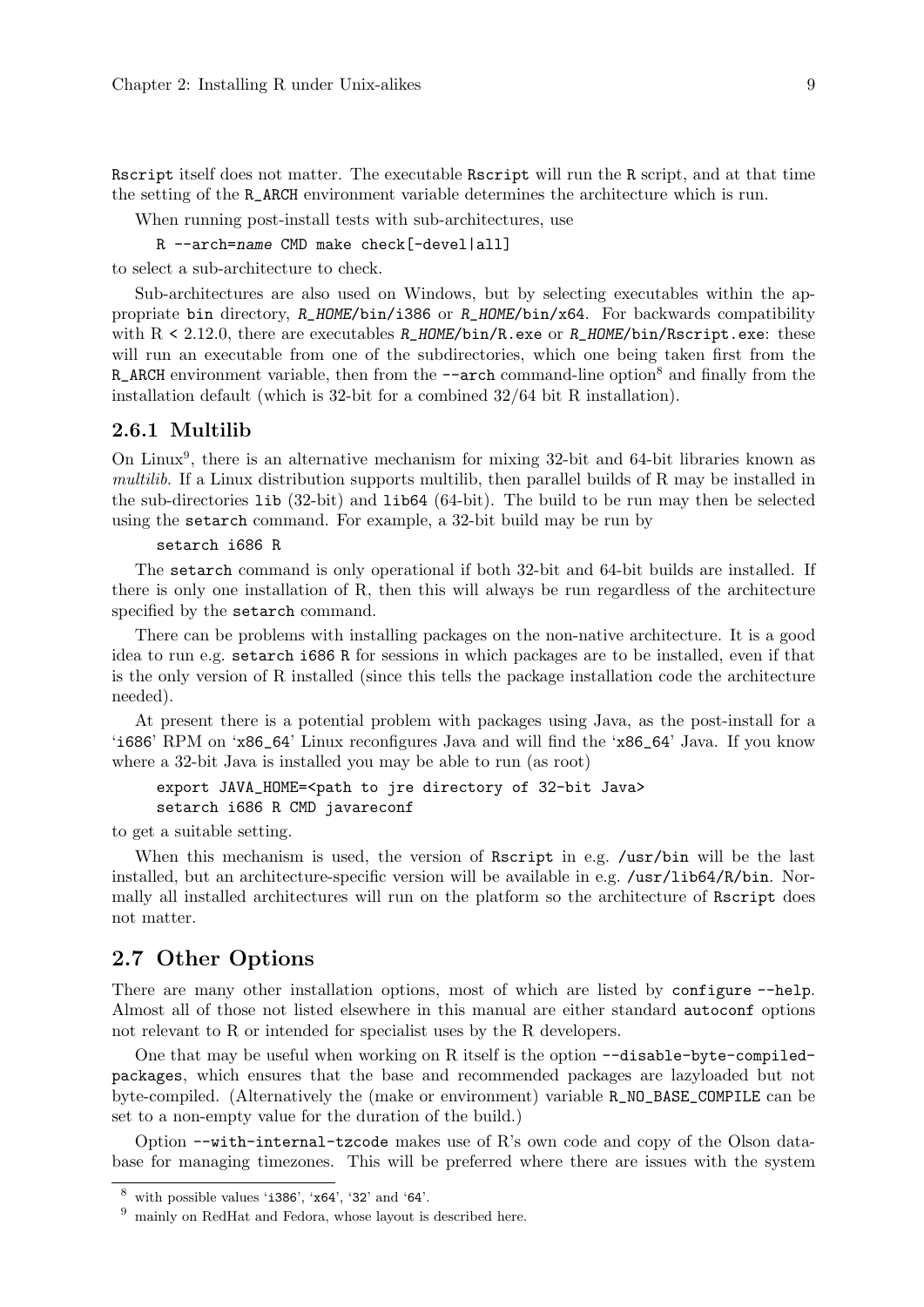<span id="page-14-0"></span>implementation, usually involving times after 2037 or before 1916. An alternative time-zone  $\text{directory}^{10}$  can be used, pointed to by environment variable TZDIR: this should contain files such as Europe/London. On all tested OSes the system timezone was deduced correctly, but if necessary it can be set as the value of environment variable TZ.

#### <span id="page-14-1"></span>2.8 Testing an Installation

Full testing is possible only if the test files have been installed with

```
make install-tests
```
which populates a tests directory in the installation.

If this has been done, two testing routes are available. The first is to move to the home directory of the R installation (as given by R.home()) and run

cd tests ## followed by one of ../bin/R CMD make check ../bin/R CMD make check-devel ../bin/R CMD make check-all

and other useful targets are test-BasePackages and test-Recommended to the run tests of the standard and recommended packages (if installed) respectively.

This re-runs all the tests relevant to the installed R (including for example code in the package vignettes), but not for example the ones checking the example code in the manuals nor making the standalone Rmath library. This can occasionally be useful when the operating environment has been changed, for example by OS updates or by substituting the BLAS (see [Section A.3.1.5](#page-45-1) [\[Shared BLAS\], page 41](#page-45-1)).

Parallel checking of packages may be possible: set the environment variable TEST\_MC\_CORES to the maximum number of processes to be run in parallel. This affects both checking the package examples (part of make check) and package sources (part of make check-devel and make check-recommended). It does require a make command which supports the make  $-j$  n option: most do but on Solaris you need to select GNU make or dmake. Where parallel checking of package sources is done, a log file pngname.log is left in the tests directory for inspection.

Alternatively, the installed R can be run, preferably with --vanilla. Then

```
Sys.setenv(LC_COLLATE = "C", LC_TIME = "C", LANGUAGE = "en")
library("tools")
testInstalledBasic("both")
testInstalledPackages(scope = "base")
testInstalledPackages(scope = "recommended")
```
runs the basic tests and then all the tests on the standard and recommended packages. These tests can be run from anywhere: the basic tests write their results in the tests folder of the R home directory and run slightly fewer tests than the first approach: in particular they do not test Internet access.

These tests work best if diff (in Rtools\*.exe for Windows users) is in the path.

It is possible to test the installed packages (but not the package-specific tests) by testInstalledPackages even if make install-tests was not run.

Note that the results may depend on the language set for times and messages: for maximal similarity to reference results you may want to try setting (before starting the R session)

#### LANGUAGE=en

but use a UTF-8 or Latin-1 locale.

 $^{10}$  How to prepare such a directory is described in file  $src/extra/tzone/Notes$  in the R sources.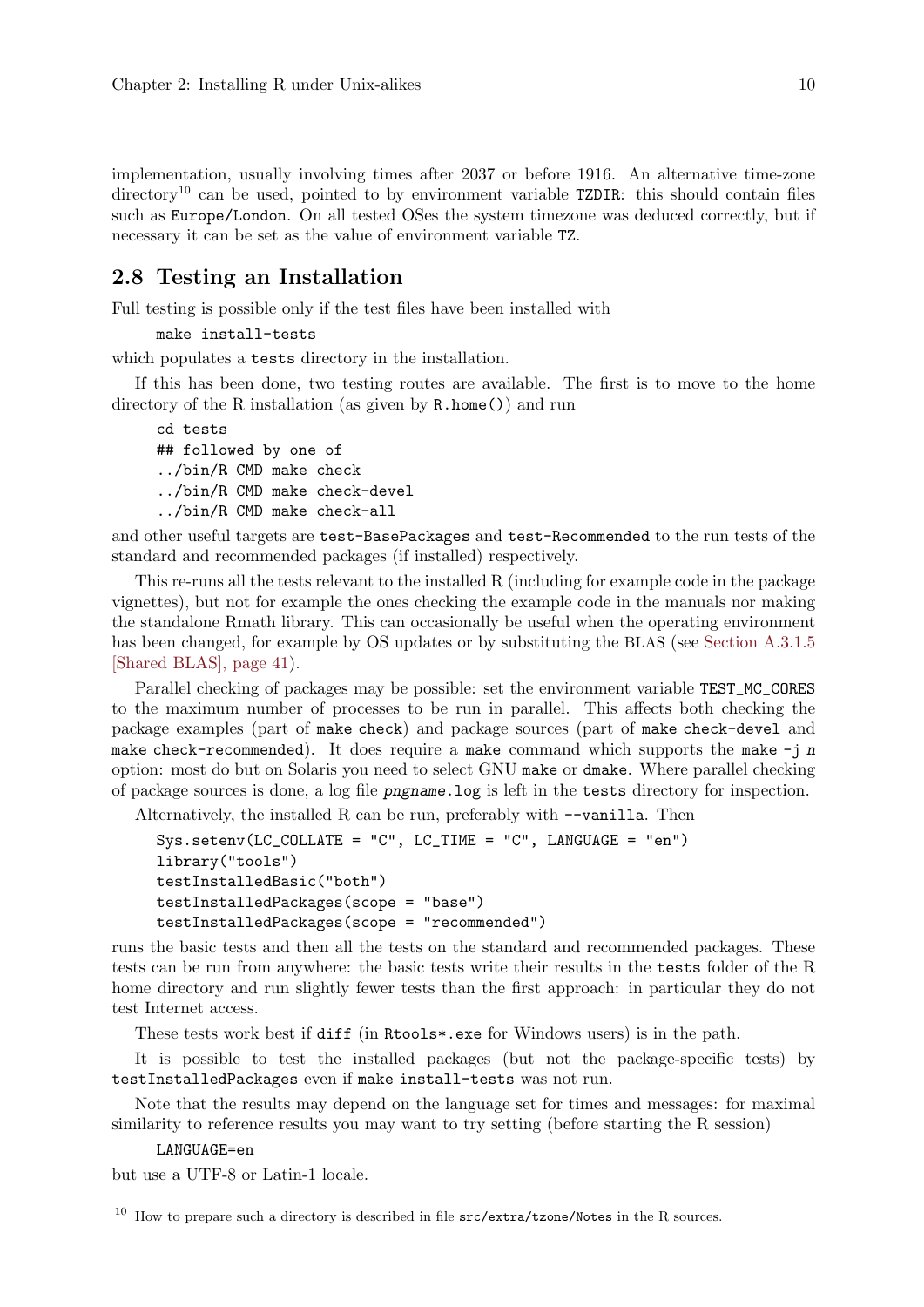# <span id="page-15-0"></span>3 Installing R under Windows

The bin/windows directory of a CRAN site contains binaries for a base distribution and a large number of add-on packages from CRAN to run on Windows XP or later on ix86 CPUs (including AMD64/Intel64 cpus and Windows x64).

Your file system must allow long file names (as is likely except perhaps for some networkmounted systems).

Installation is via the installer R-3.1.2-win.exe. Just double-click on the icon and follow the instructions. When installing on a 64-bit version of Windows the options will include 32- or 64-bit versions of R (and the default is to install both). You can uninstall R from the Control Panel.

Note that you will be asked to choose a language for installation, and that choice applies to both installation and un-installation but not to running R itself.

See the [R Windows](http://CRAN.R-project.org/bin/windows/base/rw-FAQ.html) FAQ for more details on the binary installer.

# 3.1 Building from source

R can be built as either a 32-bit or 64-bit application on Windows: to build the 64-bit application you need a 64-bit edition of Windows: such an OS can also be used to build 32-bit R.

The standard installer combines 32-bit and 64-bit builds into a single executable which can then be installed into the same location and share all the files except the .exe and .dll files and some configuration files in the etc directory.

Building is only tested in a 8-bit locale: using a multi-byte locale (as used for CJK languages) is unsupported and may not work (the scripts do try to select a 'C' locale; Windows may not honour this).

#### 3.1.1 Getting the tools

If you want to build R from the sources, you will first need to collect, install and test an extensive set of tools. See [Appendix D \[The Windows toolset\], page 65](#page-69-0) (and perhaps updates in [http://](http://CRAN.R-project.org/bin/windows/Rtools/) [CRAN.R-project.org/bin/windows/Rtools/](http://CRAN.R-project.org/bin/windows/Rtools/)) for details.

The Rtools\*.exe executable installer described in [Appendix D \[The Windows toolset\],](#page-69-0) [page 65](#page-69-0) also includes some source files in addition to the R source as noted below. You should run it first, to obtain a working tar and other necessities. Choose a "Full installation", and install the extra files into your intended R source directory, e.g. C:/R. The directory name should not contain spaces. We will call this directory **R\_HOME** below.

## 3.1.2 Getting the source files

You need to collect the following sets of files:

• Get the R source code tarball R-3.1.2.tar.gz from CRAN. Open a command window (or another shell) at directory R HOME, and run

```
tar -xf R-3.1.2.tar.gz
```
to create the source tree in R\_HOME. Beware: do use tar to extract the sources rather than tools such as WinZip. If you are using an account with administrative privileges you may get a lot of messages which can be suppressed by

tar --no-same-owner -xf R-3.1.2.tar.gz

or perhaps better, set the environment variable TAR\_OPTIONS to the value '--no-same-owner --no-same-permissions'.

It is also possible to obtain the source code using Subversion; see [Chapter 1 \[Obtaining R\],](#page-5-0) [page 1](#page-5-0) for details.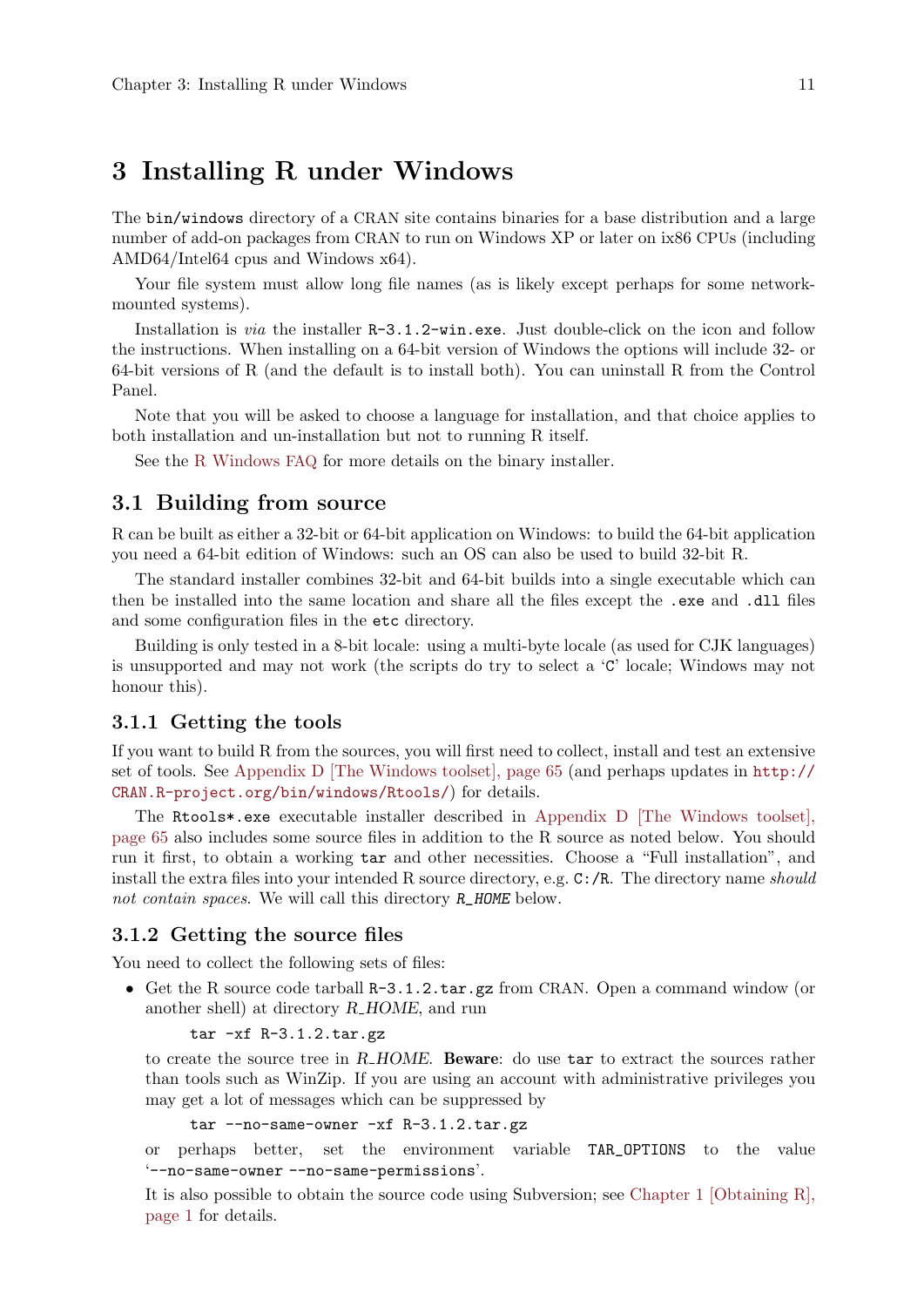<span id="page-16-0"></span>• If you are not using a tarball you need to obtain copies of the recommended packages from CRAN. Put the .tar.gz files in R\_HOME/src/library/Recommended and run make link-recommended. If you have an Internet connection, you can do this automatically by running in R\_HOME/src/gnuwin32

make rsync-recommended

The following additional items are normally installed by Rtools31.exe. If instead you choose to do a completely manual build you will also need

- The Tcl/Tk support files are contained in Rtools31.exe and available as .zip files from <http://www.stats.ox.ac.uk/pub/Rtools>. Please make sure you install the right version: there is a 32-bit version and a 64-bit version. They should be installed to R\_HOME, creating directory Tc1 there.
- You need libpng, jpeg and libtiff sources (available, e.g., from [http://www.libpng.](http://www.libpng.org/) [org /](http://www.libpng.org/), [http: / /www .ijg .org](http://www.ijg.org) and [http: / /download .osgeo .org /libtiff /](http://download.osgeo.org/libtiff/)); current versions are recommended and jpeg 7 or later is required. It is also possible to use 'libjpeg-turbo' from <http://sourceforge.net/projects/libjpeg-turbo/files/>.

Working in the directory R\_HOME/src/gnuwin32/bitmap, install the libpng and jpeg sources in sub-directories. The jpeg sub-directory for version 9 is named jpeg-9; if you use a different version (e.g. jpeg-9a or libjpeg-turbo), copy file src/gnuwin32/MkRules.dist to src/gnuwin32/MkRules.local and edit the definition of JPEGDIR: the names of the libpng and libtiff directories can also be set there.

Example:

```
> tar -zxf libpng-1.6.10.tar.gz
> mv libpng-1.6.10 libpng
> tar -zxf jpegsrc.v9a.tar.gz
> tar -zxf tiff-4.0.3.tar.gz
> mv tiff-4.0.3/libtiff .
> rm -rf tiff-4.0.3
```
(and see the comment above about --no-same-owner).

### 3.1.3 Building the core files

Set the environment variable TMPDIR to the absolute path to a writable directory, with a path specified with forward slashes and no spaces. (The default is /tmp, which may not be useful on Windows.)

You may need to compile under a case-honouring file system: we found that a samba-mounted file system (which maps all file names to lower case) did not work.

Open a command window at R\_HOME/src/gnuwin32. Look at MkRules.dist and if settings need to be altered, copy it to MkRules.local and edit the settings there. In particular, this is where a 64-bit build is selected. Then run

make all recommended

and sit back and wait while the basic compile takes place.

Notes:

- We have had reports that earlier versions of anti-virus software locking up the machine, but not for several years. However, aggressive anti-virus checking such as the on-access scanning of Sophos can slow the build down several-fold.
- By default Doug Lea's malloc in the file R\_HOME/src/gnuwin32/malloc.c is used for R's internal memory allocations. You can opt out of this by setting LEA\_MALLOC=NO in MkRules.dist, in which case the malloc in msvcrt.dll is used. This does impose a considerable performance penalty and has not been tested recently.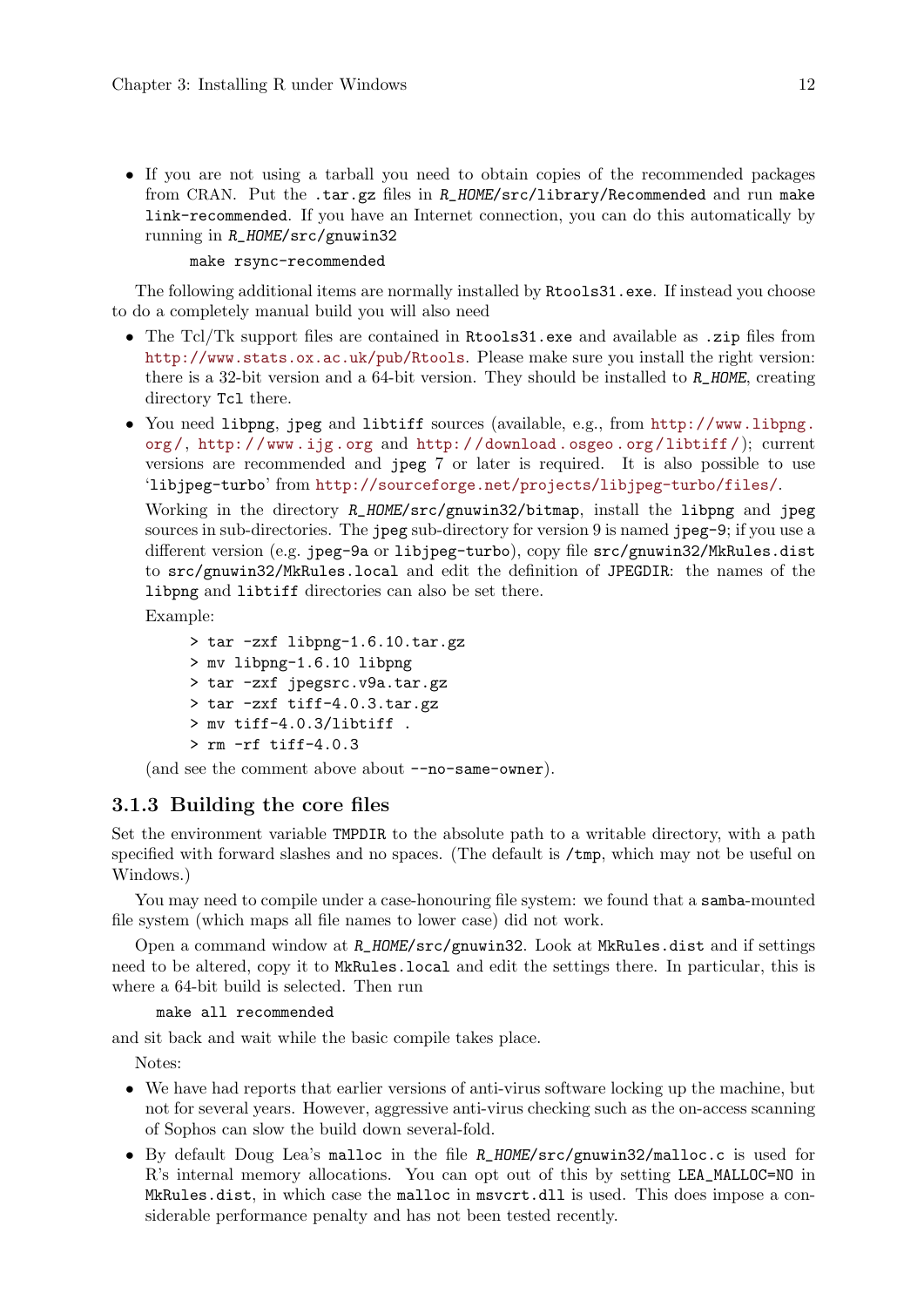<span id="page-17-0"></span>• You can run a parallel make by e.g.

```
make -j4 all
make -j4 recommended
```
but this is only likely to be worthwhile on a multi-core machine with ample memory, and is not 100% reliable.

• It is possible (mainly for those working on R itself) to set the (make or environment) variable R\_NO\_BASE\_COMPILE to a non-empty value, which inhibits the byte-compilation of the base and recommended packages.

# 3.1.4 Building the bitmap files

```
The file R_HOME/library/grDevices/libs/{i386,x64}Rbitmap.dll is not built automatically.
```
Running make in R\_HOME/src/gnuwin32/bitmap or make bitmapdll in R\_HOME/src/gnuwin32 should build Rbitmap.dll and install it under R\_ HOME/library/grDevices/libs.

## 3.1.5 Building the cairo devices

The devices based on cairographics (svg, cairo\_pdf, cairo\_ps and the type = "cairo" versions of png, jpeg, tiff and bmp) are implemented in a separate DLL winCairo.dll which is loaded when one of these devices is first used. It is not built by default, and needs to be built after Rbitmap.dll, by make cairodevices.

To enable the building of these devices you need to install the static cairographics libraries built by Simon Urbanek at [http://www.rforge.net/Cairo/files/cairo-current-win.tar.](http://www.rforge.net/Cairo/files/cairo-current-win.tar.gz) [gz](http://www.rforge.net/Cairo/files/cairo-current-win.tar.gz). Set the macro 'CAIRO\_HOME' in MkRules.local. (Note that this tarball unpacks with a top-level directory src/: 'CAIRO\_HOME' needs to include that directory in its path.)

# 3.1.6 Using ICU for collation

It is possible (and even recommended) to build R to use ICU (International Components for Unicode, <http://site.icu-project.org/>) for collation, as is commonly done on Unix-alikes.

Two settings are needed in MkRules.local,

```
# set to use ICU
# USE_ICU = YES
# path to parent of ICU headers
ICU_PATH = /path/to/ICU
```
The first should be uncommented and the second set to the top-level directory of a suitably packaged binary build of ICU, for example that at [http://www.stats.ox.ac.uk/pub/Rtools/](http://www.stats.ox.ac.uk/pub/Rtools/goodies/ICU_531.zip) [goodies/ICU\\_531.zip](http://www.stats.ox.ac.uk/pub/Rtools/goodies/ICU_531.zip). Depending on the build, it may be necessary to edit the macro ICU\_ LIBS.

Unlike on a Unix-alike, it is currently necessary to call icuSetCollate to set a locale before ICU is actually used for collation.

# 3.1.7 Checking the build

You can test a build by running

```
make check
```
The recommended packages can be checked by

```
make check-recommended
```

```
Other levels of checking are
```
make check-devel

for a more thorough check of the R functionality, and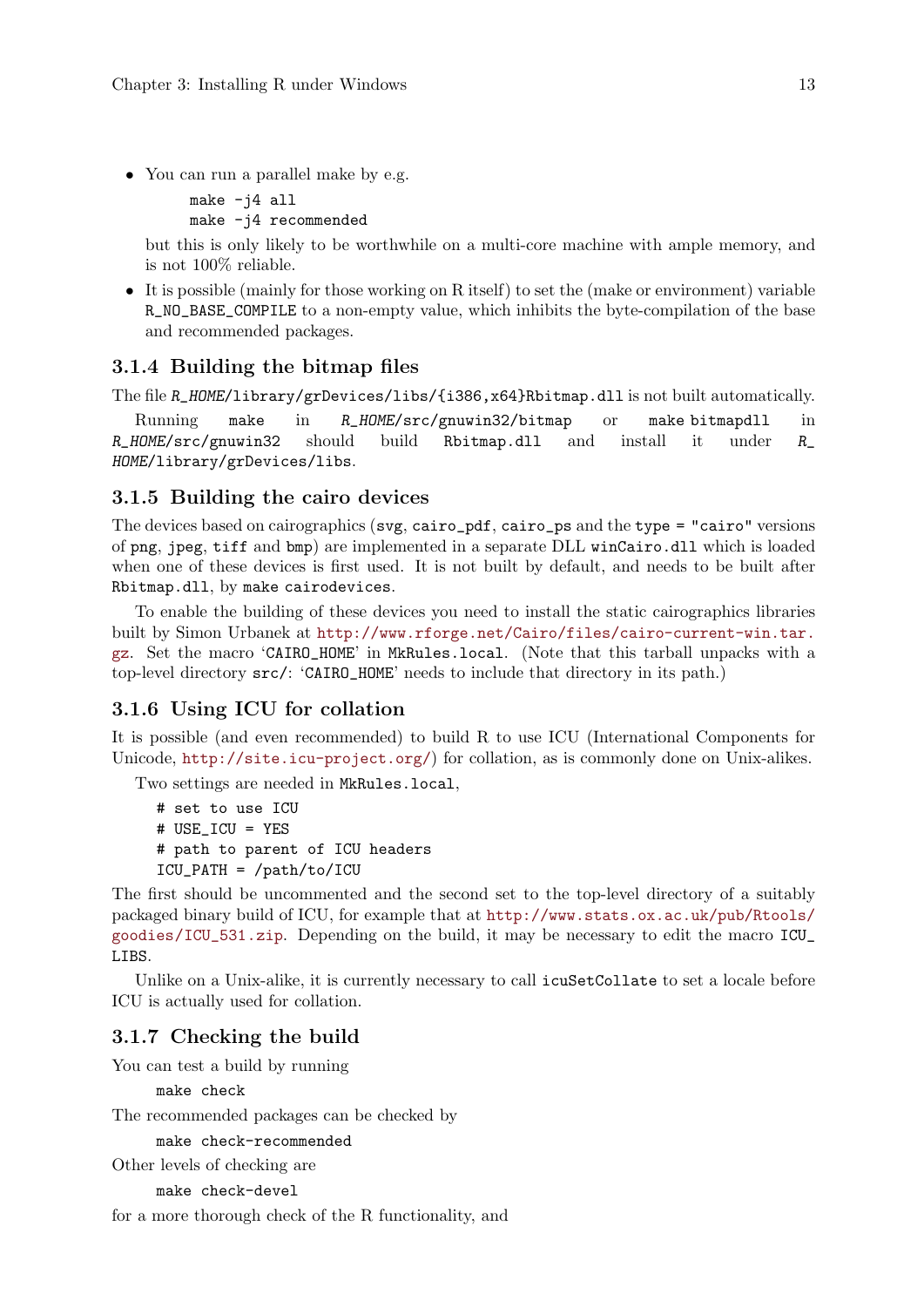<span id="page-18-0"></span>make check-all

for check-devel and check-recommended.

If a test fails, there will almost always be a .Rout.fail file in the directory being checked (often tests/Examples or tests): examine the file to help pinpoint the problem.

Parallel checking of package sources (part of make check-devel and make check-recommended) is possible: see the environment variable TEST\_MC\_CORES to the maximum number of processes to be run in parallel.

#### 3.1.8 Building the manuals

The PDF manuals can be made by

make manuals

If you want to make the info versions (not including the Reference Manual), use

```
cd ../../doc/manual
make -f Makefile.win info
```
(all assuming you have pdftex/pdflatex installed and in your path).

See the [Section 2.3 \[Making the manuals\], page 4](#page-8-1) section in the Unix-alike section for setting options such as the paper size and the fonts used.

Version  $4.x$  of makeinfo from Rtools is assumed by default. If you have version  $5.x$  of texinfo, makeinfo has been replaced by a Perl script texi2any: file MkRules.dist contains alternative macros to allow that to be used (copy it to MkRules. local before editing). (A package of texinfo 5.x for use on Windows is available at <http://www.stats.ox.ac.uk/pub/Rtools/>: you will also need to install Perl.)

#### 3.1.9 Building the Inno Setup installer

You need to have the files for a complete R build, including bitmap and Tcl/Tk support and the manuals, as well as the recommended packages and Inno Setup (see [Section D.2 \[The Inno](#page-70-1) [Setup installer\], page 66](#page-70-1)).

Once everything is set up

```
make distribution
make check-all
```
will make all the pieces and the installer and put them in the gnuwin32/cran subdirectory, then check the build. This works by building all the parts in the sequence:

rbuild (the executables, the FAQ docs etc.) rpackages (the base packages) htmldocs (the HTML documentation) bitmapdll (the bitmap support files) cairodevices (the cairo-based graphics devices) recommended (the recommended packages) vignettes (the vignettes in base packages: only needed if building from an svn checkout) manuals (the PDF manuals) rinstaller (the install program) crandir (the CRAN distribution directory, only for 64-bit builds)

The parts can be made individually if a full build is not needed, but earlier parts must be built before later ones. (The Makefile doesn't enforce this dependency—some build targets force a lot of computation even if all files are up to date.) The first four targets are the default build if just make (or make all) is run.

Parallel make is not supported and likely to fail.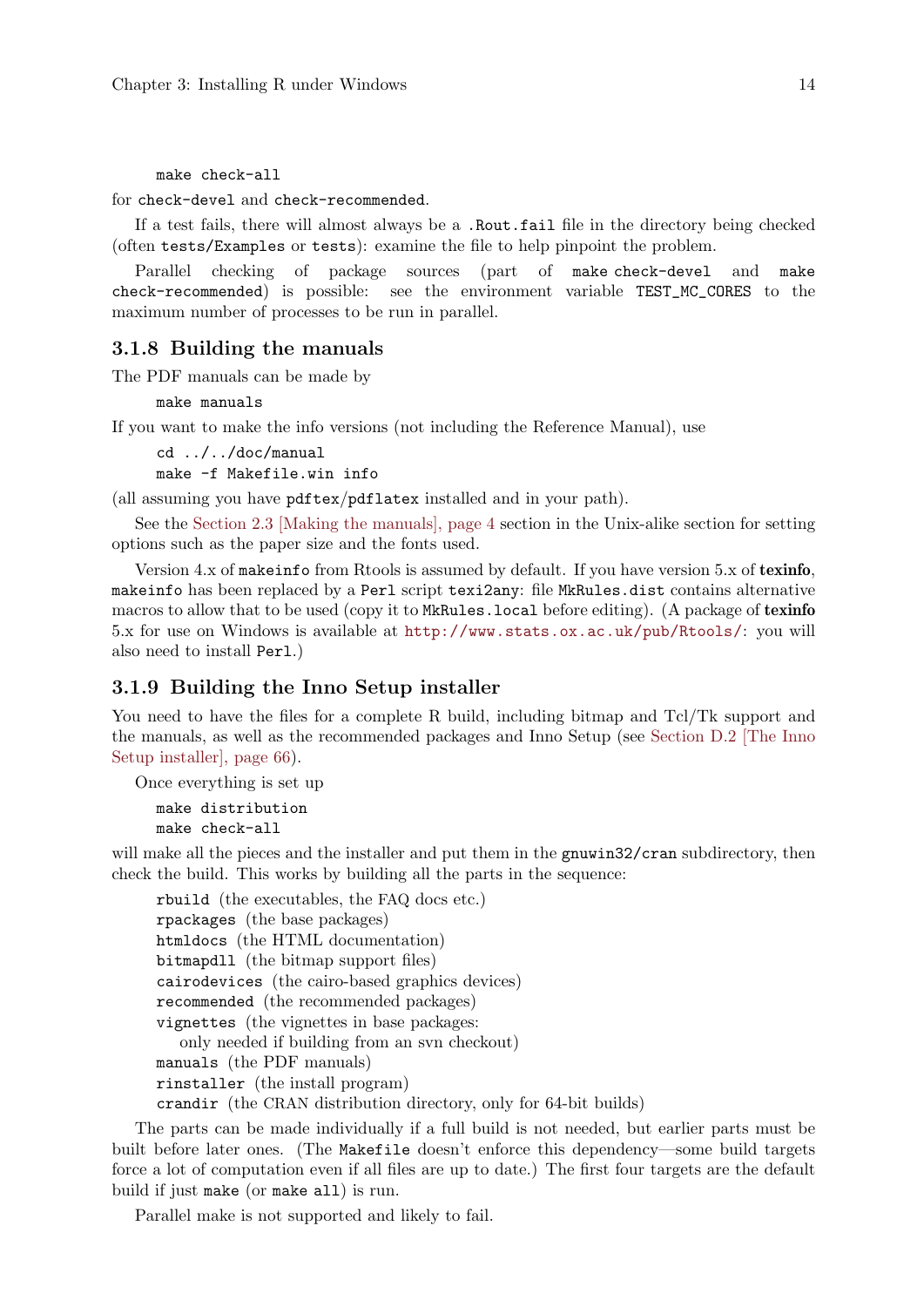<span id="page-19-0"></span>If you want to customize the installation by adding extra packages, replace make rinstaller by something like

#### make rinstaller EXTRA\_PKGS='pkg1 pkg2 pkg3'

An alternative way to customize the installer starting with a binary distribution is to first make an installation of R from the standard installer, then add packages and make other customizations to that installation. Then (after having customized file MkRules, possibly via MkRules.local, and having made R in the source tree) in src/gnuwin32/installer run

#### make myR IMAGEDIR=rootdir

where rootdir is the path to the root of the customized installation (in double quotes if it contains spaces or backslashes).

Both methods create an executable with a standard name such as R-3.1.2-win.exe, so please rename it to indicate that it is customized. If you intend to distribute a customized installer please do check that license requirements are met – note that the installer will state that the contents are distributed under GPL-2 and this has a requirement for you to supply the complete sources (including the R sources even if you started with a binary distribution of R, and also the sources of any extra packages (including their external software) which are included).

The defaults for the startup parameters may also be customized. For example

```
make myR IMAGEDIR=rootdir MDISDI=1
```
will create an installer that defaults to installing R to run in SDI mode. See  $src/$ gnuwin32/installer/Makefile for the names and values that can be set.

The standard CRAN distribution of a 32/64-bit installer is made by first building 32-bit R (just

make 32-bit

is needed), and then building 64-bit R with the macro HOME32 set in file MkRules.local to the top-level directory of the 32-bit build. Then the make rinstaller step copies the files that differ between architectures from the 32-bit build as it builds the installer image.

#### 3.1.10 Building the MSI installer

It is also possible to build an installer for use with Microsoft Installer. This is intended for use by sysadmins doing automated installs, and is not recommended for casual use.

It makes use of the Windows Installer XML (WiX) toolkit version 3.5 (or perhaps later, untested) available from <http://wix.sourceforge.net/> or <http://wixtoolset.org/>. Once WiX is installed, set the path to its home directory in MkRules.local.

You need to have the files for a complete R build, including bitmap and Tcl/Tk support and the manuals, as well as the recommended packages. There is no option in the installer to customize startup options, so edit etc/Rconsole and etc/Rprofile.site to set these as required. Then

```
cd installer
make msi
```
which will result in a file with a name like  $R-3.1.2-\text{win32.msi}$ . This can be double-clicked to be installed, but those who need it will know what to do with it (usually by running msiexec /i with additional options). Properties that users might want to set from the msiexec command line include 'ALLUSERS', 'INSTALLDIR' (something like c:\Program Files\R\R-3.1.2) and 'RMENU' (the path to the 'R' folder on the start menu) and 'STARTDIR' (the starting directory for R shortcuts, defaulting to something like c:\Users\name\Documents\R).

The MSI installer can be built both from a 32-bit build of R  $(R-3.1.2-\nu \text{in}32.\text{msi})$  and from a 64-bit build of R (R-3.1.2-win64.msi, optionally including 32-bit files by setting the macro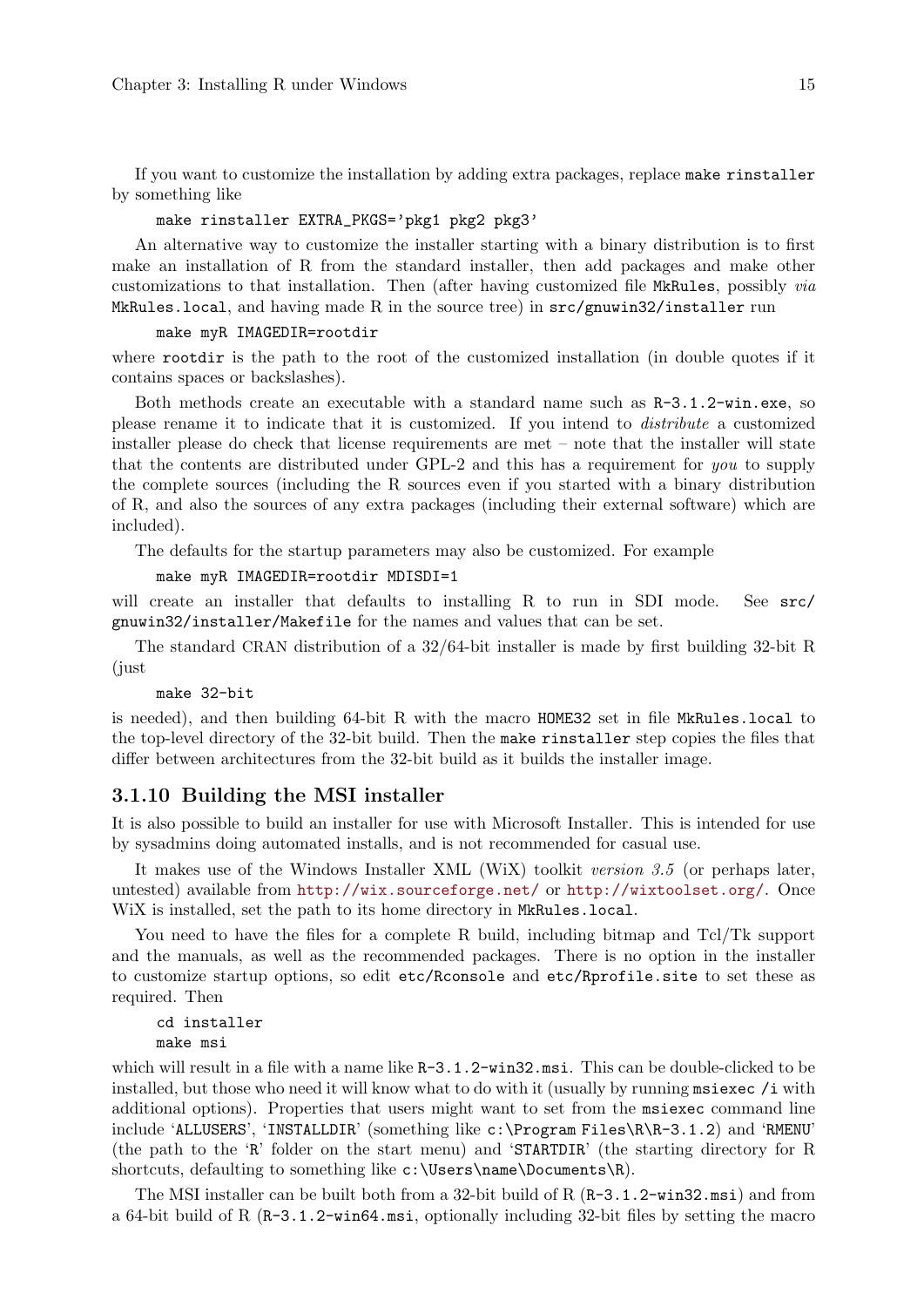<span id="page-20-0"></span>HOME32, when the name is  $R-3.1.2$ -win.msi). Unlike the main installer, a 64-bit MSI installer can only be run on 64-bit Windows.

Thanks to David del Campo (Dept of Statistics, University of Oxford) for suggesting WiX and building a prototype installer.

#### 3.1.11 64-bit Windows builds

To build a 64-bit version of R you need a 64-bit toolchain: the only one discussed here is based on the work of the MinGW-w64 project (<http://sourceforge.net/projects/mingw-w64/>, but commercial compilers such as those from Intel and PGI could be used (and have been by R redistributors).

Support for MinGW-w64 was developed in the R sources over the period 2008–10 and was first released as part of R 2.11.0. The assistance of Yu Gong at a crucial step in porting R to MinGW-w64 is gratefully acknowledged, as well as help from Kai Tietz, the lead developer of the MinGW-w64 project.

Windows 64-bit is now completely integrated into the R and package build systems.

#### 3.2 Testing an Installation

The Windows installer contains a set of test files used when building R.

The Rtools are not needed to run these tests. but more comprehensive analysis of errors will be given if diff is in the path (and errorsAreFatal = FALSE is then not needed below).

Launch either Rgui or Rterm, preferably with  $-$ vanilla. Then run

```
Sys.setenv(LC_COLLATE = "C", LANGUAGE = "en")
library("tools")
testInstalledBasic("both")
testInstalledPackages(scope = "base", errorsAreFatal = FALSE)
testInstalledPackages(scope = "recommended", errorsAreFatal = FALSE)
```
runs the basic tests and then all the tests on the standard and recommended packages. These tests can be run from anywhere: they write some of their results in the tests folder of the R home directory (as given by  $R \cdot \text{home}($ ), and hence may need to be run under the account used to install R.

The results of example(md5sums) when testing tools will differ from the reference output as some files are installed with Windows' CRLF line endings.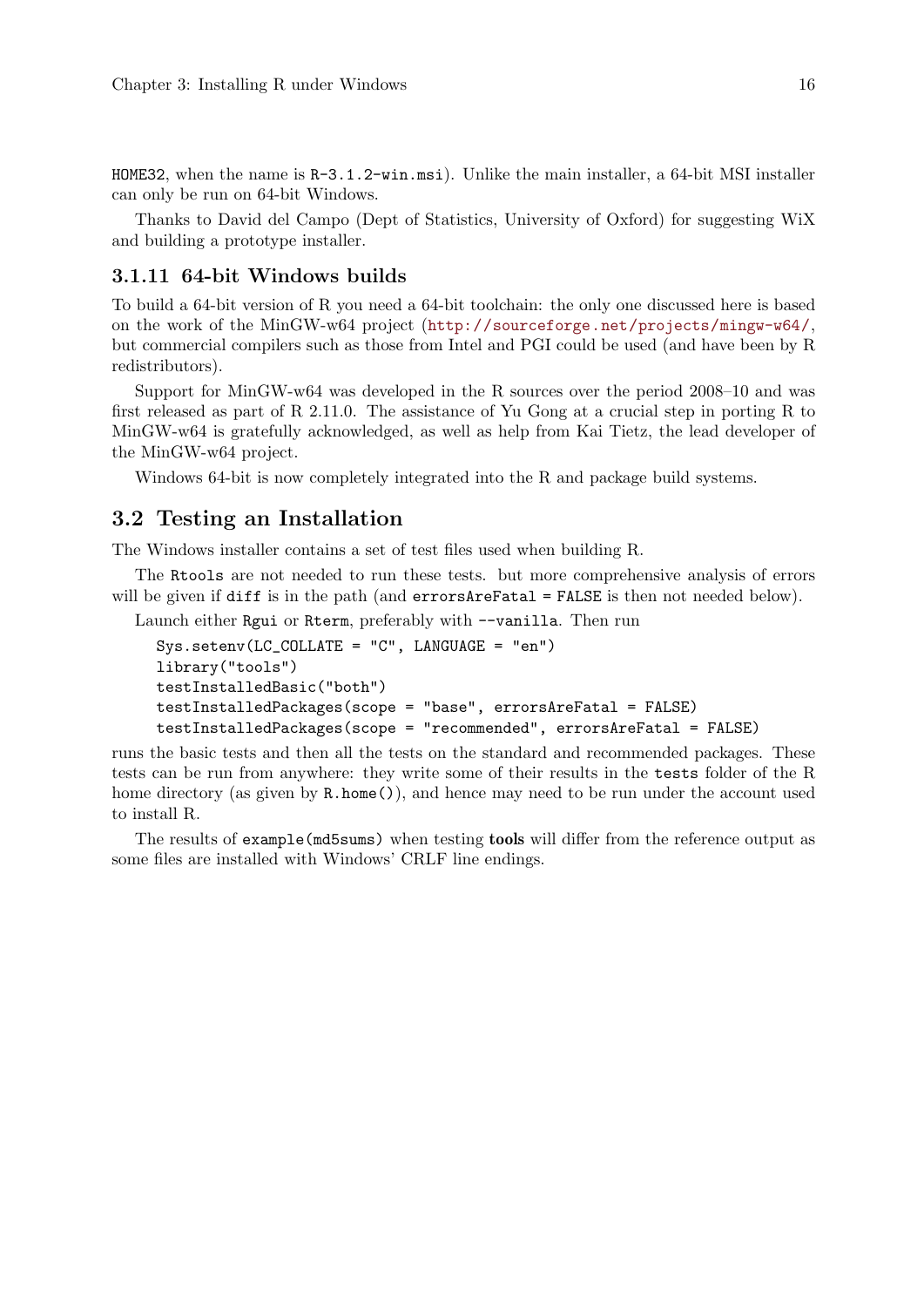# <span id="page-21-0"></span>4 Installing R under OS X

The front page of a CRAN site has a link 'Download R for OS X'. Click on that, then download the file R-3.1.2-snowleopard.pkg and install it. This runs on OS X 10.6 and later (Snow Leopard, Lion, Mountain Lion, Mavericks, Yosemite, . . . ); it is a 64-bit ('x86\_64') build which should run on all Macs from mid-2008 on. For older Intel Macs and some older versions of the OS you can install R from the sources.

There is a separate installer package,  $R-3.1.2$ -mavericks.pkg, for use on Mavericks and Yosemite: the 'Snow Leopard' installer package also works there and may have more binary packages available (but there are a few packages using C++11 and only available for the Mavericks build).

It is important that if you use a binary installer package that your OS is fully updated: run 'Software Update' from the Apple menu to be sure. (If using XQuartz, check that is current.)

To install, just double-click on the icon of the file you downloaded. At the 'Installation Type' stage, note the option to 'Customize'. This currently shows three components. Everyone will need the 'R Framework' component: the 'R GUI' and 'Tcl/Tk' components are optional (the latter being needed to use package tcltk, and requires an X sub-system to be installed: see [Section C.3 \[OS X\], page 53\)](#page-57-0).

This is an Apple Installer package. If you encounter any problem during the installation, please check the Installer log by clicking on the "Window" menu and item "Installer Log". The full output (select "Show All Log") is useful for tracking down problems.

If you update your OS X version, you should re-install R: the installer tailors the installation to the current version of the OS.

For building R from source, see [Section C.3 \[OS X\], page 53](#page-57-0).

## 4.1 Running R under OS X

There are two ways to run R on OS X from a CRAN binary distribution.

There is a GUI console normally installed with the R icon in /Applications which you can run by double-clicking (e.g. from Launchpad or Finder). This is usually referred to as R.app to distinguish it from command-line R: its user manual is currently part of the OS X FAQ at <http://cran.r-project.org/bin/macosx/RMacOSX-FAQ.html> and can be viewed from R.app's 'Help' menu.

You can run command-line R from a Terminal like any other Unix-alike: see the next chapter of this manual. There are some small differences which may surprise users of R on other platforms, notably the default location of the personal library directory (under  $\sim/L$ ibrary/R, e.g. ~/Library/R/3.1/library), and that warnings, messages and other output to stderr are highlighted in bold.

%% https://stat.ethz.ch/pipermail/r-sig-mac/2014-October/011131.html It has been reported that running R.app under Yosemite may fail if no preferences are stored, so if it fails when launched for the very first time, try it again (the first attempt will store some preferences).

Users of R.app under Mavericks and later need to be aware of the 'App Nap' feature (https://developer.apple.com/library/mac/releasenotes/MacOSX/WhatsNewInOSX/ Articles/MacOSX10\_9.html) which can cause R tasks to appear to run very slowly when not producing output in the console. Here are three ways to avoid it:

- Ensure that the console is completely visible (or at least the activity indicator at the top right corner is visible).
- Call 'Get Info' on the application (e.g. from Finder). This may have two tick boxes in the 'General' panel: click the one named 'Prevent App Nap' if it is not already ticked. (This only available for builds made prior to Mavericks.)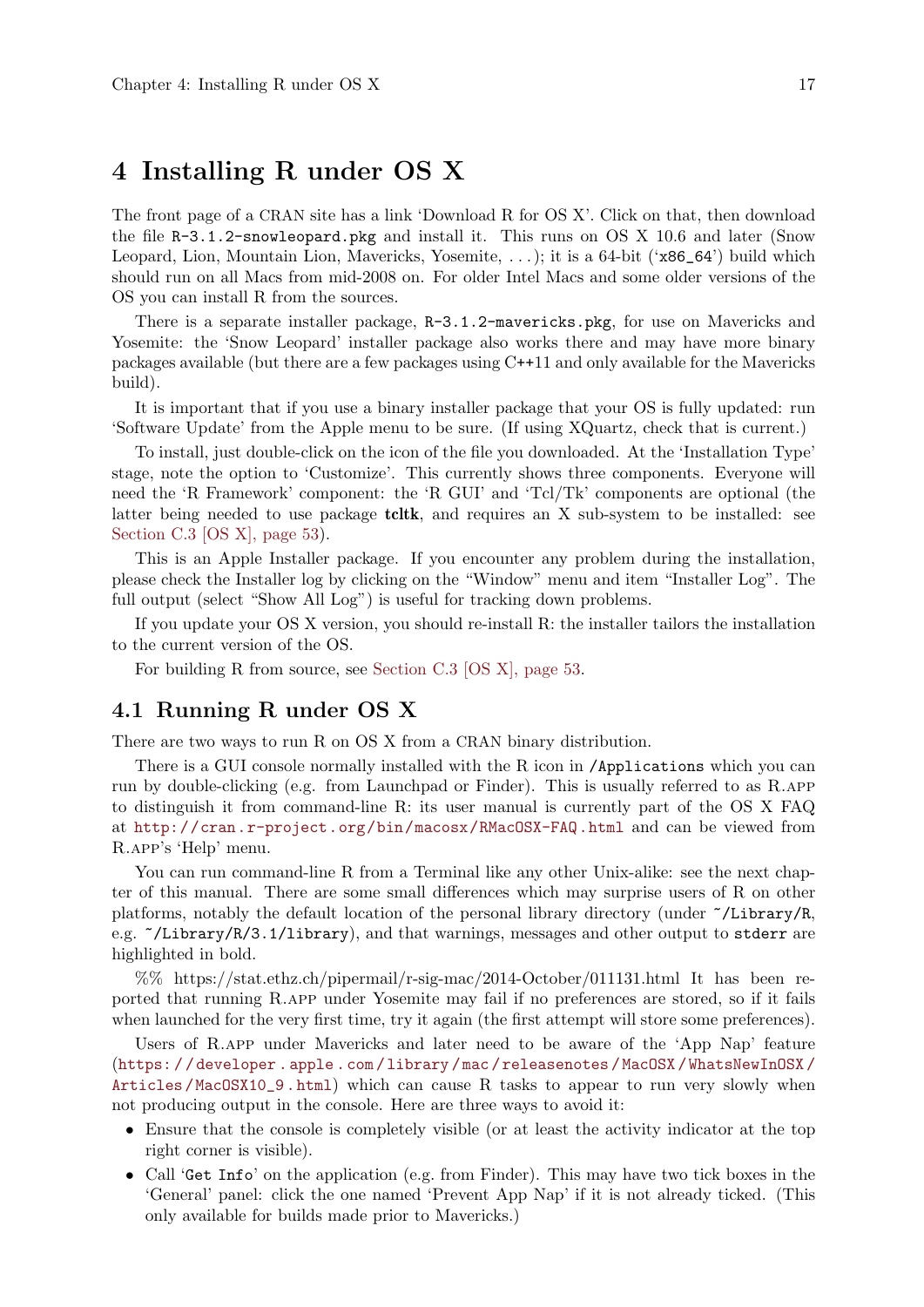<span id="page-22-0"></span>• In a Terminal, run

```
defaults write org.R-project.R NSAppSleepDisabled -bool YES
(see https: / / developer . apple . com / library / mac / releasenotes / MacOSX /
WhatsNewInOSX/Articles/MacOSX10_9.html).
```
Using the X11 device or the X11-based versions of View() and edit for data frames and matrices (the latter are the default for command-line R but not R.app) requires an X subsystem to be installed: see [Section C.3 \[OS X\], page 53.](#page-57-0) (So do some third-party packages.)

# 4.2 Uninstalling under OS X

R for OS X consists of two parts: the GUI (R.app) and the R framework. The un-installation is as simple as removing those folders (e.g. by dragging them into the Trash). The typical installation will install the GUI into the /Applications/R.app folder and the R framework into the /Library/Frameworks/R.framework folder. This does leave some links in /usr/bin.

If you want to get rid of R more completely using a Terminal, simply run (prepend sudo if needed):

#### rm -rf /Library/Frameworks/R.framework /Applications/R.app \ /usr/bin/R /usr/bin/Rscript

The installation consisted of three Apple packages: org.r-project.R.x86\_64.fw.pkg, org.r-project.R.x86\_64.GUI.pkg and org.r-project.x86\_64.tcltk.x11 (not all of which need be installed). You can use pkgutil --unlink (not supported by Lion or later) to remove their files or pkgutil --forget if you want the Apple Installer to forget about the package without deleting its files (useful for the R framework when installing multiple R versions in parallel), or after you have deleted the files.

Uninstalling the Tcl/Tk component (which is installed under /usr/local) is not simple. You can list the files it installed in a Terminal by

pkgutil --files org.r-project.x86\_64.tcltk.x11

These are paths relative to /, the root of the file system.

### 4.3 Multiple versions

The installer will remove any previous version of the R framework which it finds installed. This can be avoided by using pkgutil --forget (see the previous section). However, note that different versions are installed under /Library/Frameworks/R.framework/Versions as 3.0, 3.1 and so on, so it is not possible to have different '3.x.y' versions installed for the same 'x'.

A version of R can be run directly from the command-line as e.g.

#### /Library/Frameworks/R.framework/Versions/3.1/Resources/bin/R

However, R.app will always run the 'current' version, that is the last installed version. A small utility, Rswitch.app (available at http://r.research.att.com/#other), can be used to change the 'current' version. However, this is of limited use as R.app is compiled against a particular version of R and will likely crash if switched to an earlier version. This may allow you to install a development version of R (de-selecting R.app) and then switch back to the release version.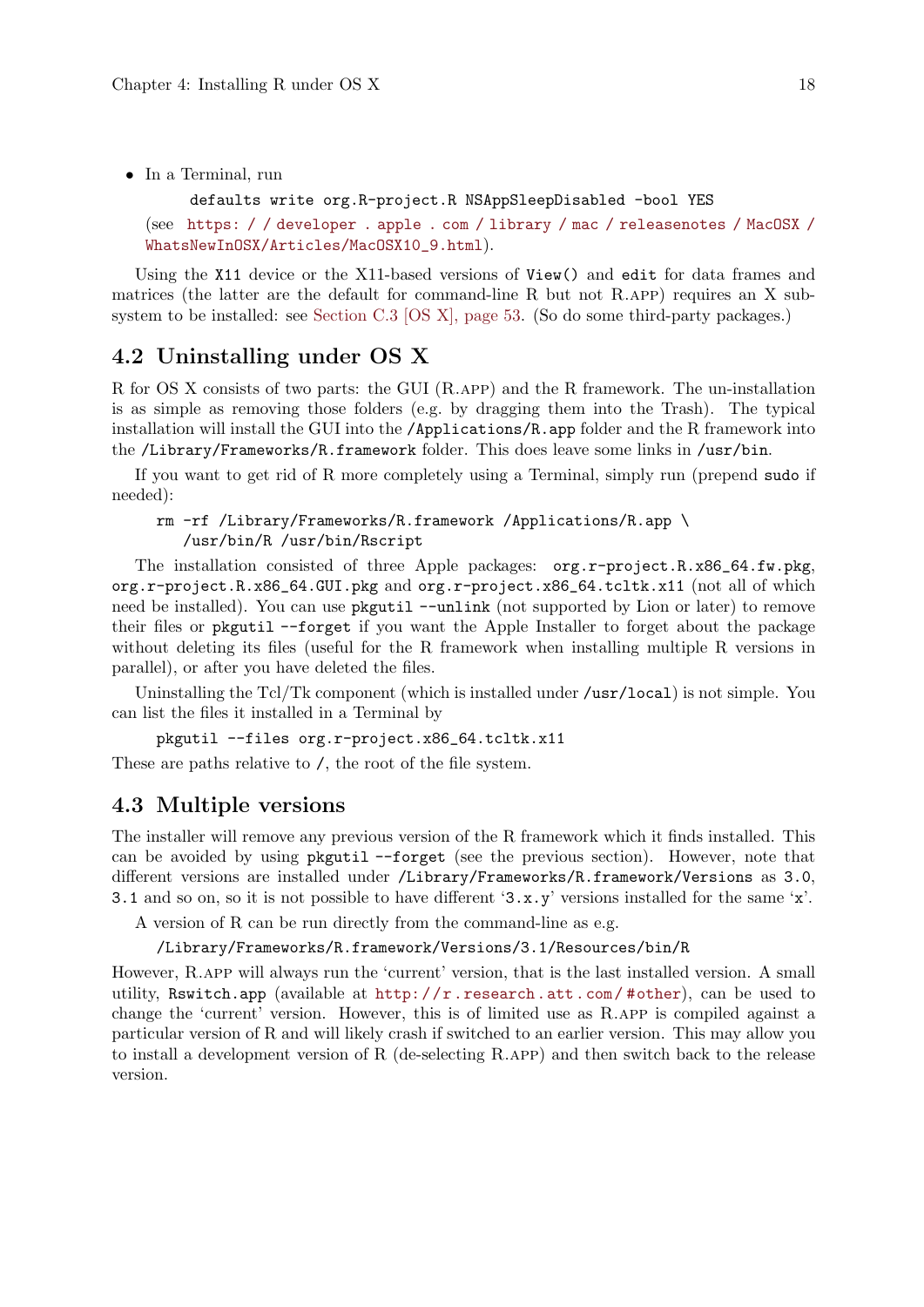# <span id="page-23-0"></span>5 Running R

How to start R and what command-line options are available is discussed in Section "Invoking R" in An Introduction to R.

You should ensure that the shell has set adequate resource limits: R expects a stack size of at least 8MB and to be able to open at least 256 file descriptors. (Any modern OS will have default limits at least as large as these, but apparently NetBSD does not. Use the shell command ulimit (sh/bash) or limit (csh/tcsh) to check.)

R makes use of a number of environment variables, the default values of many of which are set in file R\_HOME/etc/Renviron (there are none set by default on Windows and hence no such file). These are set at configure time, and you would not normally want to change them  $- a$ possible exception is R\_PAPERSIZE (see [Section B.3.1 \[Setting paper size\], page 44\)](#page-48-1). The paper size will be deduced from the 'LC\_PAPER' locale category if it exists and R\_PAPERSIZE is unset, and this will normally produce the right choice from 'a4' and 'letter' on modern Unix-alikes (but can always be overridden by setting R\_PAPERSIZE).

Various environment variables can be set to determine where R creates its per-session temporary directory. The environment variables TMPDIR, TMP and TEMP are searched in turn and the first one which is set and points to a writable area is used. If none do, the final default is  $/\text{tmp}$ on Unix-alikes and the value of R\_USER on Windows. The path should be an absolute path not containing spaces (and it is best to avoid non-alphanumeric characters such as +).

Some Unix-alike systems are set up to remove files and directories periodically from /tmp, for example by a cron job running tmpwatch. Set TMPDIR to another directory before starting long-running jobs on such a system.

Note that TMPDIR will be used to execute configure scripts when installing packages, so if /tmp has been mounted as 'noexec', TMPDIR needs to be set to a directory from which execution is allowed.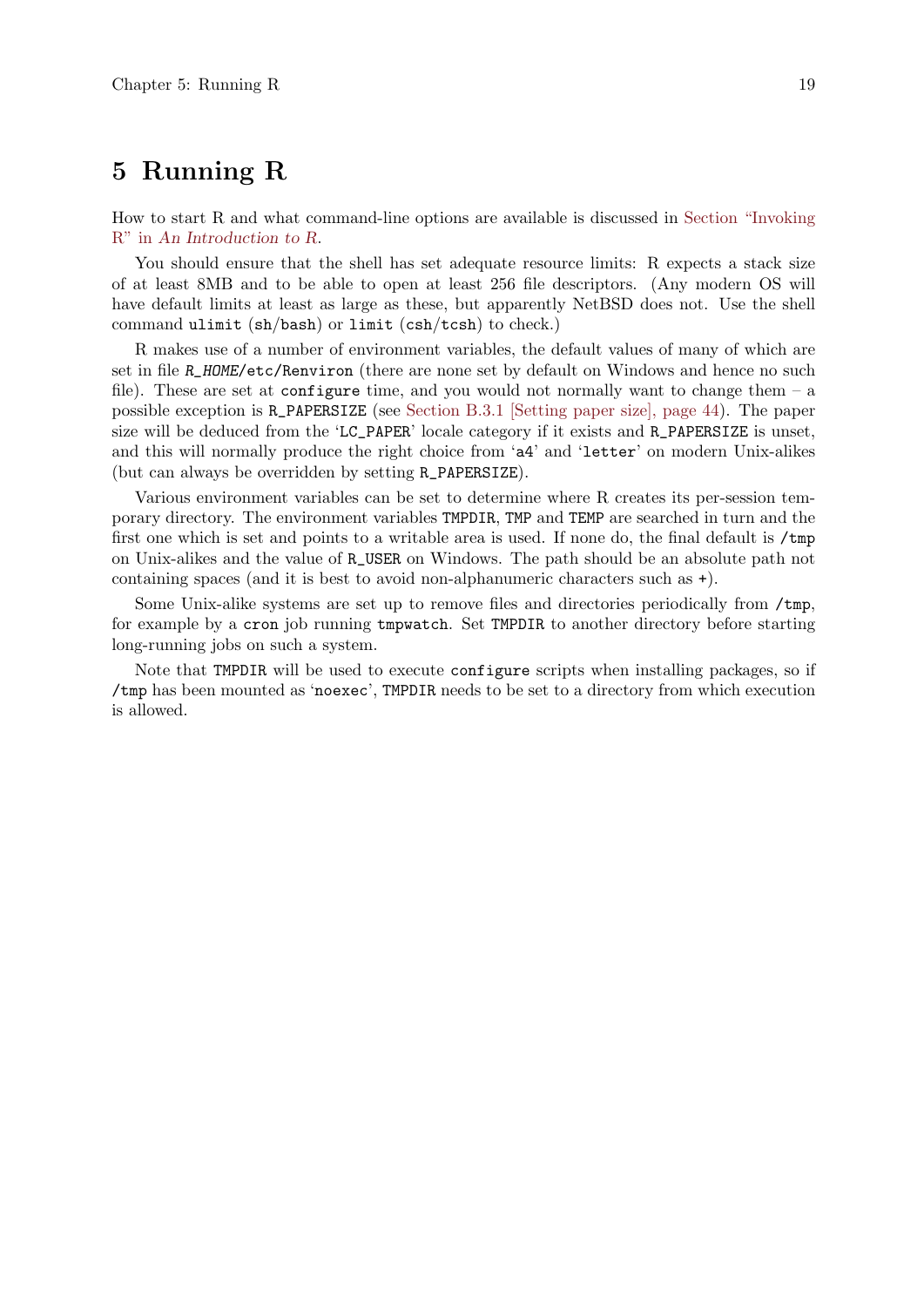# <span id="page-24-0"></span>6 Add-on packages

It is helpful to use the correct terminology. A package is loaded from a library by the function library(). Thus a library is a directory containing installed packages; the main library is  $R_{\perp}$ HOME/library, but others can be used, for example by setting the environment variable R\_LIBS or using the R function .libPaths().

## 6.1 Default packages

The set of packages loaded on startup is by default

```
> getOption("defaultPackages")
[1] "datasets" "utils" "grDevices" "graphics" "stats" "methods"
```
(plus, of course, base) and this can be changed by setting the option in startup code (e.g. in  $\gamma$ . Rprofile). It is initially set to the value of the environment variable R\_DEFAULT\_PACKAGES if set (as a comma-separated list). Setting R\_DEFAULT\_PACKAGES=NULL ensures that only package base is loaded.

Changing the set of default packages is normally used to reduce the set for speed when scripting: in particular not using methods will reduce the start-up time by a factor of up to two (and this is done by Rscript). But it can also be used to customize R, e.g. for class use.

# 6.2 Managing libraries

R packages are installed into libraries, which are directories in the file system containing a subdirectory for each package installed there.

R comes with a single library, R\_HOME/library which is the value of the R object '.Library' containing the standard and recommended<sup>1</sup> packages. Both sites and users can create others and make use of them (or not) in an R session. At the lowest level '.libPaths()' can be used to add paths to the collection of libraries or to report the current collection.

R will automatically make use of a site-specific library R\_HOME/site-library if this exists (it does not in a vanilla R installation). This location can be overridden by setting<sup>2</sup> '. Library.site' in R\_HOME/etc/Rprofile.site, or (not recommended) by setting the environment variable R\_ LIBS\_SITE. Like '.Library', the site libraries are always included by '.libPaths()'.

Users can have one or more libraries, normally specified by the environment variable  $R_$ LIBS\_USER. This has a default value (to see it, use 'Sys.getenv("R\_LIBS\_USER")' within an R session), but that is only used if the corresponding directory actually exists (which by default it will not).

Both R\_LIBS\_USER and R\_LIBS\_SITE can specify multiple library paths, separated by colons (semicolons on Windows).

## 6.3 Installing packages

Packages may be distributed in source form or compiled binary form. Installing source packages which contain C/C++/Fortran code requires that compilers and related tools be installed. Binary packages are platform-specific and generally need no special tools to install, but see the documentation for your platform for details.

Note that you may need to specify implicitly or explicitly the library to which the package is to be installed. This is only an issue if you have more than one library, of course.

 $^{\rm 1}$  unless they were excluded in the build.

 $2$  its binding is locked once the startup files have been read, so users cannot easily change it.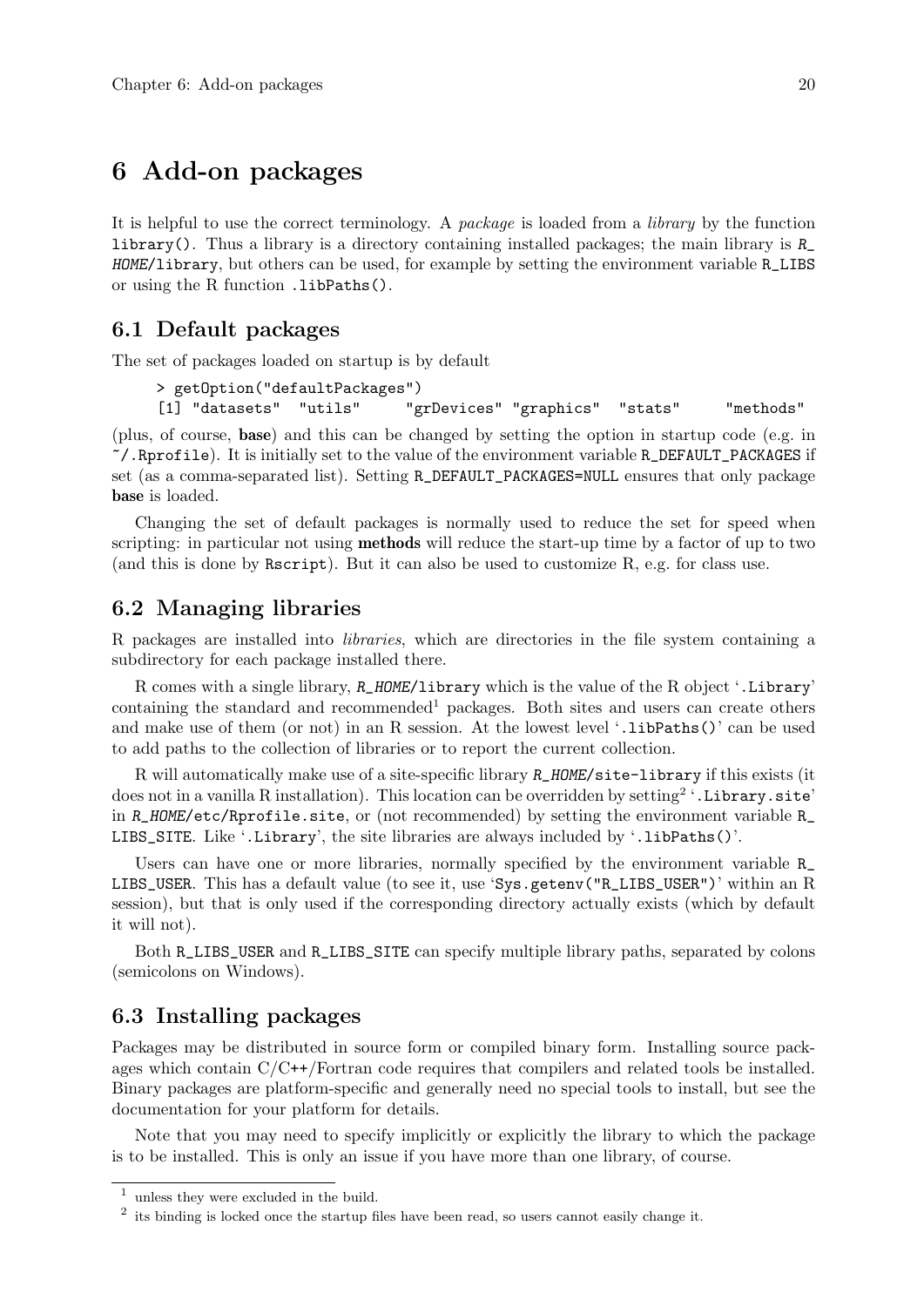<span id="page-25-0"></span>Ensure that the environment variable TMPDIR is either unset (and /tmp exists and can be written in and executed from) or is the absolute path to a valid temporary directory, not containing spaces.

For most users it suffices to call 'install.packages(pkgname)' or its GUI equivalent if the intention is to install a CRAN package and internet access is available.<sup>3</sup> On most systems 'install.packages()' will allow packages to be selected from a list box (typically with several thousand items).

To install packages from source on a Unix-alike use in a terminal

R CMD INSTALL -l /path/to/library pkg1 pkg2 ...

The part '-l /path/to/library' can be omitted, in which case the first library of a normal R session is used (that shown by .libPaths()[1]).

There are a number of options available: use R CMD INSTALL --help to see the current list.

Alternatively, packages can be downloaded and installed from within R. First choose your nearest CRAN mirror using chooseCRANmirror(). Then download and install packages pkg1 and pkg2 by

```
> install.packages(c("pkg1", "pkg2"))
```
The essential dependencies of the specified packages will also be fetched. Unless the library is specified (argument lib) the first library in the library search path is used: if this is not writable, R will ask the user (in an interactive session) if the default personal library should be created, and if allowed to will install the packages there.

If you want to fetch a package and all those it depends on (in any way) that are not already installed, use e.g.

> install.packages("Rcmdr", dependencies = TRUE)

install.packages can install a source package from a local .tar.gz file (or a URL to such a file) by setting argument repos to NULL: this will be selected automatically if the name given is a single .tar.gz file.

install.packages can look in several repositories, specified as a character vector by the argument repos: these can include a CRAN mirror, Bioconductor, Omegahat, R-forge, rforge.net, local archives, local files, . . . ). Function setRepositories() can select amongst those repositories that the R installation is aware of.

Naive users sometimes forget that as well as installing a package, they have to use library to make its functionality available.

#### 6.3.1 Windows

What install.packages does by default is different on Unix-alikes (except OS X) and Windows. On Unix-alikes it consults the list of available source packages on CRAN (or other repository/ies), downloads the latest version of the package sources, and installs them (via R CMD INSTALL). On Windows it looks (by default) at the list of *binary* versions of packages available for your version of R and downloads the latest versions (if any), although optionally it will also download and install a source package by setting the type argument.

On Windows install.packages can also install a binary package from a local zip file (or the URL of such a file) by setting argument repos to NULL. Rgui.exe has a menu Packages with a GUI interface to install.packages, update.packages and library.

Windows binary packages for R are distributed as a single binary containing either or both architectures (32- and 64-bit).

A few of the binary packages need other software to be installed on your system: see for example [http: / /CRAN .R-project .org /bin /windows /contrib /3 .1 /@ReadMe](http://CRAN.R-project.org/bin/windows/contrib/3.1/@ReadMe). For 64-bit

 $3$  If a proxy needs to be set, see ?download.file.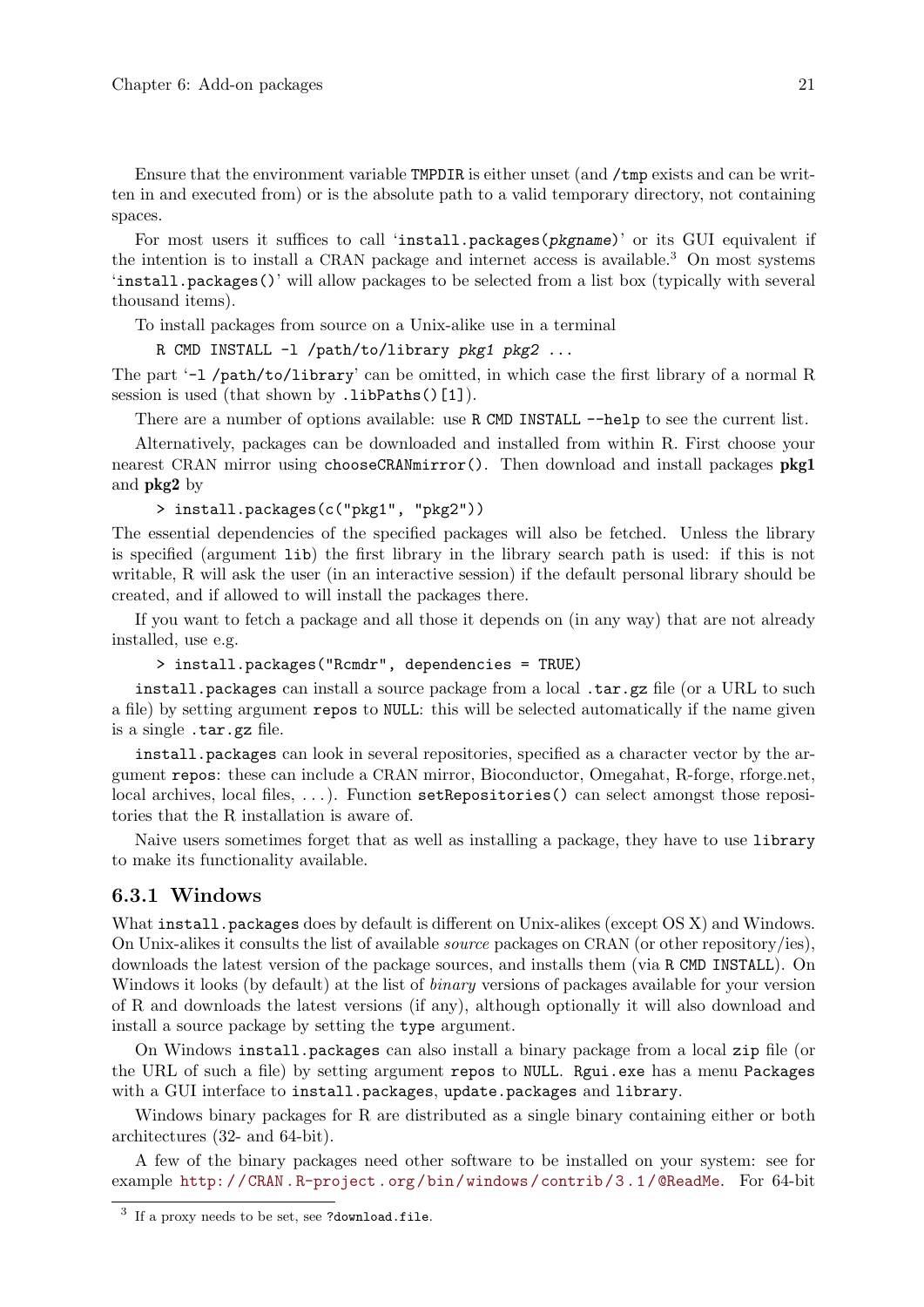<span id="page-26-0"></span>builds, packages using Gtk+ ([Cairo](http://CRAN.R-project.org/package=Cairo), [RGtk2](http://CRAN.R-project.org/package=RGtk2), [cairoDevice](http://CRAN.R-project.org/package=cairoDevice) and those that depend on them) need the bin directory of a bundled distribution from <http://www.gtk.org/download/win32.php> or <http://www.gtk.org/download/win64.php> in the path: it should work to have both 32 and 64-bit Gtk+ bin directories in the path on a 64-bit version of R.

R CMD INSTALL works in Windows to install source packages. No additional tools are needed if the package does not contain compiled code, and install.packages(type="source") will work for such packages (and for those with compiled code if the tools (see [Appendix D \[The](#page-69-0) [Windows toolset\], page 65](#page-69-0)) are in the path). We have seen occasional permission problems after unpacking source packages on some Windows 7 and Server 2008 systems: these have been circumvented by setting the environment variable R\_INSTALL\_TAR to 'tar.exe'.

If you have only a source package that is known to work with current R and just want a binary Windows build of it, you could make use of the building service offered at [http://](http://win-builder.r-project.org/) [win-builder.r-project.org/](http://win-builder.r-project.org/).

For almost all packages R CMD INSTALL will attempt to install both 32- and 64-bit builds of a package if run from a 32/64-bit install of R. It will report success if the installation of the architecture of the running R succeeded, whether or not the other architecture was successfully installed. The exceptions are packages with a non-empty configure.win script or which make use of src/Makefile.win. If configure.win does something appropriate to both architectures use<sup>4</sup> option --force-biarch: otherwise R CMD INSTALL --merge-multiarch can be applied to a source tarball to merge separate 32- and 64-bit installs. (This can only be applied to a tarball, and will only succeed if both installs succeed.)

If you have a package without compiled code and no Windows-specific help, you can zip up an installation on another OS and install from that zip file on Windows. However, such a package can be installed from the sources on Windows without any additional tools.

There is provision to make use of a system-wide library of installed external software by setting the make variable LOCAL\_SOFT, to give an equivalent of /usr/local on a Unix-alike. This can be set in  $src/gnuwin/MkRules$ . local when R is built from sources (see the comments in  $src/gnuwin/MkRules.dist)$ , or in file<sup>5</sup> etc/i386/Makeconf or etc/x64/Makeconf for an installed version of R. The version used by CRAN can be downloaded from [http://www.stats.](http://www.stats.ox.ac.uk/pub/Rtools/libs.html) [ox.ac.uk/pub/Rtools/libs.html](http://www.stats.ox.ac.uk/pub/Rtools/libs.html).

#### 6.3.2 OS X

On OS X install.packages works as it does on other Unix-alike systems, but there is an additional type mac.binary (the default in the CRAN distribution but not when compiling from source: mac.binary.mavericks for a Mavericks build) which can be passed to install.packages in order to download and install binary packages from a suitable repository. These OS X binary package files have the extension '.tgz'. The R.app GUI provides menus for installation of either binary or source packages, from CRAN or local files.

Note that most binary packages including compiled code are tied to a particular series (e.g. R 3.0.x or 3.1.x) of R.

You should not attempt to mix-and-match binary packages built for the 'Snow Leopard' and 'Mavericks' CRAN distributions: doing so is likely to lead to crashes or failures to load.

Installing source packages which do not contain compiled code should work with no additional tools. For others you will need the 'Command-line Tools' for Xcode and compilers which match those used to build R: see [Section C.3 \[OS X\], page 53](#page-57-0). (Note that the Fortran compilers differ for the 'Snow Leopard' and 'Mavericks' binary installations of R.)

<sup>4</sup> for a small number of CRAN packages where this is known to be safe and is needed by the autobuilder this is the default. Look at the source of tools:::.install\_packages for the list. It can also be specified in the package's DESCRIPTION file.

 $^5$  or by adding it in a file such as  $\texttt{etc}/\texttt{i}386/\texttt{M}$ akevars.site, which does not exist by default.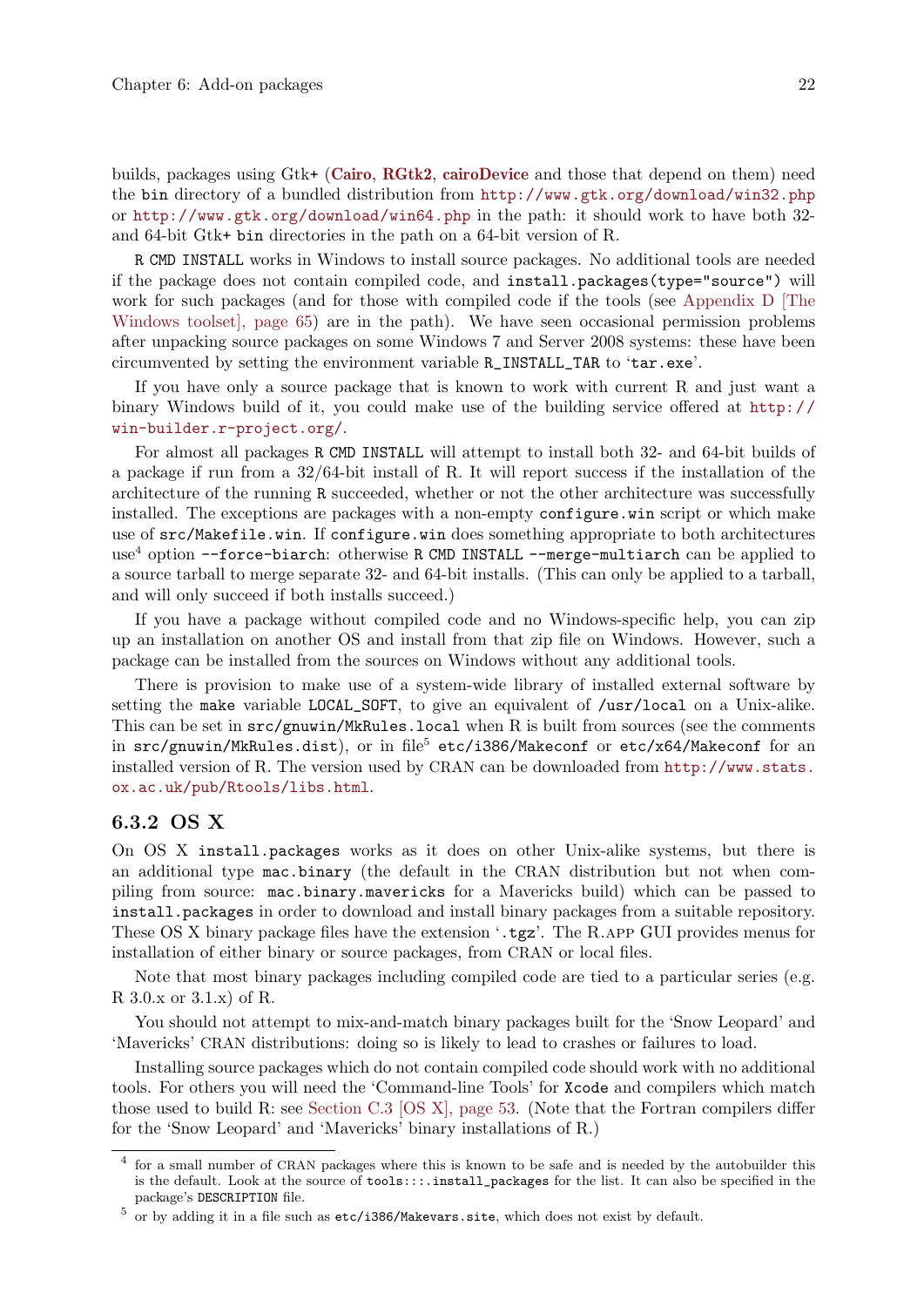<span id="page-27-0"></span>Package [rJava](http://CRAN.R-project.org/package=rJava) and those which depend on it need a Java runtime installed and several packages need X11 installed, including those using Tk. For Mountain Lion and later see [Section C.3](#page-57-0) [\[OS X\], page 53](#page-57-0) and [Section C.3.7 \[Java \(OS X\)\], page 56.](#page-60-1)

Tcl/Tk extensions BWidget and Tktable are part of the Tcl/Tk contained in the R installer. These are required by a number of CRAN and Bioconductor packages.

A few of the binary packages need other software to be installed on your system. In particular packages using Gtk+ ([RGtk2](http://CRAN.R-project.org/package=RGtk2), [cairoDevice](http://CRAN.R-project.org/package=cairoDevice) and those that depend on them) need the GTK framework installed from <http://r.research.att.com/libs/>: the appropriate version at the time of writing was [http://r.research.att.com/libs/GTK\\_2.24.17-X11.pkg](http://r.research.att.com/libs/GTK_2.24.17-X11.pkg)

The default compilers specified in /Library/Frameworks/R.framework/Resources/etc/Makeconf depend on the version of OS X under which R was installed, and are appropriate to the latest version of the Xcode command-line tools for that version of OS X. The settings can be changed, either by editing that file or in a file such as  $\gamma$ . R/Makevars (see the next section). Entries which may need to be changed include 'CC', 'CXX', 'FC', 'F77', 'FLIBS' and the corresponding flags, and perhaps 'CXXCPP', 'DYLIB\_LD', 'MAIN\_LD', 'SHLIB\_CXXLD', 'SHLIB\_FCLD' and 'SHLIB\_LD'.

So for example you could select clang for both C and C++ with extensive checking by having in ~/.R/Makevars

```
CC=clang
CXX=clang++
CFLAGS=-mtune=native -g -O2 -Wall -pedantic -Wconversion
CXXFLAGS=-mtune=native -g -O2 -Wall -pedantic -Wconversion
```
and for a version of gfortran-4.2 we needed

```
FLIBS=-lgfortran
```
#### 6.3.3 Customizing package compilation

The R system and package-specific compilation flags can be overridden or added to by setting the appropriate Make variables in the personal file HOME/.R/Makevars-R\_PLATFORM (but HOME/.R/Makevars.win or HOME/.R/Makevars.win64 on Windows), or if that does not exist, HOME/.R/Makevars, where 'R\_PLATFORM' is the platform for which R was built, as available in the platform component of the R variable R.version. An alternative personal file can be specified via the environment variable R\_MAKEVARS\_USER.

Package developers are encouraged to use this mechanism to enable a reasonable amount of diagnostic messaging ("warnings") when compiling, such as e.g. -Wall -pedantic for tools from GCC, the Gnu Compiler Collection.

Note that this mechanism can also be used when it necessary to change the optimization level for a particular package. For example

```
## for C code
CFLAGS=-g -O -mtune=native
## for C++ code
CXXFLAGS=-g -O -mtune=native
## for Fortran code
FFLAGS=-g -O -mtune=native
## for Fortran 9x code
FCFLAGS=-g -O -mtune=native
```
There is also provision for a site-wide Makevars.site file under R\_HOME/etc (in a subarchitecture-specific directory if appropriate). This is read immediately after Makeconf, and an alternative file can be specified by environment variable R\_MAKEVARS\_SITE.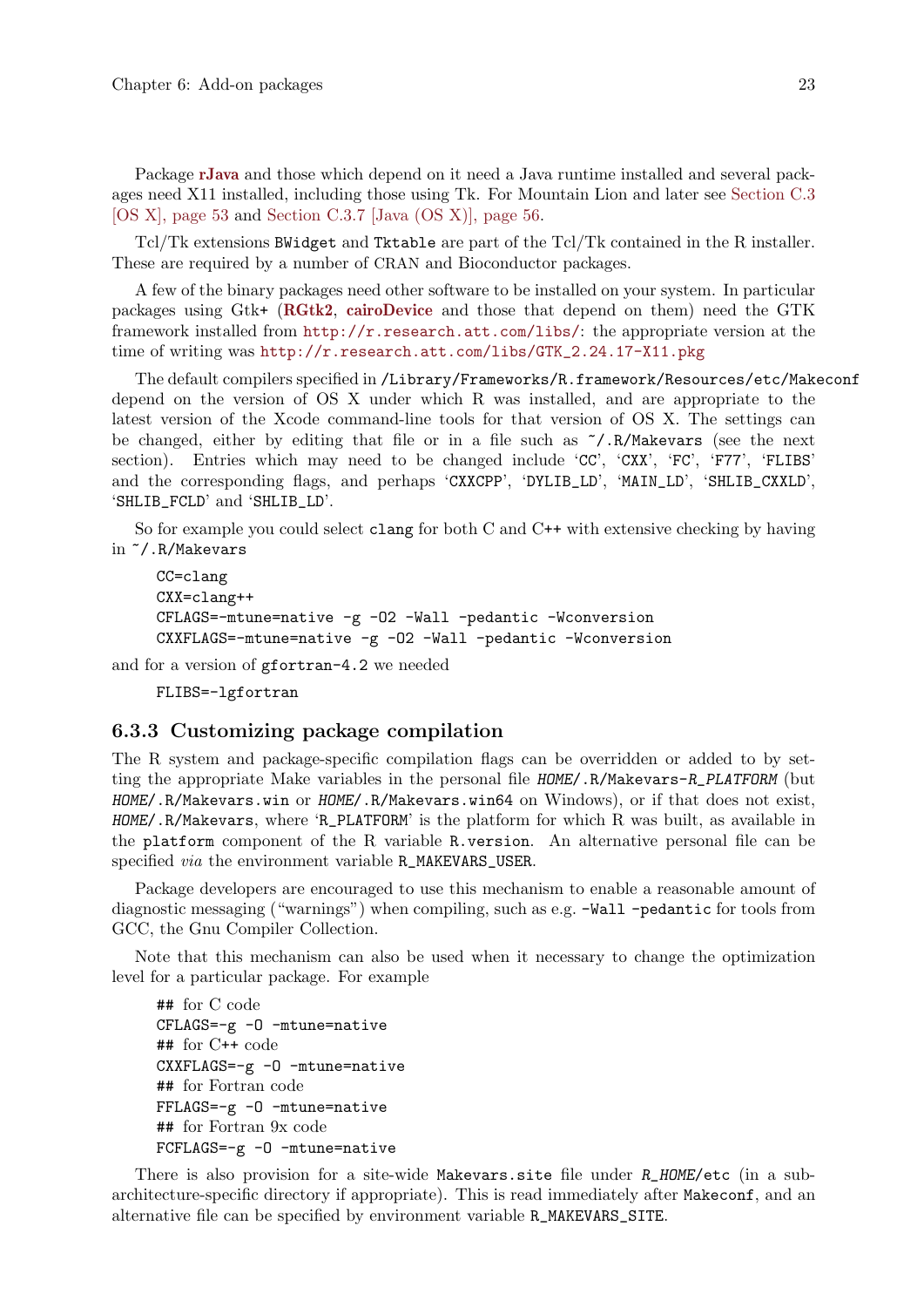#### <span id="page-28-0"></span>6.3.4 Multiple sub-architectures

When installing packages from their sources, there are some extra considerations on installations which use sub-architectures. These are commonly used on Windows but can in principle be used on other platforms.

When a source package is installed by a build of R which supports multiple sub-architectures, the normal installation process installs the packages for all sub-architectures. The exceptions are

Unix-alikes

where there is an configure script, or a file src/Makefile.

Windows

where there is a non-empty configure.win script, or a file src/Makefile.win (with some exceptions where the package is known to have an architecture-independent configure.win, or if --force-biarch or field 'Biarch' in the DESCRIPTION file is used to assert so).

In those cases only the current architecture is installed. Further sub-architectures can be installed by

R CMD INSTALL --libs-only pkg

using the path to R or R --arch to select the additional sub-architecture. There is also R CMD INSTALL --merge-multiarch to build and merge the two architectures, starting with a source tarball.

#### 6.3.5 Byte-compilation

The base and recommended packages are byte-compiled by default. Other packages can be byte-compiled on installation by using R CMD INSTALLwith option --byte-compile or by install.packages(type = "source", INSTALL\_opts = "--byte-compile").

Not all contributed packages work correctly when byte-compiled (for example because they interfere with the sealing of namespaces). For most packages (especially those which make extensive use of compiled code) the speed-up is small. Unless a package is used frequently the time spent in byte-compilation can outweigh the time saved in execution: also byte-compilation can add substantially to the installed size of the package.

Byte-compilation can be controlled on a per-package basis by the 'ByteCompile' field in the DESCRIPTION file.

# 6.4 Updating packages

The command update.packages() is the simplest way to ensure that all the packages on your system are up to date. It downloads the list of available packages and their current versions, compares it with those installed and offers to fetch and install any that have later versions on the repositories.

An alternative interface to keeping packages up-to-date is provided by the command packageStatus(), which returns an object with information on all installed packages and packages available at multiple repositories. The print and summary methods give an overview of installed and available packages, the upgrade method offers to fetch and install the latest versions of outdated packages.

One sometimes-useful additional piece of information that packageStatus() returns is the status of a package, as "ok", "upgrade" or "unavailable" (in the currently selected repositories). For example

```
> inst <- packageStatus()$inst
```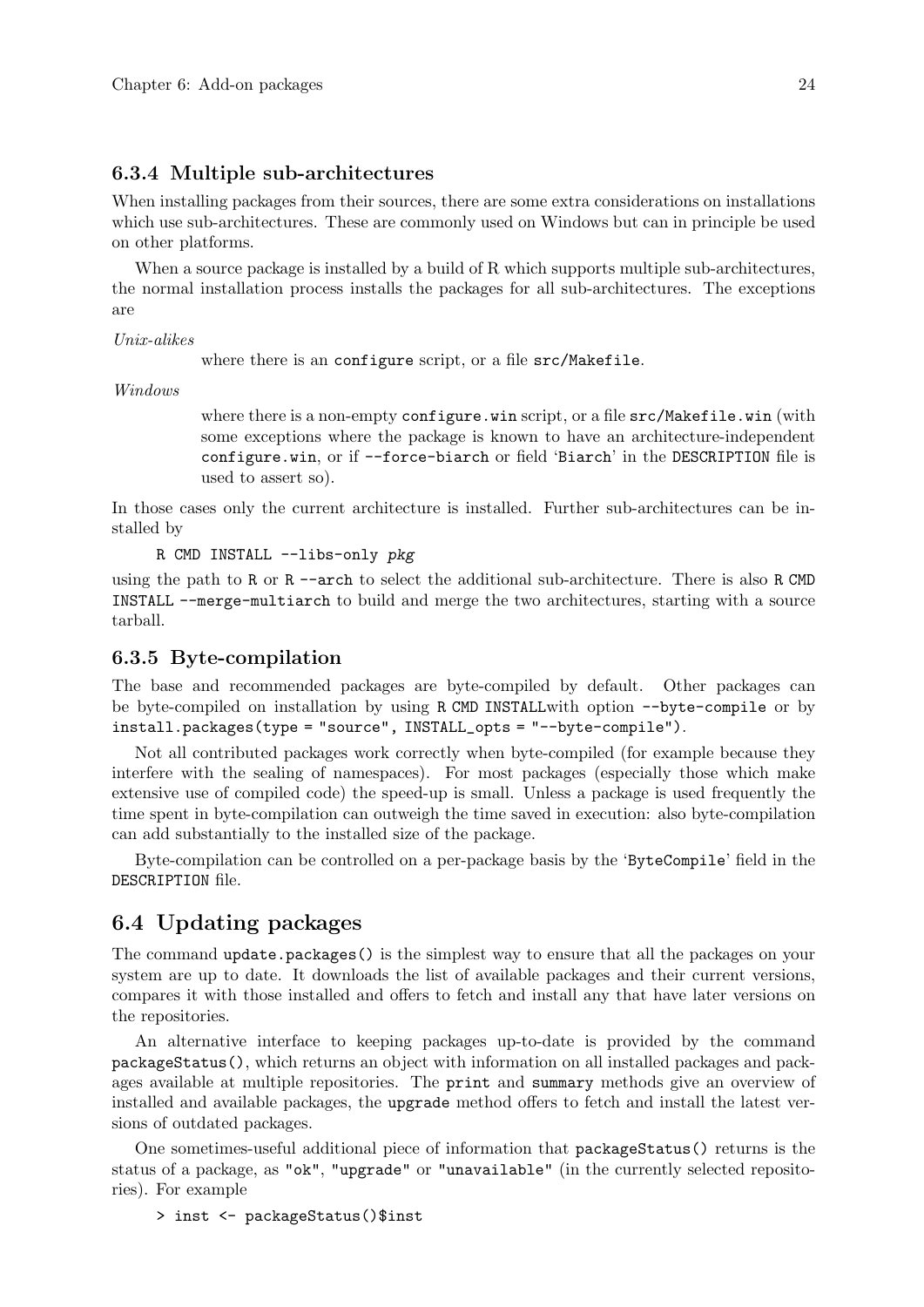<span id="page-29-0"></span>

| > inst[inst\$Status != "ok", c("Package", "Version", "Status")] |                              |                      |  |  |
|-----------------------------------------------------------------|------------------------------|----------------------|--|--|
|                                                                 | Package Version Status       |                      |  |  |
| Biobase                                                         | Biobase 2.8.0 unavailable    |                      |  |  |
| RCurl                                                           |                              | RCurl 1.4-2 upgrade  |  |  |
| Rgraphviz                                                       | Rgraphviz 1.26.0 unavailable |                      |  |  |
| rgdal                                                           |                              | rgdal 0.6-27 upgrade |  |  |

# 6.5 Removing packages

Packages can be removed in a number of ways. From a command prompt they can be removed by

R CMD REMOVE -1 /path/to/library pkg1 pkg2 ...

From a running R process they can be removed by

> remove.packages(c("pkg1", "pkg2"), lib = file.path("path", "to", "library"))

Finally, in most installations one can just remove the package directory from the library.

# 6.6 Setting up a package repository

Utilities such as install.packages can be pointed at any CRAN-style repository, and R users may want to set up their own. The 'base' of a repository is a URL such as [http://www.](http://www.omegahat.org/R/) [omegahat.org/R/](http://www.omegahat.org/R/): this must be an URL scheme that download.packages supports (which also includes 'ftp://' and 'file://', but not on most systems 'https://'). Under that base URL there should be directory trees for one or more of the following types of package distributions:

- "source": located at src/contrib and containing .tar.gz files. Other forms of compression can be used, e.g. .tar.bz2 or .tar.xz files. Complete repositories contain the sources corresponding to any binary packages, and in any case it is wise to have a src/contrib area with a possibly empty PACKAGES file.
- "win.binary": located at  $bin/$ windows/contrib/x.y for R versions x.y.z and containing .zip files for Windows.
- "mac.binary": located at bin/macosx/contrib/3.y for R versions  $3.y.z$  and containing .tgz files.
- "mac.binary.mavericks": located at bin/macosx/mavericks/contrib/3.y for R versions 3.1.z to be run under OS X 10.9 (Mavericks) and later, containing .tgz files.
- "mac.binary.leopard": located at bin/macosx/leopard/contrib/2.y for R versions 2.y.z and containing .tgz files.

Each terminal directory must also contain a PACKAGES file. This can be a concatenation of the DESCRIPTION files of the packages separated by blank lines, but only a few of the fields are needed. The simplest way to set up such a file is to use function write\_PACKAGES in the **tools** package, and its help explains which fields are needed. Optionally there can also be a PACKAGES.gz file, a gzip-compressed version of PACKAGES—as this will be downloaded in preference to PACKAGES it should be included for large repositories. (If you have a mis-configured server that does not report correctly non-existent files you may need PACKAGES.gz.)

To add your repository to the list offered by setRepositories(), see the help file for that function.

Incomplete repositories are better specified *via* a contriburl argument than *via* being set as a repository.

A repository can contain subdirectories, when the descriptions in the PACKAGES file of packages in subdirectories must include a line of the form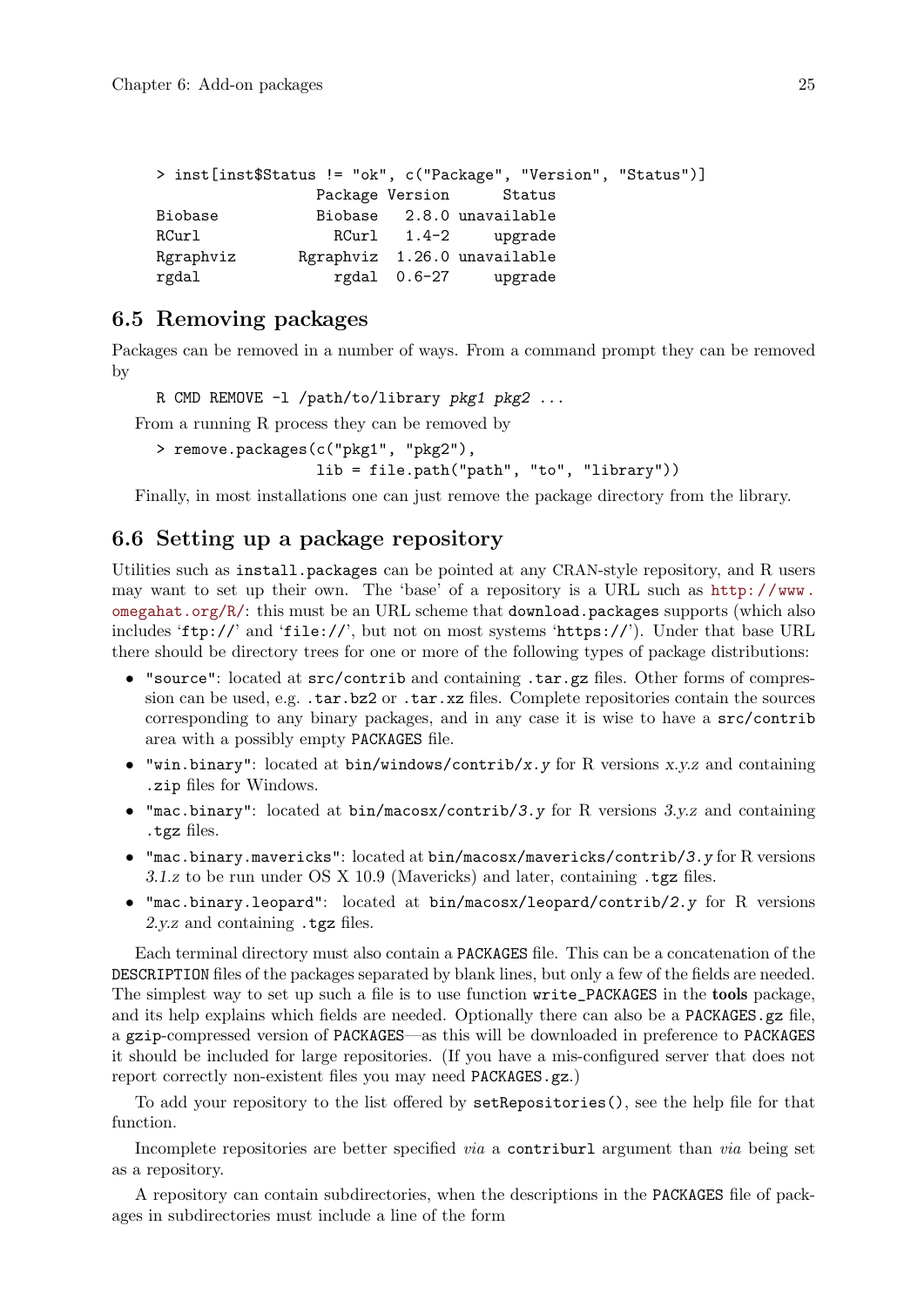<span id="page-30-0"></span>Path: path/to/subdirectory

—once again write\_PACKAGES is the simplest way to set this up.

#### 6.7 Checking installed source packages

It can be convenient to run R CMD check on an installed package, particularly on a platform which uses sub-architectures. The outline of how to do this is, with the source package in directory  $pkg$  (or a tarball filename):

R CMD INSTALL -l libdir pkg > pkg.log 2>&1

R CMD check -l libdir --install=check:pkg.log pkg

Where sub-architectures are in use the R CMD check line can be repeated with additional architectures by

R --arch arch CMD check -1 libdir --extra-arch --install=check:pkg.log pkg where  $-\text{-extra-arch}$  selects only those checks which depend on the installed code and not those which analyse the sources. (If multiple sub-architectures fail only because they need different settings, e.g. environment variables,  $-\text{no-multiarch}$  may need to be added to the INSTALL lines.) On Unix-alikes the architecture to run is selected by  $-\text{arch}$ : this can also be used on Windows with R\_HOME/bin/R.exe, but it is more usual to select the path to the Rcmd.exe of the desired architecture.

So on Windows to install, check and package for distribution a source package from a tarball which has been tested on another platform one might use

```
.../bin/i386/Rcmd INSTALL -l libdir tarball --build > pkg.log 2>&1
```

```
.../bin/i386/Rcmd check -1 libdir --extra-arch --install=check:pkg.log pkg
.../bin/x64/Rcmd check -l libdir --extra-arch --install=check:pkg.log pkg
```
where one might want to run the second and third lines in a different shell with different settings for environment variables and the path (to find external software, notably for Gtk+).

R CMD INSTALL can do a i386 install and then add the x64 DLL from a single command by

R CMD INSTALL --merge-multiarch -l libdir tarball

and --build can be added to zip up the installation.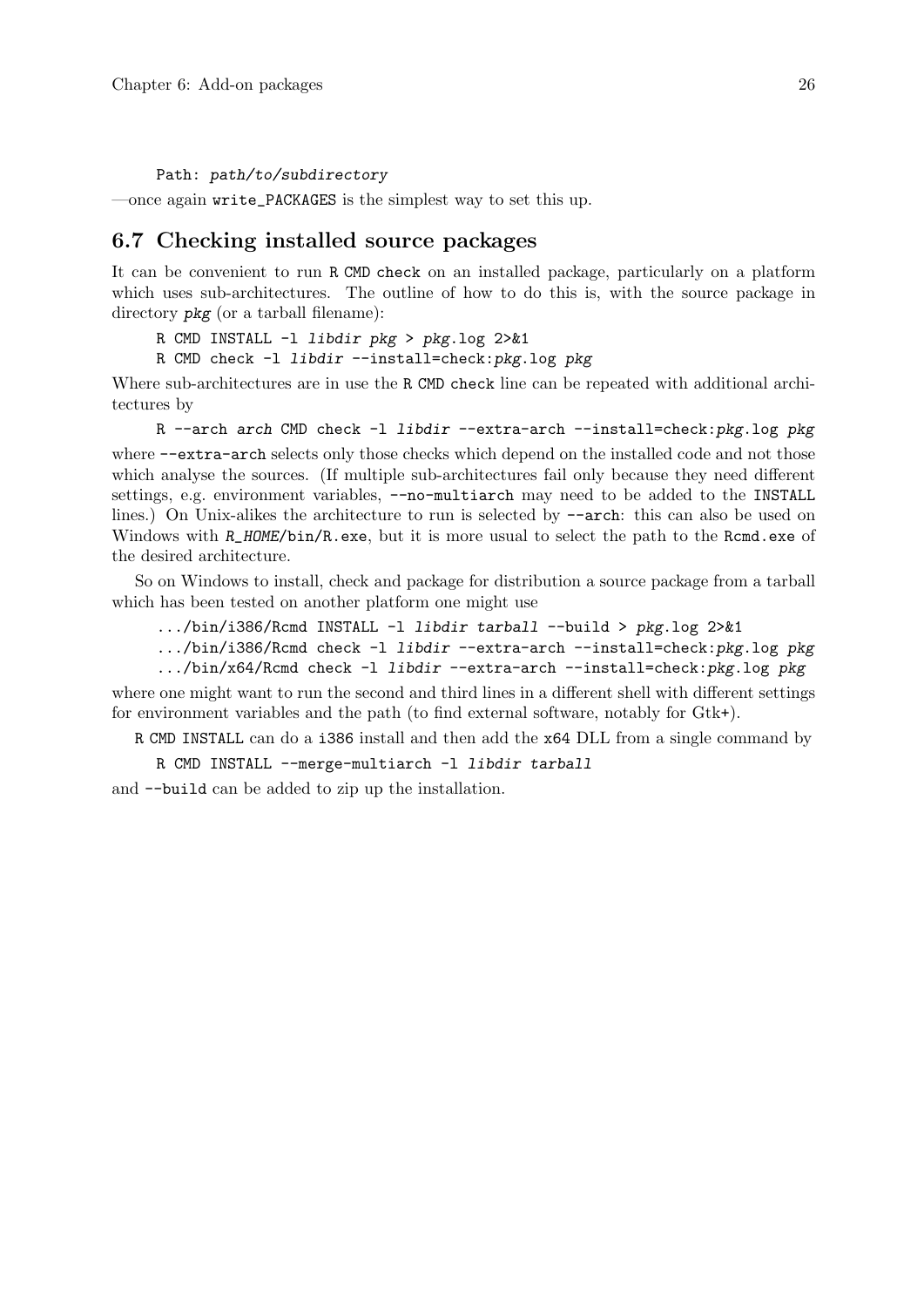# <span id="page-31-0"></span>7 Internationalization and Localization

Internationalization refers to the process of enabling support for many human languages, and localization to adapting to a specific country and language.

Current builds of R support all the character sets that the underlying OS can handle. These are interpreted according to the current locale, a sufficiently complicated topic to merit a separate section. Note though that R has no built-in support for right-to-left languages and bidirectional output, relying on the OS services. For example, how character vectors in UTF-8 containing both English digits and Hebrew characters are printed is OS-dependent (and perhaps locale-dependent).

The other aspect of the internationalization is support for the translation of messages. This is enabled in almost all builds of R.

## 7.1 Locales

A locale is a description of the local environment of the user, including the preferred language, the encoding of characters, the currency used and its conventions, and so on. Aspects of the locale are accessed by the R functions Sys.getlocale and Sys.localeconv.

The system of naming locales is OS-specific. There is quite wide agreement on schemes, but not on the details of their implementation. A locale needs to specify

- A human language. These are generally specified by a lower-case two-character abbreviation following ISO 639 (see e.g. [http://en.wikipedia.org/wiki/ISO\\_639-1](http://en.wikipedia.org/wiki/ISO_639-1)).
- A 'territory', used mainly to specify the currency. These are generally specified by an upper-case two-character abbreviation following ISO 3166 (see e.g. [http://en.wikipedia.](http://en.wikipedia.org/wiki/ISO_3166) [org/wiki/ISO\\_3166](http://en.wikipedia.org/wiki/ISO_3166)).
- A charset encoding, which determines both how a byte stream should be divided into characters, and which characters the subsequences of bytes represent. Sometimes the combination of language and territory is used to specify the encoding, for example to distinguish between traditional and simplified Chinese.
- Optionally, a modifier, for example to indicate that Austria is to be considered pre- or post-Euro. The modifier is also used to indicate the script (@latin, @cyrillic for Serbian, @iqtelif) or language dialect (e.g. @saaho, a dialect of Afar, and @bokmal and @nynorsk, dialects of Norwegian regarded by some OSes as separate languages, no and nn).

R is principally concerned with the first (for translations) and third. Note that the charset may be deducible from the language, as some OSes offer only one charset per language.

#### 7.1.1 Locales under Unix-alikes

Modern Linux uses the  $XPG<sup>1</sup>$  locale specifications which have the form 'en\_GB', 'en\_GB.UTF-8', 'aa\_ER.UTF-8@saaho', 'de\_AT.iso885915@euro', the components being in the order listed above. (See man locale and locale -a for more details.) Similar schemes are used by most Unix-alikes: some (including some distributions of Linux) use '.utf8' rather than '.UTF-8'.

Note that whereas UTF-8 locales are nowadays almost universally used, locales such as 'en\_GB' use 8-bit encodings for backwards compatibility.

## 7.1.2 Locales under Windows

Windows also uses locales, but specified in a rather less concise way. Most users will encounter locales only via drop-down menus, but more information and lists can be found at [http://](http://msdn.microsoft.com/en-us/library/hzz3tw78(v=vs.80))

 $1 \cdot X$ /Open Portability Guide', which has had several versions.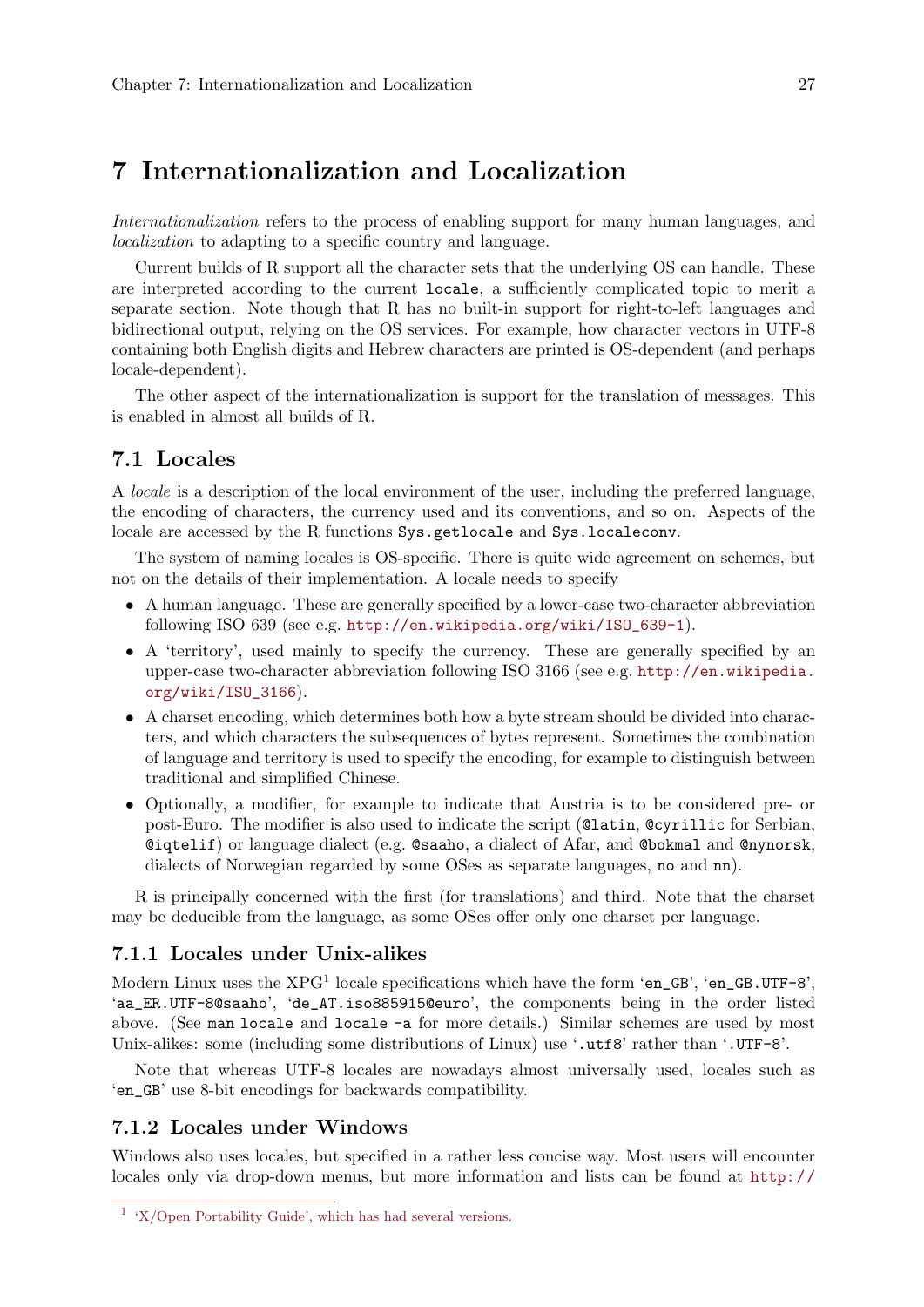<span id="page-32-0"></span>[msdn.microsoft.com/en-us/library/hzz3tw78\(v=vs.80\)](http://msdn.microsoft.com/en-us/library/hzz3tw78(v=vs.80)) (or if Microsoft moves it yet again, search for 'Windows language country strings').

It offers only one encoding per language.

Some care is needed with Windows' locale names. For example, chinese is Traditional Chinese and not Simplified Chinese as used in most of the Chinese-speaking world.

#### 7.1.3 Locales under OS X

OS X supports locales in its own particular way, but the R GUI tries to make this easier for users. See <http://developer.apple.com/documentation/MacOSX/Conceptual/BPInternational/> for how users can set their locales. As with Windows, end users will generally only see lists of languages/territories. Users of R in a terminal may need to set the locale to something like 'en\_GB.UTF-8' if it defaults to 'C' (as it sometimes does when logging in remotely and for batch jobs: note whether Terminal sets the LANG environment variable is an (advanced) preference, but does so by default).

Internally OS X uses a form similar to Linux: the main difference from other Unix-alikes is that where a character set is not specified it is assumed to be UTF-8.

# 7.2 Localization of messages

The preferred language for messages is by default taken from the locale. This can be overridden first by the setting of the environment variable LANGUAGE and then<sup>2</sup> by the environment variables LC\_ALL, LC\_MESSAGES and LANG. (The last three are normally used to set the locale and so should not be needed, but the first is only used to select the language for messages.) The code tries hard to map locales to languages, but on some systems (notably Windows) the locale names needed for the environment variable LC\_ALL do not all correspond to XPG language names and so LANGUAGE may need to be set. (One example is 'LC\_ALL=es' on Windows which sets the locale to Estonian and the language to Spanish.)

It is usually possible to change the language once R is running via (not Windows) Sys.setlocale("LC\_MESSAGES", "new\_locale"), or by setting an environment variable such as LANGUAGE, provided<sup>3</sup> the language you are changing to can be output in the current character set. But this is OS-specific, and has been known to stop working on an OS upgrade.

Messages are divided into domains, and translations may be available for some or all messages in a domain. R makes use of the following domains.

- Domain R for the C-level error and warning messages from the R interpreter.
- Domain R-pkg for the R stop, warning and message messages in each package, including R-base for the base package.
- Domain *pkg* for the C-level messages in each package.
- Domain RGui for the menus etc of the R for Windows GUI front-end.

Dividing up the messages in this way allows R to be extensible: as packages are loaded, their message translation catalogues can be loaded too.

R can be built without support for translations, but it is enabled by default.

R-level and C-level domains are subtly different, for example in the way strings are canonicalized before being passed for translation.

Translations are looked for by domain according to the currently specified language, as specifically as possible, so for example an Austrian ('de\_AT') translation catalogue will be used in preference to a generic German one ('de') for an Austrian user. However, if a specific translation

 $^2$  On some systems setting <code>LC\_ALL</code> or <code>LC\_MESSAGES</code> to 'C' disables <code>LANGUAGE</code>.

 $3\,$  If you try changing from French to Russian except in a UTF-8 locale, you will most likely find messages change to English.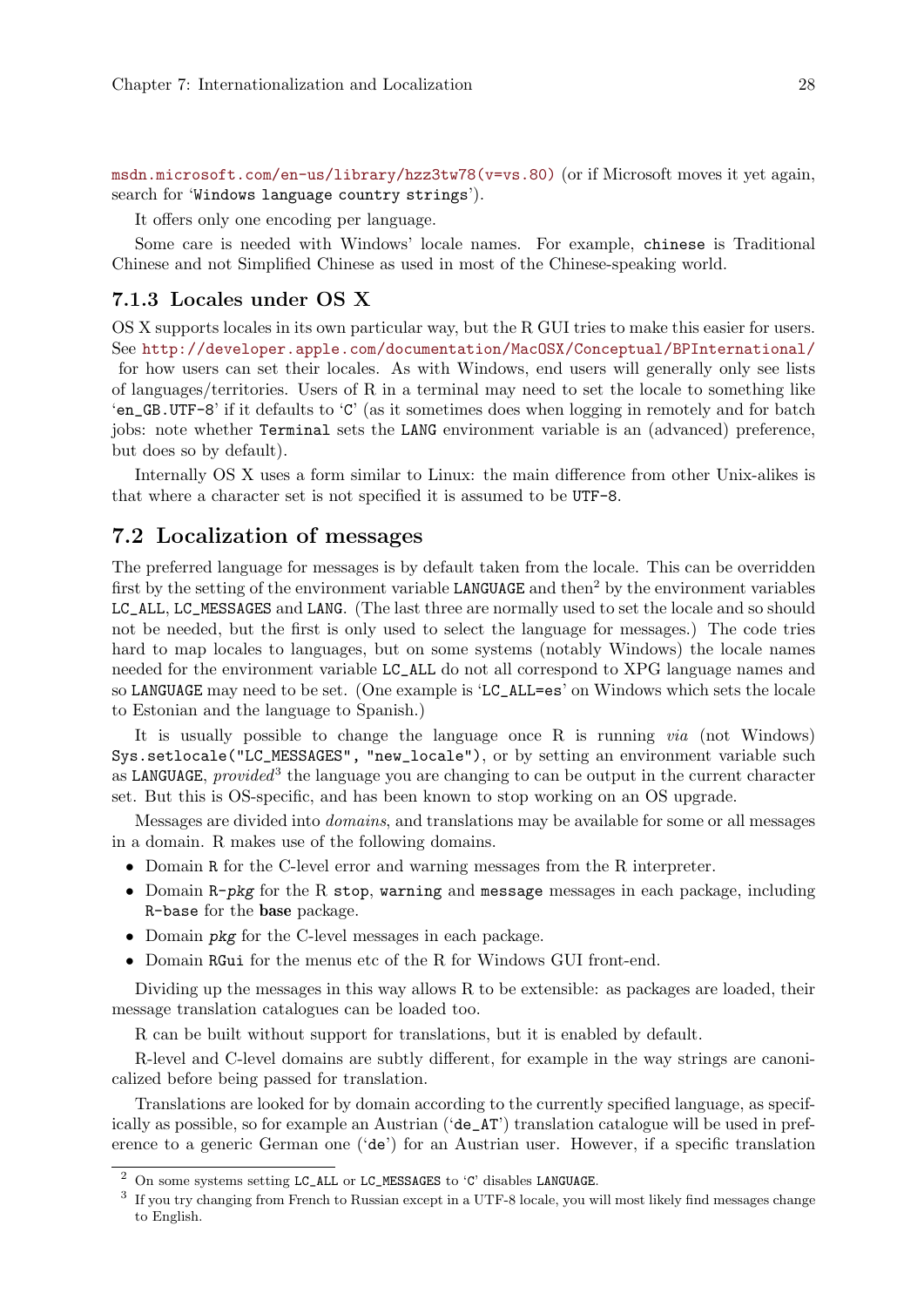catalogue exists but does not contain a translation, the less specific catalogues are consulted. For example, R has catalogues for 'en\_GB' that translate the Americanisms (e.g., 'gray') in the standard messages into English.<sup>4</sup> Two other examples: there are catalogues for 'es', which is Spanish as written in Spain and these will by default also be used in Spanish-speaking Latin American countries, and also for 'pt\_BR', which are used for Brazilian locales but not for locales specifying Portugal.

Translations in the right language but the wrong charset are made use of by on-the-fly reencoding. The LANGUAGE variable (only) can be a colon-separated list, for example 'se:de', giving a set of languages in decreasing order of preference. One special value is 'en@quot', which can be used in a UTF-8 locale to have American error messages with pairs of single quotes translated to Unicode directional quotes.

If no suitable translation catalogue is found or a particular message is not translated in any suitable catalogue, 'English'<sup>5</sup> is used.

See <http://developer.r-project.org/Translations.html> for how to prepare and install translation catalogues.

<sup>&</sup>lt;sup>4</sup> the language written in England: some people living in the USA appropriate this name for their language.

 $^5\,$  with Americanisms.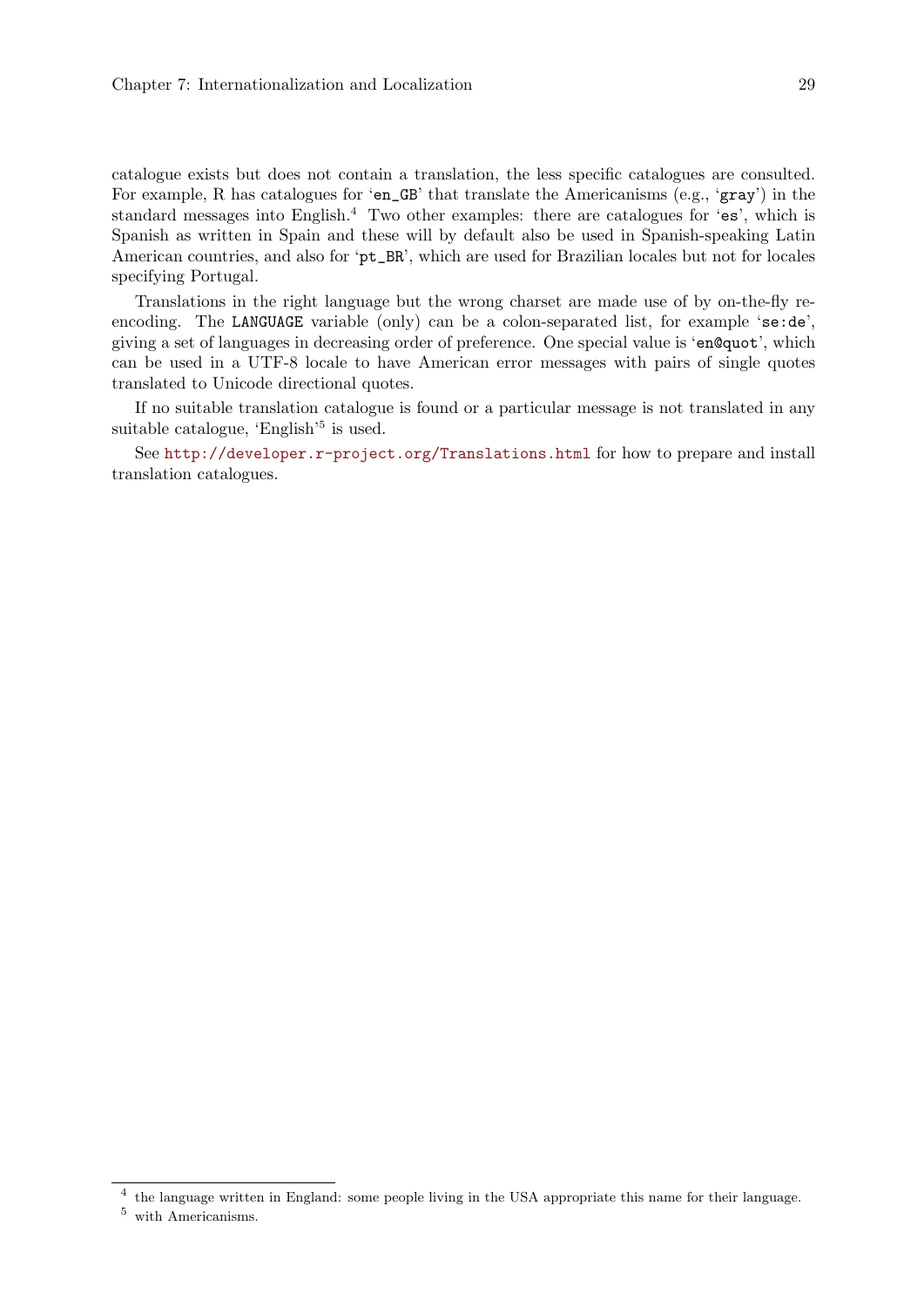# <span id="page-34-0"></span>8 Choosing between 32- and 64-bit builds

Almost all current CPUs have both 32- and 64-bit sets of instructions. Most OSes running on such CPUs offer the choice of building a 32-bit or a 64-bit version of R (and details are given below under specific OSes). For most a 32-bit version is the default, but for some (e.g., 'x86\_64' Linux and OS  $X \ge 10.6$  64-bit is.

All current versions of R use 32-bit integers and  $ISO/IEC 60559<sup>1</sup>$  double-precision reals, and so compute to the same precision<sup>2</sup> and with the same limits on the sizes of numerical quantities. The principal difference is in the size of the pointers.

64-bit builds have both advantages and disadvantages:

• The total virtual memory space made available to a 32-bit process is limited by the pointer size to 4GB, and on most OSes to 3GB (or even 2GB). The limits for 64-bit processes are much larger (e.g. 8–128TB).

R allocates memory for large objects as needed, and removes any unused ones at garbage collection. When the sizes of objects become an appreciable fraction of the address limit, fragmentation of the address space becomes an issue and there may be no hole available that is the size requested. This can cause more frequent garbage collection or the inability to allocate large objects. As a guide, this will become an issue with objects more than 10% of the size of the address space (around 300Mb) or when the total size of objects in use is around one third (around 1Gb).

- Only 64-bit builds support 'long vectors', those with  $2^{31}$  or more elements (each of which needs at least 8GB of storage, 16GB for a numeric vector).
- Most 32-bit OSes by default limit file sizes to 2GB (and this may also apply to 32-bit builds on 64-bit OSes). This can often be worked around: and configure selects suitable defines if this is possible. (We have also largely worked around that limit on 32-bit Windows.) 64-bit builds have much larger limits.
- $\bullet$  Because the pointers are larger, R's basic structures are larger. This means that R objects take more space and (usually) more time to manipulate. So 64-bit builds of R will, all other things being equal, run slower than 32-bit builds. (On Sparc Solaris the difference was 15-20%.)
- However, 'other things' may not be equal. In the specific case of 'x86\_64' vs 'ix86', the 64-bit CPU has features (such as SSE2 instructions) which are guaranteed to be present but are optional on the 32-bit CPU, and also has more general-purpose registers. This means that on chips like a desktop Intel Core 2 Duo the vanilla 64-bit version of R has been around 10% faster on both Linux and OS X. (Laptop CPUs are usually relatively slower in 64-bit mode.)

So, for speed you may want to use a 32-bit build (especially on a laptop), but to handle large datasets (and perhaps large files) a 64-bit build. You can often build both and install them in the same place: See [Section 2.6 \[Sub-architectures\], page 8.](#page-12-1) (This is done for the Windows binary distributions.)

Even on 64-bit builds of R there are limits on the size of R objects (see help("Memory-limits"), some of which stem from the use of 32-bit integers (especially in FORTRAN code). For example, the dimensions of an array are limited to  $2^{31} - 1.$ 

 $^{\rm 1}$  also known as IEEE 754

<sup>&</sup>lt;sup>2</sup> at least when storing quantities: the on-FPU precision is allowed to vary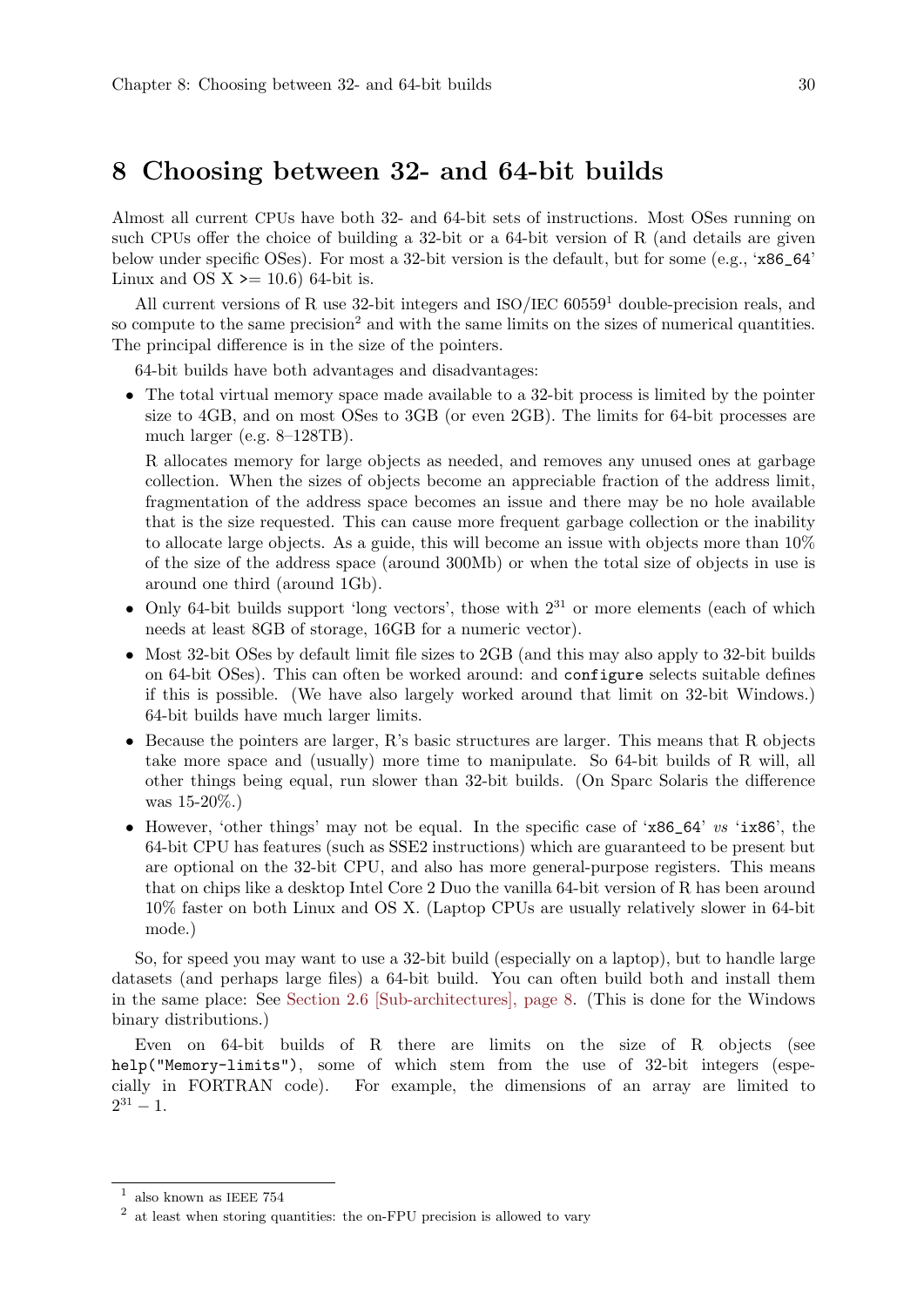# <span id="page-35-0"></span>9 The standalone Rmath library

The routines supporting the distribution and special<sup>1</sup> functions in  $R$  and a few others are declared in C header file Rmath.h. These can be compiled into a standalone library for linking to other applications. (Note that they are not a separate library when R is built, and the standalone version differs in several ways.)

The makefiles and other sources needed are in directory src/nmath/standalone, so the following instructions assume that is the current working directory (in the build directory tree on a Unix-alike if that is separate from the sources).

Rmath.h contains 'R\_VERSION\_STRING', which is a character string containing the current R version, for example "3.1.0".

There is full access to R's handling of NaN, Inf and  $\text{-Inf}$  via special versions of the macros and functions

ISNAN, R\_FINITE, R\_log, R\_pow and R\_pow\_di

and (extern) constants R\_PosInf, R\_NegInf and NA\_REAL.

There is no support for R's notion of missing values, in particular not for NA\_INTEGER nor the distinction between NA and NaN for doubles.

A little care is needed to use the random-number routines. You will need to supply the uniform random number generator

```
double unif_rand(void)
```
or use the one supplied (and with a shared library or DLL you may have to use the one supplied, which is the Marsaglia-multicarry with an entry point

```
set_seed(unsigned int, unsigned int)
```
to set its seeds).

The facilities to change the normal random number generator are available through the constant N01 kind. This takes values from the enumeration type

```
typedef enum {
    BUGGY_KINDERMAN_RAMAGE,
    AHRENS_DIETER,
    BOX_MULLER,
    USER_NORM,
    INVERSION,
    KINDERMAN_RAMAGE
} N01type;
```
(and 'USER\_NORM' is not available).

#### 9.1 Unix-alikes

If R has not already been made in the directory tree, configure must be run as described in the main build instructions.

Then (in src/nmath/standalone)

make

will make standalone libraries libRmath.a and libRmath.so (libRmath.dylib on OSX): 'make static' and 'make shared' will create just one of them.

To use the routines in your own C or C++ programs, include

<sup>1</sup> e.g. Bessel, beta and gamma functions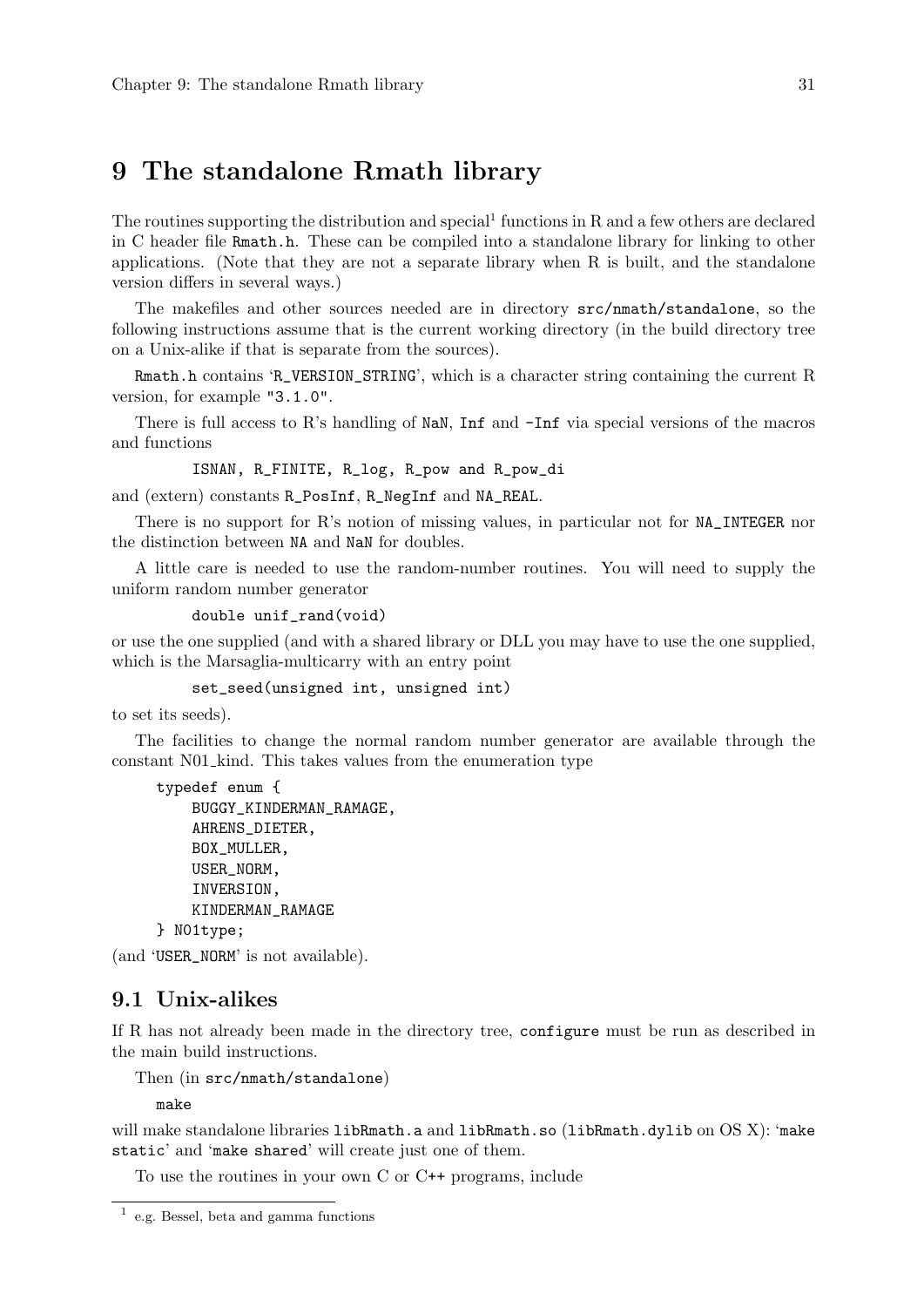### #define MATHLIB\_STANDALONE #include <Rmath.h>

and link against '-lRmath' (and '-lm' if needed on your OS). The example file test.c does nothing useful, but is provided to test the process (via make test). Note that you will probably not be able to run it unless you add the directory containing libRmath.so to the LD\_LIBRARY\_ PATH environment variable (libRmath.dylib, DYLD\_LIBRARY\_PATH on OS X).

```
The targets
  make install
  make uninstall
```
will (un)install the header Rmath.h and shared and static libraries (if built). Both prefix= and DESTDIR are supported, together with more precise control as described for the main build.

'make install' installs a file for pkg-config to use by e.g.

```
$(CC) 'pkg-config --cflags libRmath' -c test.c
$(CC) 'pkg-config --libs libRmath' test.o -o test
```
On some systems 'make install-strip' will install a stripped shared library.

## 9.2 Windows

You need to set up<sup>2</sup> almost all the tools to make  $R$  and then run (in a Unix-like shell)

```
(cd ../../gnuwin32; make MkRules)
(cd ../../include; make -f Makefile.win config.h Rconfig.h Rmath.h)
make -f Makefile.win
```
Alternatively, in a cmd.exe shell use

```
cd ../../include
make -f Makefile.win config.h Rconfig.h Rmath.h
cd ../nmath/standalone
make -f Makefile.win
```
This creates a static library libRmath.a and a DLL Rmath.dll. If you want an import library libRmath.dll.a (you don't need one), use

make -f Makefile.win shared implib

To use the routines in your own C or C++ programs using MinGW, include

#define MATHLIB\_STANDALONE #include <Rmath.h>

and link against '-lRmath'. This will use the first found of libRmath.dll.a, libRmath.a and Rmath.dll in that order, so the result depends on which files are present. You should be able to force static or dynamic linking via

-Wl,-Bstatic -lRmath -Wl,dynamic -Wl,-Bdynamic -lRmath

or by linking to explicit files (as in the 'test' target in Makefile.win: this makes two executables, test.exe which is dynamically linked, and test-static.exe, which is statically linked).

It is possible to link to Rmath.dll using other compilers, either directly or via an import library: if you make a MinGW import library as above, you will create a file Rmath.def which can be used (possibly after editing) to create an import library for other systems such as Visual  $C++$ .

If you make use of dynamic linking you should use

 $^2$  including copying MkRules.dist to MkRule.local and selecting the architecture.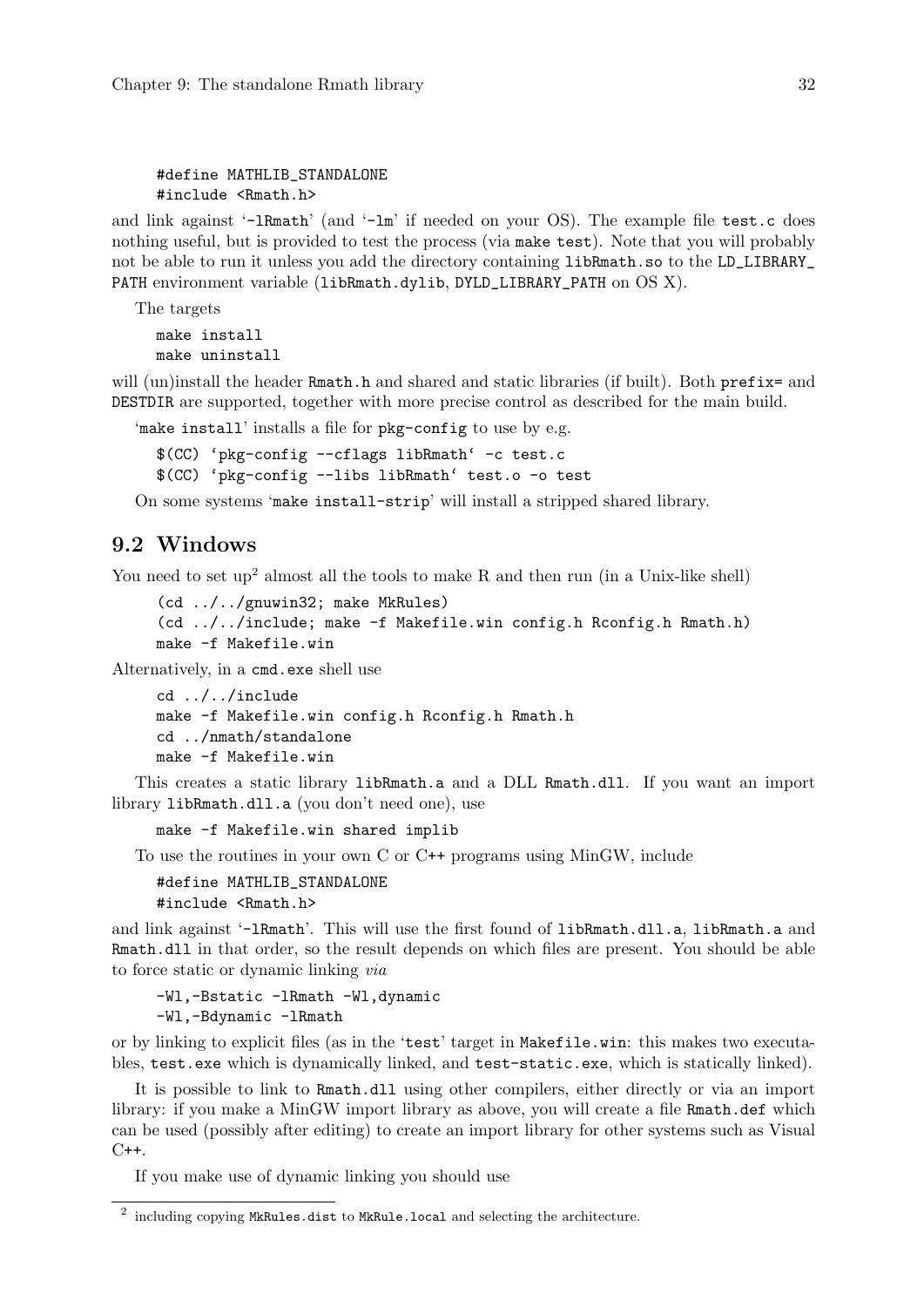```
#define MATHLIB_STANDALONE
#define RMATH_DLL
#include <Rmath.h>
```
to ensure that the constants like NA\_REAL are linked correctly. (Auto-import will probably work with MinGW, but it is better to be sure. This is likely to also work with VC++, Borland and similar compilers.)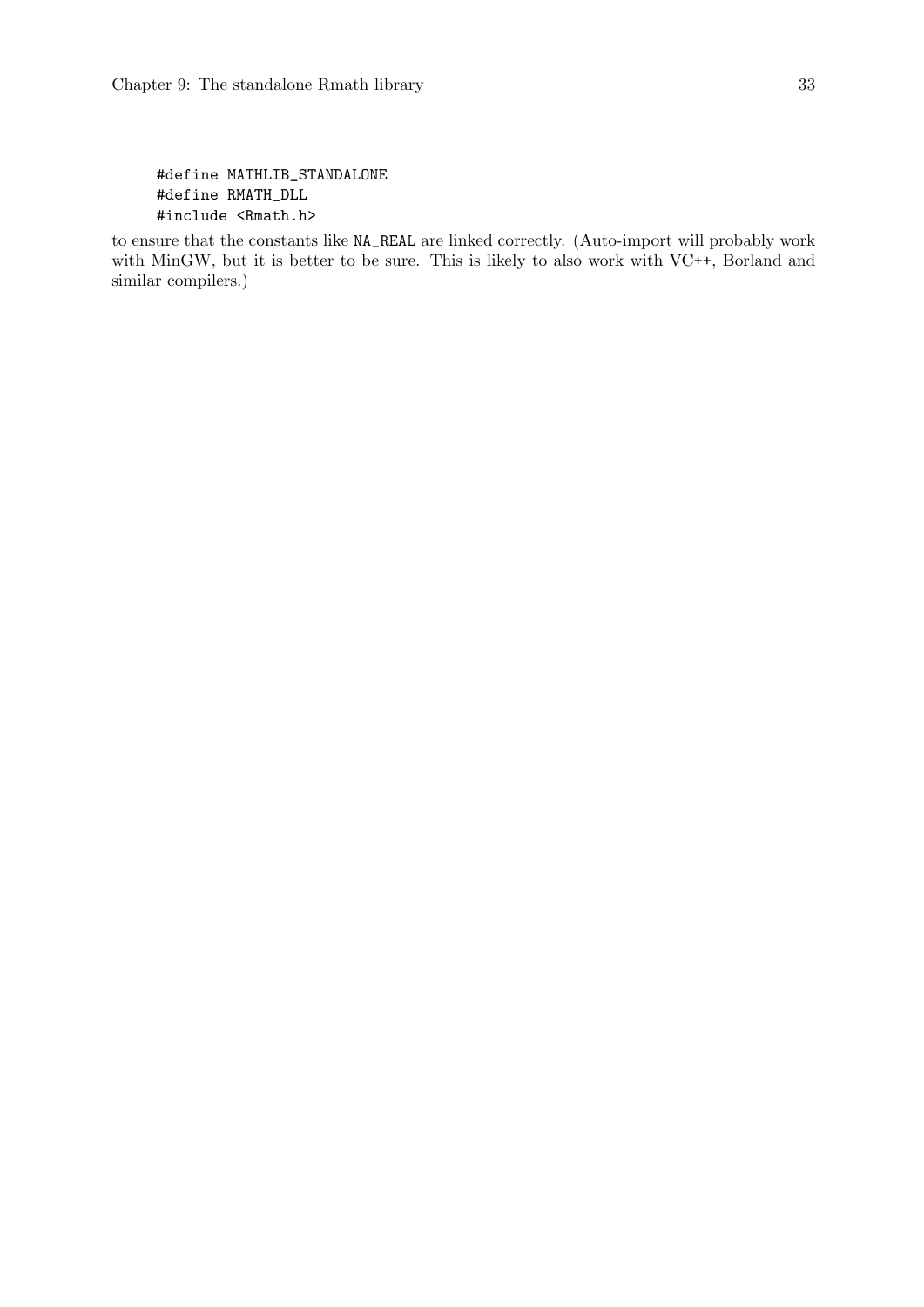# Appendix A Essential and useful other programs under a Unix-alike

This appendix gives details of programs you will need to build R on Unix-like platforms, or which will be used by R if found by configure.

Remember that some package management systems (such as RPM and deb) make a distinction between the user version of a package and the development version. The latter usually has the same name but with the extension '-devel' or '-dev': you need both versions installed.

### A.1 Essential programs and libraries

You need a means of compiling C and FORTRAN 90 (see [Section B.6 \[Using FORTRAN\],](#page-49-0) [page 45\)](#page-49-0). Your C compiler should be  $ISO/IEC 60059<sup>1</sup>$ , POSIX 1003.1 and C99-compliant.<sup>2</sup> R tries to choose suitable flags for the C compilers it knows about, but you may have to set CC or CFLAGS suitably. For recent versions of gcc with glibc this means including -std=gnu993. If the compiler is detected as gcc, -std=gnu99 will be appended to CC unless it conflicts with a setting of CFLAGS. (Note that options essential to run the compiler even for linking, such as those to set the architecture, should be specified as part of CC rather than in CFLAGS.)

Unless you do not want to view graphs on-screen (or use a Mac) you need 'X11' installed, including its headers and client libraries. For recent Fedora distributions it means (at least) RPMs 'libX11', 'libX11-devel', 'libXt' and 'libXt-devel'. On Debian we recommend the meta-package 'xorg-dev'. If you really do not want these you will need to explicitly configure R without X11, using --with-x=no.

The command-line editing (and command completion) depends on the GNU readline library: version 4.2 or later is needed for all the features to be enabled. Otherwise you will need to configure with --with-readline=no (or equivalent).

A suitably comprehensive iconv function is essential. The R usage requires iconv to be able to translate between "latin1" and "UTF-8", to recognize "" (as the current encoding) and "ASCII", and to translate to and from the Unicode wide-character formats "UCS-[24][BL]E" this is true for glibc but not of most commercial Unixes. However, you can make use of GNU libiconv (possibly as a plug-in replacement: see <http://www.gnu.org/software/libiconv/> ).

The OS needs to have enough support<sup>4</sup> for wide-character types: this is checked at configuration. A small number of POSIX functions<sup>5</sup> are essential, and others<sup>6</sup> will be used if available.

A tar program is needed to unpack the sources and packages (including the recommended packages). A version<sup>7</sup> that can automagically detect compressed archives is preferred for use with untar(): the configure script looks for gtar and gnutar before tar: use environment variable TAR to override this.

 $^{\rm 1}$  also known as IEEE 754

<sup>2</sup> Note that C11 compilers need not be C99-compliant: R requires support for double complex and variablelength arrays which are optional in C11 but is mandatory in C99.

 $3$  -std=c99 excludes POSIX functionality, but config.h will turn on all GNU extensions to include the POSIX functionality.

 $^4$  specifically, the C99 functionality of headers wchar.h and wctype.h, types wctans\_t and mbstate\_t and functions mbrtowc, mbstowcs, wcrtomb, wcscoll, wcstombs, wctrans, wctype, and iswctype.

 $^5$  including the opendir, readdir, closedir, popen, stat, glob, access, getcwd and chdir system calls, and either putenv or setenv.

 $^6$  such as realpath, symlink.

<sup>7</sup> Such as GNU tar 1.15 or later, bsdtar (from <http://code.google.com/p/libarchive/>, as used by FreeBSD and OS 10.6 and later) or tar from the Heirloom Toolchest ([http://heirloom.sourceforge.net/tools.](http://heirloom.sourceforge.net/tools.html) [html](http://heirloom.sourceforge.net/tools.html)).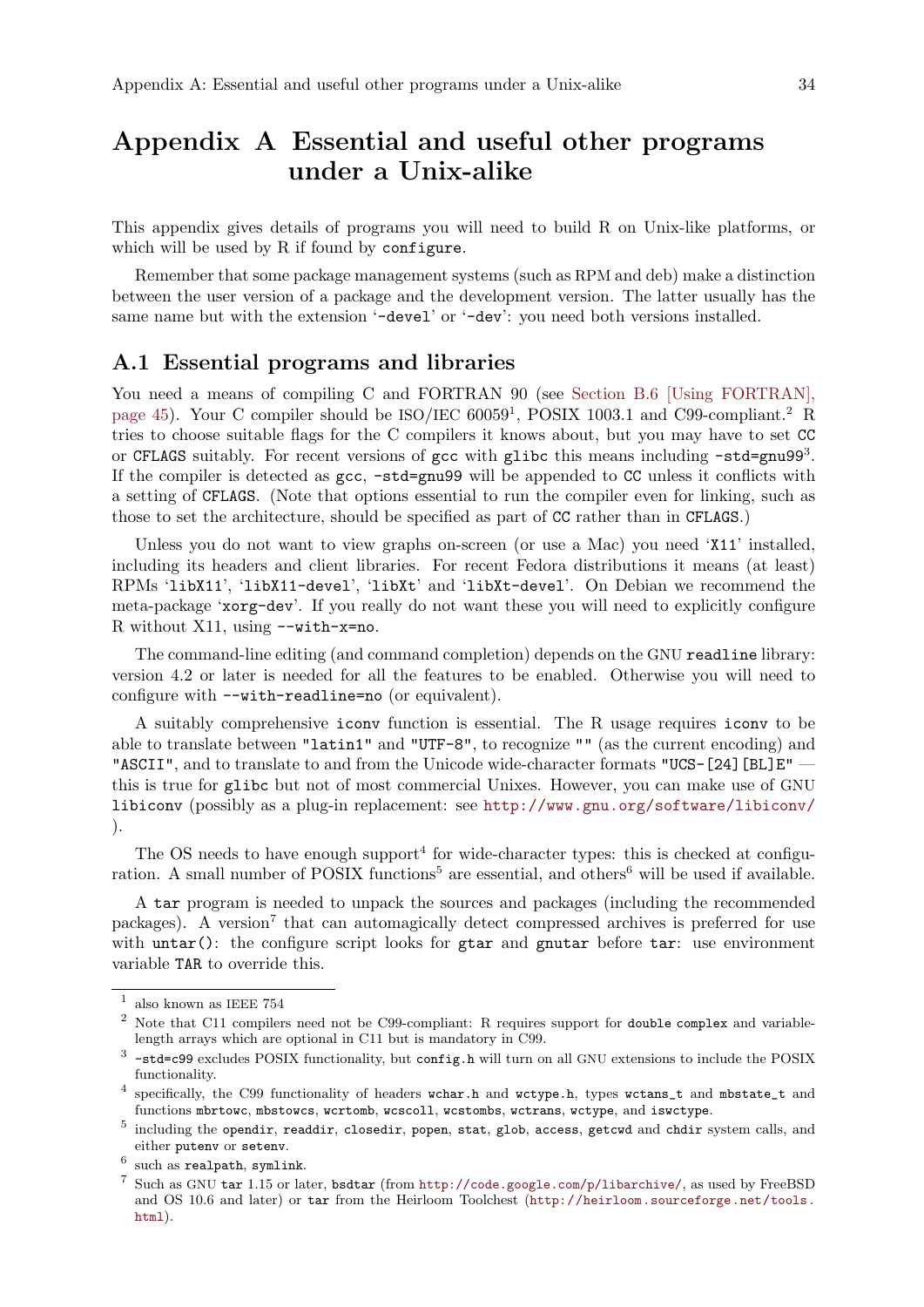There need to be suitable versions of the tools grep and sed: the problems are usually with old AT&T and BSD variants. configure will try to find suitable versions (including looking in /usr/xpg4/bin which is used on some commercial Unixes).

You will not be able to build most of the manuals unless you have makeinfo version 4.7 or later installed, and if not some of the HTML manuals will be linked to CRAN. To make PDF versions of the manuals you will also need file texinfo.tex installed (which is part of the GNU texinfo distribution but is often made part of the T<sub>E</sub>X package in re-distributions) as well as texi2dvi.<sup>8</sup> Further, the versions of texi2dvi and texinfo.tex need to be compatible: we have seen problems with older TEX distributions (TeXLive 2007 and MiKTeX 2.8) used with texinfo 4.13. It is possible to use texinfo version 5.x, preferably 5.2 or later.

The PDF documentation (including doc/NEWS.pdf) and building vignettes needs pdftex and pdflatex. We require LATEX version 2005/12/01 or later (for UTF-8 support). Building PDF package manuals (including the R reference manual) and vignettes is sensitive to the version of the LAT<sub>E</sub>X package hyperref and we recommend that the T<sub>E</sub>X distribution used is kept up-to-date. A number of standard LATEX packages are required (including **fancyvrb**, url and some of the font packages such as times, helvetic, ec and cm-super) and others such as hyperref and inconsolata are desirable (and without them you may need to change R's defaults: see [Section 2.3 \[Making](#page-8-0) [the manuals\], page 4\)](#page-8-0). Note that package hyperref (currently) requires packages kvoptions, ltxcmds and refcount. For distributions based on TeXLive the simplest approach may be to install collections collection-latex, collection-fontsrecommended, collection-latexrecommended, collection-fontsextra and collection-latexextra (assuming they are not installed by default): Fedora uses names like texlive-collection-fontsextra and Debian/Ubuntu like texlive-fonts-extra.

If you want to build from the R Subversion repository you need both makeinfo and pdflatex.

The essential programs should be in your PATH at the time configure is run: this will capture the full paths.

## <span id="page-39-0"></span>A.2 Useful libraries and programs

The ability to use translated messages makes use of gettext and most likely needs GNU gettext: you do need this to work with new translations, but otherwise the version contained in the R sources will be used if no suitable external gettext is found.

The 'modern' version of the X11(), jpeg(), png() and tiff() graphics devices uses the cairo and (optionally) Pango libraries. Cairo version 1.2.0 or later is required. Pango needs to be at least version 1.10, and 1.12 is the earliest version we have tested. (For Fedora users we believe the pango-devel RPM and its dependencies suffice.) R checks for pkg-config, and uses that to check first that the 'pangocairo' package is installed (and if not, 'cairo') and if additional flags are needed for the 'cairo-xlib' package, then if suitable code can be compiled. These tests will fail if pkg-config is not installed, and are likely to fail if cairo was built statically (unusual). Most systems with Gtk+ 2.8 or later installed will have suitable libraries. OS X comes with none of these libraries (but XQuartz, as used for 10.8 and later, ships cairo), but cairo support (without Pango) has been added to the binary distribution (see [http://r.](http://r.research.att.com/libs/) [research.att.com/libs/](http://r.research.att.com/libs/) you need fontconfig, freetype and pixman too): pkg-config is still needed when building R from source and can be installed from its sources.

For the best font experience with these devices you need suitable fonts installed: Linux users will want the urw-fonts package. On platforms which have it available, the msttcorefonts package<sup>9</sup> provides TrueType versions of Monotype fonts such as Arial and Times New Roman. Another useful set of fonts is the 'liberation' TrueType fonts available at [https: / /](https://fedorahosted.org/liberation-fonts/)

 $8$  texi2dvi [is normally a shell script. Some versions, e.g. that from](https://fedorahosted.org/liberation-fonts/) texinfo 4.13a and 5.2, need to be run under bash [rather than a Bourne shell as on, say, Solaris.](https://fedorahosted.org/liberation-fonts/)

<sup>9</sup> also known as ttf-mscorefonts-installer [in the Debian/Ubuntu world: see also](https://fedorahosted.org/liberation-fonts/) [http://en.wikipedia.](http://en.wikipedia.org/wiki/Core_fonts_for_the_Web) [org/wiki/Core\\_fonts\\_for\\_the\\_Web](https://fedorahosted.org/liberation-fonts/).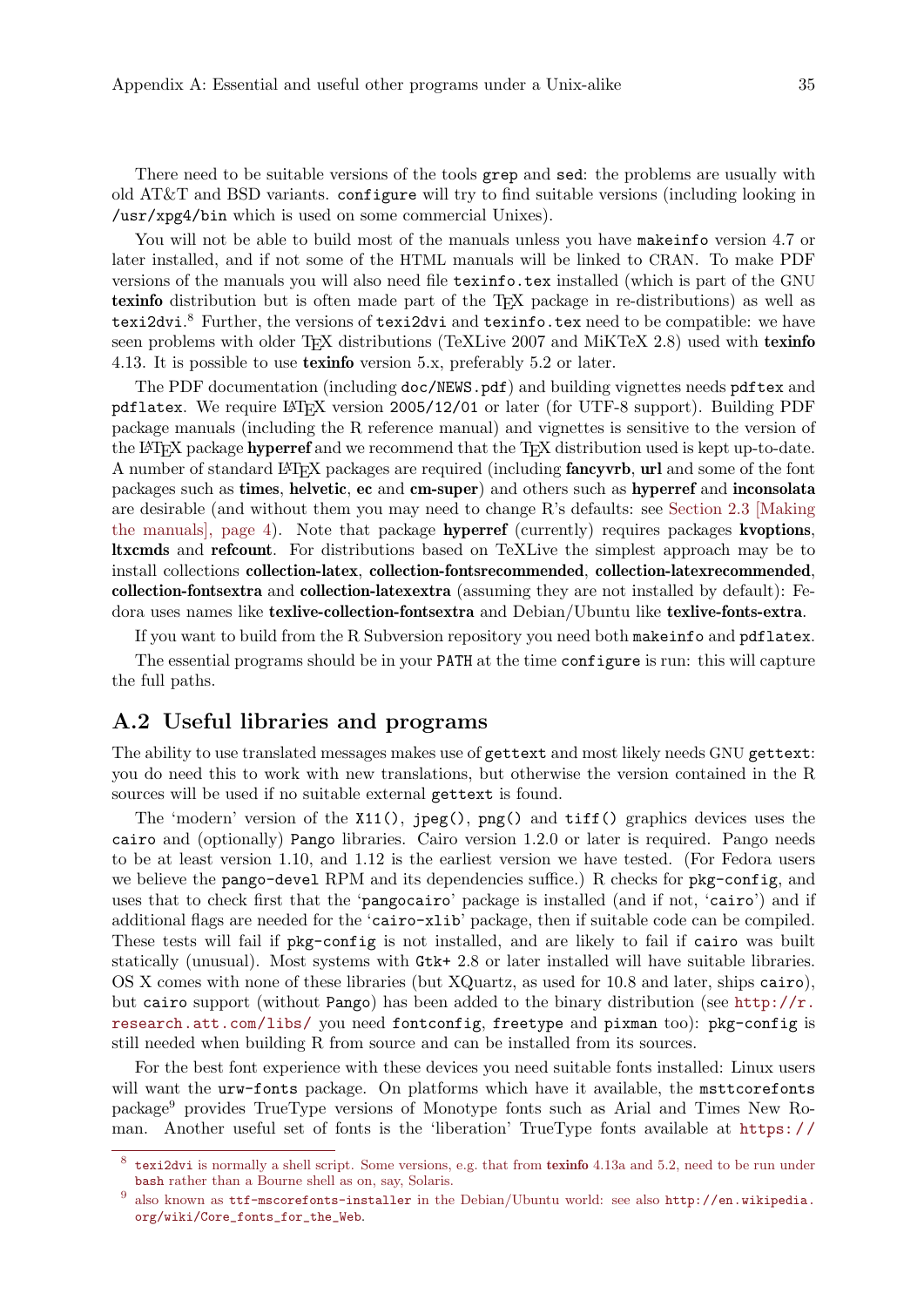[fedorahosted.org/liberation-fonts/](https://fedorahosted.org/liberation-fonts/), <sup>10</sup> which cover the Latin, Greek and Cyrillic alphabets plus a fair range of signs. These share metrics with Arial, Times New Roman and Courier New, and contain fonts rather similar to the first two ([http://en.wikipedia.org/wiki/](http://en.wikipedia.org/wiki/Liberation_fonts) [Liberation\\_fonts](http://en.wikipedia.org/wiki/Liberation_fonts)). Then there is the 'Free UCS Outline Fonts' project ([http://www.gnu.](http://www.gnu.org/software/freefont/) [org/software/freefont/](http://www.gnu.org/software/freefont/)) which are OpenType/TrueType fonts based on the URW fonts but with extended Unicode coverage. See the R help on X11 on selecting such fonts.

The bitmapped graphics devices  $\text{ipeg}()$ ,  $\text{png}()$  and  $\text{tff}()$  need the appropriate headers and libraries installed: jpeg (version 6b or later, or libjpeg-turbo) or libpng (version 1.2.7 or later) and zlib or libtiff (any recent version  $-3.9$ . [4567] and 4.0.[23] have been tested) respectively. They also need support for either X11 or cairo (see above). Should support for these devices not be required or broken system libraries need to be avoided there are configure options --without-libpng, --without-jpeglib and --without-libtiff. For most system installations the TIFF libraries will require JPEG libraries to be present and perhaps linked explicitly, so --without-jpeglib may also disable the tiff() device. The tiff() devices only require a basic build of libtiff (not even JPEG support is needed). Recent versions allow several other libraries to be linked into libtiff such as lzma, jbig and jpeg12, and these may need also to be present.

If you have them installed (including the appropriate headers and of suitable versions), system versions of zlib, libbz2 and PCRE will be used if specified by --with-system-zlib (version 1.2.5 or later), --with-system-bzlib or --with-system-pcre (version 8.10 or later, preferably  $8.34^{11}$ : otherwise versions in the R sources will be compiled in. As the latter suffice and are tested with R you should not need to change this.

Option --with-system-tre is also available: it needs a recent version of TRE. (The current sources are in the git repository at <https://github.com/laurikari/tre/>, but at the time of writing the resulting build will not pass its checks.).

liblzma from xz-utils version 5.0.3 or later will be used if installed: the version in the R sources can be selected instead by configuring with --with-system-xz=no. Systems differ in what they call the package including this: e.g. on Fedora the library is in 'xz-libs' and the headers in 'xz-devel'.

An implementation of XDR is required, and the R sources contain one which is likely to suffice (although a system version may have higher performance). XDR is part of RPC and historically has been part of libc on a Unix-alike. However some builds of glibc hide it with the intention that the TI-RPC library be used instead, in which case libtirpc (and its development version) needs to be installed, and its headers need to be on the C include path or in /usr/include/tirpc.

Use of the X11 clipboard selection requires the Xmu headers and libraries. These are normally part of an X11 installation (e.g. the Debian meta-package 'xorg-dev'), but some distributions have split this into smaller parts, so for example recent versions of Fedora require the 'libXmu' and 'libXmu-devel' RPMs.

Some systems (notably OS X and at least some FreeBSD systems) have inadequate support for collation in multibyte locales. It is possible to replace the OS's collation support by that from ICU (International Components for Unicode, <http://site.icu-project.org/>), and this provides much more precise control over collation on all systems. ICU is available as sources and as binary distributions for (at least) most Linux distributions, Solaris, FreeBSD and AIX, usually as libicu or icu4c. It will be used by default where available (including on OS  $X \geq 10.4$ ): should a very old or broken version of ICU be found this can be suppressed by --without-ICU.

 $^{10}\,$ ttf-liberation in Debian/Ubuntu.

<sup>&</sup>lt;sup>11</sup> which is what is supplied with R: PCRE must be built with UTF-8 support (not the default) and support for Unicode properties is assumed by some R packages. Neither are tested by configure.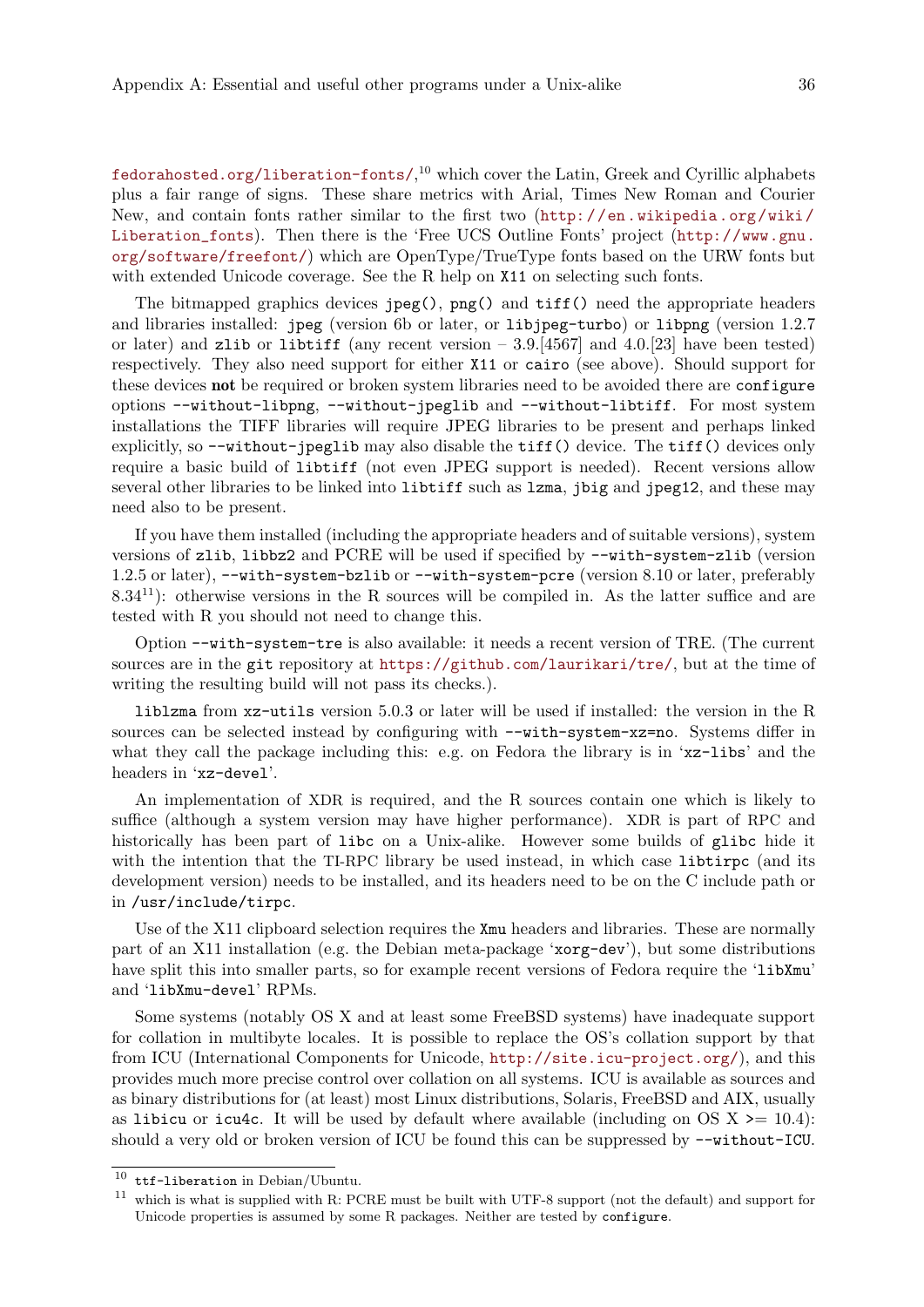The bitmap and dev2bitmap devices and function embedFonts() use ghostscript ([http://](http://www.ghostscript.com/) [www.ghostscript.com/](http://www.ghostscript.com/)). This should either be in your path when the command is run, or its full path specified by the environment variable  $R_{\text{-}}$  GSCMD at that time.

### A.2.1 Tcl/Tk

The **tcltk** package needs  $Tcl/Tk \geq 8.4$  installed: the sources are available at  $http://www.tcl.$ [tk/](http://www.tcl.tk/). To specify the locations of the Tcl/Tk files you may need the configuration options

```
--with-tcltk
```
use Tcl/Tk, or specify its library directory

```
--with-tcl-config=TCL_CONFIG
           specify location of tclConfig.sh
```
--with-tk-config=TK\_CONFIG specify location of tkConfig.sh

or use the configure variables TCLTK\_LIBS and TCLTK\_CPPFLAGS to specify the flags needed for linking against the Tcl and Tk libraries and for finding the tcl.h and tk.h headers, respectively. If you have both 32- and 64-bit versions of Tcl/Tk installed, specifying the paths to the correct config files may be necessary to avoid confusion between them.

Versions of Tcl/Tk up to 8.5.12 and 8.6.0 have been tested (including most versions of 8.4.x, but not recently).

### A.2.2 Java support

The build process looks for Java support on the host system, and if it finds it sets some settings which are useful for Java-using packages. JAVA\_HOME can be set to point to a specific JRE/JDK.

Principal amongst these are setting some library paths to the Java libraries and JVM, which are stored in environment variable R\_JAVA\_LD\_LIBRARY\_PATH in file R\_HOME/etc/ldpaths (or a sub-architecture-specific version). A typical setting for 'x86\_64' Linux is

```
JAVA_HOME=/usr/lib/jvm/java-1.7.0-openjdk-1.7.0.25.x86_64/jre
R_JAVA_LD_LIBRARY_PATH=${JAVA_HOME}/lib/amd64/server
```
Note that this unfortunately depends on the exact version of the JRE/JDK installed, and so may need updating if the Java installation is updated. This can be done by running R CMD javareconf which updates settings in both etc/Makeconf and R\_HOME/etc/ldpaths. See R CMD javareconf --help for details.

Another way of overriding those settings is to set the environment variable R\_JAVA\_LD\_ LIBRARY\_PATH (before R is started, hence not in ~/.Renviron), which suffices to run alreadyinstalled Java-using packages. For example

```
R_JAVA_LD_LIBRARY_PATH=/usr/lib/jvm/java-1.7.0/jre/lib/amd64/server
```
It may be possible to avoid this by specifying an invariant link as the path. For example, on that system either of

```
JAVA_HOME=/usr/lib/jvm/java-1.7.0
JAVA_HOME=/usr/lib/jvm/java-1.7.0/jre
```
worked.

### A.2.3 Other compiled languages

Some add-on packages need a C++ compiler. This is specified by the configure variables CXX, CXXFLAGS and similar. configure will normally find a suitable compiler. However, in most cases this will be a C++98 compiler, and as from R 3.1.0 it is possible to specify an alternative compiler for use with C++11 by the configure variables CXX1X, CXX1XSTD, CXX1XFLAGS and similar. Again, configure will normally find a suitable value for CXX1XSTD if the compiler given by CXX is capable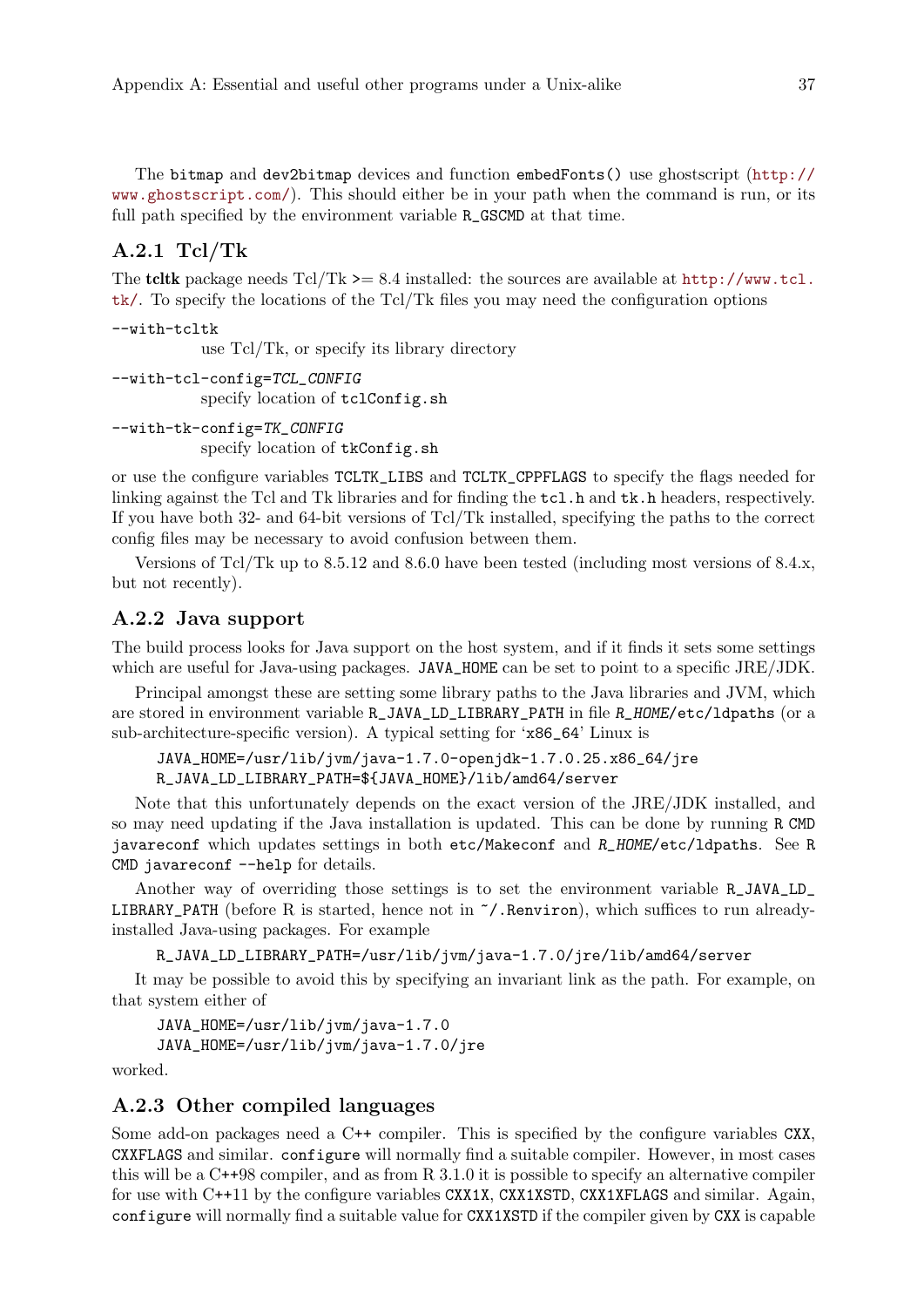of compiling C++11 code, but it is possible that a completely different compiler will be needed (it is for  $OS X < 10.9$  and Solaris, for example).

Other packages need full Fortran 90 (or later) support. For source files with extension .f90 or .f95, the compiler defined by the macro FC is used by R CMD INSTALL. This is found when R is configured and is often the same as F77: note that it is detected by the name of the command without a test that it can actually compile Fortran 90 code. Set the configure variable FC to override this if necessary: variables FCFLAGS, FCPICFLAGS, FCLIBS, SHLIB\_FCLD and SHLIB\_ FCLDFLAGS might also need to be set.

See file config.site in the R source for more details about these variables.

## A.3 Linear algebra

### A.3.1 BLAS

The linear algebra routines in R can make use of enhanced BLAS (Basic Linear Algebra Subprograms, <http://www.netlib.org/blas/faq.html>) routines. However, these have to be explicitly requested at configure time: R provides an internal BLAS which is well-tested and will be adequate for most uses of R.

You can specify a particular BLAS library *via* a value for the configuration option  $-\text{with}$ blas and not to use an external BLAS library by  $-\text{without-blas}$  (the default). If  $-\text{with-blas}$ is given with no =, its value is taken from the environment variable BLAS\_LIBS, set for example in config.site. If neither the option nor the environment variable supply a value, a search is made for a suitable BLAS. If the value is not obviously a linker command (starting with a dash or giving the path to a library), it is prefixed by  $-1$ , so

--with-blas="foo"

is an instruction to link against '-lfoo' to find an external BLAS (which needs to be found both at link time and run time).

The configure code checks that the external BLAS is complete (it must include all double precision and double complex routines, as well as LSAME), and appears to be usable. However, an external BLAS has to be usable from a shared object (so must contain position-independent code), and that is not checked.

Some enhanced BLASes are compiler-system-specific (sunperf on Solaris<sup>12</sup>, libessl on IBM, Accelerate on OS X). The correct incantation for these is usually found  $via$  --with-blas with no value on the appropriate platforms.

Some of the external BLASes are multi-threaded. One issue is that R profiling (which uses the SIGPROF signal) may cause problems, and you may want to disable profiling if you use a multithreaded BLAS. Note that using a multi-threaded BLAS can result in taking more CPU time and even more elapsed time (occasionally dramatically so) than using a similar single-threaded BLAS.

Note that under Unix (but not under Windows) if R is compiled against a non-default BLAS and --enable-BLAS-shlib is not used, then all BLAS-using packages must also be. So if R is re-built to use an enhanced BLAS then packages such as [quantreg](http://CRAN.R-project.org/package=quantreg) will need to be re-installed.

R relies on ISO/IEC 60559 compliance of an external BLAS. This can be broken if for example the code assumes that terms with a zero factor are always zero and do not need to be computed—whereas x\*0 can be NaN. This is checked in the test suite.

<sup>12</sup> Using the Oracle Solaris Studio cc and f95 compilers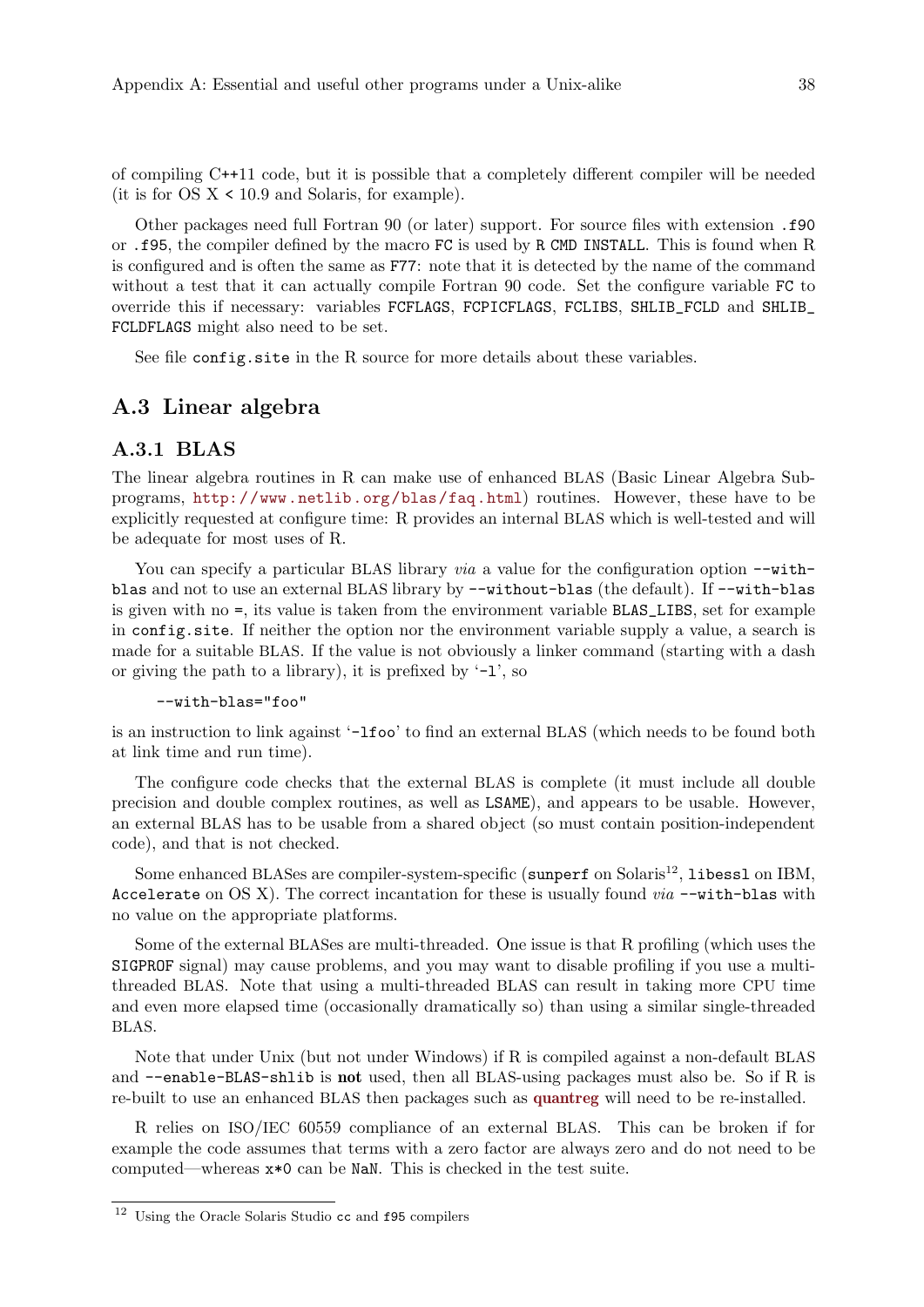### A.3.1.1 ATLAS

ATLAS (<http://math-atlas.sourceforge.net/>) is a "tuned" BLAS that runs on a wide range of Unix-alike platforms. Unfortunately it is usually built as a static library that on some platforms cannot be used with shared objects such as are used in R packages. Be careful when using pre-built versions of ATLAS (they seem to work on 'ix86' platforms, but not always on 'x86\_64' ones).

The usual way to specify ATLAS will be via

--with-blas="-lf77blas -latlas"

if the libraries are in the library path, otherwise by

```
--with-blas="-L/path/to/ATLAS/libs -lf77blas -latlas"
```
For example, 'x86\_64' Fedora needs

```
--with-blas="-L/usr/lib64/atlas -lf77blas -latlas"
```
For systems with multiple CPU cores it is possible to use a multi-threaded version of ATLAS, by specifying

--with-blas="-lptf77blas -lpthread -latlas"

Consult its file INSTALL.txt for how to build ATLAS with position-independent code: that file also describes how to build ATLAS as a shared library.

### A.3.1.2 ACML

For 'x86\_64' and 'i686' processors under Linux there is the AMD Core Math Library (ACML) <http://www.amd.com/acml>. For the gcc version we could use

--with-blas="-lacml"

if the appropriate library directory (such as  $\sqrt{\frac{\text{opt}}{\text{earth}}}$ .1.0/gfortran64/lib) is in the LD\_ LIBRARY\_PATH. For other compilers, see the ACML documentation. There is a multithreaded Linux version of ACML available for recent versions of gfortran. To make use of this you will need something like

```
--with-blas="-L/opt/acml5.1.0/gfortran64_mp/lib -lacml_mp"
```
(and you may need to arrange for the directory to be in ld.so cache).

See see [Section A.3.1.5 \[Shared BLAS\], page 41](#page-45-0) for an alternative (and in many ways preferable) way to use ACML.

The version last tested (5.1.0) failed the reg-BLAS.R test in its handling of NAs.

### A.3.1.3 Goto and OpenBLAS

Dr Kazushige Goto wrote another tuned BLAS which is available for several processors and OSes. The final version is known as GotoBLAS2, and was re-released under a much less restrictive licence. Source code can be obtained from [http://www.tacc.utexas.edu/tacc-projects/](http://www.tacc.utexas.edu/tacc-projects/gotoblas2/) [gotoblas2/](http://www.tacc.utexas.edu/tacc-projects/gotoblas2/)

Once it is built and installed, it can be used by configuring R with

--with-blas="-lgoto2"

See see [Section A.3.1.5 \[Shared BLAS\], page 41](#page-45-0) for an alternative (and in many ways preferable) way to use it.

Our understanding is that this project is now frozen and so will not be updated for CPUs released since mid-2010. However, OpenBLAS (<http://xianyi.github.com/OpenBLAS/>) is a descendant project with support for some current CPUs (e.g. Intel Sandy Bridge). Once installed it can be used by something like

```
--with-blas="-lopenblas"
```
or as a shared BLAS.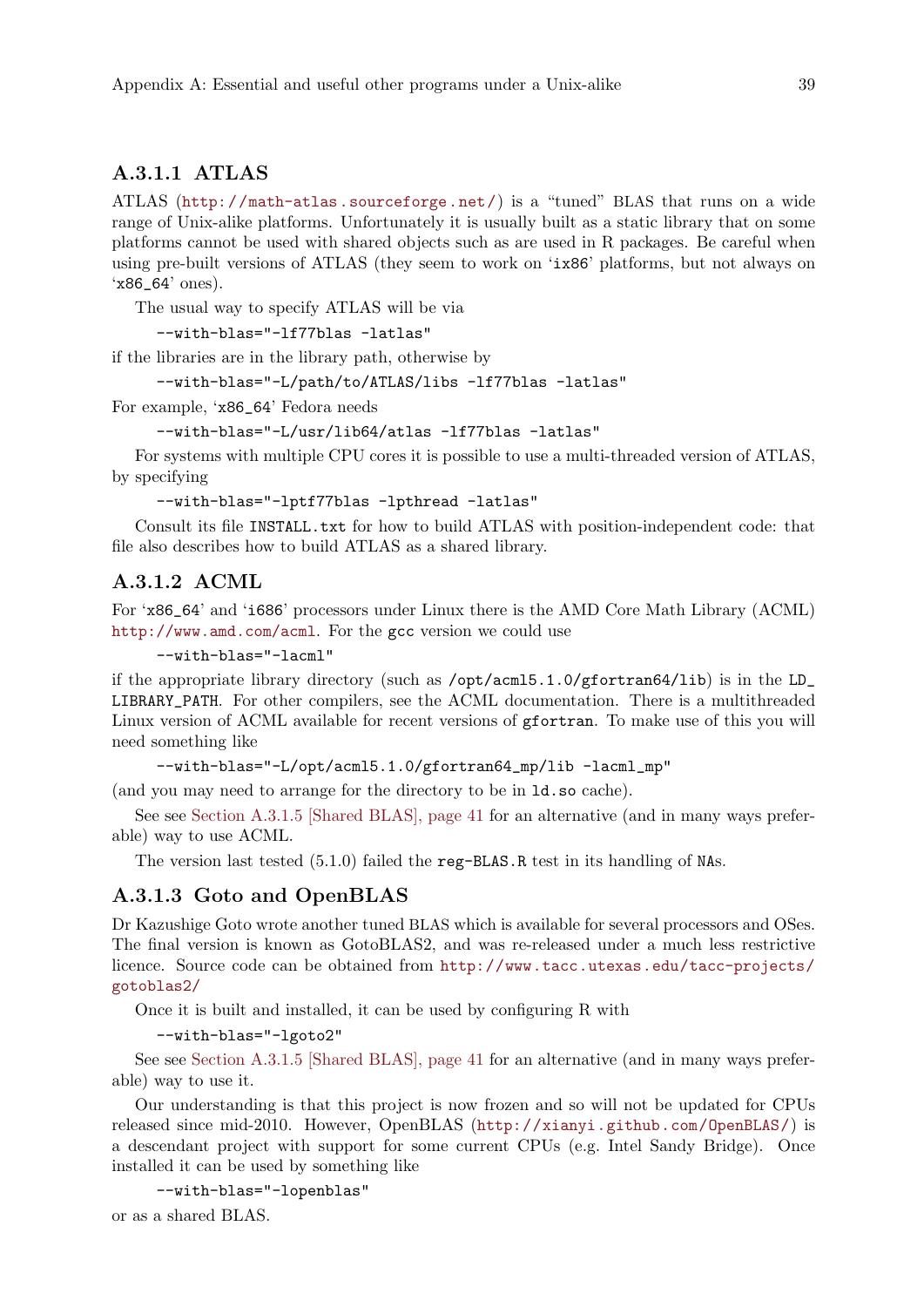### A.3.1.4 Intel MKL

For Intel processors, and perhaps others, and some distributions of Linux, there is Intel's Math Kernel Library (<http://www.intel.com/software/products/mkl/>). You are strongly encouraged to read the MKL User's Guide, which is installed with the library, before attempting to link to MKL. There are also versions of MKL for OS X and Windows, but they did not work with the standard compilers used for R on those platforms.

The MKL interface has changed several times, and may change again: the following notes apply exactly only to version 10.3 but have been used with version 11.1.

Versions 10 and later of MKL support two linking models: the default model (which is backward compatible with version 9 see below) and the layered model. The layered model gives the user fine-grained control over four different library layers: interface, threading, computation, and run-time library support. Some examples of linking to MKL using this layered model are given below. (These examples are for GCC compilers on 'x86\_64'.) The choice of interface layer is important on 'x86\_64' since the Intel Fortran compiler returns complex values in different registers from the GNU Fortran compiler. You must therefore use the interface layer that matches your compiler (mkl\_intel\* or mkl\_gf\*).

R can be linked to a sequential version of MKL by something like

```
MKL_LIB_PATH=/opt/intel/mkl/10.311.339/lib/intel64/
export LD_LIBRARY_PATH=$MKL_LIB_PATH
MKL="-L${MKL_LIB_PATH} -lmkl_gf_lp64 -lmkl_sequential -lmkl_core"
./configure --with-blas="$MKL" --with-lapack
```
where some versions may need  $-lmkl\_lapack$  before  $-lmkl\_core$ . The order of the libraries is important. The option --with-lapack is used since MKL contains a tuned copy of LAPACK as well as BLAS (see [Section A.3.2 \[LAPACK\], page 41\)](#page-45-1), although this can be omitted.

Threaded MKL may be used (according to Zhang Zhang of Intel) by replacing the line defining the variable MKL with (Intel OMP)

```
MKL="-L${MKL_LIB_PATH} -lmkl_gf_lp64 -lmkl_intel_thread \
     -lmkl_core -liomp5 -lpthread"
```
or (GNU OMP)

```
MKL="-L${MKL_LIB_PATH} -lmkl_gf_lp64 -lmkl_gnu_thread \
     -lmkl_core -fopenmp -lpthread"
```
The default number of threads will be chosen by the OpenMP software, but can be controlled by setting OMP\_NUM\_THREADS or MKL\_NUM\_THREADS, and in recent versions seems to default to a sensible value for sole use of the machine.

Static threaded MKL may be used (GNU OpenMP) with something like

```
MKL=" -L${MKL_LIB_PATH}
      -Wl,--start-group \setminus${MKL_LIB_PATH}/libmkl_gf_lp64.a \
            ${MKL_LIB_PATH}/libmkl_gnu_thread.a \
            ${MKL_LIB_PATH}/libmkl_core.a \
      -Wl,--end-group \setminus-lgomp -ldl -lpthread"
```
(Thanks to Ei-ji Nakama. The -ldl was needed on a Centos 5 systems and may not be needed everywhere.)

The MKL documentation includes a 'link line advisor' which will suggest appropriate incantations: an on-line version was available at [http://software.intel.com/en-us/articles/](http://software.intel.com/en-us/articles/intel-mkl-link-line-advisor/) [intel-mkl-link-line-advisor/](http://software.intel.com/en-us/articles/intel-mkl-link-line-advisor/)

The default linking model, which was also used by version 9 of MKL, can be used by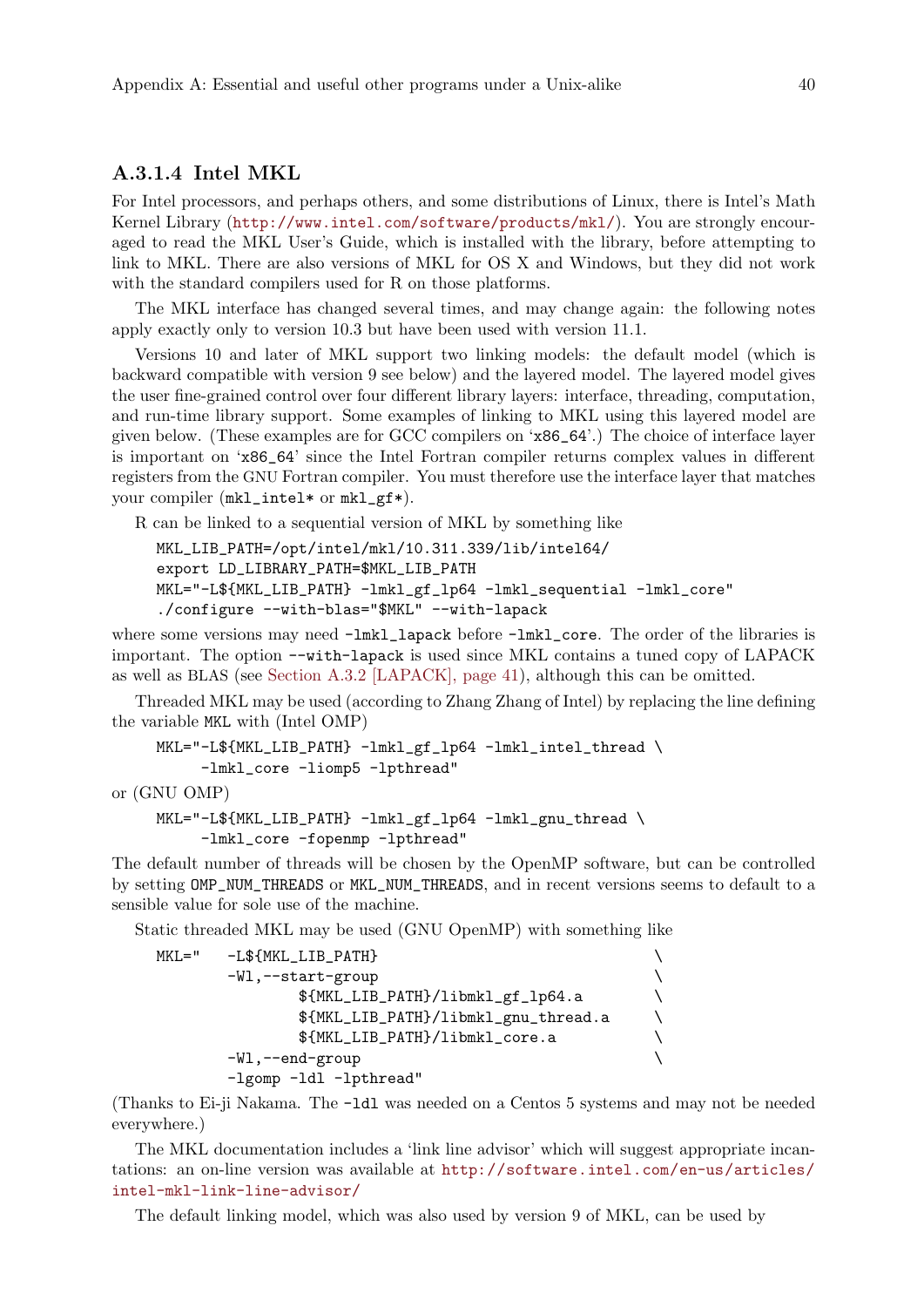```
--with-blas="-lmkl -lguide -lpthread"
```
but this may not match your compiler on a 64-bit platform. This is multi-threaded, but in version 9 the number of threads defaults to 1. It can be increased by setting OMP\_NUM\_THREADS. (Thanks to Andy Liaw for the information.)

### <span id="page-45-0"></span>A.3.1.5 Shared BLAS

The BLAS library will be used for many of the add-on packages as well as for R itself. This means that it is better to use a shared/dynamic BLAS library, as most of a static library will be compiled into the R executable and each BLAS-using package.

R offers the option of compiling the BLAS into a dynamic library libRblas stored in R\_ HOME/lib and linking both R itself and all the add-on packages against that library.

This is the default on all platforms except AIX unless an external BLAS is specified and found: for the latter it can be used by specifying the option --enable-BLAS-shlib, and it can always be disabled via --disable-BLAS-shlib.

This has both advantages and disadvantages.

- It saves space by having only a single copy of the BLAS routines, which is helpful if there is an external static BLAS such as used to be standard for ATLAS.
- There may be performance disadvantages in using a shared BLAS. Probably the most likely is when R's internal BLAS is used and R is not built as a shared library, when it is possible to build the BLAS into R.bin (and libR.a) without using position-independent code. However, experiments showed that in many cases using a shared BLAS was as fast, provided high levels of compiler optimization are used.
- It is easy to change the BLAS without needing to re-install R and all the add-on packages, since all references to the BLAS go through libRblas, and that can be replaced. Note though that any dynamic libraries the replacement links to will need to be found by the linker: this may need the library path to be changed in  $R_HOME/\text{etc}/\text{1dpaths}$ .

Another option to change the BLAS in use is to symlink a dynamic BLAS library (such as ACML or Goto's) to R\_HOME/lib/libRblas.so. For example, just

mv R\_HOME/lib/libRblas.so R\_HOME/lib/libRblas.so.keep ln -s /opt/acml5.1.0/gfortran64\_mp/lib/libacml\_mp.so R\_HOME/lib/libRblas.so

will change the BLAS in use to multithreaded ACML. A similar link works for some versions of the Goto BLAS and perhaps for MKL (provided the appropriate lib directory is in the run-time library path or ld.so cache).

## <span id="page-45-1"></span>A.3.2 LAPACK

Provision is made for using an external LAPACK library, principally to cope with BLAS libraries which contain a copy of LAPACK (such as sunperf on Solaris, Accelerate on OS X and ACML and MKL on 'ix86'/'x86\_64' Linux). At least LAPACK version 3.2 is required. This can only be done if --with-blas has been used.

However, the likely performance gains are thought to be small (and may be negative), and the default is not to search for a suitable LAPACK library, and this is definitely not recommended. You can specify a specific LAPACK library or a search for a generic library by the configuration option --with-lapack. The default for --with-lapack is to check the BLAS library and then look for an external library '-11apack'. Sites searching for the fastest possible linear algebra may want to build a LAPACK library using the ATLAS-optimized subset of LAPACK. To do so specify something like

```
--with-lapack="-L/path/to/ATLAS/libs -llapack -lcblas"
```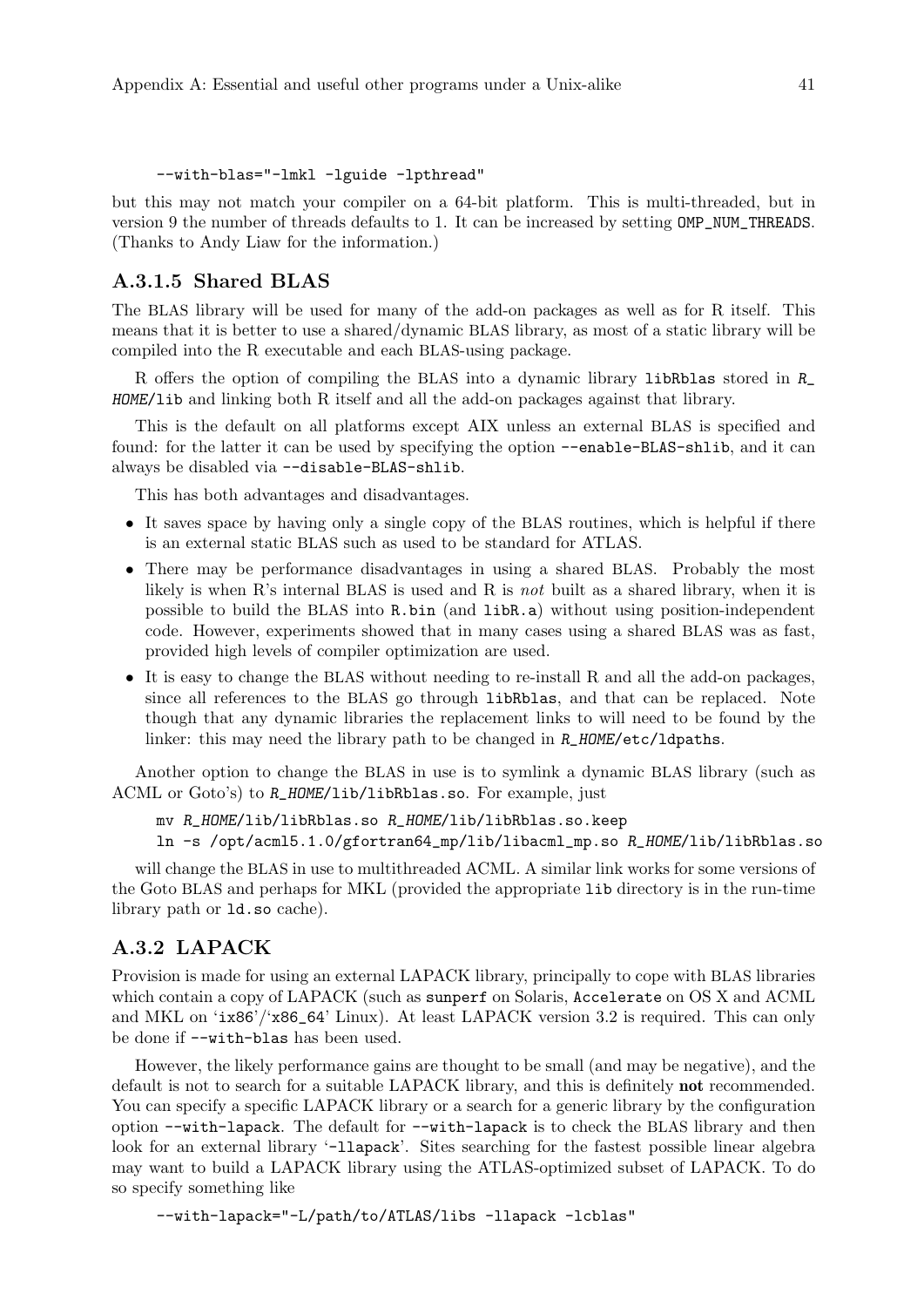since the ATLAS subset of LAPACK depends on libcblas. A value for  $-\text{with-lapack}$  can be set via the environment variable LAPACK\_LIBS, but this will only be used if --with-lapack is specified (as the default value is no) and the BLAS library does not contain LAPACK.

Since ACML contains a full LAPACK, if selected as the BLAS it can be used as the LAPACK  $via$   $--with$ -lapack.

If you do use --with-lapack, be aware of potential problems with bugs in the LAPACK sources (or in the posted corrections to those sources). In particular, bugs in DGEEV and DGESDD have resulted in error messages such as

#### DGEBRD gave error code -10

. Other potential problems are incomplete versions of the libraries, seen several times in Linux distributions over the years.

Please **do** bear in mind that using  $-\text{with-lanack}$  is 'definitely **not** recommended': it is provided only because it is necessary on some platforms and because some users want to experiment with claimed performance improvements. Reporting problems where it is used unnecessarily will simply irritate the R helpers.

Note too the comments about ISO/IEC 60559 compliance in the section of external BLAS: these apply equally to an external LAPACK, and for example the Intel MKL documentation says

LAPACK routines assume that input matrices do not contain IEEE 754 special values such as INF or NaN values. Using these special values may cause LAPACK to return unexpected results or become unstable.

We rely on limited support in LAPACK for matrices with  $2^{31}$  or more elements: it is quite possible that an external LAPACK will not have that support.

If you have a pure FORTRAN 77 compiler which cannot compile LAPACK it may be possible to use CLAPACK from <http://www.netlib.org/clapack/> by something like

```
-with-lapack="-lclapack -lf2c"
```
provided these were built with position-independent code and the calling conventions for double complex function return values match those in the BLAS used, so it may be simpler to use CLAPACK built to use CBLAS and

```
-with-lapack="-lclapack -lcblas -lf2c"
```
### A.3.3 Caveats

As with all libraries, you need to ensure that they and R were compiled with compatible compilers and flags. For example, this has meant that on Sun Sparc using the native compilers the flag -dalign is needed so sunperf can be used.

On some systems it is necessary that an external BLAS/LAPACK was built with the same FORTRAN compiler used to build R: known problems are with R built with gfortran, see [Section B.6.1 \[Using gfortran\], page 46.](#page-50-0)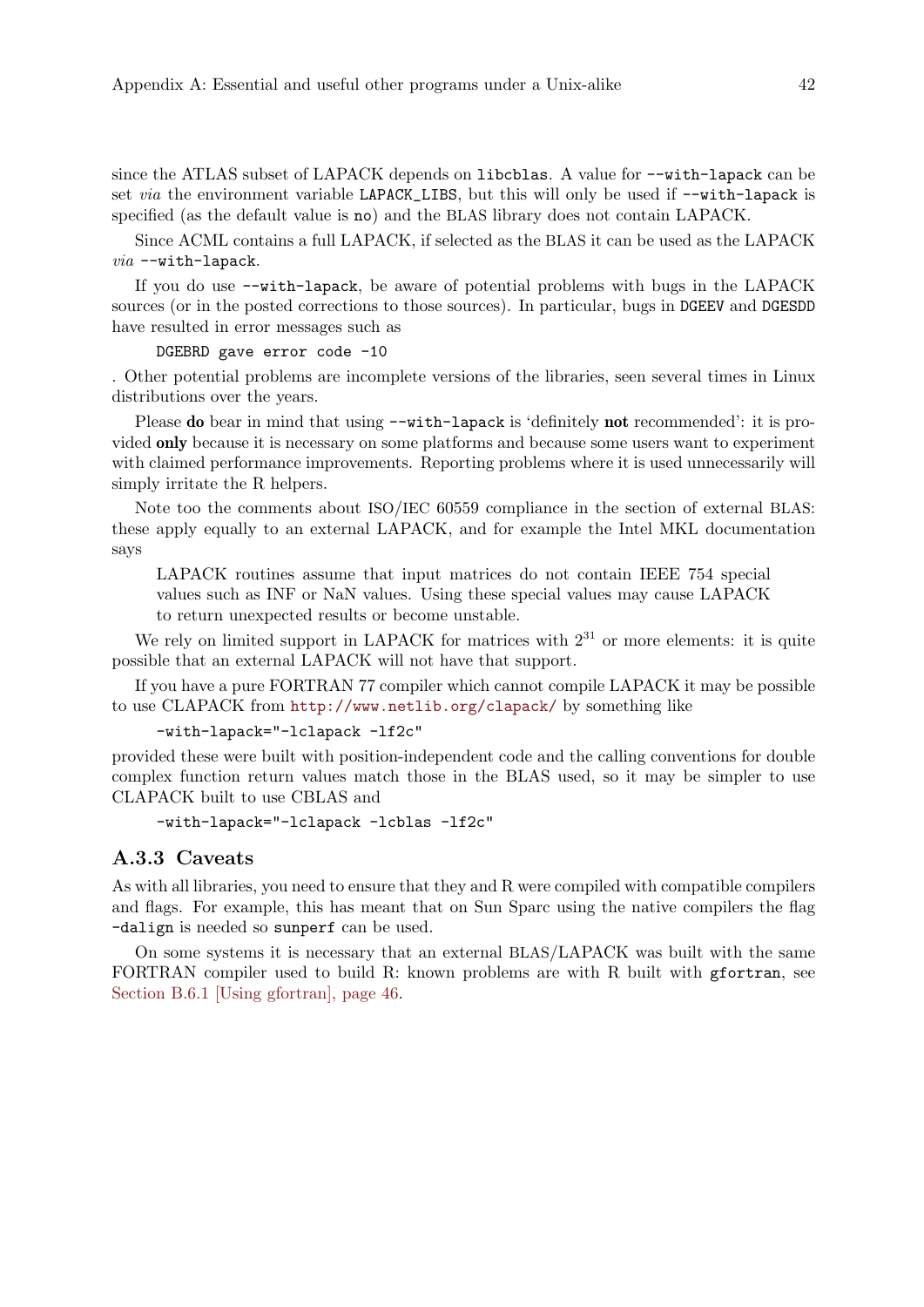# Appendix B Configuration on a Unix-alike

## B.1 Configuration options

configure has many options: running

```
./configure --help
```
will give a list. Probably the most important ones not covered elsewhere are (defaults in brackets)

--with-x use the X Window System [yes]

```
--x-includes=DIR
```
X include files are in DIR

```
--x-libraries=DIR
```
X library files are in DIR

```
--with-readline
```
use readline library (if available) [yes]

```
--enable-R-profiling
```
attempt to compile support for Rprof() [yes]

--enable-memory-profiling

attempt to compile support for Rprofmem() and tracemem() [no]

```
--enable-R-shlib
```
build R as a shared/dynamic library [no]

```
--enable-BLAS-shlib
```
build the BLAS as a shared/dynamic library [yes, except on AIX]

```
You can use --without-foo or --disable-foo for the negatives.
```
You will want to use  $-\text{distance-R}-\text{profiting}$  if you are building a profiled executable of R  $(e.g. with '-pg)'$ .

Flag  $-$ -enable-R-shlib causes the make process to build R as a dynamic (shared) library, typically called libR.so, and link the main R executable R.bin against that library. This can only be done if all the code (including system libraries) can be compiled into a dynamic library, and there may be a performance<sup>1</sup> penalty. So you probably only want this if you will be using an application which embeds R. Note that C code in packages installed on an R system linked with --enable-R-shlib is linked against the dynamic library and so such packages cannot be used from an R system built in the default way. Also, because packages are linked against R they are on some OSes also linked against the dynamic libraries R itself is linked against, and this can lead to symbol conflicts.

If you need to re-configure R with different options you may need to run make clean or even make distclean before doing so.

## B.2 Internationalization support

Translation of messages is supported via GNU gettext unless disabled by the configure option --disable-nls. The configure report will show NLS as one of the 'Additional capabilities' if support has been compiled in, and running in an English locale (but not the C locale) will include

Natural language support but running in an English locale in the greeting on starting R.

 $^1\,$  We have measured 15–20% on '1686' Linux and around 10% on 'x86\_64' Linux.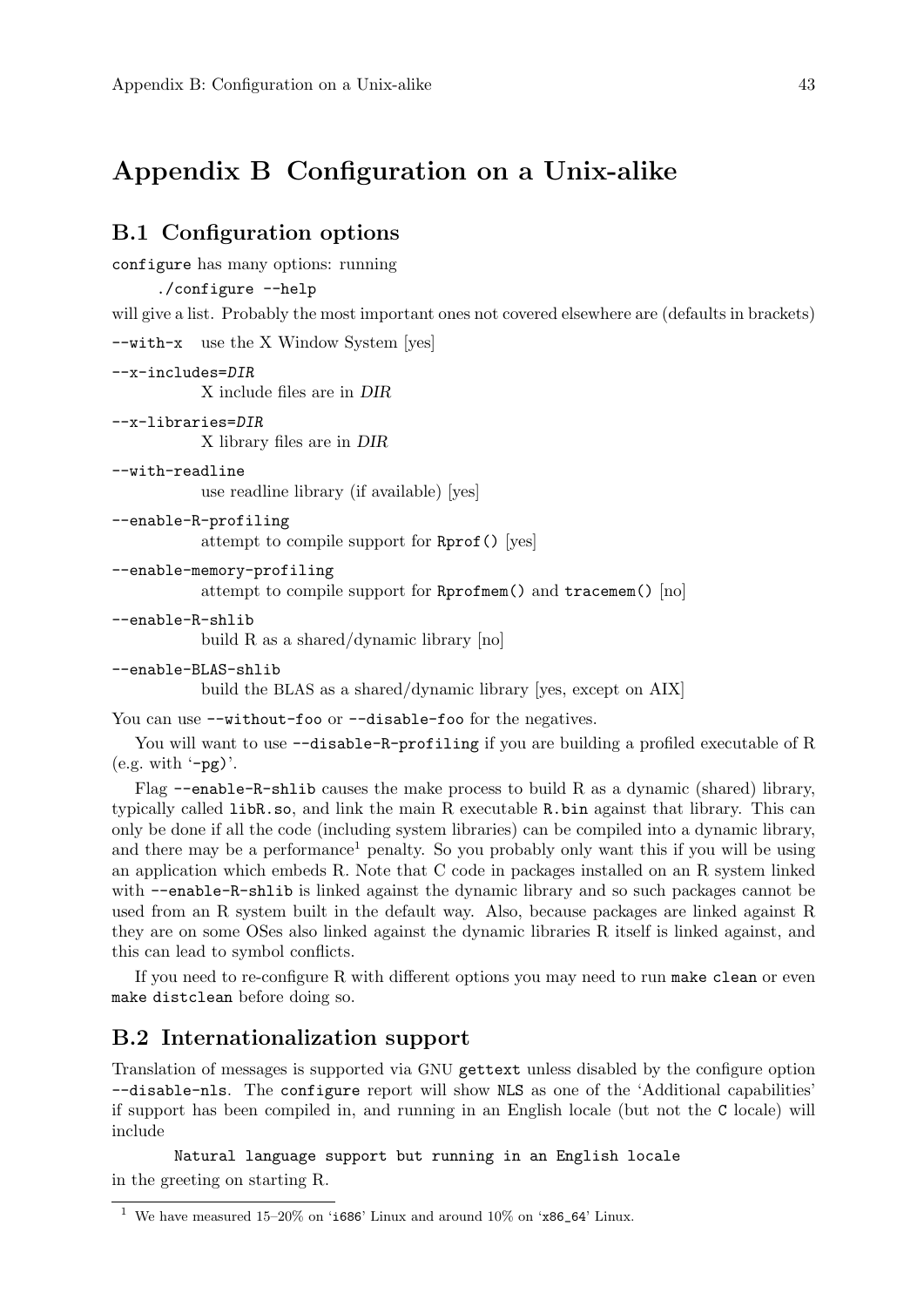### B.3 Configuration variables

If you need or want to set certain configure variables to something other than their default, you can do that by either editing the file config.site (which documents many of the variables you might want to set: others can be seen in file etc/Renviron.in) or on the command line as

#### ./configure VAR=value

If you are building in a directory different from the sources, there can be copies of config.site in the source and the build directories, and both will be read (in that order). In addition, if there is a file  $\gamma$ . R/config, it is read between the config. site files in the source and the build directories.

There is also a general autoconf mechanism for config.site files, which are read before any of those mentioned in the previous paragraph. This looks first at a file specified by the environment variable CONFIG\_SITE, and if not is set at files such as /usr/local/share/config.site and /usr/local/etc/config.site in the area (exemplified by /usr/local) where R would be installed.

These variables are *precious*, implying that they do not have to be exported to the environment, are kept in the cache even if not specified on the command line, checked for consistency between two configure runs (provided that caching is used), and are kept during automatic reconfiguration as if having been passed as command line arguments, even if no cache is used.

See the variable output section of configure --help for a list of all these variables.

If you find you need to alter configure variables, it is worth noting that some settings may be cached in the file config.cache, and it is a good idea to remove that file (if it exists) before re-configuring. Note that caching is turned off by default: use the command line option --config-cache (or -C) to enable caching.

### B.3.1 Setting paper size

One common variable to change is R\_PAPERSIZE, which defaults to 'a4', not 'letter'. (Valid values are 'a4', 'letter', 'legal' and 'executive'.)

This is used both when configuring R to set the default, and when running R to override the default. It is also used to set the paper size when making PDF manuals.

The configure default will most often be 'a4' if R\_PAPERSIZE is unset. (If the (Debian Linux) program paperconf is found or the environment variable PAPERSIZE is set, these are used to produce the default.)

### B.3.2 Setting the browsers

Another precious variable is R\_BROWSER, the default HTML browser, which should take a value of an executable in the user's path or specify a full path.

Its counterpart for PDF files is R\_PDFVIEWER.

### B.3.3 Compilation flags

If you have libraries and header files, e.g., for GNU readline, in non-system directories, use the variables LDFLAGS (for libraries, using '-L' flags to be passed to the linker) and CPPFLAGS (for header files, using  $-1$  flags to be passed to the  $C/C++$  preprocessors), respectively, to specify these locations. These default to '-L/usr/local/lib' (LDFLAGS, '-L/usr/local/lib64' on most 64-bit Linux OSes) and '-I/usr/local/include' (CPPFLAGS) to catch the most common cases. If libraries are still not found, then maybe your compiler/linker does not support re-ordering of -L and -l flags (this has been reported to be a problem on HP-UX with the native cc). In this case, use a different compiler (or a front end shell script which does the re-ordering).

These flags can also be used to build a faster-running version of R. On most platforms using gcc, having '-O3' in CFLAGS and FFLAGS produces worthwhile performance gains with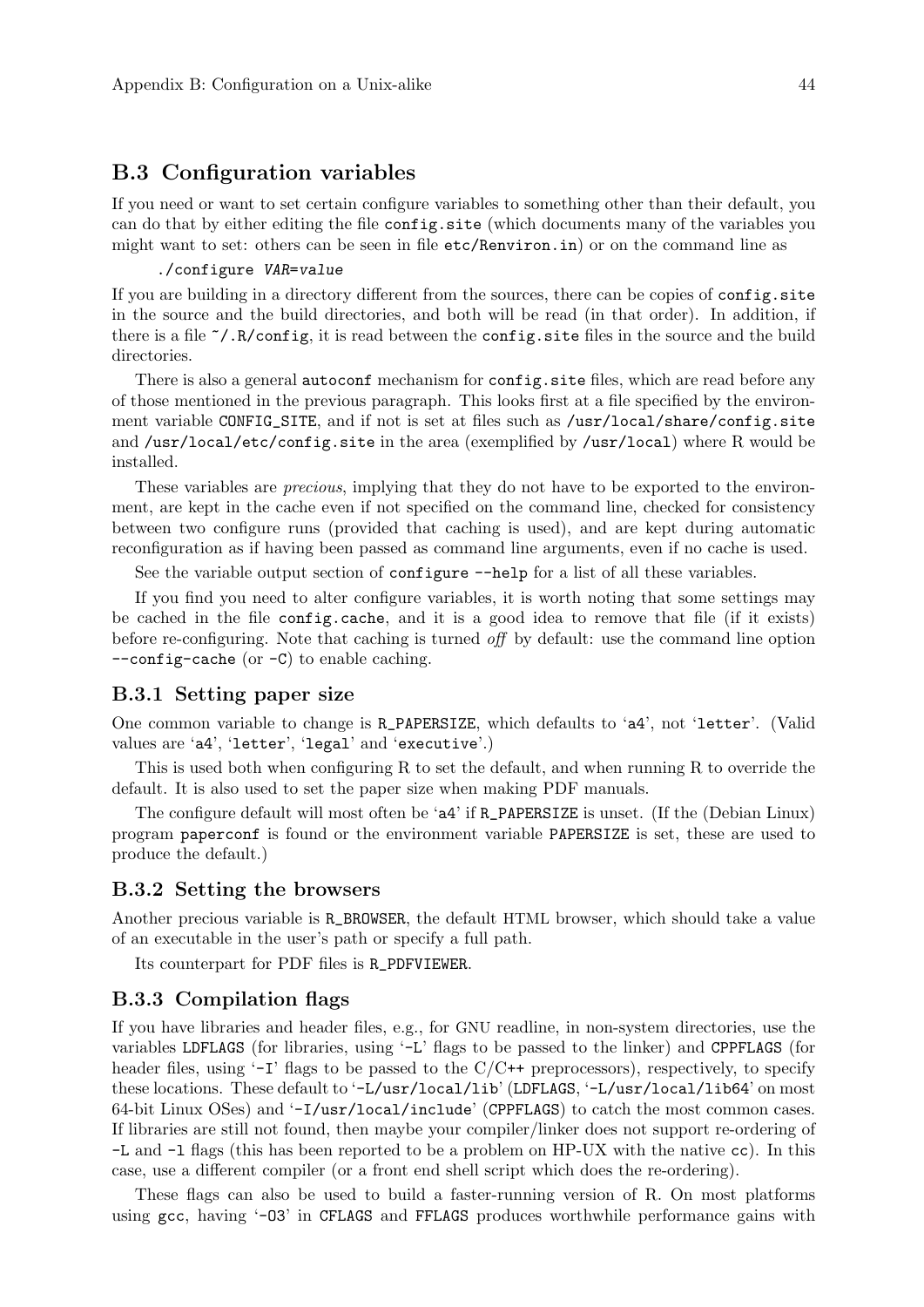gcc and gfortran, but may result in a less reliable build (both segfaults and incorrect numeric computations have been seen). On systems using the GNU linker (especially those using R as a shared library), it is likely that including '-W<sub>1</sub>,-01' in LDFLAGS is worthwhile, and ''-Bdirect,--hash-style=both,-Wl,-O1'' is recommended at [http://lwn.net/Articles/](http://lwn.net/Articles/192624/) [192624/](http://lwn.net/Articles/192624/). Tuning compilation to a specific CPU family (e.g. '-mtune=native' for gcc) can give worthwhile performance gains, especially on older architectures such as 'ix86'.

### B.3.4 Making manuals

The default settings for making the manuals are controlled by R\_RD4PDF and R\_PAPERSIZE.

### B.4 Setting the shell

By default the shell scripts such as R will be '#!/bin/sh' scripts (or using the SHELL chosen by configure). This is almost always satisfactory, but on a few systems /bin/sh is not a Bourne shell or clone, and the shell to be used can be changed by setting the configure variable R\_SHELL to a suitable value (a full path to a shell, e.g. /usr/local/bin/bash).

### B.5 Using make

To compile R, you will most likely find it easiest to use GNU make, although the Sun make works on Solaris, as does the native FreeBSD make. The native make has been reported to fail on SGI Irix 6.5 and Alpha/OSF1 (aka Tru64).

To build in a separate directory you need a make that uses the VPATH variable, for example GNU make, or Sun make on Solaris 7 or later.

dmake has also been used. e.g, on Solaris 10.

If you want to use a make by another name, for example if your GNU make is called 'gmake', you need to set the variable MAKE at configure time, for example

./configure MAKE=gmake

## <span id="page-49-0"></span>B.6 Using FORTRAN

To compile R, you need a FORTRAN compiler. The default is to search for f95, fort, xlf95, ifort, ifc, efc, pgf95 lf95, gfortran, ftn, g95, f90, xlf90, pghpf, pgf90, epcf90, g77, f77, xlf, frt, pgf77, cf77, fort77, fl32, af77 (in that order)<sup>2</sup>, and use whichever is found first; if none is found, R cannot be compiled. However, if CC is gcc, the matching FORTRAN compiler  $(g77)$  for gcc 3 and gfortran for gcc 4) is used if available.

The search mechanism can be changed using the configure variable F77 which specifies the command that runs the FORTRAN 77 compiler. If your FORTRAN compiler is in a nonstandard location, you should set the environment variable PATH accordingly before running configure, or use the configure variable F77 to specify its full path.

If your FORTRAN libraries are in slightly peculiar places, you should also look at LD\_ LIBRARY\_PATH or your system's equivalent to make sure that all libraries are on this path.

Note that only FORTRAN compilers which convert identifiers to lower case are supported.

You must set whatever compilation flags (if any) are needed to ensure that FORTRAN integer is equivalent to a C int pointer and FORTRAN double precision is equivalent to a C double pointer. This is checked during the configuration process.

Some of the FORTRAN code makes use of COMPLEX\*16 variables, which is a Fortran 90 extension. This is checked for at configure time<sup>3</sup>, but you may need to avoid compiler flags asserting FORTRAN 77 compliance.

 $^2$  On HP-UX fort77 is the POSIX compliant FORTRAN compiler, and comes after g77.

 $^3$  as well as its equivalence to the Rcomplex structure defined in R\_ext/Complex.h.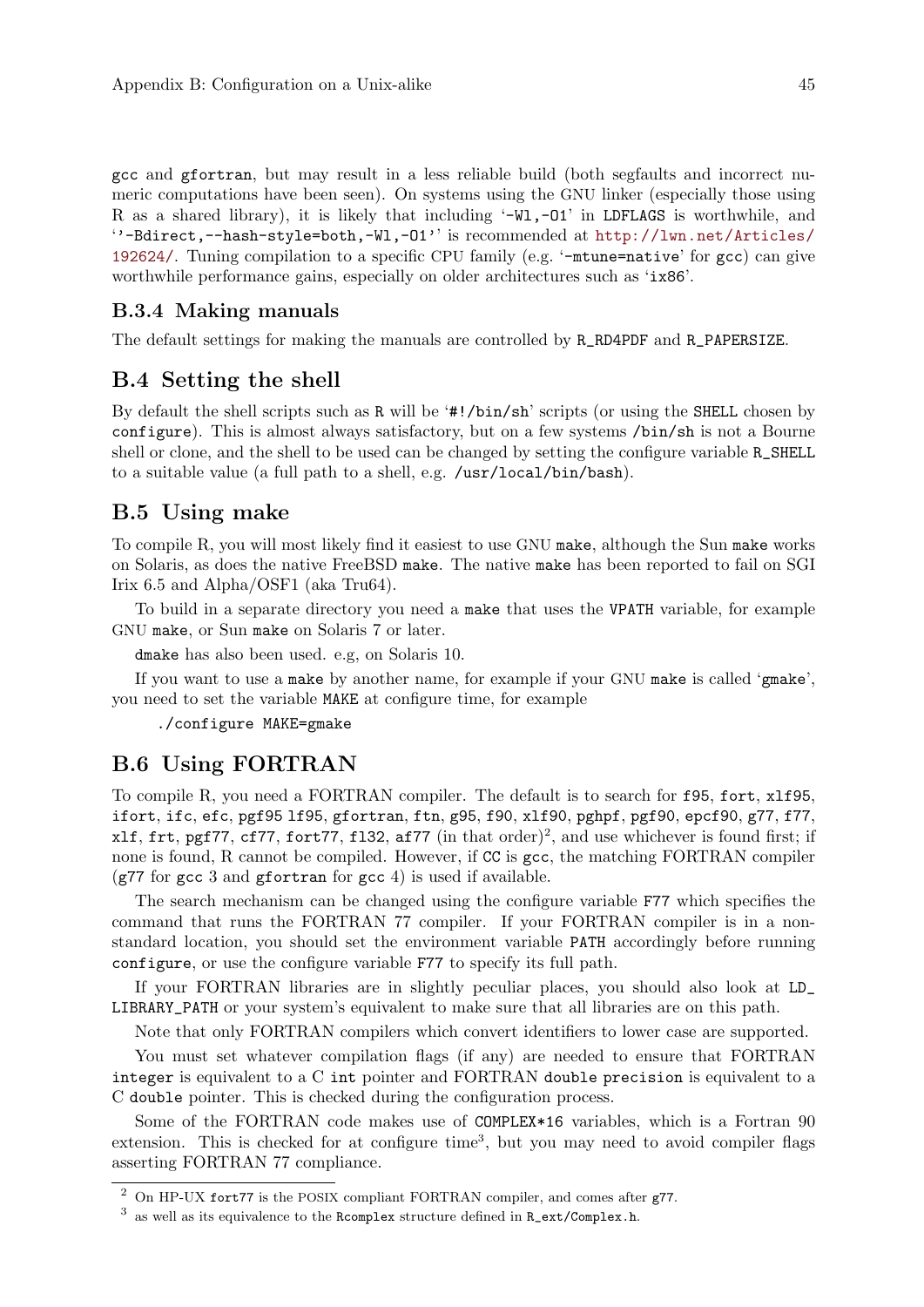Compiling the version of LAPACK in the R sources also requires some Fortran 90 extensions, but these are not needed if an external LAPACK is used.

It might be possible to use f2c, the FORTRAN-to-C converter ([http://www.netlib.org/](http://www.netlib.org/f2c)  $f2c$ ), via a script. (An example script is given in  $scripts/f77_f2c$ : this can be customized by setting the environment variables F2C, F2CLIBS, CC and CPP.) You will need to ensure that the FORTRAN type integer is translated to the C type int. Normally f2c.h contains 'typedef long int integer;', which will work on a 32-bit platform but needs to be changed to 'typedef int integer;' on a 64-bit platform. If your compiler is not gcc you will need to set FPICFLAGS appropriately. Also, the included LAPACK sources contain constructs that f2c is unlikely to be able to process, so you would need to use an external LAPACK library (such as CLAPACK from <http://www.netlib.org/clapack/>).

### <span id="page-50-0"></span>B.6.1 Using gfortran

gfortran is the F95 compiler that is part of gcc 4.x.y.

On Linux 'x86\_64' systems there is an incompatibility in the return conventions for double-complex functions between gfortran and g77 which results in the final example in example(eigen) hanging or segfaulting under external BLASs built under g77 (and also some external LAPACKs). The commonest cases will be detected by a configure test. Although  $g77$  is long obsolete this is still sometimes seen with C versions of external software using  $g77$ conventions.

The default FFLAGS and FCFLAGS chosen (by autoconf) for a GNU FORTRAN compiler is '-g -O2'. This has caused problems (segfaults and infinite loops) on 'x86\_64' Linux in the past, but seems fine with gfortran 4.4.4 and later: for gfortran 4.3.x set FFLAGS and FCFLAGS to use at most  $-0$ .

## B.7 Compile and load flags

A wide range of flags can be set in the file config.site or as configure variables on the command line. We have already mentioned

**CPPFLAGS** header file search directory  $(-I)$  and any other miscellaneous options for the C and C++ preprocessors and compilers

LDFLAGS path  $(-L)$ , stripping  $(-s)$  and any other miscellaneous options for the linker

and others include

CFLAGS debugging and optimization flags, C

MAIN\_CFLAGS

ditto, for compiling the main program

```
SHLIB_CFLAGS
```
for shared objects

FFLAGS debugging and optimization flags, FORTRAN

```
SAFE_FFLAGS
```
ditto for source files which need exact floating point behaviour

#### MAIN\_FFLAGS

ditto, for compiling the main program

#### SHLIB\_FFLAGS

for shared objects

#### MAIN\_LDFLAGS

additional flags for the main link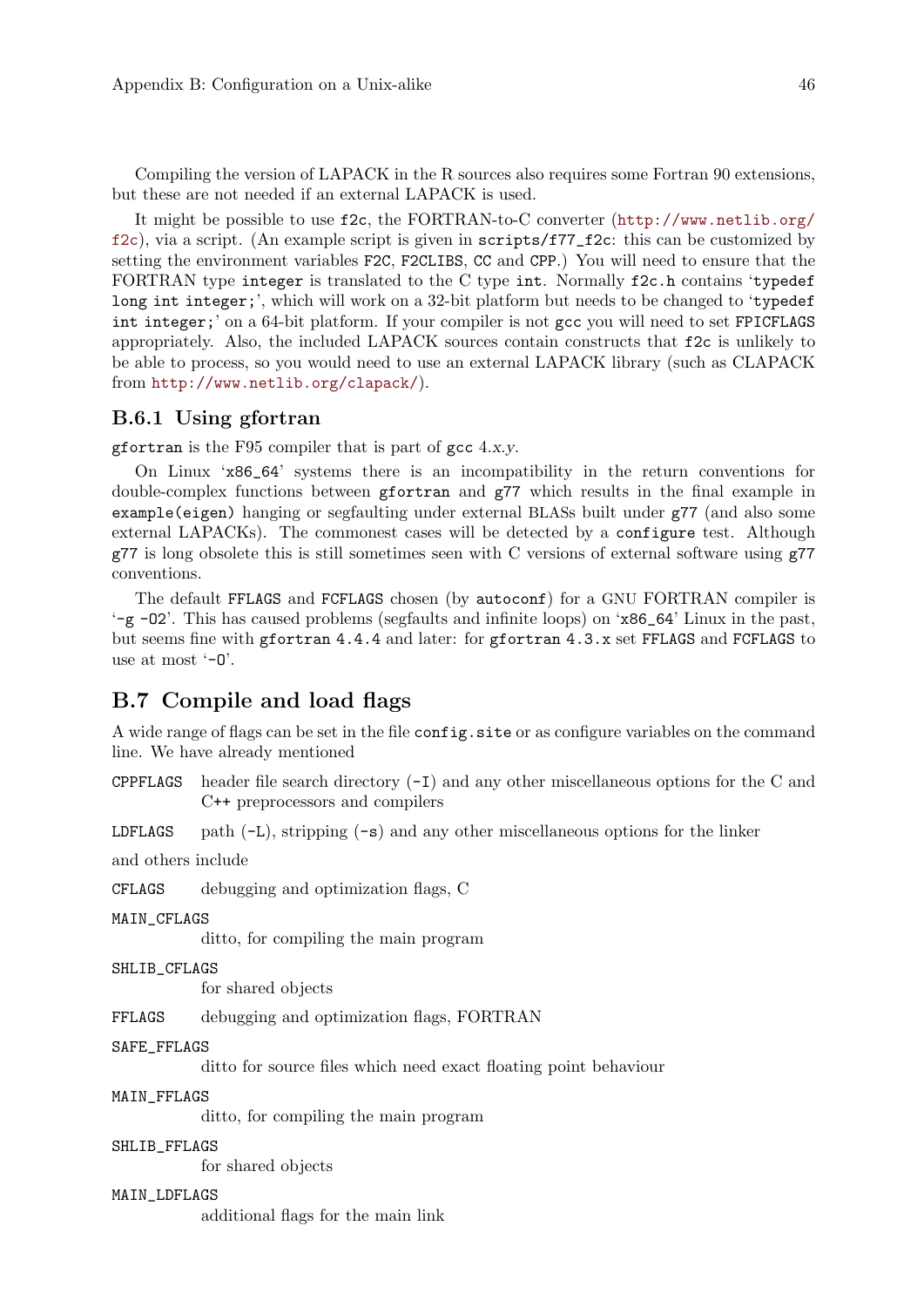#### SHLIB\_LDFLAGS

additional flags for linking the shared objects

LIBnn the primary library directory, lib or lib64

#### CPICFLAGS

special flags for compiling C code to be turned into a shared object

#### FPICFLAGS

special flags for compiling Fortran code to be turned into a shared object

#### CXXPICFLAGS

special flags for compiling C++ code to be turned into a shared object

#### FCPICFLAGS

special flags for compiling Fortran 95 code to be turned into a shared object

DEFS defines to be used when compiling C code in R itself

Library paths specified as -L/lib/path in LDFLAGS are collected together and prepended to LD\_LIBRARY\_PATH (or your system's equivalent), so there should be no need for -R or -rpath flags.

Variables such as CPICFLAGS are determined where possible by configure. Some systems allows two types of PIC flags, for example '-fpic' and '-fPIC', and if they differ the first allows only a limited number of symbols in a shared object. Since R as a shared library has about 6200 symbols, if in doubt use the larger version.

To compile a profiling version of R, one might for example want to use 'MAIN\_CFLAGS=-pg', 'MAIN\_FFLAGS=-pg', 'MAIN\_LDFLAGS=-pg' on platforms where '-pg' cannot be used with positionindependent code.

Beware: it may be necessary to set CFLAGS and FFLAGS in ways compatible with the libraries to be used: one possible issue is the alignment of doubles, another is the way structures are passed.

On some platforms configure will select additional flags for CFLAGS, CPPFLAGS, FFLAGS, CXXFLAGS and LIBS in R\_XTRA\_CFLAGS (and so on). These are for options which are always required, for example to force IEC 60559 compliance.

### B.8 Maintainer mode

There are several files that are part of the R sources but can be re-generated from their own sources by configuring with option --enable-maintainer-mode and then running make in the build directory. This requires other tools to be installed, discussed in the rest of this section.

File configure is created from configure.ac and the files under  $m4$  by autoconf and aclocal. There is a formal version requirement on autoconf of 2.62 or later, but it is unlikely that anything other than the most recent versions have been thoroughly tested.

File src/include/config.h is created by autoheader.

Grammar files \*.y are converted to C sources by an implementation of yacc, usually bison -y: these are found in src/main and src/library/tools/src. It is known that earlier versions of bison generate code which reads (and in some cases writes) outside array bounds: bison 2.6.1 was found to be satisfactory.

The ultimate sources for package **compiler** are in its noweb directory. To re-create the sources from src/library/compiler/noweb/compiler.nw, the command notangle is required. This is likely to need to be installed from the sources at <http://www.cs.tufts.edu/~nr/noweb/> (and can also be found on CTAN). The package sources are only re-created even in maintainer mode if src/library/compiler/noweb/compiler.nw has been updated.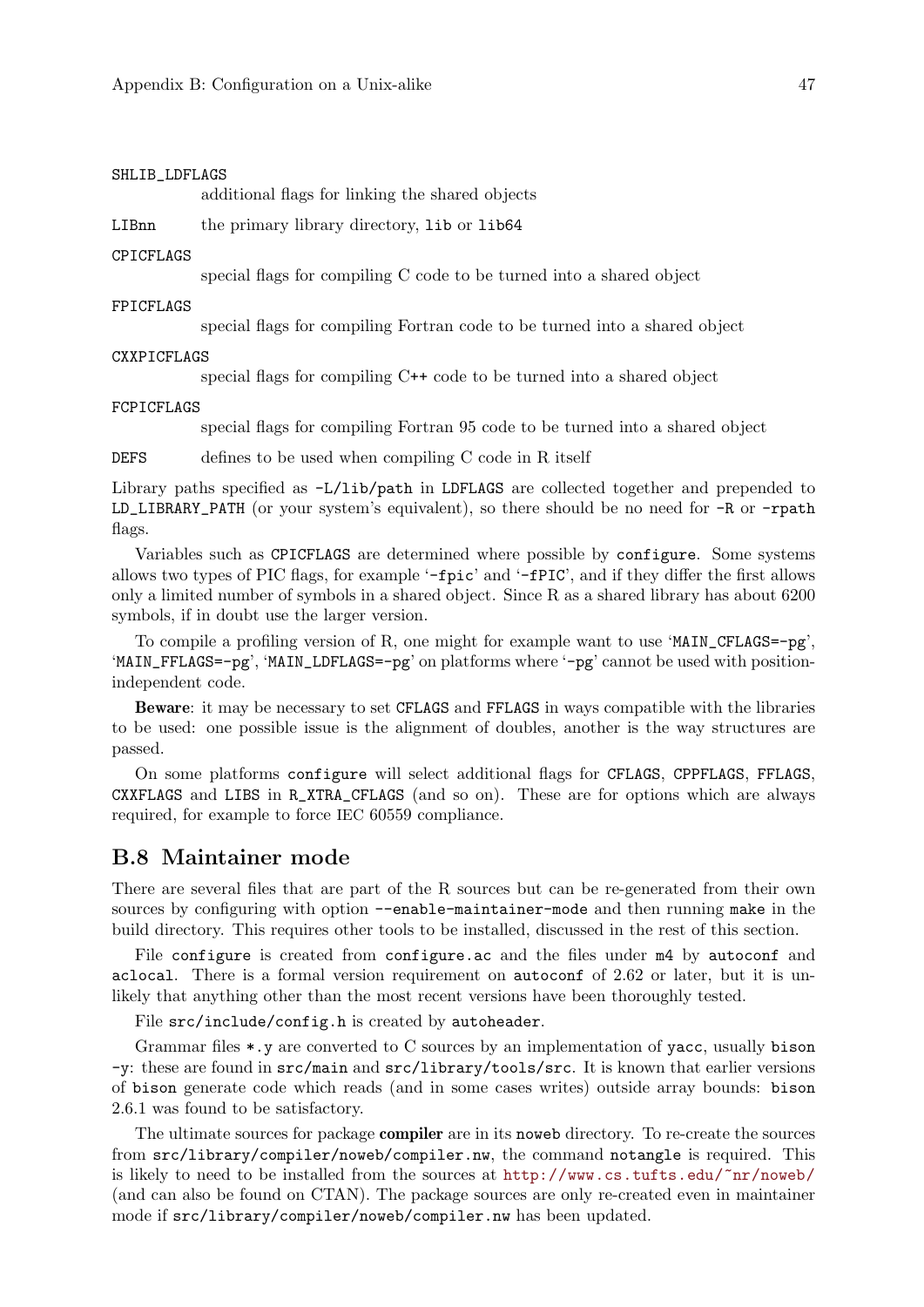It is likely that in future creating configure will need the GNU 'autoconf archive' installed. This can be found at <http://www.gnu.org/software/autoconf-archive/> and as a package (usually called autoconf-archive) in most packaged distributions, for example Debian, Fedora, OpenCSW, Homebrew and MacPorts.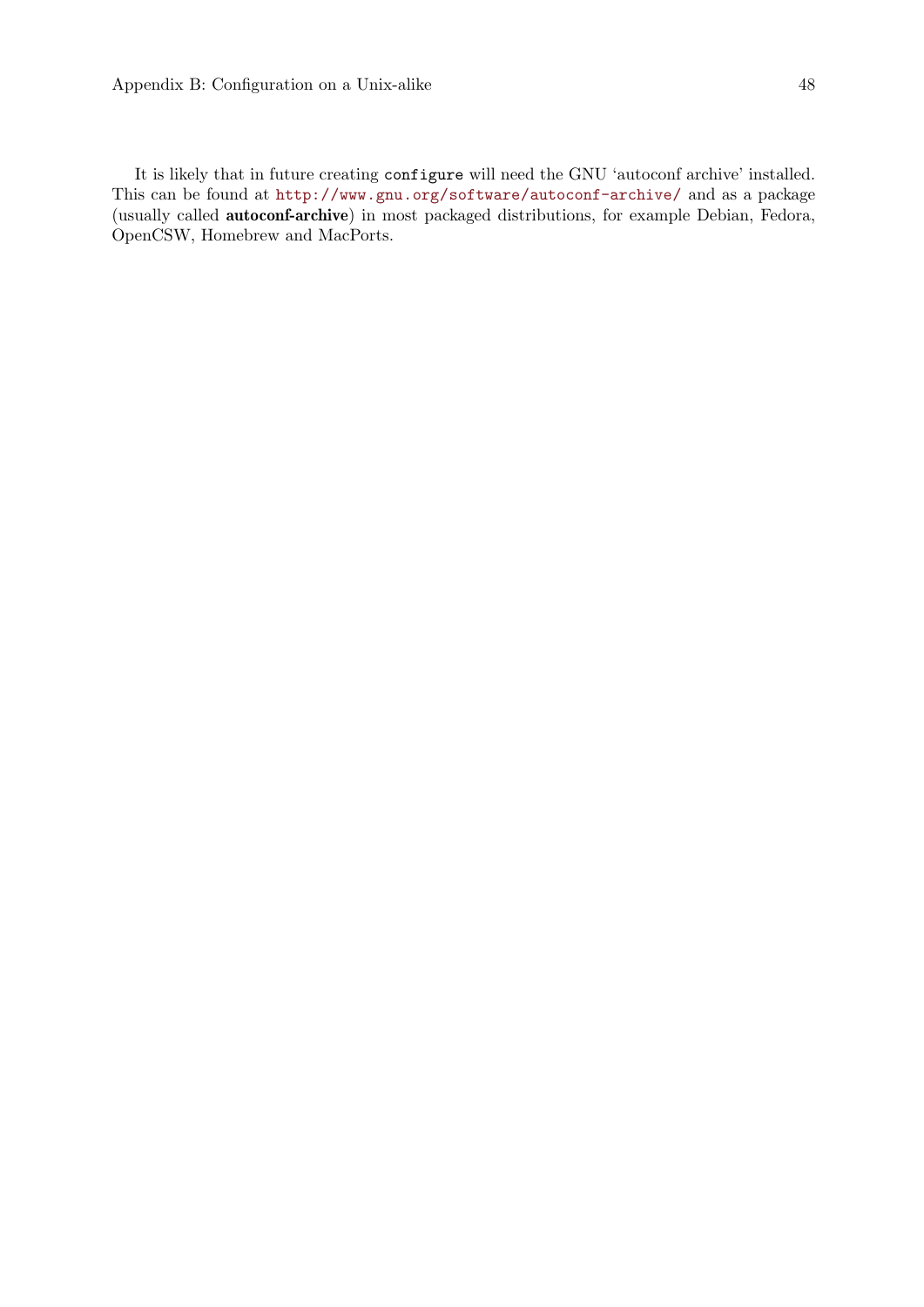# Appendix C Platform notes

This section provides some notes on building R on different Unix-alike platforms. These notes are based on tests run on one or two systems in each case with particular sets of compilers and support libraries. Success in building R depends on the proper installation and functioning of support software; your results may differ if you have other versions of compilers and support libraries.

Older versions of this manual (for  $R < 2.10.0$ ) contain notes on platforms such as HP-UX, IRIX and Alpha/OSF1 for which we have had no recent reports.

C macros to select particular platforms can be tricky to track down (there is a fair amount of misinformation on the Web). The Wiki (currently) at [http://sourceforge.net/p/predef/](http://sourceforge.net/p/predef/wiki/Home/) [wiki/Home/](http://sourceforge.net/p/predef/wiki/Home/) can be helpful. The R sources currently use

```
AIX: _AIX
Cygwin: __CYGWIN__
FreeBSD: __FreeBSD__
HP-UX: __hpux__, __hpux
IRIX: sgi, __sgi
Linux: __linux__
OS X: __APPLE__
NetBSD: __NetBSD__
OpenBSD: __OpenBSD__
Solaris: __sun, sun
Windows: _WIN32, _WIN64
```
## C.1 X11 issues

The 'X11()' graphics device is the one started automatically on Unix-alikes when plotting. As its name implies, it displays on a (local or remote) X server, and relies on the services provided by the X server.

The 'modern' version of the 'X11()' device is based on 'cairo' graphics and (in most implementations) uses 'fontconfig' to pick and render fonts. This is done on the server, and although there can be selection issues, they are more amenable than the issues with  $'X11()'$ discussed in the rest of this section.

When X11 was designed, most displays were around 75dpi, whereas today they are of the order of 100dpi or more. If you find that  $X11()$  is reporting<sup>1</sup> missing font sizes, especially larger ones, it is likely that you are not using scalable fonts and have not installed the 100dpi versions of the X11 fonts. The names and details differ by system, but will likely have something like Fedora's

```
xorg-x11-fonts-75dpi
xorg-x11-fonts-100dpi
xorg-x11-fonts-ISO8859-2-75dpi
xorg-x11-fonts-Type1
xorg-x11-fonts-cyrillic
```
and you need to ensure that the '-100dpi' versions are installed and on the X11 font path (check via xset -q). The 'X11()' device does try to set a pointsize and not a pixel size: laptop users may find the default setting of 12 too large (although very frequently laptop screens are set to a fictitious dpi to appear like a scaled-down desktop screen).

More complicated problems can occur in non-Western-European locales, so if you are using one, the first thing to check is that things work in the C locale. The likely issues are a failure to

 $1$  for example, X11 font at size 14 could not be loaded.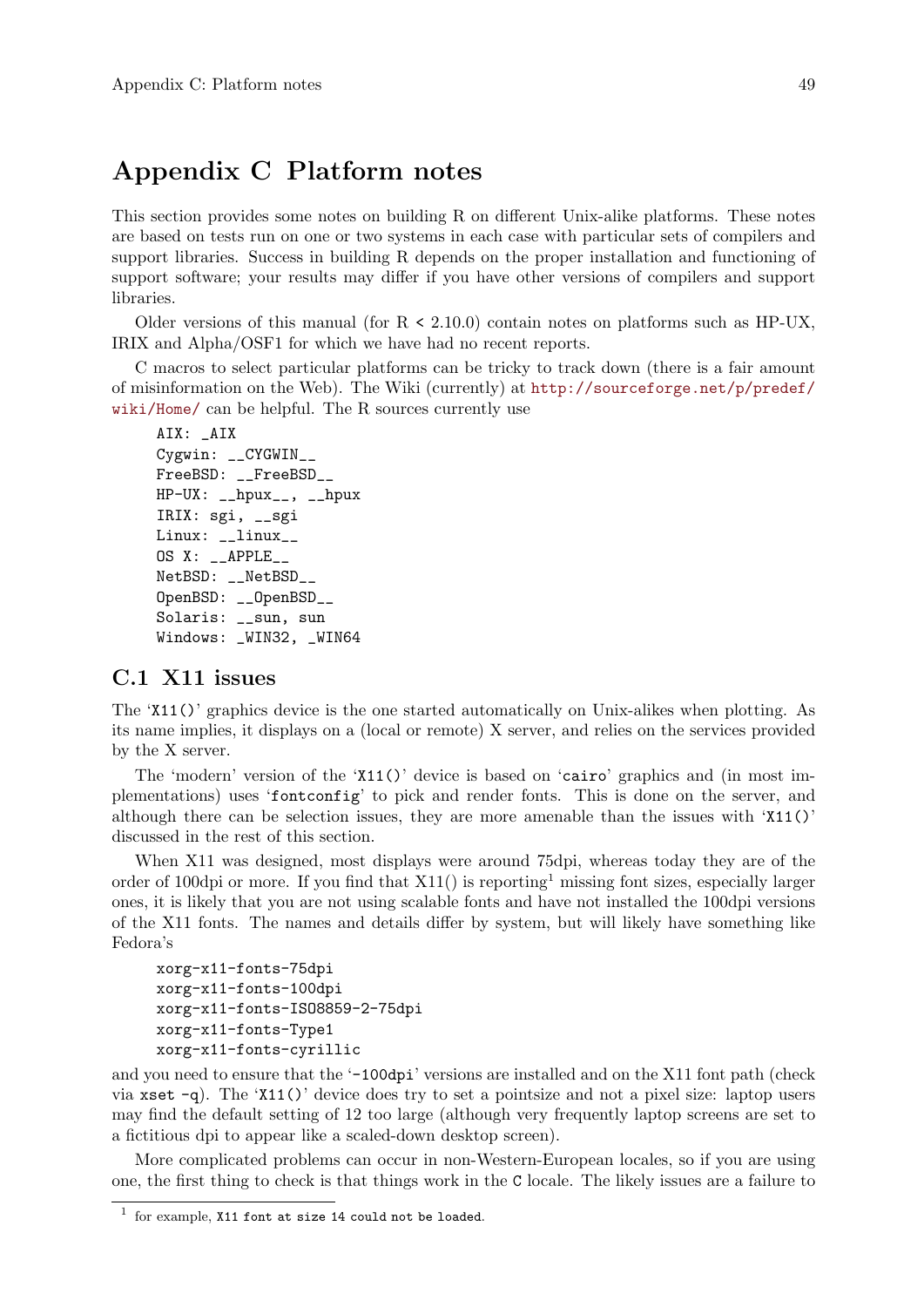find any fonts or glyphs being rendered incorrectly (often as a pair of ASCII characters). X11 works by being asked for a font specification and coming up with its idea of a close match. For text (as distinct from the symbols used by plotmath), the specification is the first element of the option "X11fonts" which defaults to

"-adobe-helvetica-%s-%s-\*-\*-%d-\*-\*-\*-\*-\*-\*-\*"

If you are using a single-byte encoding, for example ISO 8859-2 in Eastern Europe or KOI8-R in Russian, use xlsfonts to find an appropriate family of fonts in your encoding (the last field in the listing). If you find none, it is likely that you need to install further font packages, such as 'xorg-x11-fonts-ISO8859-2-75dpi' and 'xorg-x11-fonts-cyrillic' shown in the listing above.

Multi-byte encodings (most commonly UTF-8) are even more complicated. There are few fonts in 'iso10646-1', the Unicode encoding, and they only contain a subset of the available glyphs (and are often fixed-width designed for use in terminals). In such locales fontsets are used, made up of fonts encoded in other encodings. If the locale you are using has an entry in the 'XLC\_LOCALE' directory (typically /usr/share/X11/locale, it is likely that all you need to do is to pick a suitable font specification that has fonts in the encodings specified there. If not, you may have to get hold of a suitable locale entry for X11. This may mean that, for example, Japanese text can be displayed when running in 'ja\_JP.UTF-8' but not when running in 'en\_GB.UTF-8' on the same machine (although on some systems many UTF-8 X11 locales are aliased to 'en\_US.UTF-8' which covers several character sets, e.g. ISO 8859-1 (Western European), JISX0208 (Kanji), KSC5601 (Korean), GB2312 (Chinese Han) and JISX0201 (Kana)).

On some systems scalable fonts are available covering a wide range of glyphs. One source is TrueType/OpenType fonts, and these can provide high coverage. Another is Type 1 fonts: the URW set of Type 1 fonts provides standard typefaces such as Helvetica with a larger coverage of Unicode glyphs than the standard X11 bitmaps, including Cyrillic. These are generally not part of the default install, and the X server may need to be configured to use them. They might be under the X11 fonts directory or elsewhere, for example,

```
/usr/share/fonts/default/Type1
/usr/share/fonts/ja/TrueType
```
### C.2 Linux

Linux is the main development platform for R, so compilation from the sources is normally straightforward with the standard compilers.

Remember that some package management systems (such as RPM and deb) make a distinction between the user version of a package and the developer version. The latter usually has the same name but with the extension '-devel' or '-dev': you need both versions installed. So please check the configure output to see if the expected features are detected: if for example 'readline' is missing add the developer package. (On most systems you will also need 'ncurses' and its developer package, although these should be dependencies of the 'readline' package(s).)

When R has been installed from a binary distribution there are sometimes problems with missing components such as the FORTRAN compiler. Searching the 'R-help' archives will normally reveal what is needed.

It seems that 'ix86' Linux accepts non-PIC code in shared libraries, but this is not necessarily so on other platforms, in particular on 64-bit CPUs such as 'x86\_64'. So care can be needed with BLAS libraries and when building  $R$  as a shared library to ensure that position-independent code is used in any static libraries (such as the Tcl/Tk libraries, libpng, libjpeg and zlib) which might be linked against. Fortunately these are normally built as shared libraries with the exception of the ATLAS BLAS libraries.

The default optimization settings chosen for CFLAGS etc are conservative. It is likely that using -mtune will result in significant performance improvements on recent CPUs (especially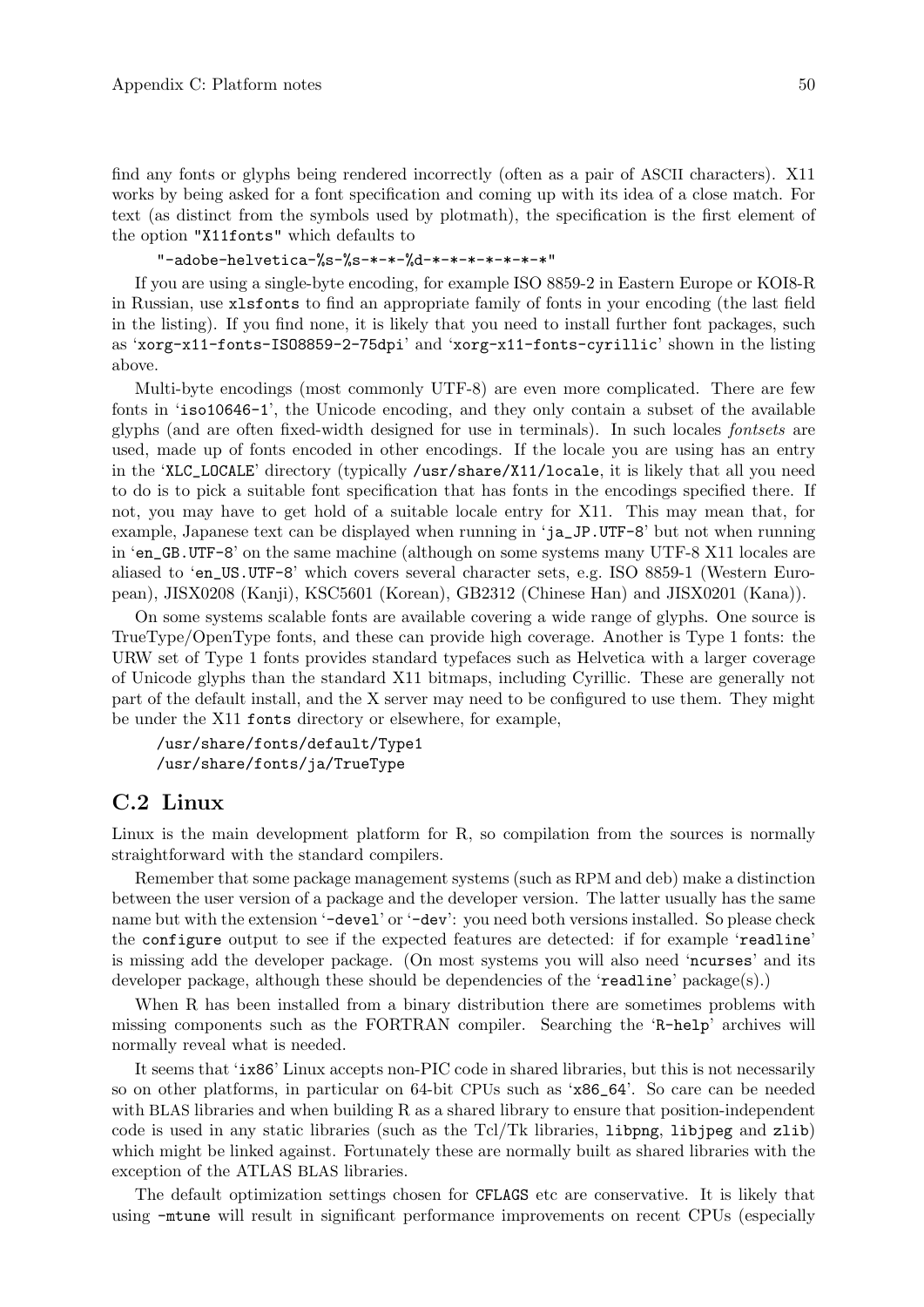for 'ix86'): one possibility is to add -mtune=native for the best possible performance on the machine on which R is being installed: if the compilation is for a site-wide installation, it may still be desirable to use something like -mtume=core2. 2 It is also possible to increase the optimization levels to -O3: however for many versions of the compilers this has caused problems in at least one CRAN package.

For platforms with both 64- and 32-bit support, it is likely that

LDFLAGS="-L/usr/local/lib64 -L/usr/local/lib"

is appropriate since most (but not all) software installs its 64-bit libraries in /usr/local/lib64. To build a 32-bit version of R on 'x86\_64' with Fedora 18 we used

```
CC="c -m32"CXX = "g++ -m32"F77="gfortran -m32"
FC=${F77}
OBJC=${CC}
LDFLAGS="-L/usr/local/lib"
LIBnn=lib
```
Note the use of 'LIBnn': 'x86\_64' Fedora installs its 64-bit software in /usr/lib64 and 32-bit software in /usr/lib. Linking will skip over inappropriate binaries, but for example the 32-bit Tcl/Tk configure scripts are in /usr/lib. It may also be necessary to set the  $pkg$ -config path, e.g. by

```
export PKG_CONFIG_PATH=/usr/local/lib/pkgconfig:/usr/lib/pkgconfig
```
64-bit versions of Linux are built with support for files > 2Gb, and 32-bit versions will be if possible unless --disable-largefile is specified.

To build a 64-bit version of R on 'ppc64' (also known as 'powerpc64') with gcc 4.1.1, Ei-ji Nakama used

```
CC="c - m64"CXX="gxx -m64"F77="gfortran -m64"
FC="gfortran -m64"
CFLAGS="-mminimal-toc -fno-optimize-sibling-calls -g -O2"
FFLAGS="-mminimal-toc -fno-optimize-sibling-calls -g -O2"
```
the additional flags being needed to resolve problems linking against libnmath.a and when linking R as a shared library.

### C.2.1 Clang

R has been built with Linux 'ix86' and 'x86\_64' C and C++ compilers ([http://clang.llvm.](http://clang.llvm.org) [org](http://clang.llvm.org)) based on the Clang front-ends, invoked by CC=clang CXX=clang++, together with gfortran. These take very similar options to the corresponding GCC compilers.

This has to be used in conjunction with a Fortran compiler: the configure code will remove -lgcc from FLIBS, which is needed for some versions of gfortran.

The current default for clang++ is to use the C++ runtime from the installed  $g$ ++. Using the runtime from the libc++ project (<http://libcxx.llvm.org/>) has also been tested: for some R packages only the variant using libcxxabi was successful.

## C.2.2 Intel compilers

Intel compilers have been used under 'ix86' and 'x86\_64' Linux. Brian Ripley used version 9.0 of the compilers for 'x86\_64' on Fedora Core 5 with

<sup>&</sup>lt;sup>2</sup> or -mtune=corei7 for Intel Core i3/15/17 with  $\text{gcc} > = 4.6.0$ .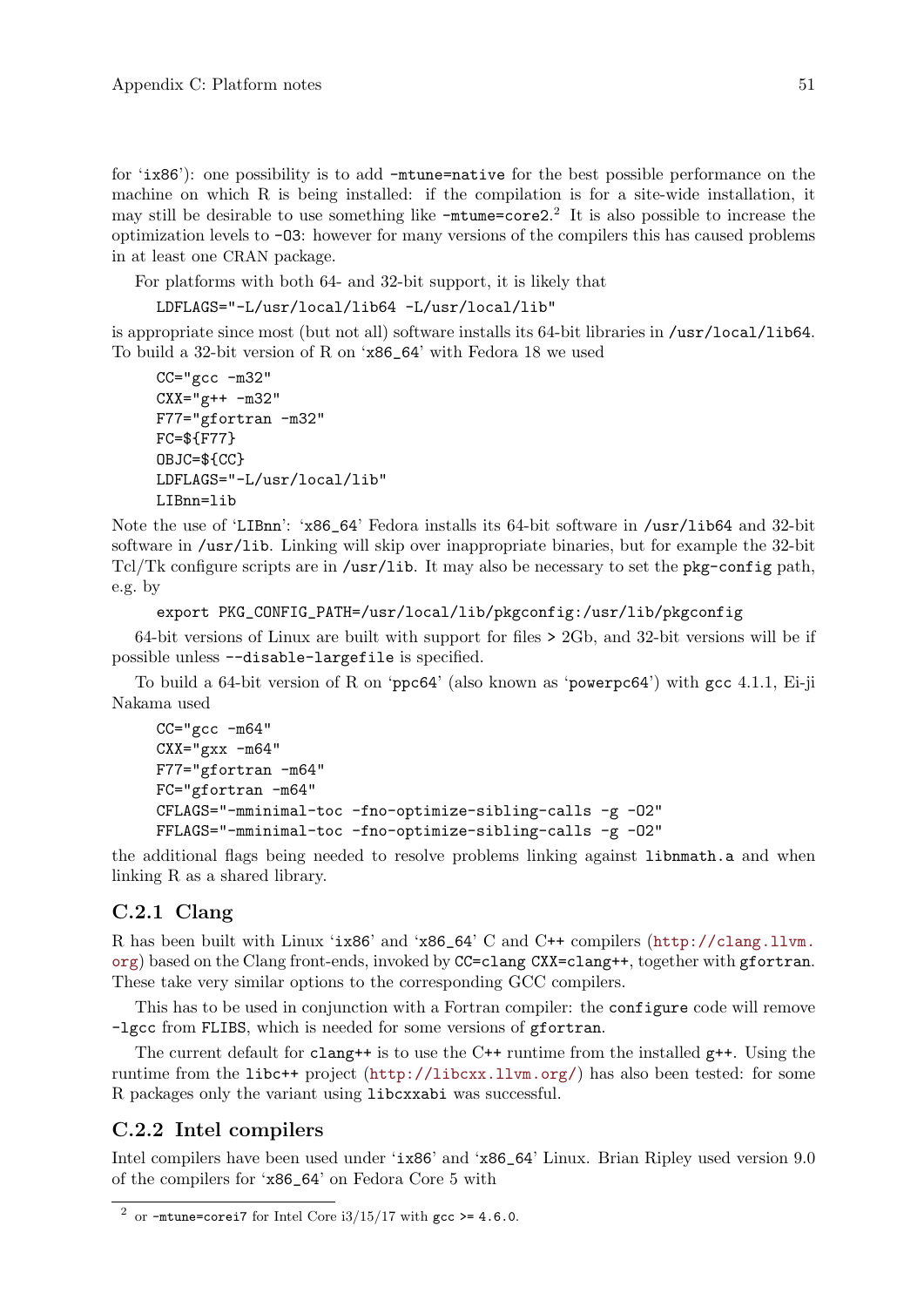```
CC=icc
CFLAGS="-g -03 -wd188 -ip -mp"F77=ifort
FLAGS=" -g -03 -mp"CXX=icpc
CXXFLAGS="-g -03 -mp"
FC=ifort
FCFLAGS="-g -03 -mp"ICC_LIBS=/opt/compilers/intel/cce/9.1.039/lib
IFC_LIBS=/opt/compilers/intel/fce/9.1.033/lib
LDFLAGS="-L$ICC_LIBS -L$IFC_LIBS -L/usr/local/lib64"
SHLIB_CXXLD=icpc
```
configure will add '-c99' to CC for C99-compliance. This causes warnings with icc 10 and later, so use  $CC="rac -std = c99"$  there. The flag  $-wd188$  suppresses a large number of warnings about the enumeration type 'Rboolean'. Because the Intel C compiler sets '\_\_GNUC\_\_' without complete emulation of gcc, we suggest adding CPPFLAGS=-no-gcc.

To maintain correct IEC 60559 arithmetic you most likely need add flags to CFLAGS, FFLAGS and CXXFLAGS such as -mp (shown above) or -fp-model precise -fp-model source, depending on the compiler version.

Others have reported success with versions 10.x and 11.x.

### C.2.3 Oracle Solaris Studio compilers

Brian Ripley tested the Sun Studio 12 compilers, since renamed to Oracle Solaris Studio, (<http://developers.sun.com/sunstudio/index.jsp>) On 'x86\_64' Linux with

```
CC=suncc
CFLAGS="-xO5 -xc99 -xlibmil -nofstore"
CPICFLAGS=-Kpic
F77=sunf95
FFLAGS="-O5 -libmil -nofstore"
FPICFLAGS=-Kpic
CXX="sunCC -library=stlport4"
CXXFLAGS="-xO5 -xlibmil -nofstore -features=tmplrefstatic"
CXXPICFLAGS=-Kpic
FC=sunf95
FCFLAGS=$FFLAGS
FCPICFLAGS=-Kpic
LDFLAGS=-L/opt/sunstudio12.1/rtlibs/amd64
SHLIB_LDFLAGS=-shared
SHLIB_CXXLDFLAGS=-G
SHLIB_FCLDFLAGS=-G
SAFE_FFLAGS="-O5 -libmil"
```
-m64 could be added, but was the default. Do not use -fast: see the warnings under Solaris. (The C++ options are also explained under Solaris.)

Others have found on at least some versions of 'ix86' Linux that the configure flag --disable-largefile was needed (since glob.h on that platform presumed gcc was being used).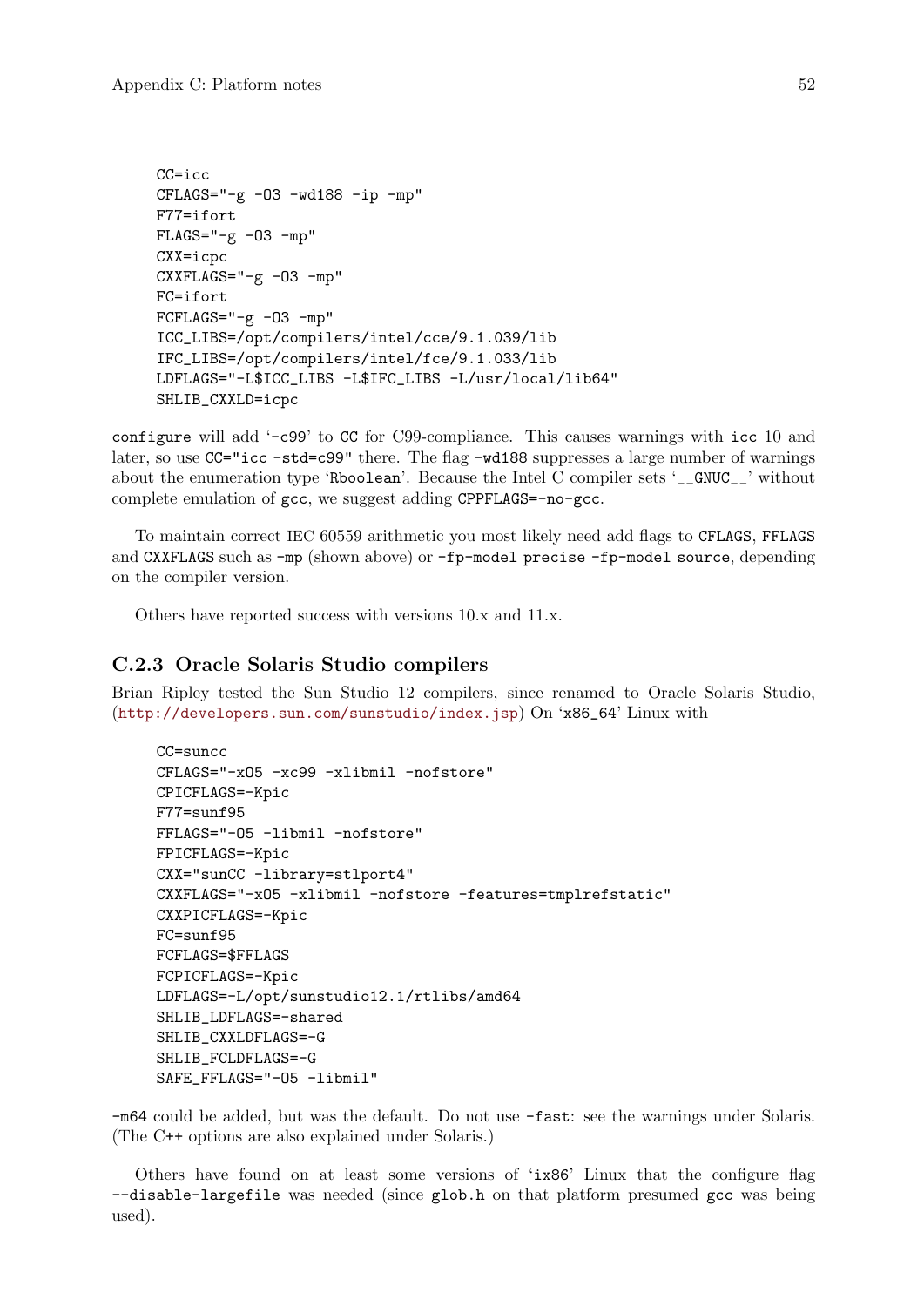## C.3 OS X

You can build R using Apple's 'Command-line Tools for Xcode' and and suitable compilers. You will also need readline (or to configure with  $-\text{without}\text{-}$ readline). That and other binary components are available from <http://r.research.att.com/libs>.

You may also need to install an X sub-system (or you will need to configure using option --without-x): X is part of the standard OS X distribution in versions prior to Mountain Lion, but not always installed. For Mountain Lion and later, see <http://xquartz.macosforge.org/> . (Note that XQuartz will likely need to be re-installed after an OS upgrade.)

In principle R can be built for 10.4.x, 10.5.x and for PowerPC Macs but this has not been tested recently: 10.6 (Snow Leopard) is the earliest version currently tested. 32-bit Intel builds of R 3.0.0 were tested: they would be needed for Snow Leopard running on very old machines with Core Solo or Core Duo CPUs. The instructions here are for 'x86\_64' builds.

To use the quartz() graphics device you need to configure with --with-aqua (which is the default):  $\alpha$  quartz() then becomes the default device when running R at the console and X11 would only be used for the data editor/viewer. (This needs an Objective-C compiler<sup>3</sup> which can compile the code for quartz().)

Use  $-\text{without}-\text{equal}$  if you want a standard Unix-alike build: apart from disabling quartz() and the ability to use the build with R.app, it also changes the default location of the personal library (see ?.libPaths()). Also use --disable-R-framework to install in the standard layout.

'Command-line Tools for Xcode' used to be part of the Apple Developer Tools ('Xcode') but nowadays need to be installed separately. They can be downloaded from [http://developer.](http://developer.apple.com/devcenter/mac/) [apple.com/devcenter/mac/](http://developer.apple.com/devcenter/mac/) (you will need to register there: that allows you to download older versions available for your OS) or some versions of Xcode (from the App Store or from <http://developer.apple.com/devcenter/mac/>) you can install the command-line tools from within Xcode, from the 'Downloads' pane in the 'Preferences'. For Mavericks and later, see the specific sub-section below.

Various compilers can be used. The current CRAN 'Snow Leopard' distribution of R is built using

- gcc from an Xcode distribution prior to version 5. This is a version of gcc 4.2.1 with an LLVM backend.
- gfortran from <http://cran.r-project.org/bin/macosx/tools/gfortran-4.2.3.pkg>. Note that this installs into /usr/local/bin, so make sure that is on your path. Other compilers from <http://r.research.att.com/tools/> can also be used.
- clang from the Xcode distribution, to compile the Objective-C parts of the quartz() device.

To use these, have in config.site something like

```
CC="11vm-gcc-4.2"CXX = "llvm-g++-4.2"F77="gfortran-4.2 -arch x86_64"
FC=$F77
OBJC="clang"
```
Full names help to ensure that the intended compilers are used. In particular gcc is a copy of llvm-gcc-4.2 for Xcode < 5 but of clang in Xcode 5. The recommended Fortran compiler defaults to 32-bit, so -arch x86\_64 is needed. (For a 32-bit build, use -arch i386 for all compiler commands.)

The OpenMP support in this version of gcc is problematic, so the CRAN build is configured with --disable-openmp.

<sup>&</sup>lt;sup>3</sup> These days that is defined by Apple's implementation of clang, so it is strongly recommended to use that.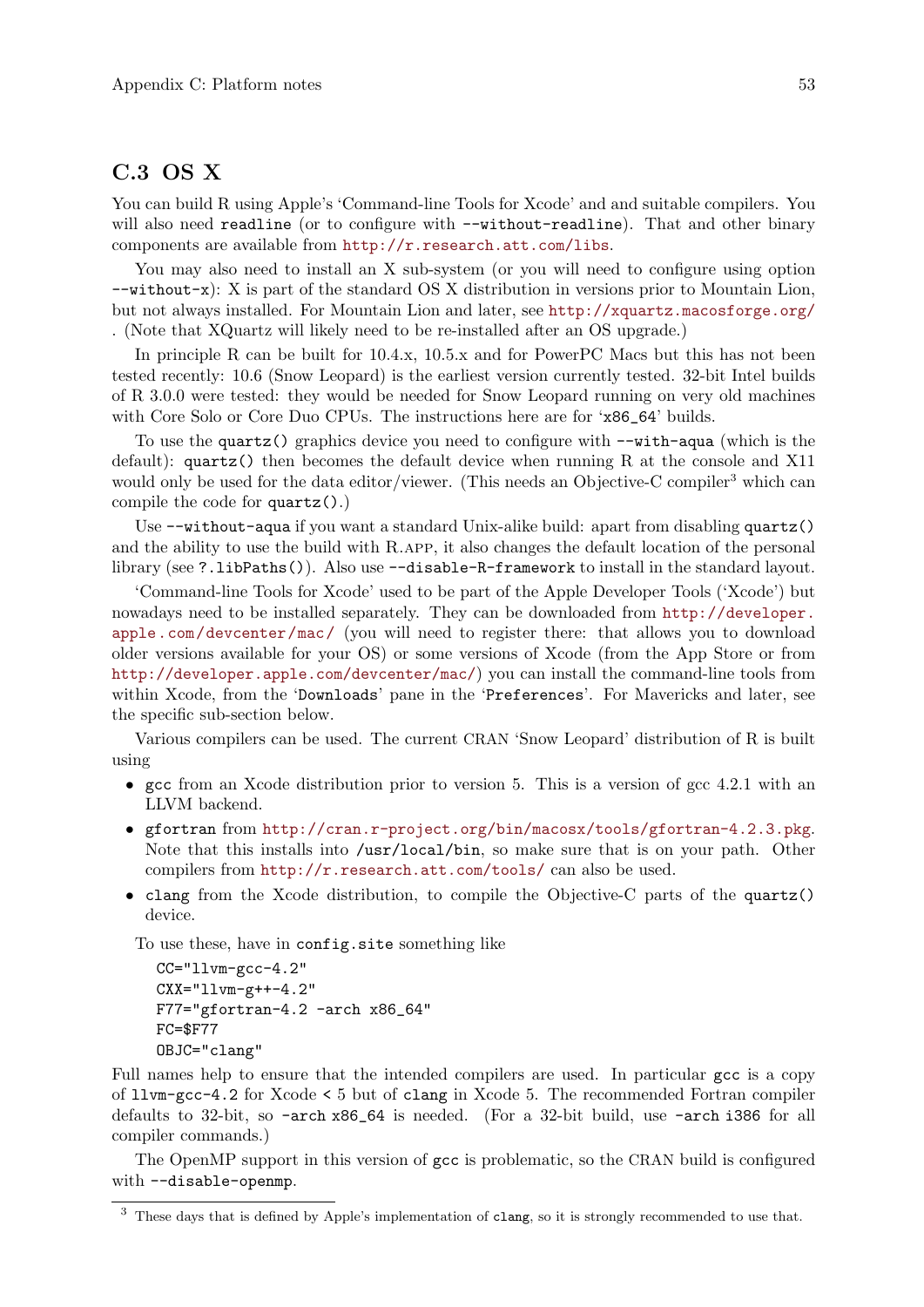The current CRAN 'Mavericks' distribution of R is built using

```
CC=clang
CXX=clang++
F77=gfortran-4.8
FC=$F77
OBJC=clang
```
with clang and clang++ from Xcode 5, and the Fortran compiler from  $http://r.research.$ [att.com/libs/gfortran-4.8.2-darwin13.tar.bz2](http://r.research.att.com/libs/gfortran-4.8.2-darwin13.tar.bz2).<sup>4</sup> Apple's builds of clang currently have little or no OpenMP support.

Pre-compiled versions of many of the [Section A.2 \[Useful libraries and programs\], page 35](#page-39-0) are available from  $http://r.research.att.com/libs/$ . You will most likely want at least jpeg, libpng and readline (and perhaps tiff). pkg-config is not provided by Apple and useful for many packages: it will also be used if present when configuring the X11() device.

The Accelerate library can be used *via* the configuration options

--with-blas="-framework Accelerate" --with-lapack

to provide potentially higher-performance versions of the BLAS and LAPACK routines. (Use of Accelerate with  $-\text{with-lapack}$  does not work on Snow Leopard: it may work there without.)<sup>5</sup>

Looking at the top of /Library/Frameworks/R.framework/Resources/etc/Makeconf will show the compilers and configuration options used for the CRAN binary package for R: at the time of writing

```
--with-system-zlib --enable-memory-profiling --disable-openmp
```
was used for 'Snow Leopard' and the first two for 'Mavericks'.

Configure option  $--with-internal-tzcode$  is the default, as a 64-bit time<sub>t</sub> is available but the system implementation of time zones does not work correctly for times before 1902 or after 2037.

The T<sub>EX</sub> implementation used by the developers is MacTeX (<http://www.tug.org/mactex/> ): the full installation is about 4GB, but a smaller version is available at [http://www.tug.org/](http://www.tug.org/mactex/morepackages.html) [mactex/morepackages.html](http://www.tug.org/mactex/morepackages.html): you will need to add some packages, e.g. for the 2014 version we needed to add cm-super, ec, helvetic, inconsolata and texinfo which brought this to about 380MB (or package texinfo and the collections collection-fontsrecommended, collection-fontsextra and collection-latexextra which will take this up to about 1GB). 'TeX Live Utility' (available via the MacTeX front page) provides a graphical means to manage TFX packages.

### C.3.1 Snow Leopard

A quirk on Snow Leopard is that the X11 libraries are not in the default linking path, so something like 'LIBS=-L/usr/X11/lib' may be required in config.site, or you can use the configure options --x-includes=/usr/X11/include --x-libraries=/usr/X11/lib .

The CRAN binaries are built using Xcode 4.2, a version available only to subscribing developers. It is believed that 3.2.6 (the last public free version for Snow Leopard) will work.

## C.3.2 Lion

No tweaks are known to be needed on Lion. See the notes on Mountain Lion if XQuartz is in use.

<sup>4</sup> This is a tarball which needs to be unpacked in the Terminal by e.g. sudo tar -zxf gfortran-4.8.2 darwin13.tar.bz2 -C /.

<sup>&</sup>lt;sup>5</sup> It is reported that for some non-Apple toolchains CPPFLAGS needed to contain -D\_\_ACCELERATE\_\_.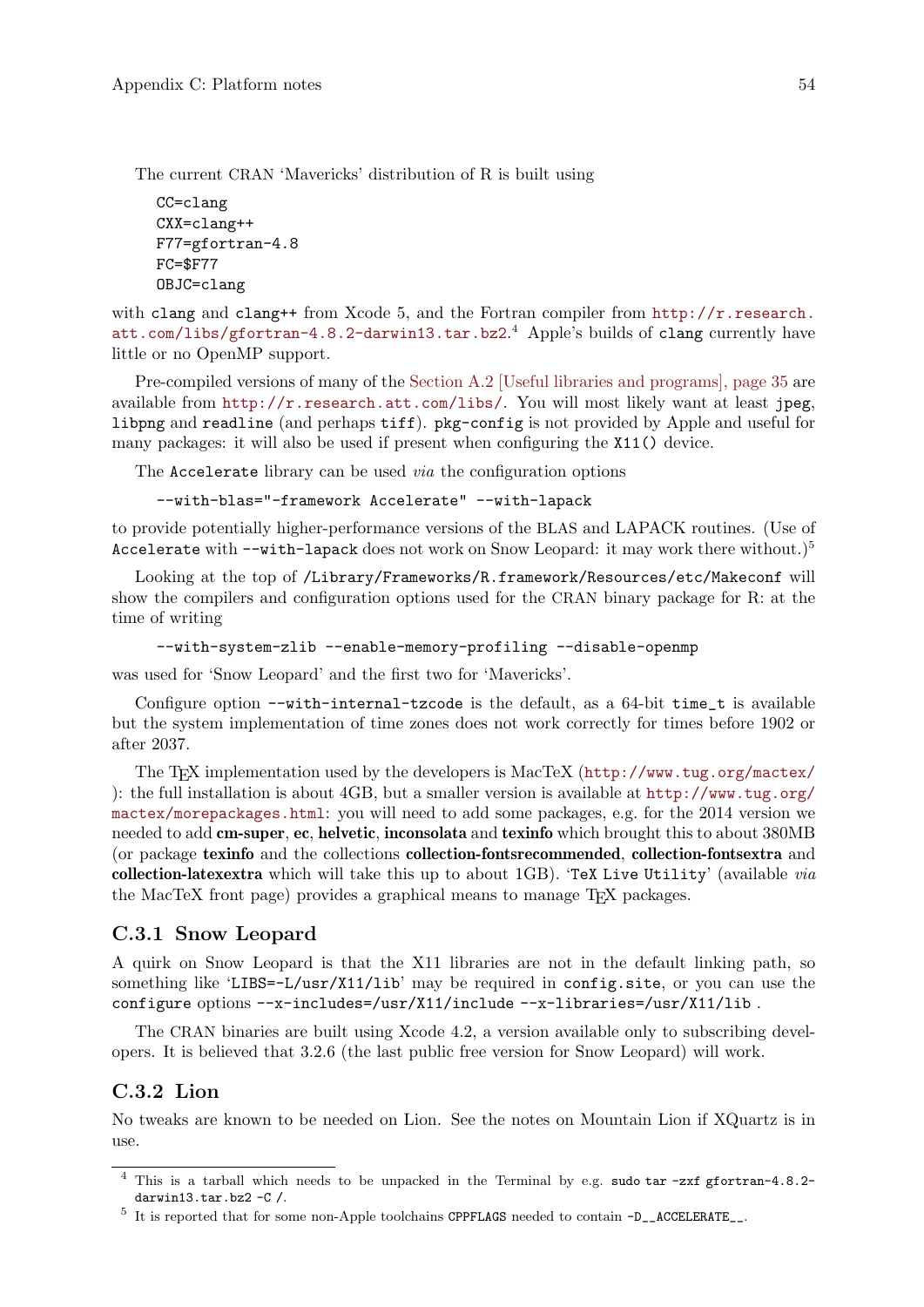### C.3.3 Mountain Lion

The X11 system used with Mountain Lion is XQuartz (see above).

To build the graphics devices depending on cairographics the XQuartz path for pkg-config files needs to be known to pkg-config when configure is run: this usually means adding it to the PKG\_CONFIG\_PATH environment variable, e.g.

```
export PKG_CONFIG_PATH= \
 /opt/X11/lib/pkgconfig:/usr/local/lib/pkgconfig:/usr/lib/pkgconfig
```
or putting

```
PKG_CONFIG_PATH=/opt/X11/lib/pkgconfig:/usr/local/lib/pkgconfig:/usr/lib/pkgconfig
```
in config.site.

For some pre-compiled software, for example the GTK framework, /opt/X11/include may need to be added to the include paths.

If you install the command-line tools for Xcode 4.6.3 you will get the compilers used for the CRAN binary distribution: those for Xcode 5 can be installed afterwards.

### C.3.4 Mavericks

Xcode for Mavericks provides different compilers, headers and libraries from earlier versions. In particular the compilers (even those called gcc and  $g$ ++) are based on clang, and the C++ headers and runtime are from LLVM's 'libc++' project).

The command-line tools can be (re-)installed by xcode-select --install. (If you have a fresh installation of Mavericks, running e.g. make in a terminal will offer the installation of the command-line tools, or perhaps use the versions from Xcode. However, after an update to Mavericks, you are advised to re-install them.) They are not available under the 'Downloads' preference pane in Xcode.

To use the compilers from the command-line tools for Xcode 5 or 6 with the recommended Fortran compiler, have in config.site something like

```
CC=clang
CXX=clang++
F77=gfortran-4.8
FC=$F77
OBJC=clang
```
(CC=gcc and CXX=g++ are slightly different front-ends to the same compilers.) Recent versions of the CRAN binary package installer for 'Snow Leopard' change the settings in etc/Makeconf to

```
CC = gcc -arch x86-64 -std=gnu99
CXX g++ -arch x86_64
F77 = gfortran-4.2 -arch x86_64OBJC = gcc -arch x86_64DBJCXX = g++ -arch x86_64
```
when installing on Mavericks.

See the comments under Mountain Lion about X11 and GTK.

## C.3.5 Yosemite

See the comments under 'Mavericks'.

Note that if you upgrade to Yosemite you should re-install any of XQuartz, the 'Commandline Tools for Xcode' and Java which you have installed.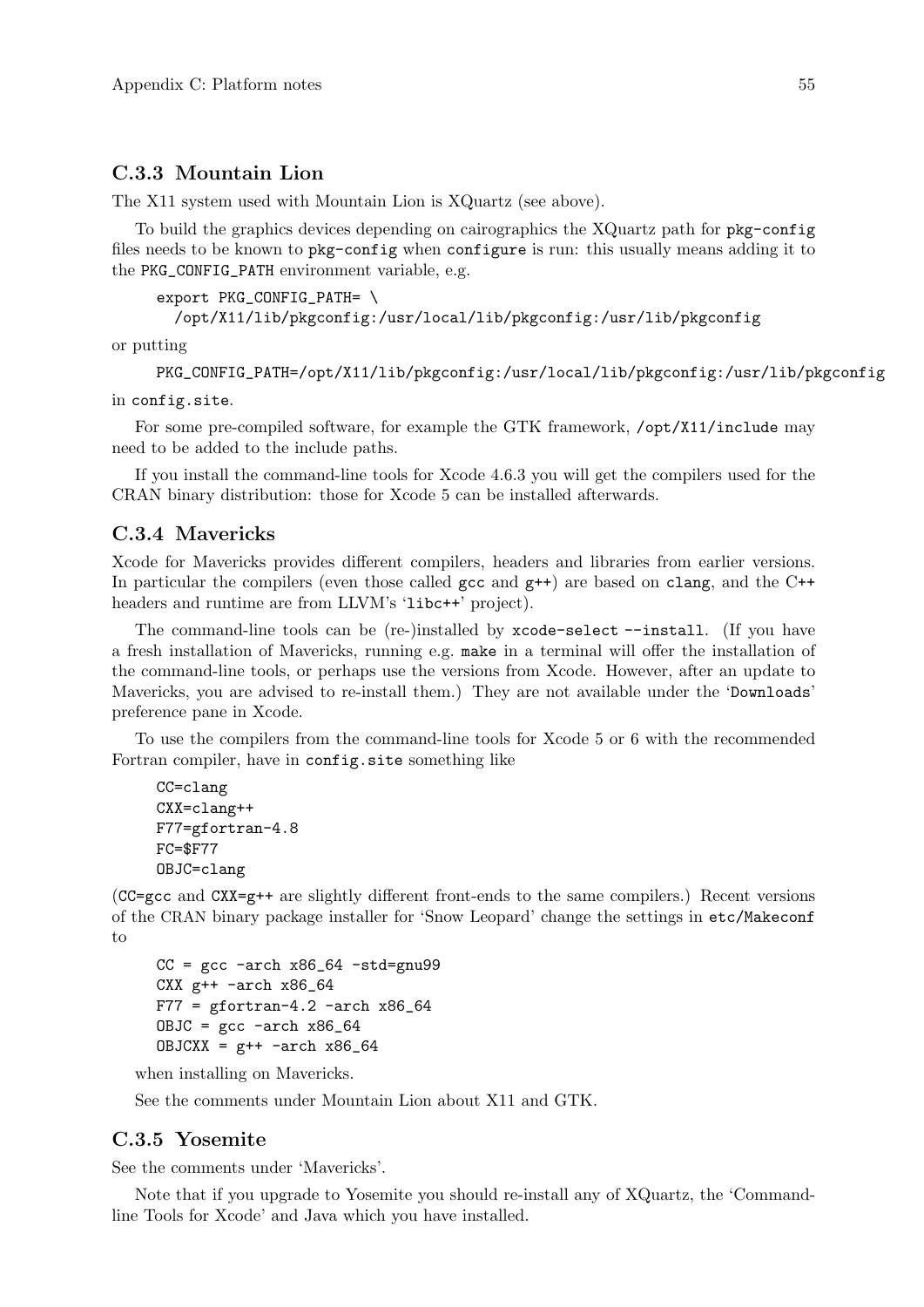### C.3.6 Tcl/Tk headers and libraries

If you plan to use the  $\text{tdt}$  tcltk package for R, you need to install a distribution of Tcl/Tk. There are two alternatives. If you use R.app you will want to use X11-based Tcl/Tk (as used on other Unix-alikes), which is installed as part of the CRAN binary for R. This may need

```
-with-tcltk=/usr/local/lib
or
  --with-tcl-config=/usr/local/lib/tclConfig.sh
```
--with-tk-config=/usr/local/lib/tkConfig.sh

Note that this requires a fully-updated X11 installation (XQuartz for Mountain Lion and later).

There is also a native ('Aqua') version of Tcl/Tk which produces widgets in the native OS X style: this will not work with R.app because of conflicts over the OS X menu, but for those only using command-line R this provides a much more intuitive interface to Tk for experienced Mac users. Most versions of OS X come with Aqua Tcl/Tk libraries, but these are not current (nor recent) versions of Tcl/Tk (8.5.9 in Mountain Lion and Mavericks). It is better to install Tcl/Tk 8.6.x or 8.5.x from the sources or a binary distribution from [http://www.activestate.](http://www.activestate.com/activetcl/downloads) [com/activetcl/downloads](http://www.activestate.com/activetcl/downloads). Configure R with

```
--with-tcl-config=/Library/Frameworks/Tcl.framework/tclConfig.sh
--with-tk-config=/Library/Frameworks/Tk.framework/tkConfig.sh
```
(for the versions bundled with OS X, use paths starting with /System/Library).

If you need to find out which version of Tk in use at run time, use

```
library(tcltk)
tclvalue(.Tcl("tk windowingsystem")) # "x11" or "aqua"
```
### C.3.7 Java

The situation with Java support on OS X is messy, with Apple essentially no longer supporting Java (and what it does support is Java 6, which has reached end-of-life). Snow Leopard and Lion shipped with a Java 6 runtime (JRE).

Mountain Lion and later do not come with an installed JRE, and an OS X upgrade removes one if already installed: it is intended to be installed at first use. Check if a JRE is installed by running java -version in a Terminal window: if Java is not installed this should prompt you to install it.

You may want/need to install the latest Java from Oracle (currently Java 8 from [http://](http://www.oracle.com/technetwork/java/javase/downloads/index.html) [www.oracle.com/technetwork/java/javase/downloads/index.html](http://www.oracle.com/technetwork/java/javase/downloads/index.html)); this is for Lion and later.

To see what compatible versions of Java are currently installed, run /usr/libexec/java\_ home -V -a x86\_64. If needed, set the environment variable JAVA\_HOME to choose between these, both when R is built from the sources and when R CMD javareconf is run.

Configuring and building R both looks for a JRE and for support for compiling JNI programs (used by packages [rJava](http://CRAN.R-project.org/package=rJava) and [JavaGD](http://CRAN.R-project.org/package=JavaGD)); the latter requires a JDK (Java SDK) and not just a JRE.

The build process tries to fathom out what JRE/JDK to use, but it may need some help, e.g. by setting JAVA\_HOME. The Apple JRE can be specified explicitly by something like

```
JAVA_HOME=/System/Library/Frameworks/JavaVM.framework/Home
JAVA_CPPFLAGS="-I/System/Library/Frameworks/JavaVM.framework/Headers"
JAVA_LD_LIBRARY_PATH=
JAVA_LIBS="-framework JavaVM"
```
The Apple developer versions of the JDK install somewhere like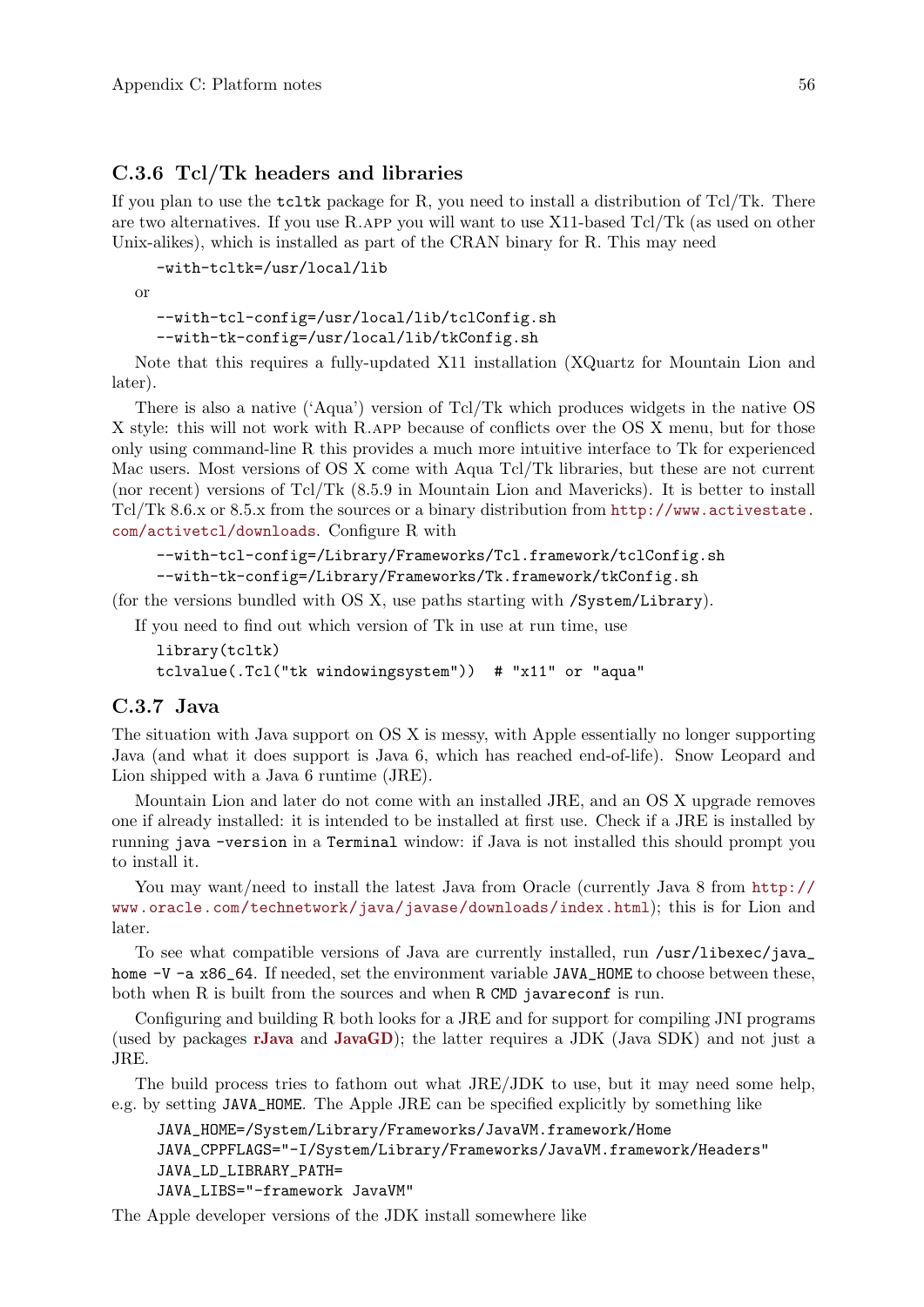JAVA\_HOME=/Library/Java/JavaVirtualMachines/1.6.0\_43-b01-447.jdk/Contents/Home The Oracle JDK can be specified explicitly by something like

```
JAVA_HOME=/Library/Java/JavaVirtualMachines/jdk1.8.0_25.jdk/Contents/Home
JAVA_CPPFLAGS="-I/${JAVA_HOME}/include -I/${JAVA_HOME}/include/darwin"
JAVA_LD_LIBRARY_PATH="${JAVA_HOME}/jre/lib/server"
JAVA_LIBS="-L/${JAVA_HOME}/jre/lib/server -ljvm"
```
in config.site.

Note that it is necessary to set the environment variable NOAWT to 1 to install many of the Java-using packages.

### C.3.8 Frameworks

The CRAN build of R is installed as a framework, which is selected by the default option

./configure --enable-R-framework

(This is intended to be used with an Apple toolchain: other compilers may not support frameworks correctly.)

It is only needed if you want to build R for use with the R.app console, and implies --enable-R-shlib to build R as a dynamic library. This option configures R to be built and installed as a framework called R.framework. The default installation path for R.framework is /Library/Frameworks but this can be changed at configure time by specifying the flag --enable-R-framework[=DIR] or at install time as

```
make prefix=/where/you/want/R.framework/to/go install
```
Note that installation as a framework is non-standard (especially to a non-standard location) and utilities may not support it (e.g. the pkg-config file libR.pc will be put somewhere unknown to pkg-config).

## C.3.9 Building R.app

Note that building the R.app GUI console is a separate project, using Xcode. Before compiling R.app make sure the current version of R is installed in /Library/Frameworks/R.framework and working at the command-line (this can be a binary install).

The current sources can be checked out by

```
svn co https://svn.r-project.org/R-packages/trunk/Mac-GUI
```
This can be built by loading the R.xcodeproj project (select the R target and the SnowLeopard64 or Lion64 configuration), or from the command-line by e.g.

xcodebuild -target R -configuration SnowLeopard64

See also the INSTALL file in the checkout or directly at https://svn.r-project.org/ [R-packages/trunk/Mac-GUI/INSTALL](https://svn.r-project.org/R-packages/trunk/Mac-GUI/INSTALL).

R.app does not need to be installed in any specific way. Building R.app results in the R.app bundle which appears as one R icon. This application bundle can be run anywhere and it is customary to place it in the /Applications folder.

## C.4 Solaris

R has been built successfully on Solaris 10 (both Sparc and 'x86') using the (zero cost) Oracle Solaris Studio compilers: there has been some success with gcc  $4/\text{gfortran}$ . (Recent Sun machines are AMD Opterons or Intel Xeons ('amd64') rather than 'x86', but 32-bit 'x86' executables are the default.)

There have been few reports on Solaris 11, with no known extra issues. Solaris 9 and earlier are now so old that it is unlikely that R is still used with them, and they will not be considered here.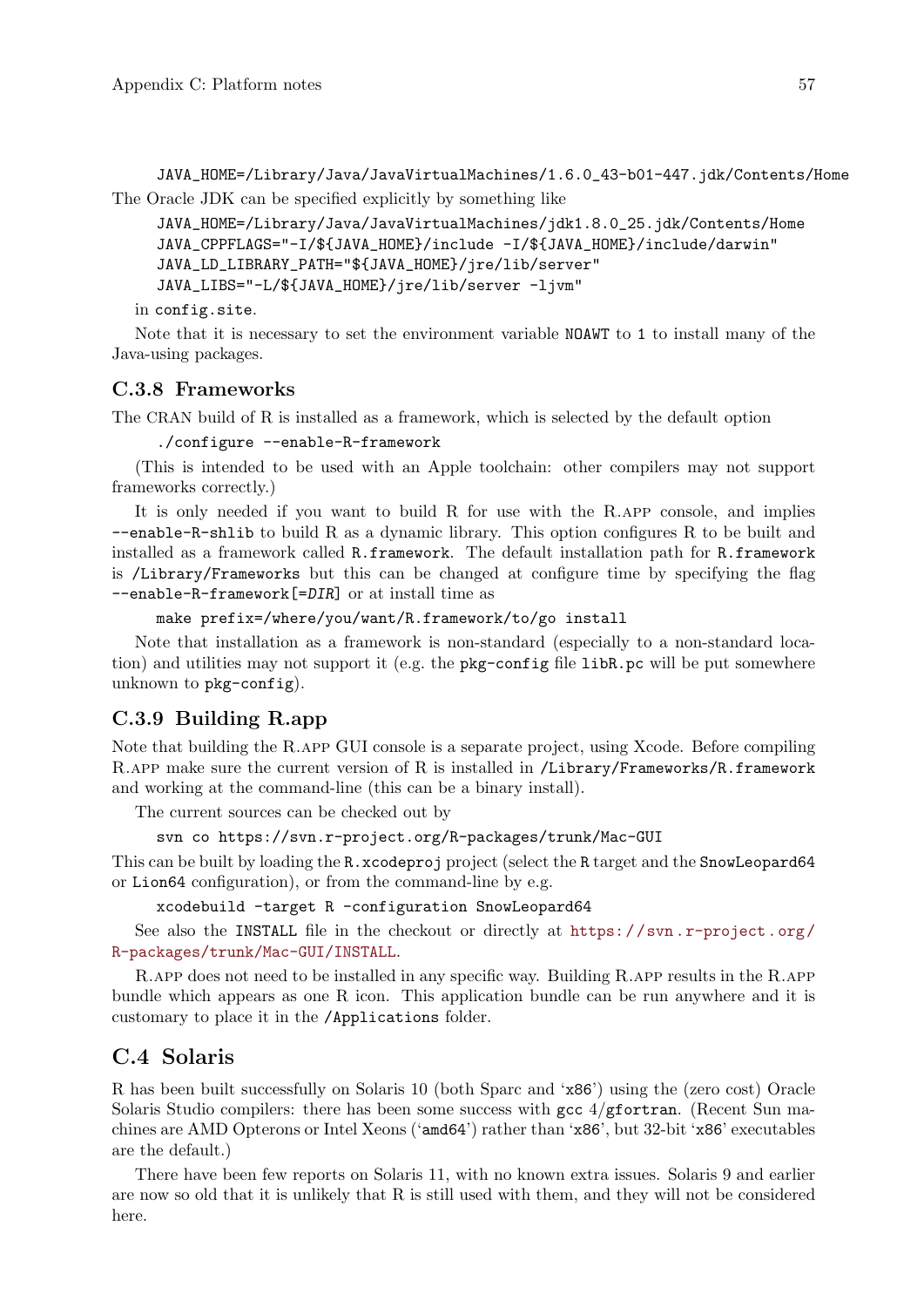The Solaris versions of several of the tools needed to build R (e.g. make, ar and ld) are in /usr/ccs/bin, so if using those tools ensure this is in your path. A version of the preferred GNU tar is (if installed) in /usr/sfw/bin, as sometimes are tools like makeinfo. It may be necessary to avoid the tools in /usr/ucb: POSIX-compliant versions of some tools can be found in /usr/xpg4/bin and /usr/xpg6/bin.

A large selection of Open Source software can be installed from <http://www.opencsw.org>, by default installed under /opt/csw.

You will need GNU libiconv and readline: the Solaris version of iconv is not sufficiently powerful.

The native make suffices to build R but a small number of packages require GNU make (some without good reason and without declaring it as 'SystemRequirements' in the DESCRIPTION file).

Some people have reported that the Solaris libintl needs to be avoided, for example by using --disable-nls or --with-included-gettext or using libintl from OpenCSW.

The support for the C99 long double type on Sparc hardware uses quad-precision arithmetic, and this is usually slow because it is done by software emulation. On such systems configure option --disable-long-double can be used for faster but less accurate computations.

The Solaris time-zone conversion services seem to be unreliable pre-1916 in Europe (when daylight-savings time was first introduced): most often reporting in the non-existent DST variant. Using configure option --with-internal-tzcode is recommended, and required if you find time-zone abbreviations being given odd values (as has been seen on 64-bit builds without it).

When using the Oracle compilers<sup>6</sup> do not specify  $-\text{fast}$ , as this disables IEEE arithmetic and make check will fail.

It has been reported that some Solaris installations need

```
INTERNET_LIBS="-lsocket -lnsl"
```
on the configure command line or in file config.site; however, there have been many successful installs without this.

A little juggling of paths was needed to ensure GNU libiconv (in /usr/local) was used rather than the Solaris iconv:

```
CC="cc -xc99"
CFLAGS="-O -xlibmieee"
F77=f95
FFLAGS=-O
CXX="CC -library=stlport4"
CXXFLAGS=-O
FC=ff95FCFLAGS=$FFLAGS
FCLIBS="-lfai -lfsu"
R_LD_LIBRARY_PATH="/usr/local/lib:/opt/csw/gcc4/lib:/opt/csw/lib"
```
For a 64-bit target add -m64 to the compiler macros and use something like LDFLAGS=-L/usr/local/lib/sparcv9 or LDFLAGS=-L/usr/local/lib/amd64 as appropriate. It will also be necessary to point pkg-config at the 64-bit directories, e.g. one of

PKG\_CONFIG\_PATH=/opt/csw/lib/amd64/pkgconfig:/usr/lib/amd64/pkgconfig PKG\_CONFIG\_PATH=/opt/csw/lib/sparcv9/pkgconfig:/usr/lib/sparcv9/pkgconfig and to specify a 64-bit Java VM by e.g.

<sup>6</sup> including gcc for Sparc from Oracle.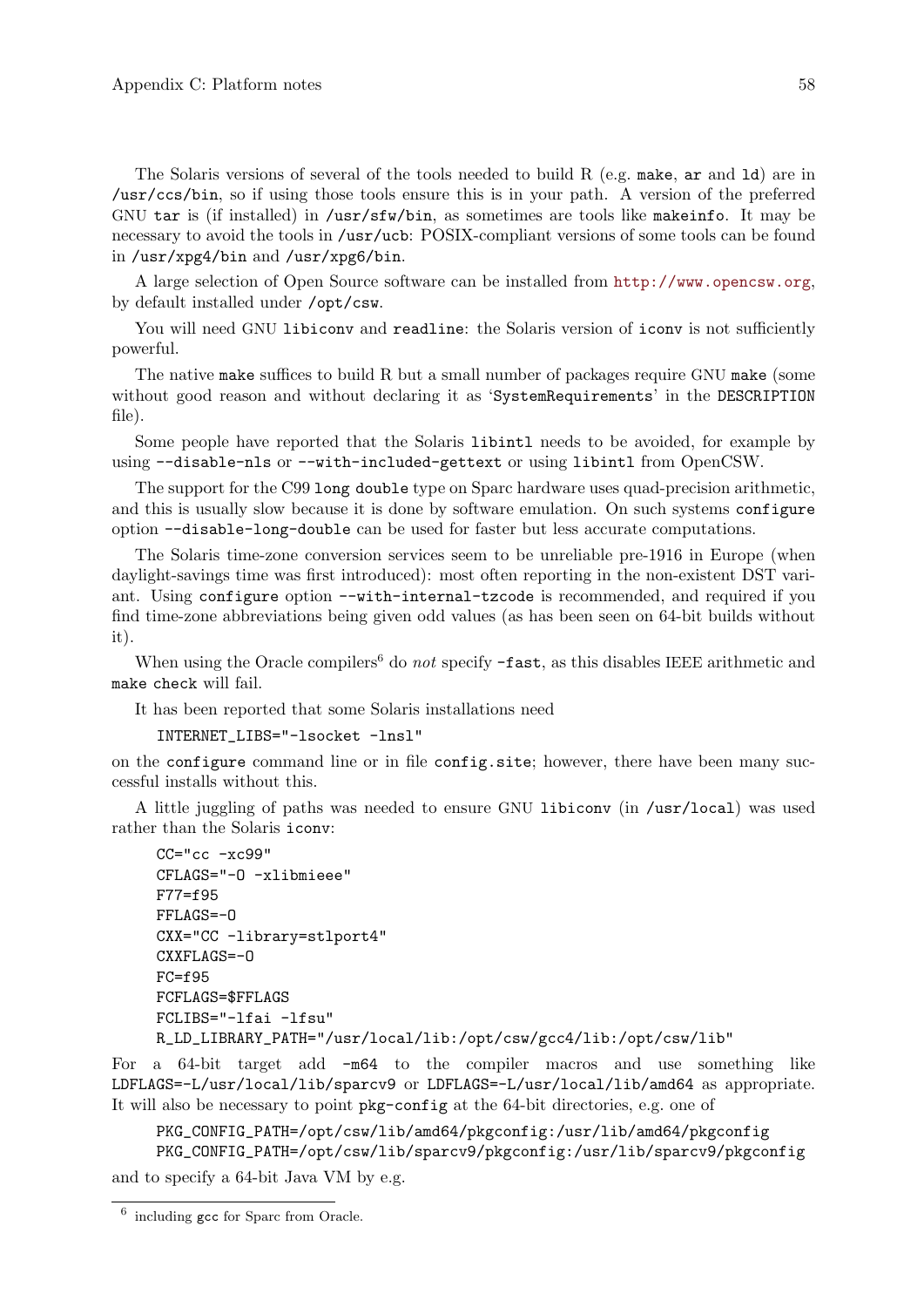```
JAVA_CPPFLAGS="-I${JAVA_HOME}/../include -I${JAVA_HOME}/../include/solaris"
JAVA_LD_LIBRARY_PATH=${JAVA_HOME}/lib/amd64/server
JAVA_LIBS="-L${JAVA_HOME}/lib/amd64/server \
 -R${JAVA_HOME}/lib/amd64/server -ljvm"
```
With Solaris Studio 12.[23] on Sparc, FCLIBS needs to be

```
FCLIBS="-lfai -lfai2 -lfsu"
```
(and possibly other Fortran libraries, but this suffices for the packages currently on CRAN).

Currently 'amd64' and 'sparcv9' builds work out-of-the-box with Sun Studio 12u1 but not Solaris Studio 12.2 and 12.3: libRblas.so and lapack.so are generated with code that causes relocation errors (which is being linked in from the Fortran libraries). This means that building 64-bit R as a shared library may be impossible with Solaris Studio  $\geq$  12.2. For a standard build the trick seems to be to manually set FLIBS to avoid the troublesome libraries. For example, on 'amd64' set in config.site something like

```
FLIBS_IN_SO="-R/opt/solarisstudio12.3/lib/amd64
  /opt/solarisstudio12.3/lib/amd64/libfui.so
  /opt/solarisstudio12.3/lib/amd64/libfsu.so"
```
For 64-bit Sparc, set in config.site something like

```
FLIBS="-R/opt/solarisstudio12.3/prod/lib/sparc/64
 -lifai -lsunimath -lfai -lfai2 -lfsumai -lfprodai -lfminlai -lfmaxlai
 -lfminvai -lfmaxvai -lfui -lsunmath -lmtsk
 /opt/solarisstudio12.3/prod/lib/sparc/64/libfsu.so.1"
```
By default the Solaris Studio compilers do not by default conform to the C99 standard (appendix F 8.9) on the return values of functions such as log: use -xlibmieee to ensure this.

You can target specific Sparc architectures for (slightly) higher performance: -xtarget=native (in CFLAGS etc) tunes the compilation to the current machine.

Using -xlibmil in CFLAGS and -xlibmil in FFLAGS allows more system mathematical functions to be inlined.

On 'x86' you will get marginally higher performance via

```
CFLAGS="-xO5 -xc99 -xlibmieee -xlibmil -nofstore -xtarget=native"
FFLAGS="-O5 -libmil -nofstore -xtarget=native"
CXXFLAGS="-xO5 -xlibmil -nofstore -xtarget=native"
SAFE_FFLAGS="-libmil -fstore -xtarget=native"
```
but the use of -nofstore can be less numerically stable, and some packages (notably [mgcv](http://CRAN.R-project.org/package=mgcv) on 'x86') failed to compile at higher optimization levels with version 12.3.

The Solaris Studio compilers provide several implementations of the C++98 standard which select both the set of headers and a C++ runtime library. These are selected by the -library flag, which as it is needed for both compiling and linking is best specified as part of the compiler. The examples above use 'stlport4', currently the most modern of the options: the default (but still needed to be specified as it is needed for linking) is 'Cstd': see [http://developers.sun.](http://developers.sun.com/solaris/articles/cmp_stlport_libCstd.html) [com/solaris/articles/cmp\\_stlport\\_libCstd.html](http://developers.sun.com/solaris/articles/cmp_stlport_libCstd.html). Note though that most external Solaris C++ libraries will have been built with 'Cstd' and so an R package using such libraries also needs to be. Occasionally the option -library=stlport4, Crun has been needed.

Several CRAN packages using C++ need the more liberal interpretation given by adding

CXXFLAGS="-features=tmplrefstatic"

The performance library sunperf is available for use with the Solaris Studio compilers. If selected as a BLAS, it must also be selected as LAPACK via (for Solaris Studio 12.2)

./configure --with-blas='-library=sunperf' --with-lapack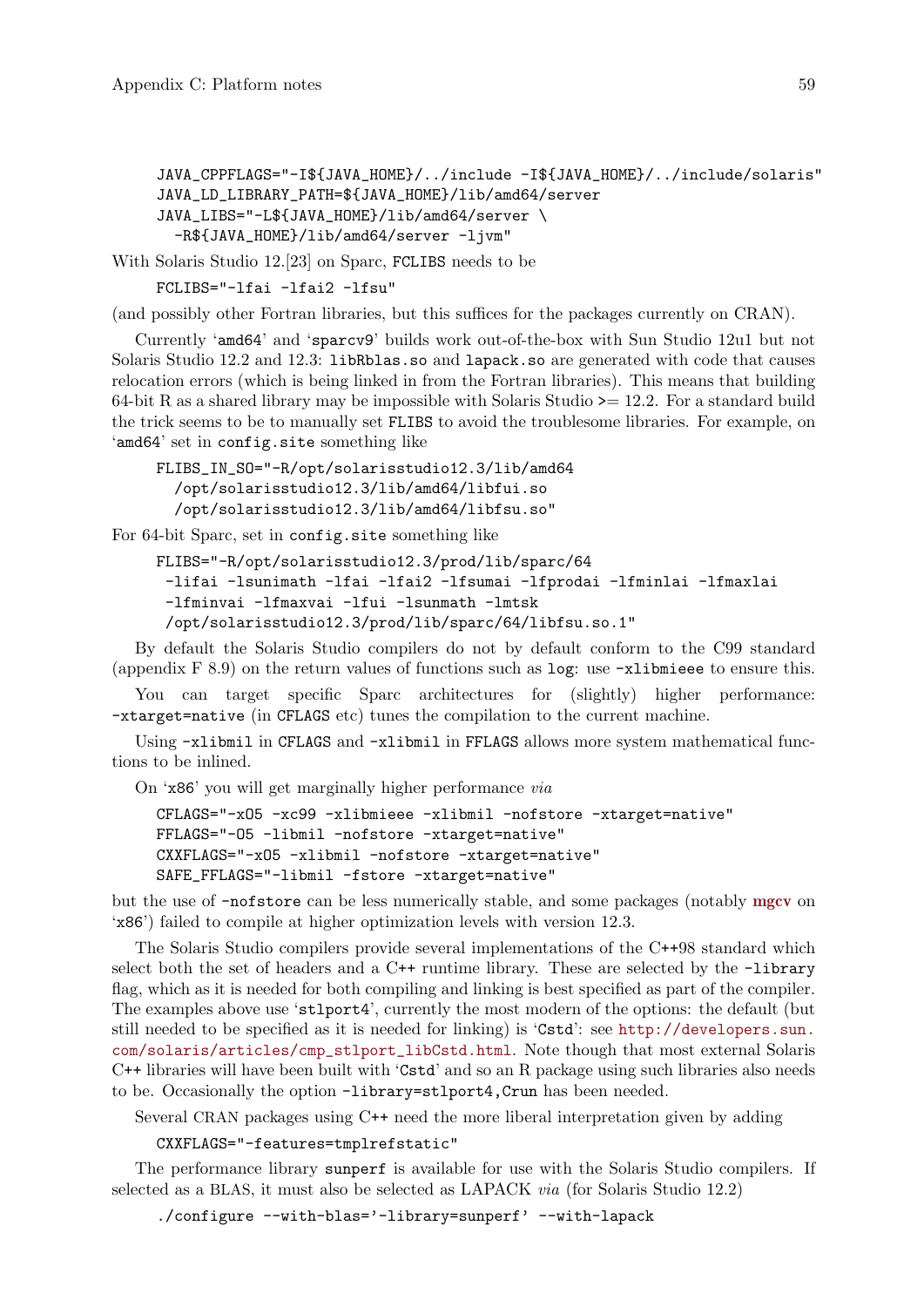This has often given test failures in the past, in several different places. At the time of writing it fails in tests/reg-BLAS.R, and on some builds, including for 'amd64', it fails in example(eigen).

Parsing very complex R expressions needs a lot of stack space when the Oracle compilers are used: several packages require the stack increased to at least 20MB.

### C.4.1 Using gcc

If using gcc, ensure that the compiler was compiled for the version of Solaris in use. (This can be ascertained from gcc -v.) gcc makes modified versions of some header files, and several reports of problems were due to using gcc compiled on one version of Solaris on a later version.

The notes here are for gcc set up to use the Solaris linker: it can also be set up to use GNU ld, but that has not been tested.

Compilation for a 32-bit Sparc target with gcc 4.9.0 needed

```
CPPFLAGS=-I/opt/csw/include
LDFLAGS="-L/opt/csw/gcc4/lib -L/opt/csw/lib"
```
and for a 64-bit Sparc target

```
CC="c = "gcc -m64"F77="gfortran -m64"
CXX = "g++ -m64"FC=$F77
CPPFLAGS=-I/opt/csw/include
LDFLAGS="-L/opt/csw/gcc4/lib/sparcv9 -L/opt/csw/lib/sparcv9"
```
Note that paths such as /opt/csw/gcc4/lib/sparcv9 may need to be in the LD\_LIBRARY\_PATH during configuration.

The compilation can be tuned to a particular cpu: the CRAN check system uses -mtune=niagara2.

Compilation for an 'x86' target with gcc 4.9.0 needed

```
CC="/opt/csw/gcc4/bin/gcc -m32"
CPPFLAGS="-I/opt/csw/include -I/usr/local/include"
F77="/opt/csw/gcc4/bin/gfortran -m32"
CXX="/opt/csw/gcc4/bin/g++ -m32"
FC="/opt/csw/gcc4/bin/gfortran -m32"
LDFLAGS="-L/opt/csw/gcc4/lib -L/opt/csw/lib -L/usr/local/lib"
```
(-L/opt/csw/lib is needed since TeXLive was built using 32-bit gcc, and we need /opt/csw/lib in R\_LD\_LIBRARY\_PATH.)

For an 'amd64' target with gcc 4.9.0 we used

```
CC="/opt/csw/gcc4/bin/gcc -m64"
CPPFLAGS="-I/opt/csw/include -I/usr/local/include"
F77="/opt/csw/gcc4/bin/gfortran -m64"
FPICFLAGS=-fPIC
CXX="/opt/csw/gcc4/bin/g++ -m64"
FC=$F77
FCPICFLAGS=$FPICFLAGS
LDFLAGS="-L/opt/csw/gcc4/lib/amd64 -L/opt/csw/lib/amd64"
```
## C.5 AIX

We no longer support AIX prior to 4.2, and configure will throw an error on such systems.

Ei-ji Nakama was able to build under AIX 5.2 on 'powerpc' with GCC 4.0.3 in several configurations. 32-bit versions could be configured with --without-iconv as well as --enable-R-shlib. For 64-bit versions he used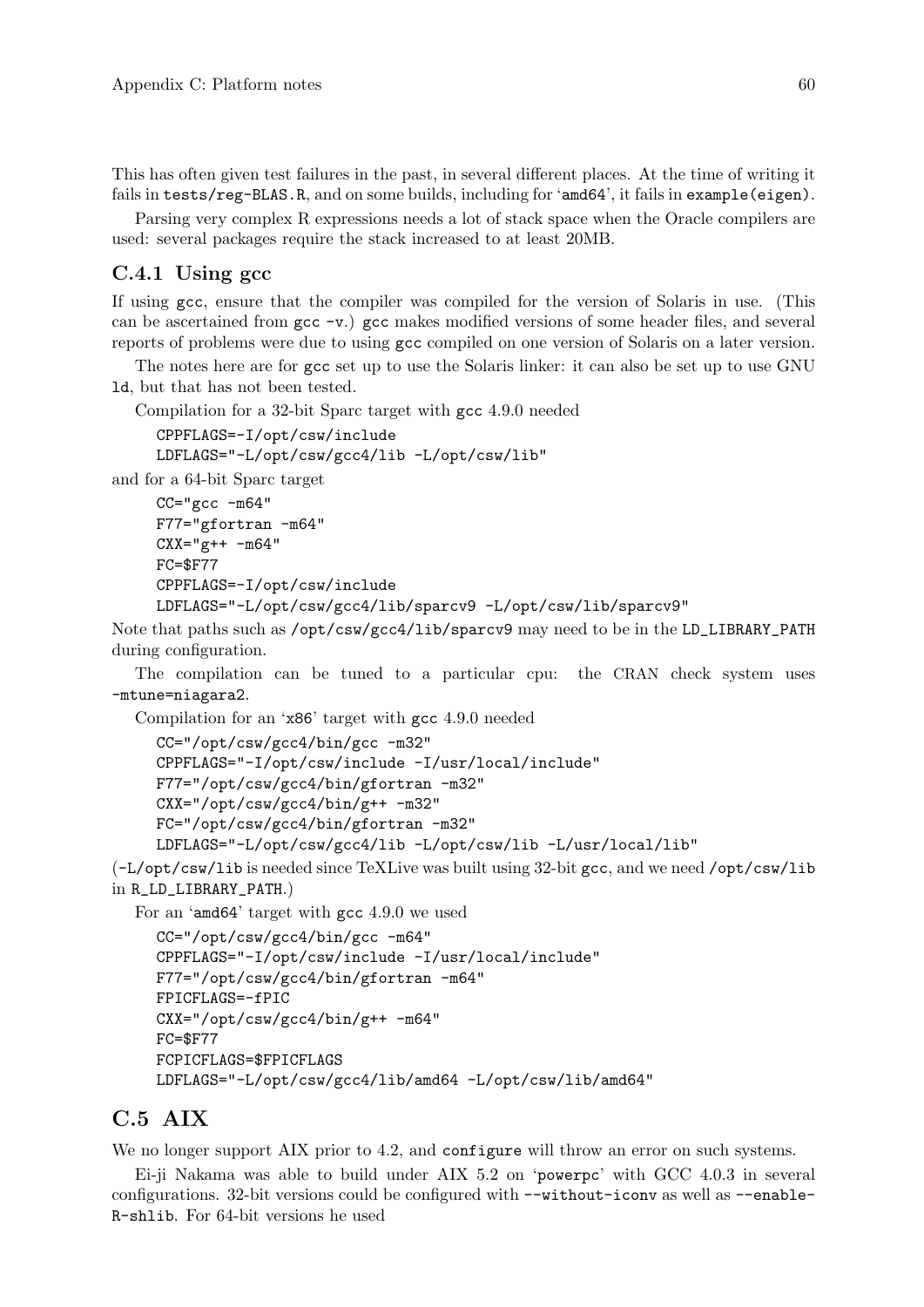```
OBJECT_MODE=64
CC="gcc -maix64"
CXX = "g++ -\text{maix}64"F77="gfortran -maix64"
FC="gfortran -maix64"
```
and was also able to build with the IBM xlc and Hitachi f90 compilers by

```
OBJECT_MODE=64
CC="xlc -q64"CXX = "g++ -{max64"F77="f90 -cpu=pwr4 -hf77 -parallel=0 -i,L -O3 -64"
FC="f90 -cpu=pwr4 -hf77 -parallel=0 -i,L -O3 -64"
FLIBS="-L/opt/ofort90/lib -lhf90vecmath -lhf90math -lf90"
```
Some systems have f95 as an IBM compiler that does not by default accept FORTRAN 77. It needs the flag -qfixed=72, or to be invoked as  $xlf_r$ .

The AIX native iconv does not support encodings 'latin1' nor '""' and so cannot be used. (As far as we know GNU libiconv could be installed.)

Fan Long reports success on AIX 5.3 using

```
OBJECT_MODE=64
LIBICONV=/where/libiconv/installed
CC="xlc_r -q64"
CFLAGS="-O -qstrict"
CXX="x1C_r -q64"CXXFLAGS="-O -qstrict"
F77 = "xlf_r - q64"AR="ar -X64"
CPPFLAGS="-I$LIBICONV/include -I/usr/lpp/X11/include/X11"
LDFLAGS="-L$LIBICONV/lib -L/usr/lib -L/usr/X11R6/lib"
```
On one AIX 6.x system it was necessary to use R\_SHELL to set the default shell to be Bash rather than Zsh.

Kurt Hornik and Stefan Theussl at WU (Wirtschaftsuniversität Wien) successfully built R on a 'powerpc' (8-CPU Power6 system) running AIX 6.1, configuring with or without --enable-R-shlib (Ei-ji Nakama's support is gratefully acknowledged).

It helps to describe the WU build environment first. A small part of the software needed to build R and/or install packages is available directly from the AIX Installation DVDs, e.g., Java 6, X11, and Perl. Additional open source software (OSS) is packaged for AIX in .rpm files and available from both IBM's "AIX Toolbox for Linux Applications" ([http://www-03.ibm.](http://www-03.ibm.com/systems/power/software/aix/linux/) [com/systems/power/software/aix/linux/](http://www-03.ibm.com/systems/power/software/aix/linux/)) and <http://www.oss4aix.org/download/>. The latter website typically offers more recent versions of the available OSS. All tools needed and libraries downloaded from these repositories (e.g., GCC, Make, libreadline, etc.) are typically installed to /opt/freeware, hence corresponding executables are found in /opt/freeware/bin which thus needs to be in PATH for using these tools. As on other Unix systems one needs GNU libiconv as the AIX version of iconv is not sufficiently powerful. Additionally, for proper Unicode compatibility one should install the corresponding package from the ICU project ([http://](http://www.icu-project.org/download/) [www.icu-project.org/download/](http://www.icu-project.org/download/)), which offers pre-compiled binaries for various platforms which in case of AIX can be installed via unpacking the tarball to the root file system. For full  $\Delta E$ FEX support one can install the TEX Live DVD distribution (<http://www.tug.org/texlive/> ): it is recommended to update the distribution using the tlmgr update manager. For 64-bit R builds supporting Tcl/Tk this needs to installed from the sources as available pre-compiled binaries supply only 32-bit shared objects.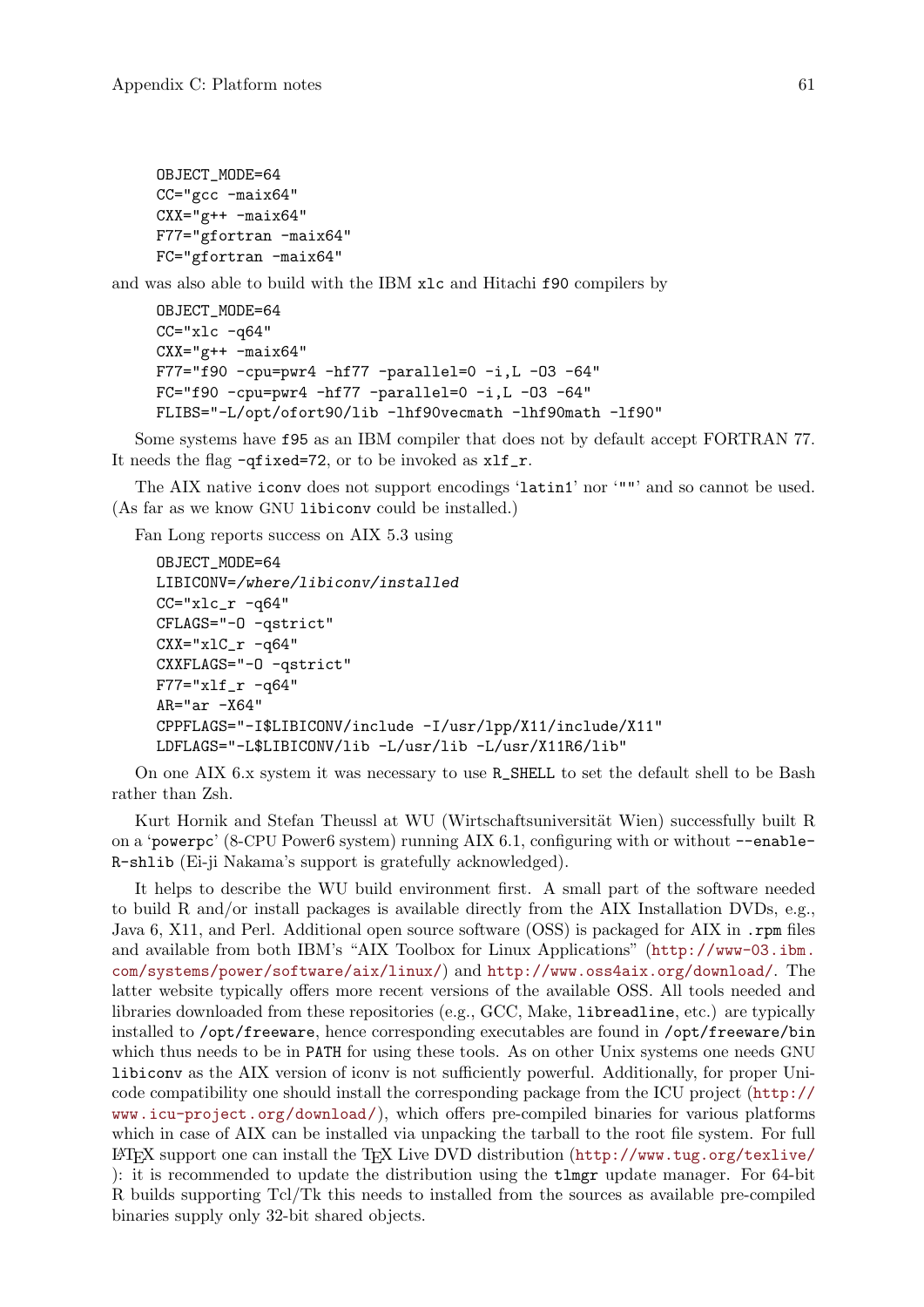The recent WU testing was done using compilers from both the GNU Compiler Collection (version 4.2.4) which is available from one of the above OSS repositories, and the IBM  $C/C++$  (XL  $C/C++$  10.01) as well as FORTRAN (XL Fortran 12.01) compilers ([http://www14.](http://www14.software.ibm.com/webapp/download/byproduct.jsp#X) [software.ibm.com/webapp/download/byproduct.jsp#X](http://www14.software.ibm.com/webapp/download/byproduct.jsp#X)).

To compile for a 64-bit 'powerpc' (Power6 CPU) target one can use

```
CC ="gcc -maix64 -pthread"
CXX="g++ -maix64 -pthread"
FC="gfortran -maix64 -pthread"
F77="gfortran -maix64 -pthread"
CFLAGS="-O2 -g -mcpu=power6"
FFLAGS="-O2 -g -mcpu=power6"
FCFLAGS="-O2 -g -mcpu=power6"
```
for the GCC and

```
CC=xlc
CXX=xlc++
FC=xlf
F77 = x1fCFLAGS="-qarch=auto -qcache=auto -qtune=auto -O3 -qstrict -ma"
FFLAGS="-qarch=auto -qcache=auto -qtune=auto -O3 -qstrict"
FCFLAGS="-qarch=auto -qcache=auto -qtune=auto -O3 -qstrict"
CXXFLAGS="-qarch=auto -qcache=auto -qtune=auto -O3 -qstrict"
```
for the IBM XL compilers. For the latter, it is important to note that the decision for generating 32-bit or 64-bit code is done by setting the OBJECT\_MODE environment variable appropriately (recommended) or using an additional compiler flag (-q32 or -q64). By default the IBM XL compilers produce 32 bit code. Thus, to build R with 64-bit support one needs to either export OBJECT\_MODE=64 in the environment or, alternatively, use the -q64 compiler options.

It is strongly recommended to install Bash and use it as the configure shell, e.g., via setting CONFIG\_SHELL=/usr/bin/bash in the environment, and to use GNU Make (e.g., via (MAKE=/opt/freeware/bin/make).

Further installation instructions to set up a proper R development environment can be found in the "R on AIX" project on R-Forge (<http://R-Forge.R-project.org/projects/aix/>).

## C.6 FreeBSD

There have been no reports for R 3.0.0 or later.

## C.7 Cygwin

The Cygwin emulation layer on Windows can be treated as a Unix-alike OS. This is unsupported, but experiments have been conducted and a few workarounds added. Cygwin has not been tested for R 3.0.0 or later.

The 64-bit version is completely unsupported. The 32-bit version has never worked well enough to pass R's make check.

R requires C99 complex type support, which is available as from Cygwin 1.7.8 (March 2011). However, the (then) implementation of cacos gives incorrect results, so we undefine HAVE\_ CACOS in src/main/complex.c on that platform. It has been reported that some C99 long double mathematical functions are missing, so configuring with --disable-long-double was required.

Only building as a shared library can possibly work,<sup>7</sup> so use e.g.

 $^7\,$  Windows DLLs need to have all links resolved at build time and so cannot resolve against  $\hbox{\tt R}.\hbox{\tt bin}.$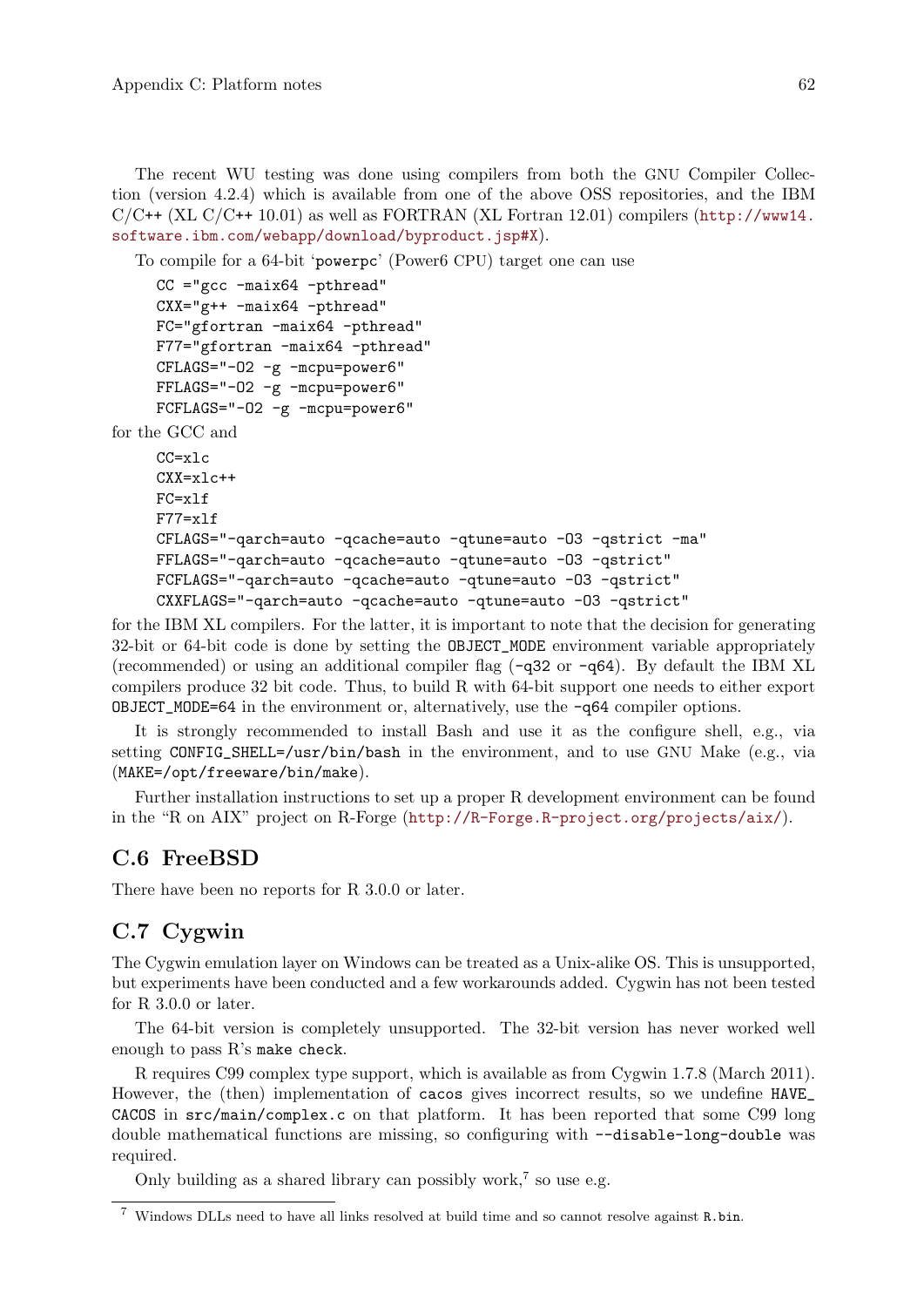```
./configure --disable-nls --enable-R-shlib FLIBS=-lgfortran
make
```
Enabling NLS does work if required, although adding --with-included-gettext is preferable. You will see many warnings about the use of auto-import. Setting 'FLIBS' explicitly seems needed currently as the auto-detection gives an incorrect value.

You will need the **tetex-extra** Cygwin package to build NEWS.pdf and the vignettes.

Note that this gives you a command-line application using readline for command editing. The 'X11' graphics device will work if a suitable X server is running, and the standard Unix-alike ways of installing source packages work. There was a bug in the /usr/lib/tkConfig.sh script in the version we looked at, which needs to have

TK\_LIB\_SPEC='-ltk84'

The overhead of using shell scripts makes this noticeably slower than a native build of R on Windows.

Even when R could be built, not all the tests passed: there were incorrect results from wide-character regular expressions code and from sourcing CR-delimited files.

Do not use Cygwin's BLAS library: it is known to give incorrect results.

## C.8 New platforms

There are a number of sources of problems when installing R on a new hardware/OS platform. These include

Floating Point Arithmetic: R requires arithmetic compliant with IEC 60559, also known as IEEE 754. This mandates the use of plus and minus infinity and NaN (not a number) as well as specific details of rounding. Although almost all current FPUs can support this, selecting such support can be a pain. The problem is that there is no agreement on how to set the signalling behaviour; Sun/Sparc, SGI/IRIX and 'ix86' Linux require no special action, FreeBSD requires a call to (the macro)  $f$ psetmask(0) and OSF1 required that computation be done with a -ieee\_ with\_inexact flag etc. On a new platform you must find out the magic recipe and add some code to make it work. This can often be done via the file config.site which resides in the top level directory.

Beware of using high levels of optimization, at least initially. On many compilers these reduce the degree of compliance to the IEEE model. For example, using -fast on the Solaris Studio compilers has caused R's NaN to be set incorrectly, and  $\texttt{ecc's -ffast-math}$  and  $\texttt{clang's -Ofast}$ have given incorrect results.

Shared Objects: There seems to be very little agreement across platforms on what needs to be done to build shared objects. there are many different combinations of flags for the compilers and loaders. GNU libtool cannot be used (yet), as it currently does not fully support FORTRAN: one would need a shell wrapper for this). The technique we use is to first interrogate the X window system about what it does (using  $xmkmf$ ), and then override this in situations where we know better (for tools from the GNU Compiler Collection and/or platforms we know about). This typically works, but you may have to manually override the results. Scanning the manual entries for cc and ld usually reveals the correct incantation. Once you know the recipe you can modify the file config.site (following the instructions therein) so that the build will use these options.

It seems that gcc 3.4.x and later on 'ix86' Linux defeat attempts by the LA-PACK code to avoid computations entirely in extended-precision registers, so file src/modules/lapack/dlamc.f may need to be compiled without optimization. Set the configure variable SAFE\_FFLAGS to the flags to be used for this file. If configure detects GNU FORTRAN it adds flag -ffloat-store to FFLAGS. (Other settings are needed when using icc on 'ix86' Linux, for example. Using -mpc64 is preferable on more recent GCC compilers.)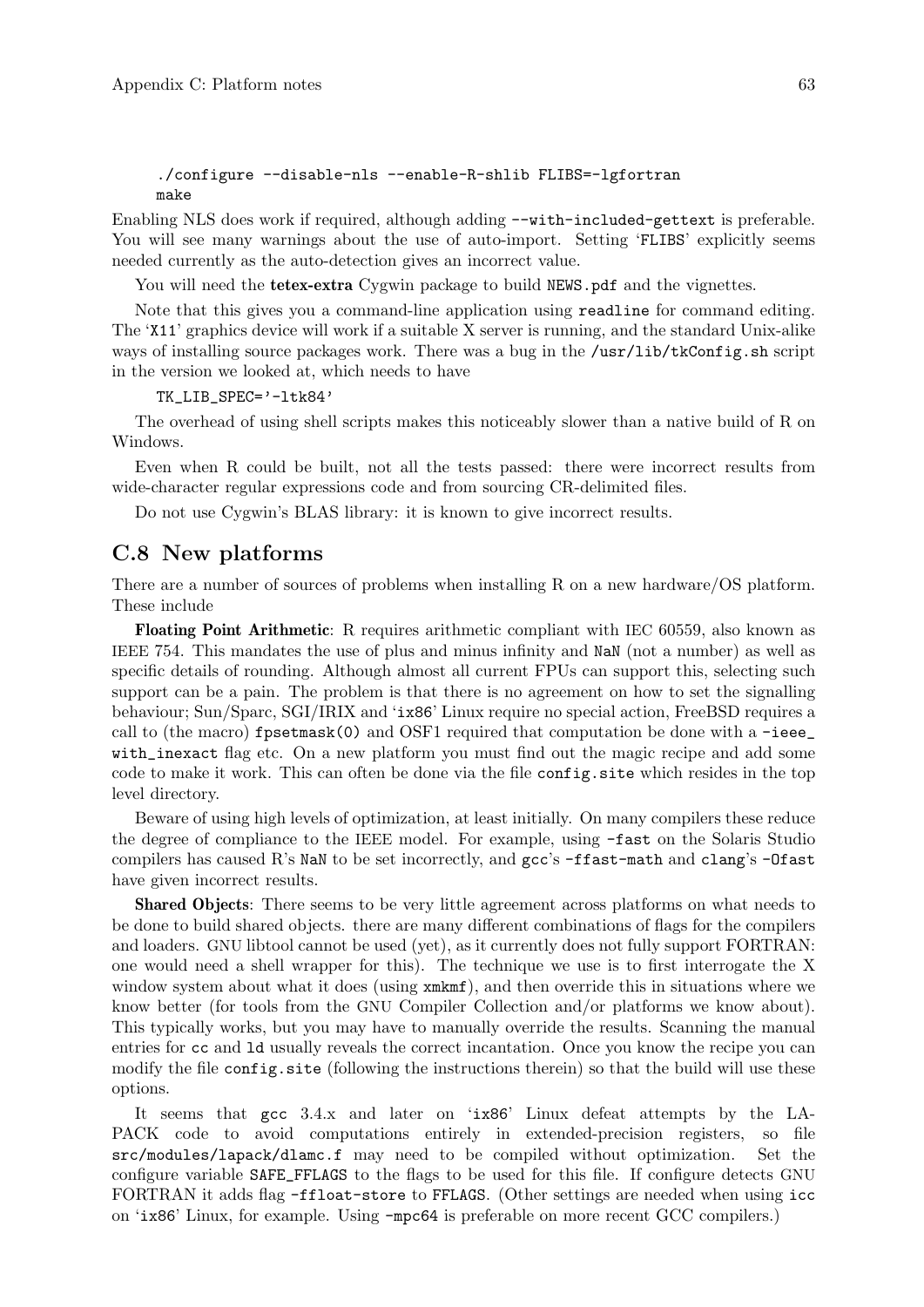If you do manage to get R running on a new platform please let us know about it so we can modify the configuration procedures to include that platform.

If you are having trouble getting R to work on your platform please feel free to use the 'R-devel' mailing list to ask questions. We have had a fair amount of practice at porting R to new platforms . . .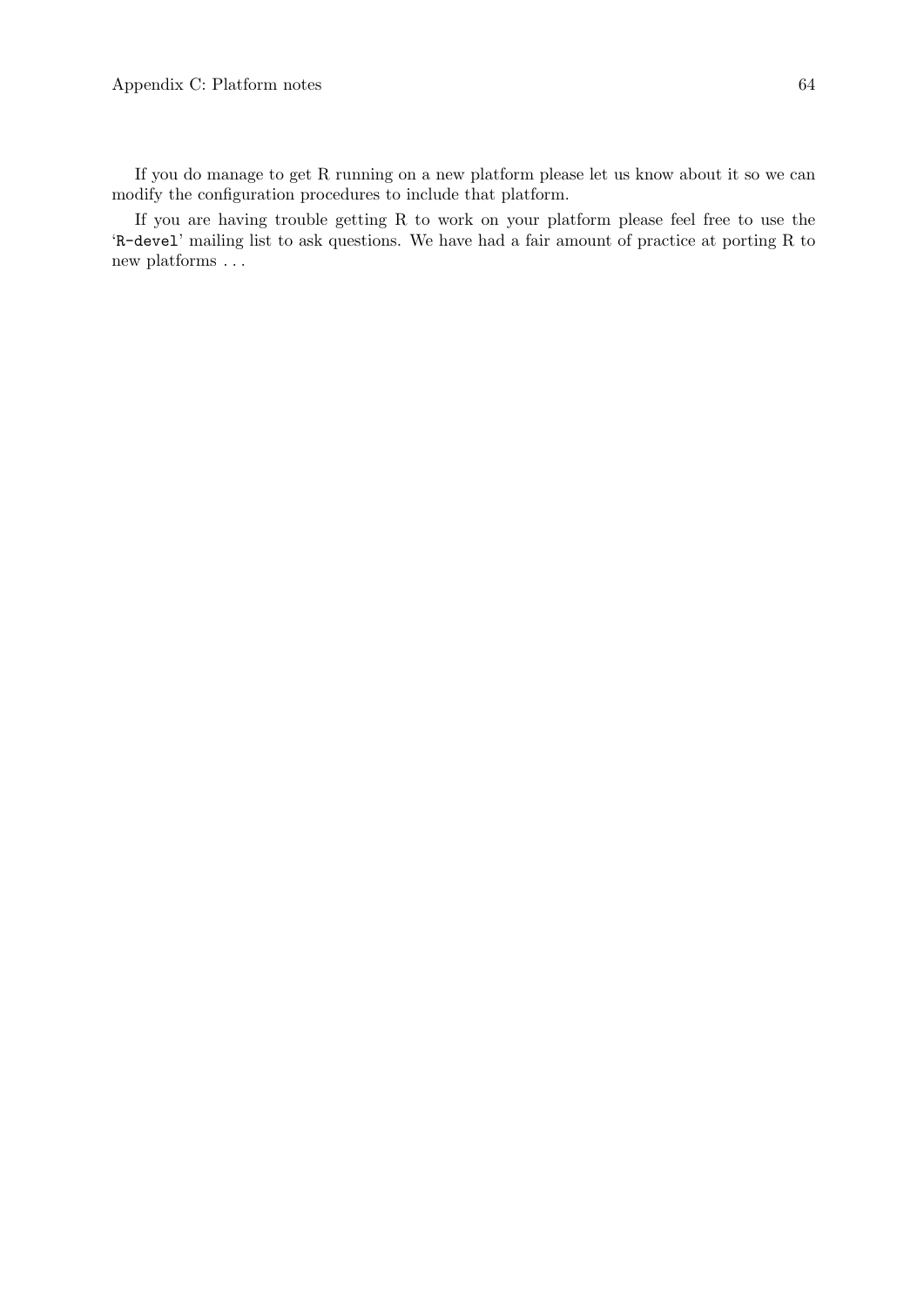# Appendix D The Windows toolset

If you want to build R or add-on packages from source in Windows, you will need to collect, install and test an extensive set of tools. See [http://CRAN.R-project.org/bin/windows/](http://CRAN.R-project.org/bin/windows/Rtools/) [Rtools/](http://CRAN.R-project.org/bin/windows/Rtools/) for the current locations and other updates to these instructions. (Most Windows users will not need to build add-on packages from source; see [Chapter 6 \[Add-on packages\],](#page-24-0) [page 20](#page-24-0) for details.)

We have found that the build process for R is quite sensitive to the choice of tools: please follow our instructions **exactly**, even to the choice of particular versions of the tools.<sup>1</sup> The build process for add-on packages is somewhat more forgiving, but we recommend using the exact toolset at first, and only substituting other tools once you are familiar with the process.

This appendix contains a lot of prescriptive comments. They are here as a result of bitter experience. Please do not report problems to the R mailing lists unless you have followed all the prescriptions.

We have collected most of the necessary tools (unfortunately not all, due to license or size limitations) into an executable installer named<sup>2</sup> Rtools31.exe, available from [http://CRAN.](http://CRAN.R-project.org/bin/windows/Rtools/) [R-project.org/bin/windows/Rtools/](http://CRAN.R-project.org/bin/windows/Rtools/). You should download and run it, choosing the default "Package authoring installation" to build add-on packages, or the "full installation" if you intend to build R.

You will need the following items to build R and packages. See the subsections below for detailed descriptions.

- The command line tools (in Rtools\*.exe)
- The MinGW-w64 32/64-bit toolchain to compile C, Fortran and C++.

For installing simple source packages containing data or R source but no compiled code, none of these are needed. Perl is no longer needed to build R nor to install nor develop source packages.

A complete build of R including PDF manuals, and producing the installer will also need the following:

- $\bullet$  LATEX
- The Inno Setup installer
- (optional) gpdf

It is important to set your PATH properly. The installer Rtools\*.exe optionally sets the path to components that it installs.

Your PATH may include. first, then the bin directories of the tools, the compiler toolchain and LAT<sub>EX</sub>. Do not use filepaths containing spaces: you can always use the short forms (found by dir /x at the Windows command line). Network shares (with paths starting  $\setminus \setminus$ ) are not supported.

For example for a 32-bit build, all on one line,

### PATH=c:\Rtools\bin;c:\Rtools\gcc-4.6.3\bin;c:\MiKTeX\miktex\bin; c:\R\R-3.1\bin\i386;c:\windows;c:\windows\system32

It is essential that the directory containing the command line tools comes first or second in the path: there are typically like-named tools<sup>3</sup> in other directories, and they will **not** work. The ordering of the other directories is less important, but if in doubt, use the order above.

 $^{\rm 1}$  For example, the Cygwin version of make 3.81 fails to work correctly.

 $^2$  for R 3.0.0 and later.

 $3$  such as sort, find and perhaps make.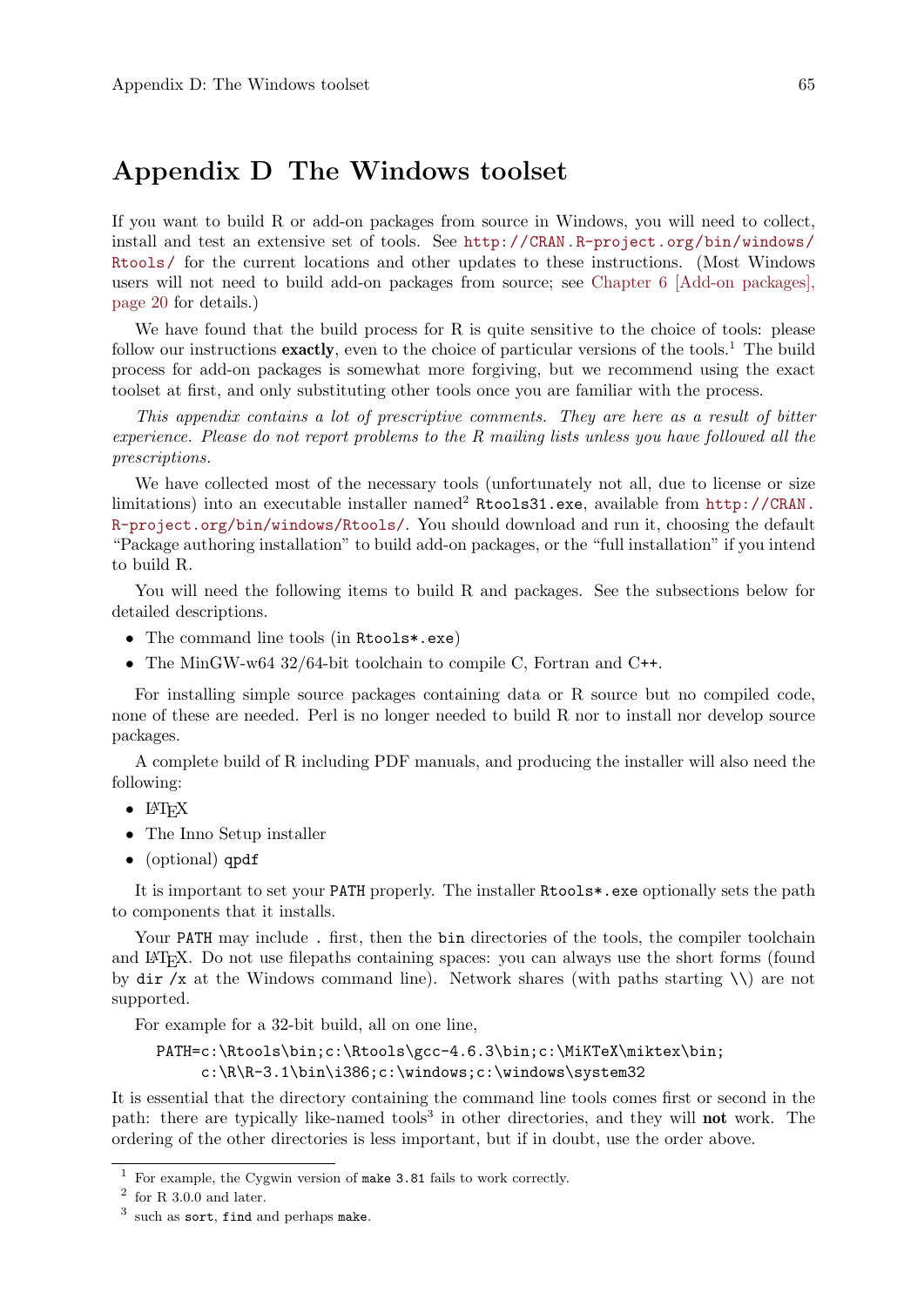Our toolset contains copies of Cygwin DLLs that may conflict with other ones on your system if both are in the path at once. The normal recommendation is to delete the older ones; however, at one time we found our tools did not work with a newer version of the Cygwin DLLs, so it may be safest not to have any other version of the Cygwin DLLs in your path.

## $D.1$  LAT<sub>E</sub>X

The 'MiKTeX' (<http://www.miktex.org/>) distribution of  $\mathbb{F}$ F<sub>IF</sub>X includes a suitable port of pdftex. This can be set up to install extra packages 'on the fly', which is the simplest way to use it (and the default). The 'basic' version of 'MiKTeX' almost suffices: when last tested packages

epsf fancyvrb inconsolata listings mptopdf natbib url

needed to be added (on the fly or via the 'MiKTeX' Package Manager) to install R. In any case ensure that the inconsolata package is installed—you can check with the 'MiKTeX' Package Manager.

The Rtools\*.exe installer does not include any version of  $\mathbb{F}$ F<sub>F</sub>X.

It is also possible to use the TeXLive distribution from <http://www.tug.org/texlive/>.

Please read [Section 2.3 \[Making the manuals\], page 4](#page-8-0) about how to make fullrefman.pdf and set the environment variable R\_RD4PDF suitably; ensure you have the required fonts installed or that 'MiKTeX' is set up to install LATEX packages on first use.

### D.2 The Inno Setup installer

To make the installer package (R-3.1.2-win.exe) we currently require the Unicode version of Inno Setup 5.3.7 or later from <http://jrsoftware.org/>. This is not included in Rtools\*.exe.

Copy file src/gnuwin32/MkRules.dist to src/gnuwin32/MkRules.local and edit it to set ISDIR to the location where Inno Setup was installed.

### D.3 The command line tools

This item is installed by the Rtools\*.exe installer.

If you choose to install these yourself, you will need suitable versions of at least basename, cat, cmp, comm, cp, cut, date, diff, du, echo, expr, gzip, ls, make, makeinfo, mkdir, mv, rm, rsync, sed, sh, sort, tar, texindex, touch and uniq; we use those from the Cygwin distribution (<http://www.cygwin.com/>) or compiled from the sources. You will also need zip and unzip from the Info-ZIP project (<http://www.info-zip.org/>). All of these tools are in Rtools\*.exe.

Beware: 'Native' ports of make are not suitable (including those called 'MinGW make' at the MinGW SourceForge site and mingw32-make in some MinGW-w64 distributions). There were also problems with other versions of the Cygwin tools and DLLs. To avoid frustration, please use our tool set, and make sure it is at the front of your path (including before the Windows system directories). If you are using a Windows shell, type PATH at the prompt to find out.

You may need to set the environment variable CYGWIN to a value including 'nodosfilewarning' to suppress messages about Windows-style paths.

### D.4 The MinGW-w64 toolchain

Technically you need more than just a compiler so the set of tools is referred to as a 'toolchain'.

The preferred toolchain since R 2.14.2 is part of Rtools30.exe: this uses a beta version of gcc 4.6.3 and version 2.0.1 of the MinGW-w64 project's runtime.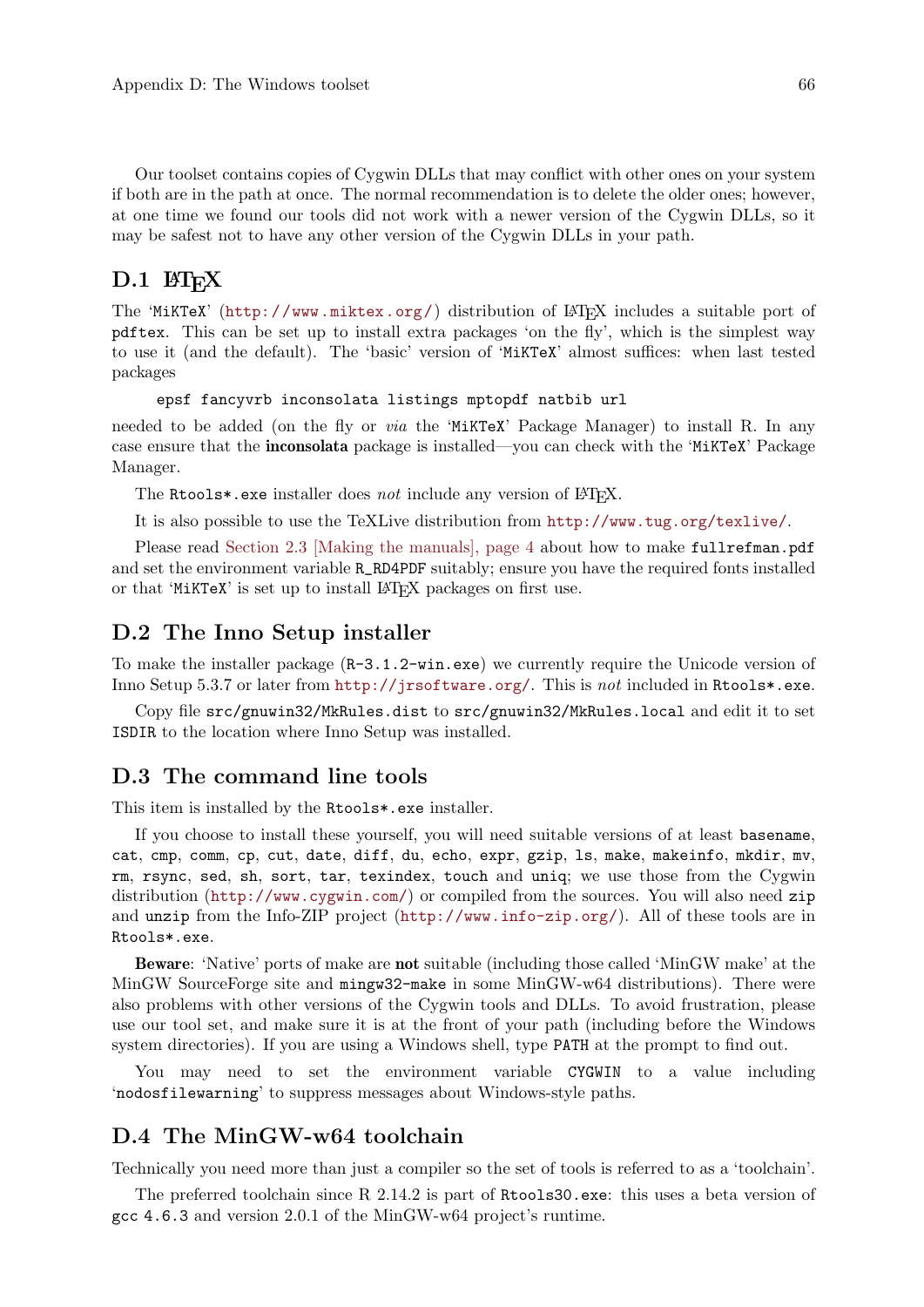This toolchain uses *multilib*: that is there is a single front-end such as  $\gcd$ . exercise for each of the compilers and 32-bit (the default) and 64-bit compilation are selected by the flags<sup>4</sup>  $-m32$ and -m64 respectively. The tools are all 32-bit Windows executables and should be able to run on any current version of Windows—however you do need a 64-bit version of Windows to build 64-bit R as the build process runs R.

To select a 32-bit or 64-bit build of R, set the options in MkRules.local appropriately (following the comments in the file).

Some external software libraries will need to be re-compiled under the new toolchain: especially those providing a C++ interface. Many of those used by CRAN packages are available from <http://www.stats.ox.ac.uk/pub/Rtools/multilib/>. Users developing packages with [Rcpp](http://CRAN.R-project.org/package=Rcpp) need to ensure that they use a version built with exactly the same toolchain as their package: the recommendation is to build **[Rcpp](http://CRAN.R-project.org/package=Rcpp)** from its sources yourself.

There is support for OpenMP and pthreads in this toolchain. As the performance of OpenMP on Windows is poor for small tasks, it is not used for R itself.

## D.5 Useful additional programs

The process of making the installer will make use of qpdf to compact some of the package vignettes, if it is available. Windows binaries of qpdf are available from [http://sourceforge.](http://sourceforge.net/projects/qpdf/files/) [net/projects/qpdf/files/](http://sourceforge.net/projects/qpdf/files/). Set the path to the qpdf installation in file MkRules.local.

Developers of packages will find some of the 'goodies' at [http://www.stats.ox.ac.uk/pub/](http://www.stats.ox.ac.uk/pub/Rtools/goodies) [Rtools/goodies](http://www.stats.ox.ac.uk/pub/Rtools/goodies) useful.

There is a version of the file command that identifies the type of files, and is used by Rcmd check if available. The binary distribution is included in Rtools30.exe.

The file xzutils.zip contains the program xz which can be used to (de)compress files with that form of compression.

 $4$  these flags apply to the compilers: some of the tools use different flags. 32-bit builds are the default.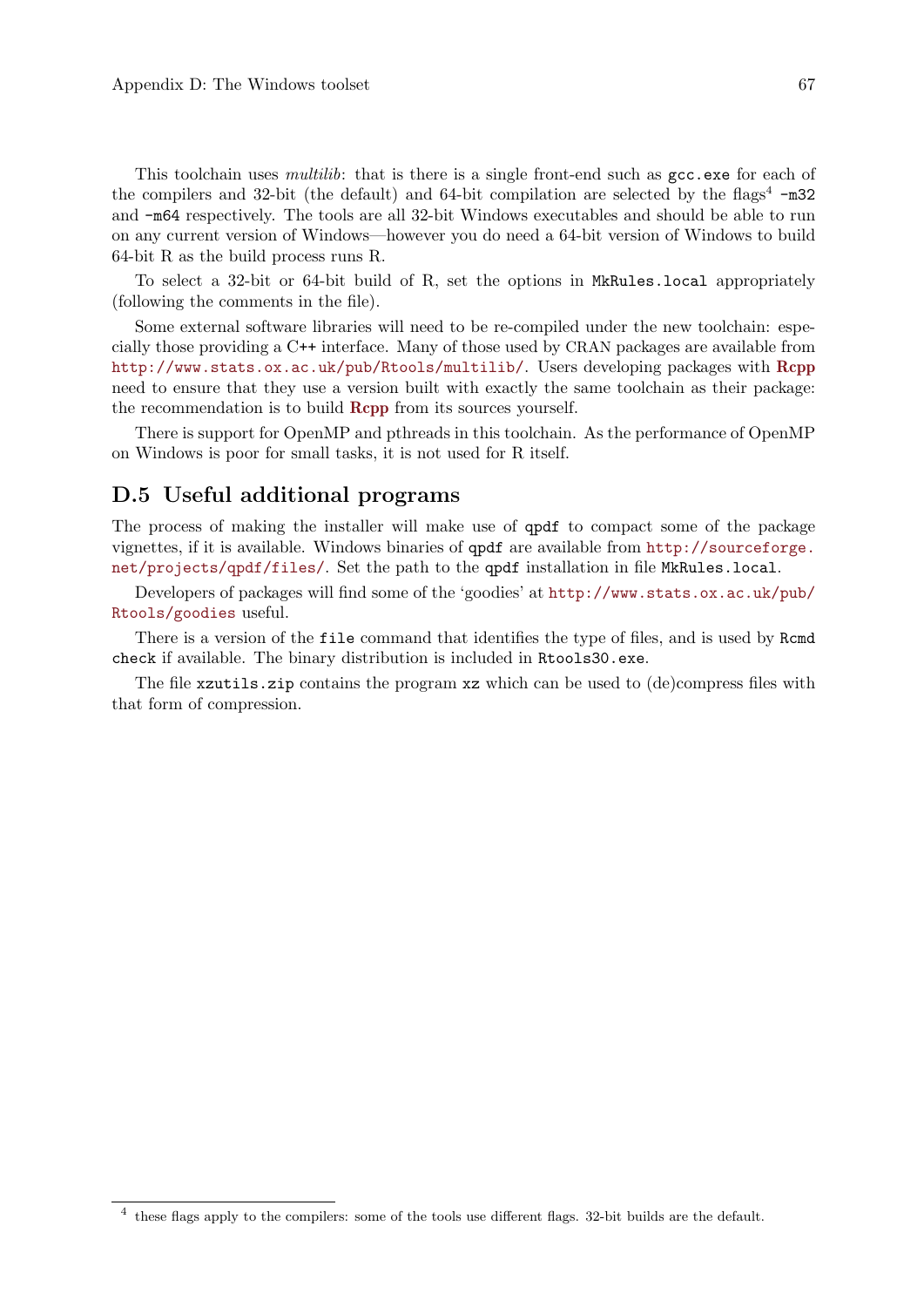# Function and variable index

| $\mathbf C$ | R.                       |
|-------------|--------------------------|
| T           | $R_HOME$<br>remove.packa |
|             |                          |
| M           | $\mathbf{L}$             |
|             | update.packa             |

|--|--|--|--|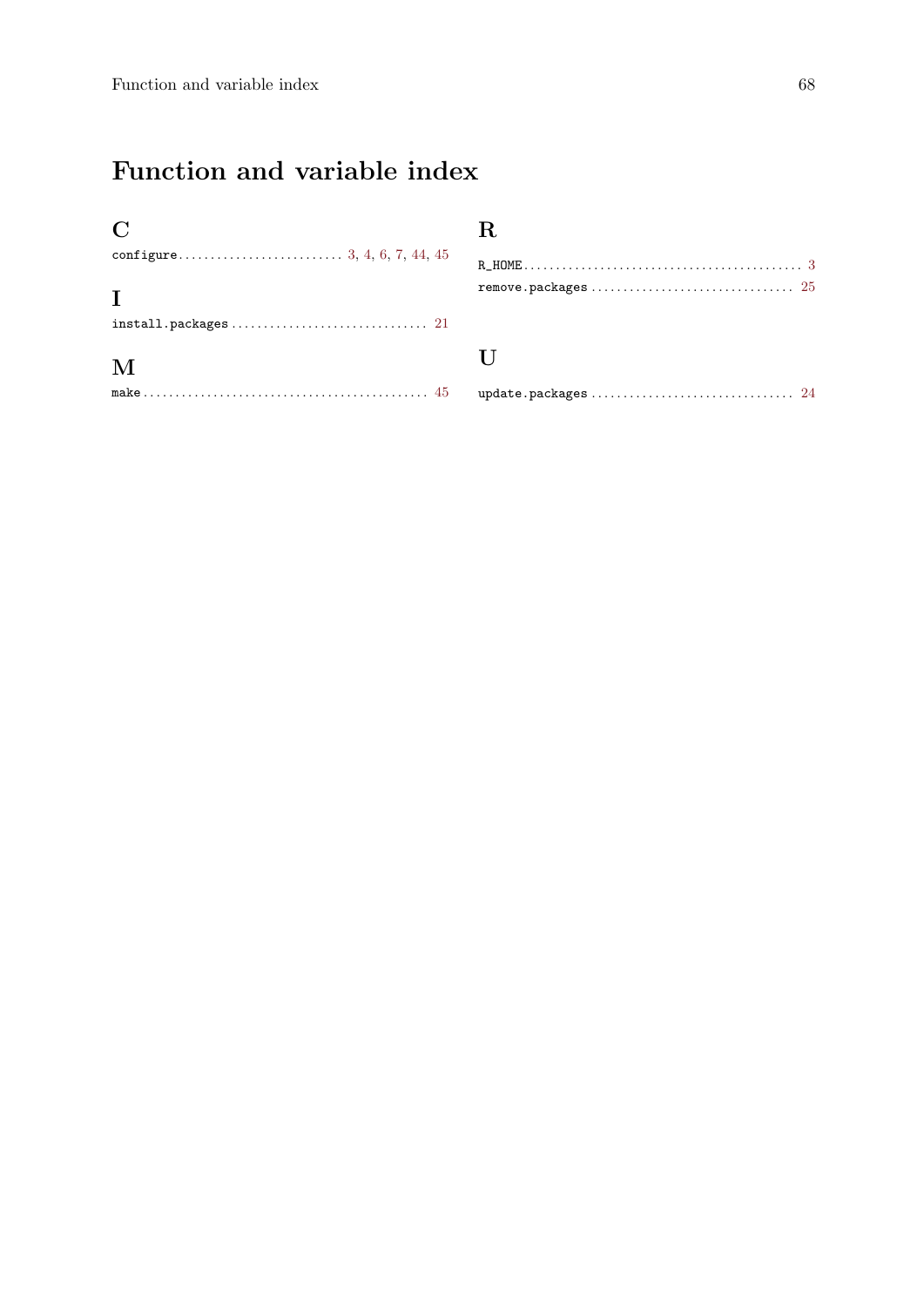# Concept index

### $\overline{\mathbf{A}}$

| <u> 1 P</u> |  |
|-------------|--|
|             |  |

# $\overline{\mathbf{B}}$

# $\mathbf{F}$

| FORTRAN $\ldots \ldots \ldots \ldots \ldots \ldots \ldots \ldots \ldots \ldots$ 45 |  |
|------------------------------------------------------------------------------------|--|
|                                                                                    |  |

# $\overline{I}$

| Installing under Windows $\dots\dots\dots\dots\dots\dots\dots \quad 11$ |  |
|-------------------------------------------------------------------------|--|
|                                                                         |  |

# $\mathbf{L}%$

### $\mathbf{M}$

# $\overline{O}$

#### $\mathbf P$

| Packages, removing $\ldots \ldots \ldots \ldots \ldots \ldots \ldots \ldots \ldots$ 25 |  |
|----------------------------------------------------------------------------------------|--|
|                                                                                        |  |

# $\mathbf R$

# $\mathbf S$

### $\mathbf{U}%$

|--|--|

#### $\overline{\mathbf{V}}$

|--|--|--|--|--|--|--|--|--|--|--|--|--|--|--|--|--|--|--|--|--|--|--|--|--|--|--|--|--|--|--|--|--|--|--|

#### $\overline{\mathbf{W}}$